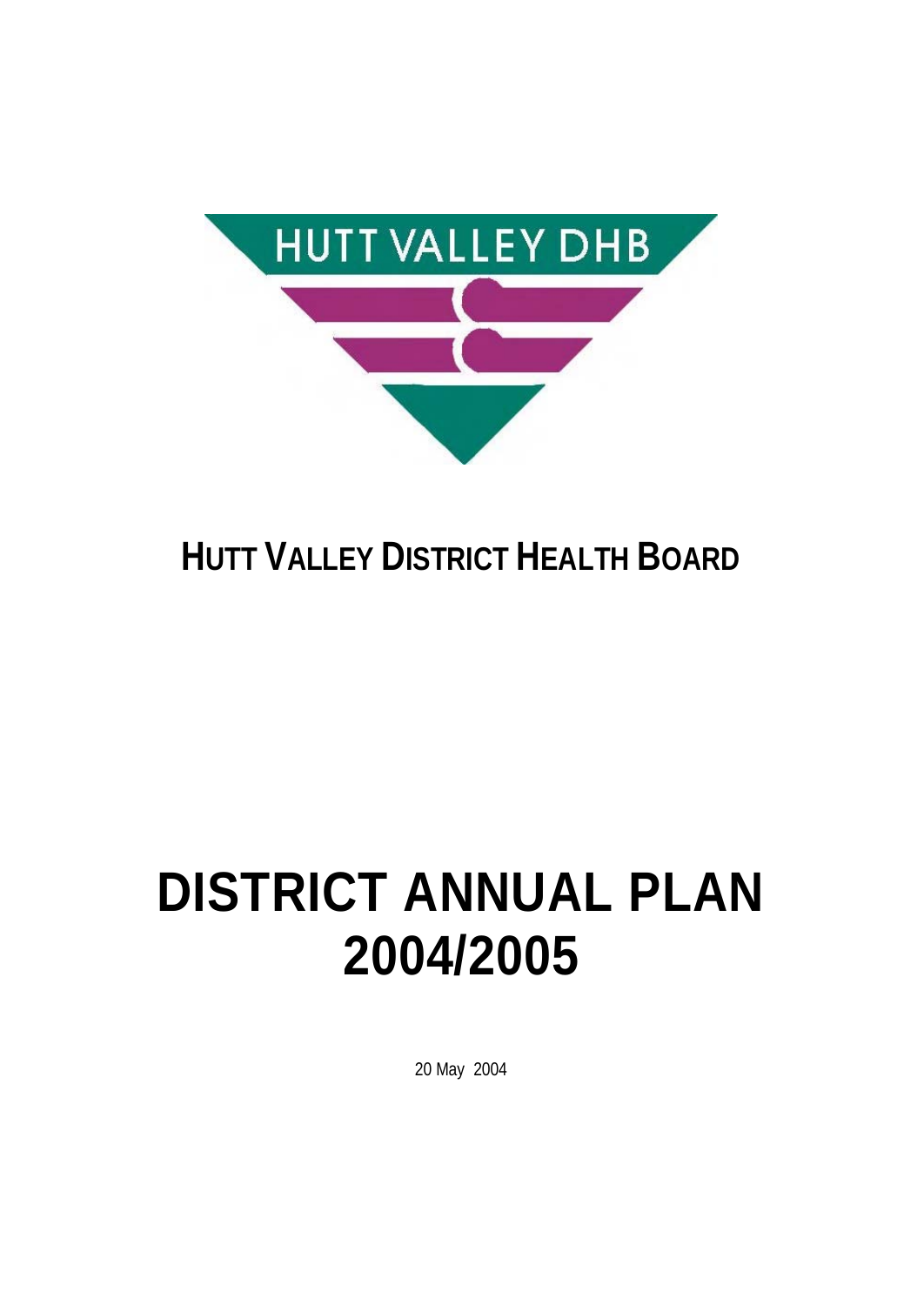### **VISION**

To be New Zealand's foremost District Health Board in optimising the health and wellbeing of our community.

### **MISSION**

To excel in the way we consult, communicate, plan and provide health services to our community.

### **VALUES**

### *Working Together*

With other providers, community groups and other agencies

### *Leadership*

Within our community and through setting a positive example

### *Respect*

For each other and the rights of individuals

### *Communicating Effectively*

With our community, with our staff and our clients

#### *Caring*

For our community and for each other

### *Excellence*

In all that we do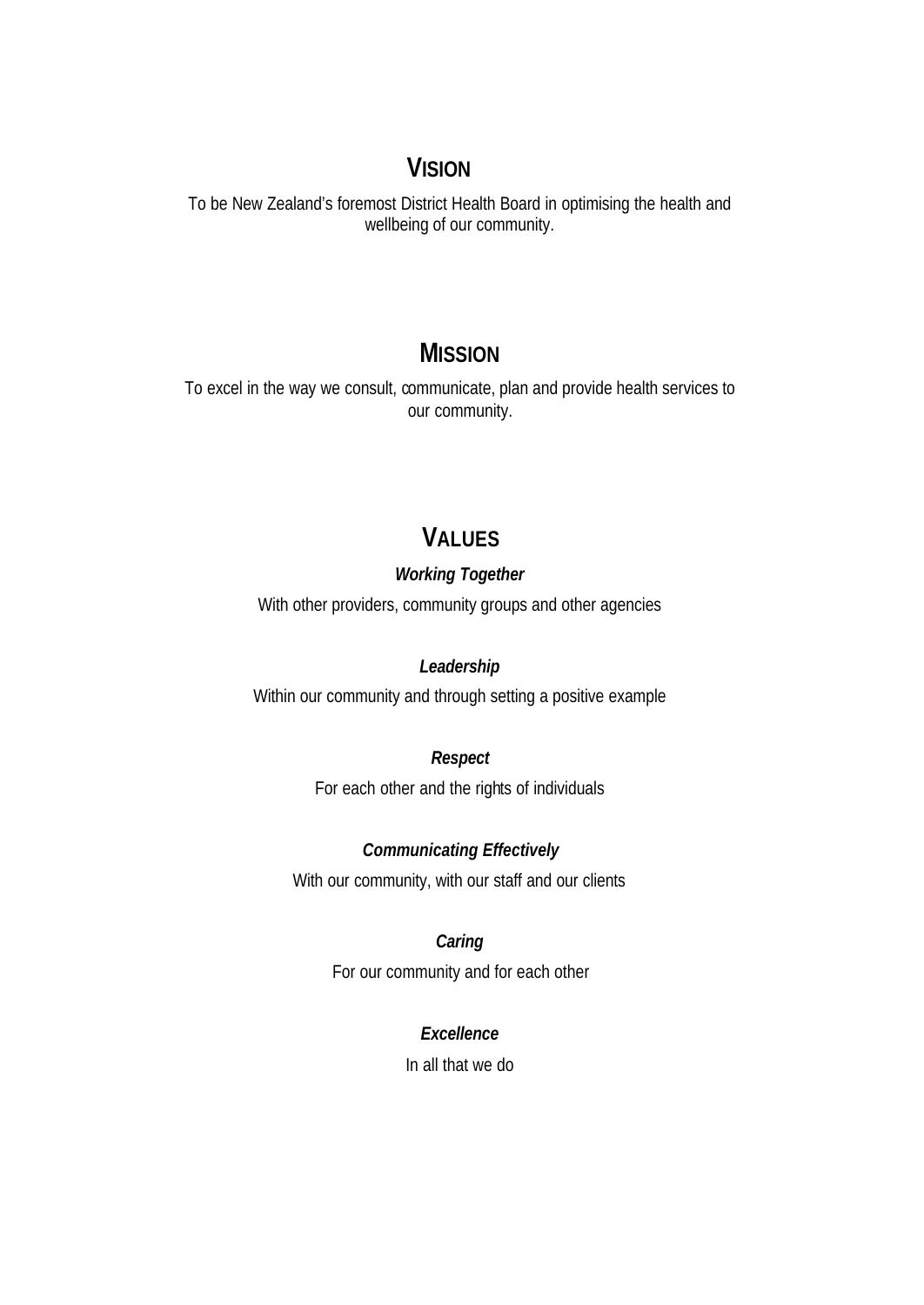

# **CONTENTS**

|             | 1.1           |                                                                         |  |
|-------------|---------------|-------------------------------------------------------------------------|--|
|             | 1.2           |                                                                         |  |
| $2^{\circ}$ |               |                                                                         |  |
|             | 2.1           |                                                                         |  |
|             | $2.2^{\circ}$ |                                                                         |  |
|             |               |                                                                         |  |
|             | 2.3           |                                                                         |  |
|             | 2.4           |                                                                         |  |
|             | 2.5           |                                                                         |  |
|             | 2.6           |                                                                         |  |
|             | 2.7           |                                                                         |  |
|             | 2.8           |                                                                         |  |
|             | 2.9           |                                                                         |  |
|             | 2.10          |                                                                         |  |
|             | 2.11          |                                                                         |  |
|             | 2.12          |                                                                         |  |
|             | 2.13          |                                                                         |  |
|             | 2.14          |                                                                         |  |
|             | 2.15          |                                                                         |  |
|             | 2.16          |                                                                         |  |
|             | 2.17          |                                                                         |  |
|             | 2.18          |                                                                         |  |
|             | 2.19          |                                                                         |  |
|             | 2.20          |                                                                         |  |
|             | 2.21          |                                                                         |  |
|             | 2.22          |                                                                         |  |
|             | 2.23          |                                                                         |  |
| $3^{\circ}$ |               |                                                                         |  |
|             | 3.1           |                                                                         |  |
|             | 3.2           |                                                                         |  |
|             | 3.2.1         |                                                                         |  |
|             | 3.2.2         | Priority Activities Related to Other Strategic Developments 2004/05  13 |  |
|             | 3.2.3.        |                                                                         |  |
|             | 3.3           |                                                                         |  |
|             | 3.3.1         |                                                                         |  |
|             | 3.3.2         |                                                                         |  |
|             | 3.3.3         |                                                                         |  |
|             | 3.3.4         | Strategic Goal 4: Maori Health Development- He Korowai Oranga and       |  |
|             |               |                                                                         |  |
|             | 3.3.5         |                                                                         |  |
|             | 3.3.6         |                                                                         |  |
|             | 3.3.7         |                                                                         |  |
|             | 3.3.8         |                                                                         |  |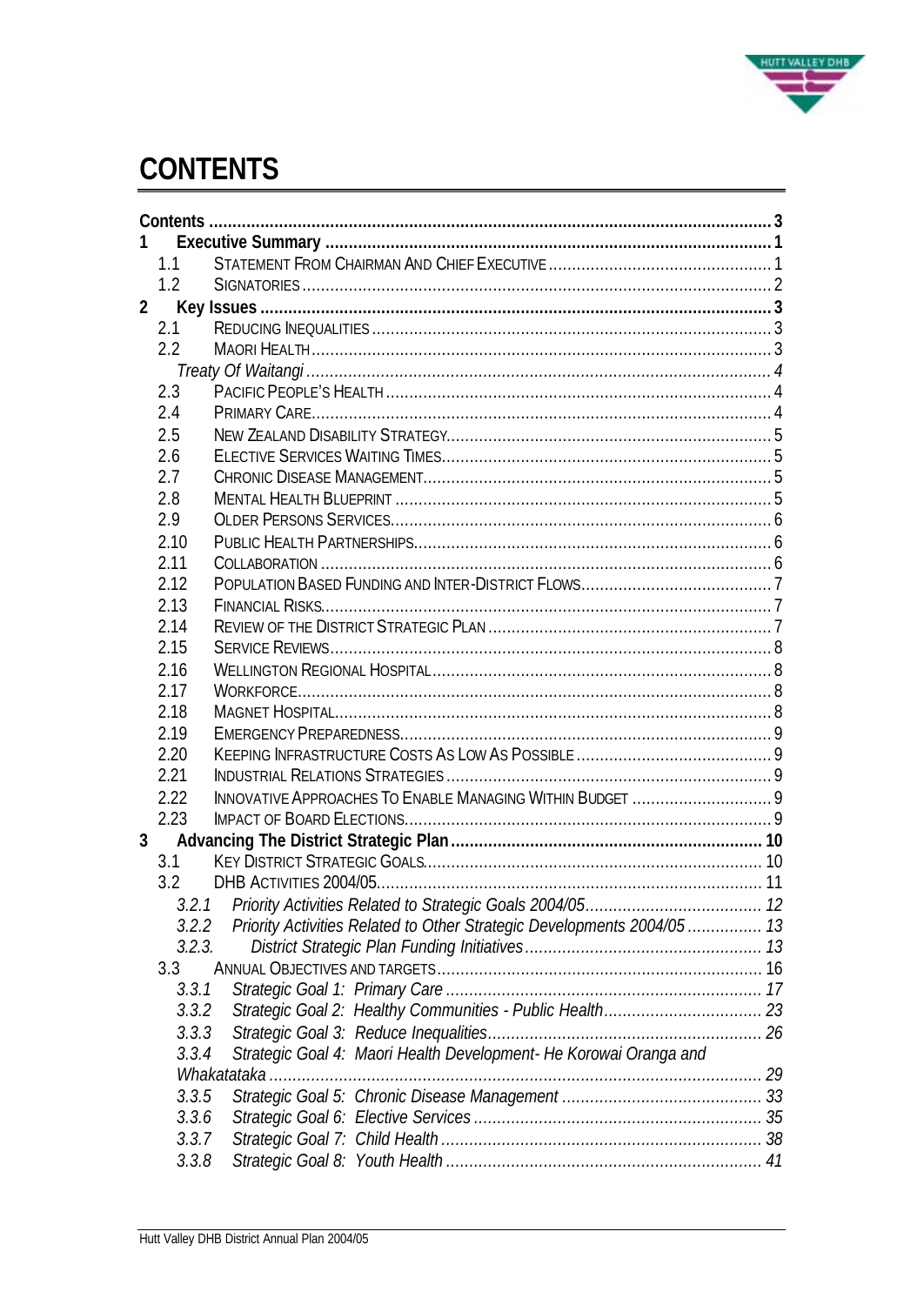

|   | 3.3.9  |      |
|---|--------|------|
|   | 3.3.10 |      |
|   | 3.3.11 |      |
|   | 3.3.12 |      |
|   | 3.3.13 |      |
|   | 3.3.14 |      |
|   | 3.3.15 |      |
|   | 3.3.16 |      |
|   | 3.3.17 |      |
| 4 |        |      |
|   | 4.1    |      |
|   | 4.1.2  |      |
|   | 4.1.2  |      |
|   | 4.2    |      |
|   | 4.2.1  |      |
|   | 4.2.2  |      |
|   | 4.2.3  |      |
|   | 4.2.4  |      |
|   | 4.2.5  |      |
|   | 4.2.6  |      |
|   | 4.2.7  |      |
|   | 4.3    |      |
|   | 4.3.1  |      |
|   | 4.3.2  |      |
|   | 4.3.3  |      |
|   | 4.3.4  |      |
|   | 4.3.5  |      |
|   | 4.3.6  |      |
|   | 4.3.7  |      |
|   | 4.3.8  |      |
|   | 4.3.9  |      |
|   | 4.3.10 |      |
| 5 |        | . 78 |
|   | 5.1    |      |
|   | 5.2    |      |
|   | 5.3    |      |
|   | 5.4    |      |
|   |        |      |
|   |        |      |
|   |        |      |
|   | 5.5    |      |
|   | 5.5.1  |      |
|   | 5.5.2  |      |
|   |        |      |
|   | 5.5.4  |      |
|   | 5.6    |      |
|   | 5.7    |      |
|   | 5.8    |      |
|   | 5.9    |      |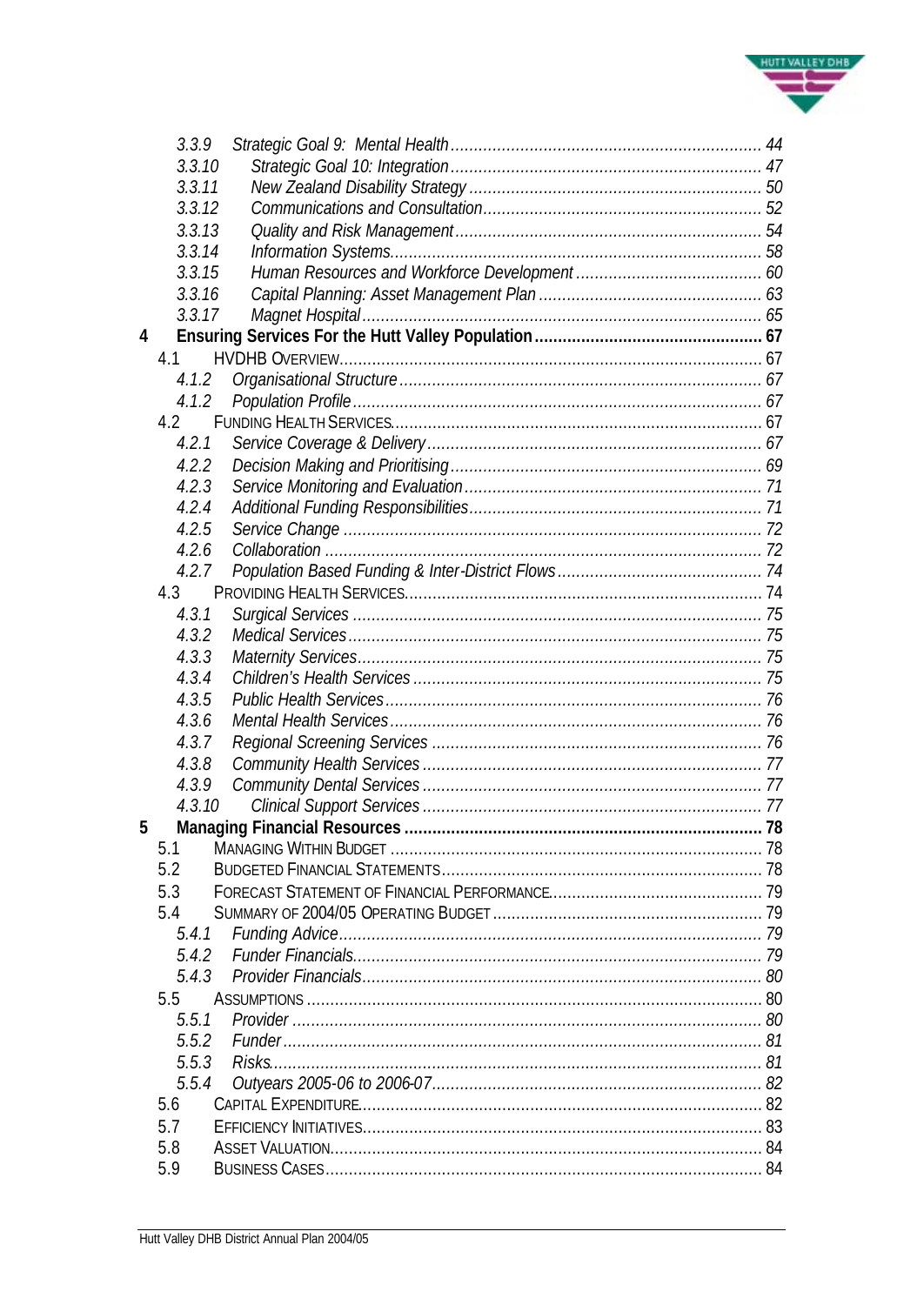

| 5.10        |                                                            | 84 |  |  |  |  |
|-------------|------------------------------------------------------------|----|--|--|--|--|
| 5.11        |                                                            |    |  |  |  |  |
| 6           |                                                            |    |  |  |  |  |
|             |                                                            |    |  |  |  |  |
| 8           |                                                            |    |  |  |  |  |
|             |                                                            |    |  |  |  |  |
|             |                                                            |    |  |  |  |  |
| Appendix 3. |                                                            |    |  |  |  |  |
|             |                                                            |    |  |  |  |  |
| Appendix 4. |                                                            |    |  |  |  |  |
| Appendix 5. | Crown Funding Agreement - Indicators Of Dhb Performance112 |    |  |  |  |  |
| Appendix 6. |                                                            |    |  |  |  |  |
| Appendix 7. |                                                            |    |  |  |  |  |
|             |                                                            |    |  |  |  |  |
|             |                                                            |    |  |  |  |  |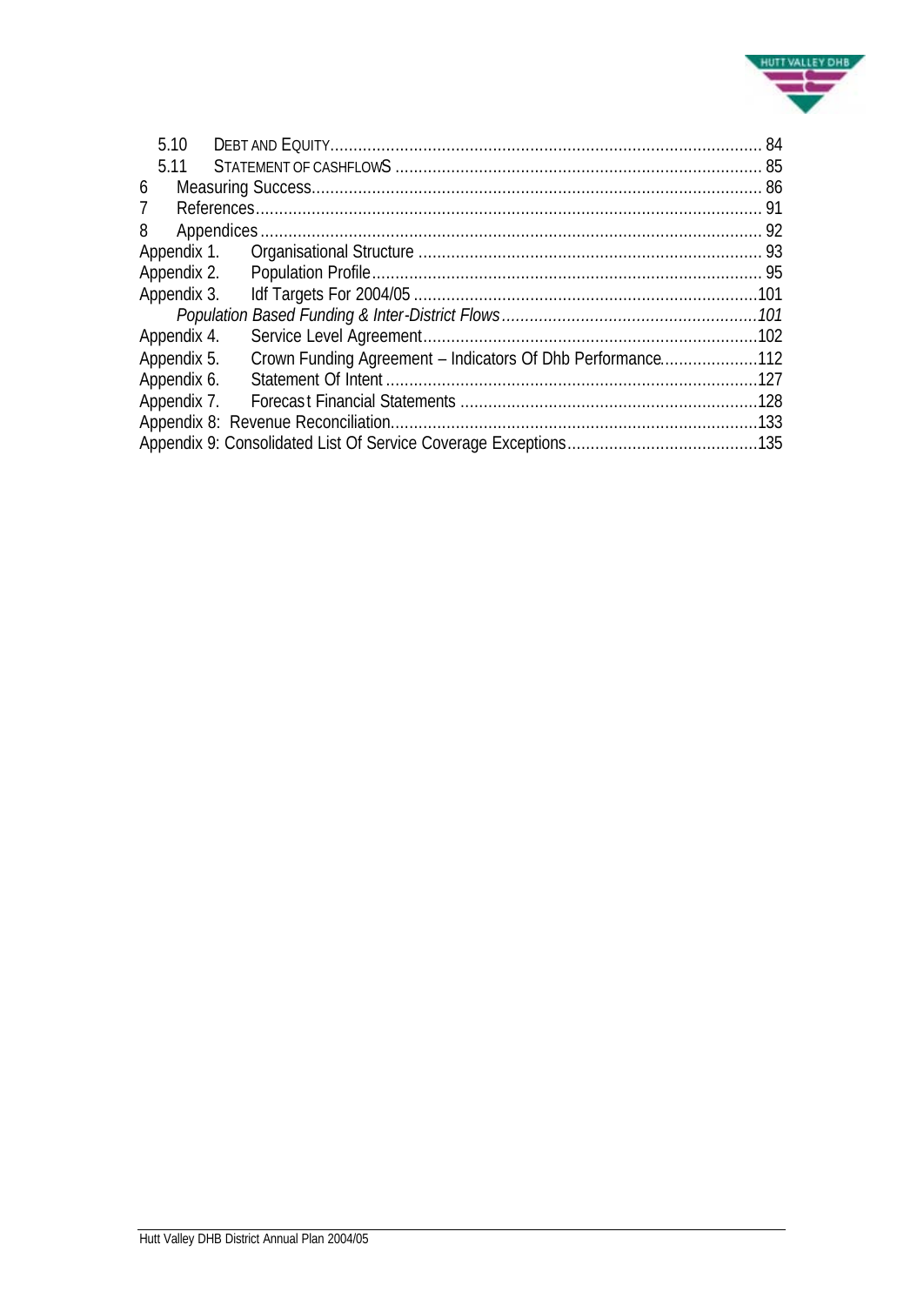

# **1 EXECUTIVE SUMMARY**

### **1.1 STATEMENT FROM CHAIRMAN AND CHIEF EXECUTIVE**

Hutt Valley District Health Board (HVDHB) is very pleased to present this District Annual Plan for 2004/05; a plan which is committed to consolidating and further building on the excellent accomplishments that have been achieved in the first three years of operation.

Some of the key achievements over the last year are:

- Application of an additional \$1.2 million to strategic initiatives, which has enabled HVDHB to complete over half of the highest 40 priorities identified within the first two years of its five-year District Strategic Plan;
- Substantial progress made in the area of primary care settings, including the "near-to-complete" establishment of two additional Primary Health Organisations (PHOs) within our district;
- Considerable work on reducing inequalities, including the development of a Strategic Maori Health Plan and Pacific Health Plan, through working closely with Maori and Pacific providers and communities;
- Development of HVDHB's capability to effectively and efficiently govern and fund Disability Support Services for Older Persons;
- Active participation and commitment to a range of inter-sectoral collaborative initiatives – such as: the development of a Wellington Regional Public Health Strategic Plan, establishment of school health clinics in four secondary schools, establishment of a youth directory in collaboration with the Hutt Valley Councils, and maintaining forums with local and regional councils;
- Continued progress toward achieving Magnet Hospital accreditation and preparation for accreditation against the Quality Health NZ quality standards;
- Maintaining HVDHB's consistent track record for the delivery of District Annual Plan commitments within budget and achieving financial break-even.

HVDHB has decided that the key emphasis for 2004/05, to advance the five-year District Strategic Plan, will be a focus on reducing inequalities in health status – to seek an improvement in health status for those people currently disadvantaged within the Hutt Valley. A range of strategies are identified within this plan to address health status inequality issues and the high health needs that exist within the community for: Maori, Pacific, Refugees, people with disabilities and people living in high deprivation areas.

Other priorities in the year ahead include:

- Reviewing the District Strategic Plan, in consultation with the community;
- Further development and support of PHOs, including establishing a valley-wide primary health support agency and advancing management of referred services;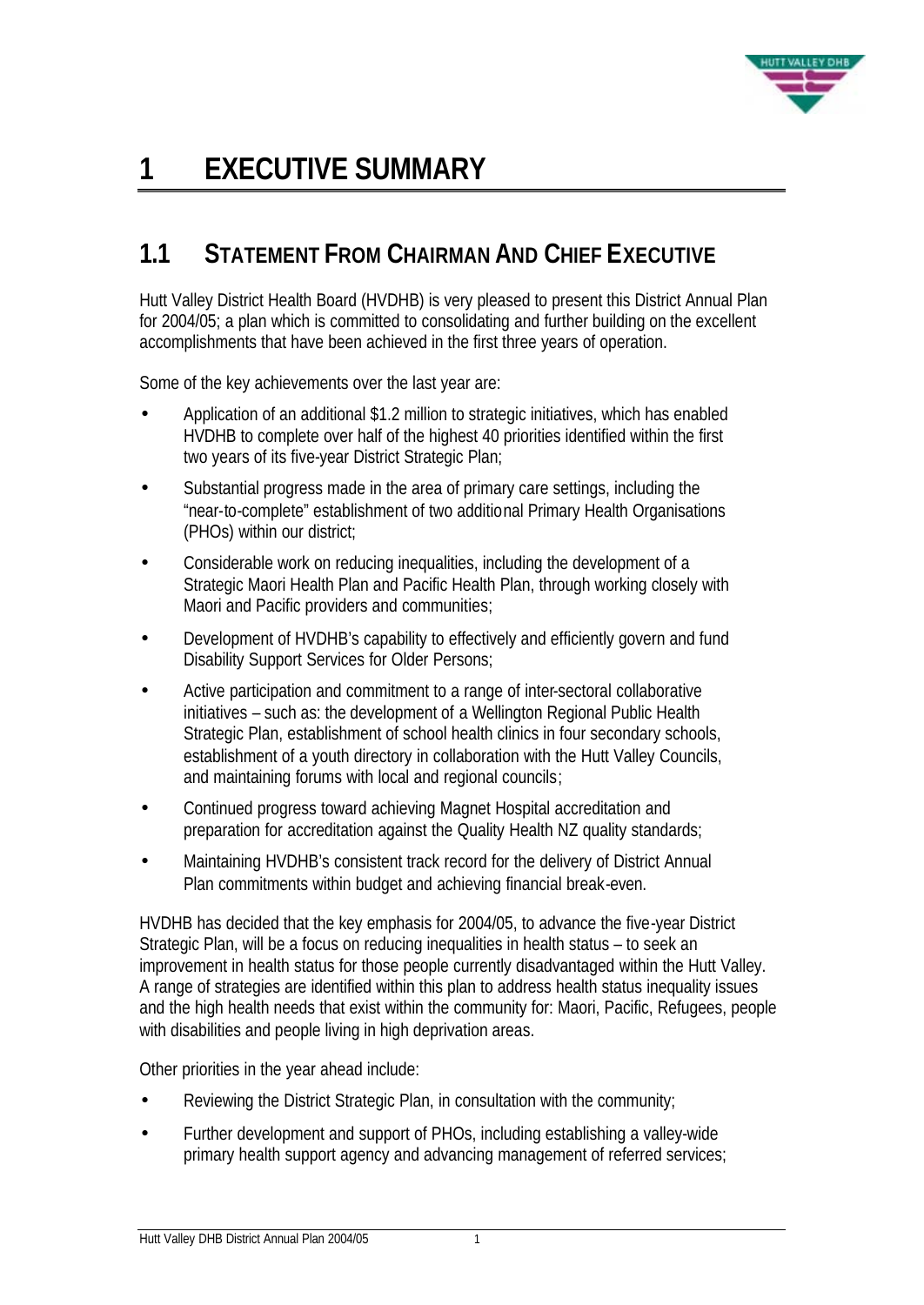

- Implementation of the Maori Health Plan and Pacific Health Plan;
- Introduction of a comprehensive approach to the reduction in incidence and impact of diabetes and a cardiovascular disease;
- Intersectoral initiatives with a key focus on housing and respiratory illnesses;
- Moving toward an integrated continuum of care consistent with the Health of Older Persons Strategy;
- Advancing implementation of the Mental Health Blueprint and the population's access to mental health services;
- Meeting waiting time targets for elective services;
- Progressing strategies on workforce development in alignment with the Health Workforce Advisory Committee's report to the Minister of Health in 2003;
- Development of a primary care information technology plan.

We have every confidence that this plan will be successfully implemented and within budget. This view stems from the constructive involvement of both the Board and staff in the development of this plan, based on realistic and achievable assumptions, and our view that the organisation culture is positive and robust. Equally, we continue to find the commitment of key community stakeholders integral in assisting and guiding our planned progress.

Accordingly, we look forward to another busy, productive and successful year.

### **1.2 SIGNATORIES**

**Peter Glensor Chairman Hutt Valley DHB** **Hon. Annette King Minister of Health**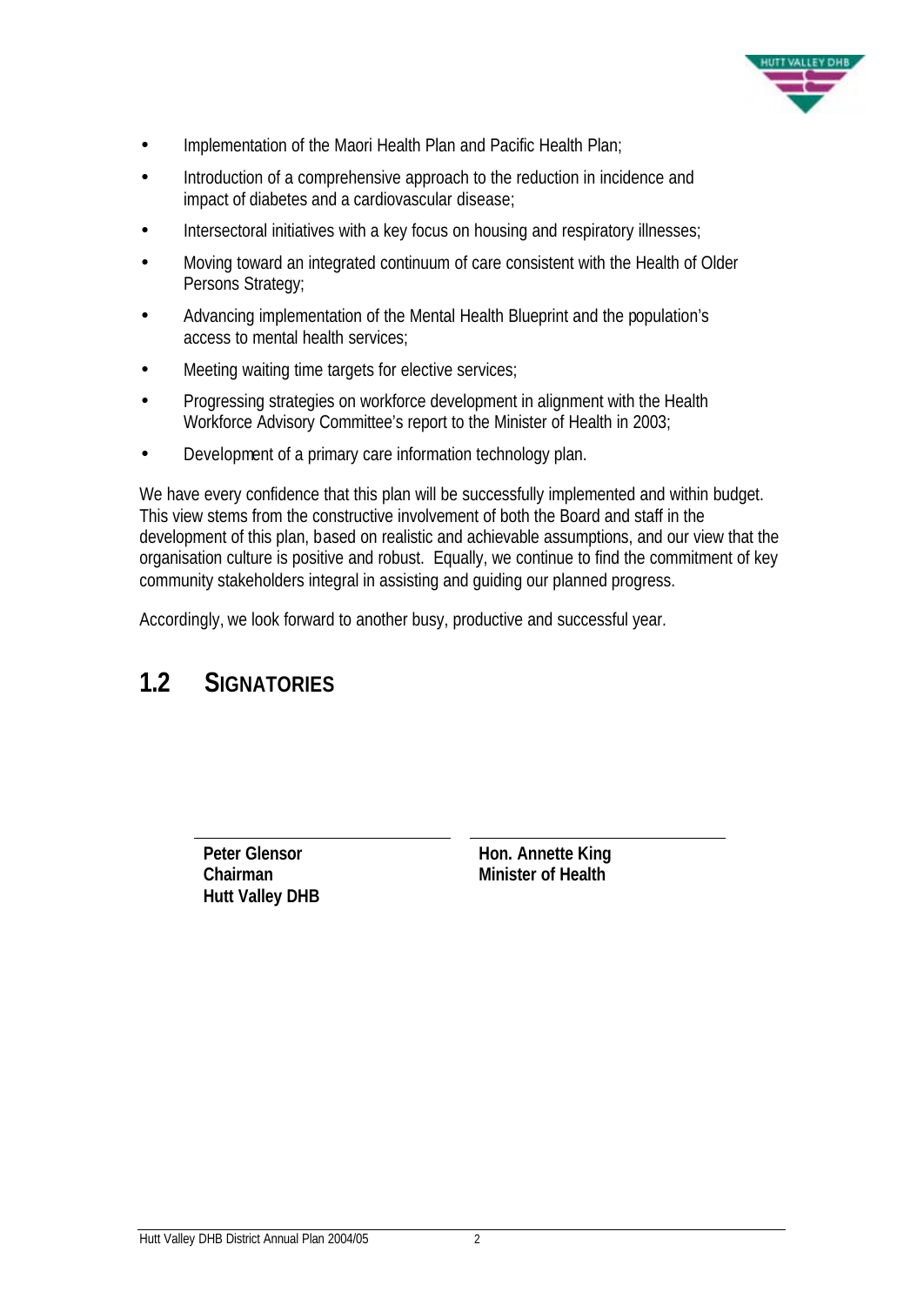

# **2 KEY ISSUES**

Aside from advancing the District Strategic Plan (which is the focus of Section 3), HVDHB will address the following key issues in the coming year.

### **2.1 REDUCING INEQUALITIES**

The Board and the Executive Management Team, as part of the development of this 2004/05 District Annual Plan, agreed that HVDHB's key emphasis in the coming year will be on reducing inequalities in health status by addressing high health need areas.

Throughout this document, therefore, a specific inequalities 'lens' has been applied to the work we plan to carry out in 2004/05.

The key populations, which the DHB will focus on reducing inequalities in health status, are:

- **Maori**
- Pacific People
- People living in high deprivation areas.
- Refugees
- People with disabilities

The strategies for addressing inequalities are outlined throughout the plan.

### **2.2 MAORI HEALTH**

Through 2003/04, the highest Maori health priority for HVDHB was to increase Maori participation in decision-making (Whakatataka Objective 2.1). This has resulted in the initiation and establishment of an Interim Partnership Group, which has been tasked to develop an appropriate infrastructure to support a relationship arrangement with the HVDHB by June 2004.

The group has the support of the Te Runanganui o Taranaki Whanui ki te Upoko o te ika and Tenth's Trust and has indicated its intent to gain further community input and support before formally ratifying the relationship arrangement (Te Awakairangi Hauora). This group has been involved in the development of the DAP and will be further consulted prior to finalisation of the DAP in May 2004.

Reducing inequalities with respect to Maori health will be a key driver for HVDHB-wide activities in 2004/05. HVDHB is committed to advancing Maori Health through:

- Consolidation of the Iwi/Maori relationship at a governance level
- Completion of the Maori health Strategic plan with leadership and support of Te Awakairangi Hauora
- Implementation of the Maori Health Gain framework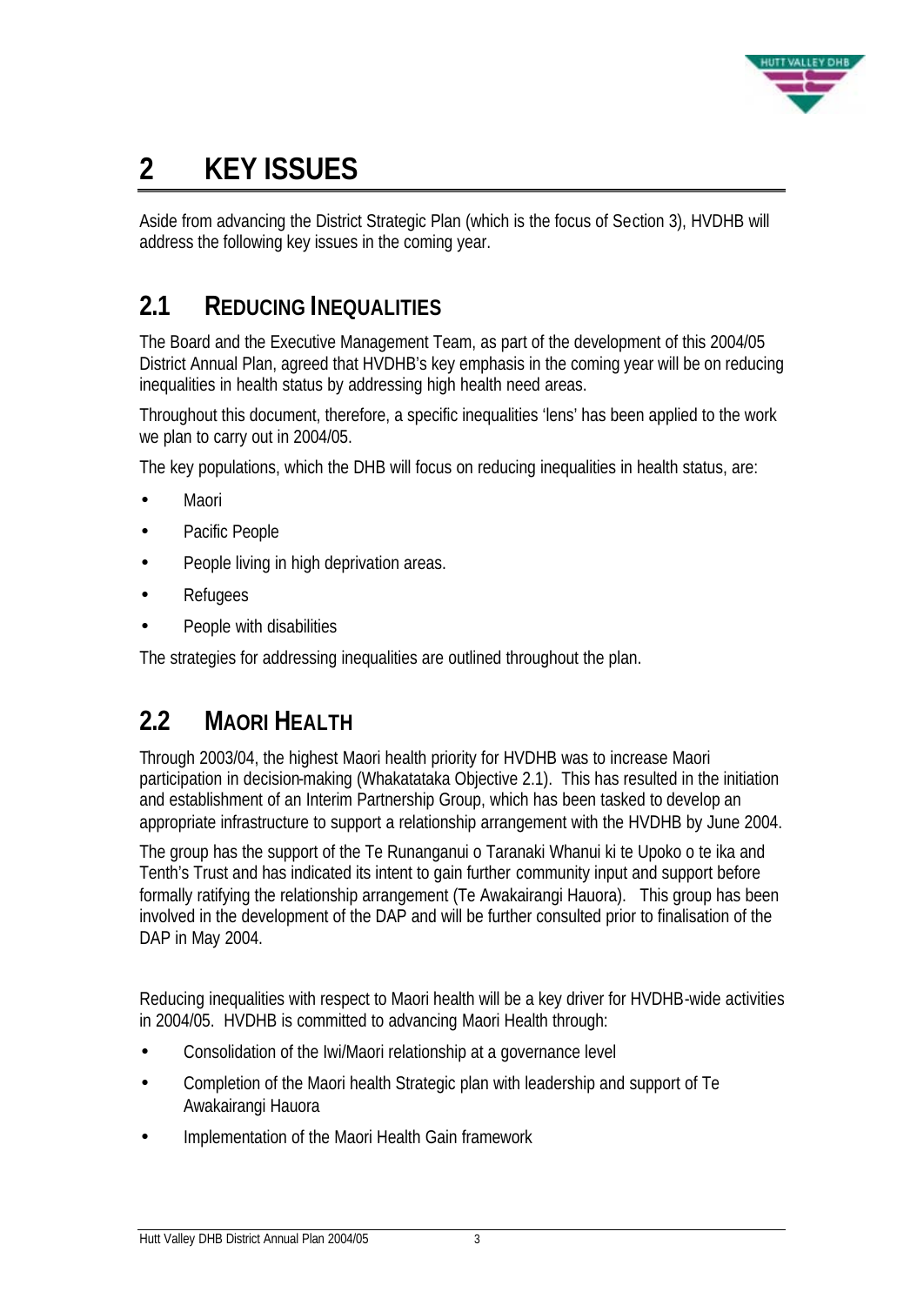

- Focussed approach to Whanau Ora, Maori Health provider and community engagement for continued development
- Increasing investment in Maori health,
- Continuing workforce development activities.

The specific activities are described in more detail in section 3.3.4.

### *Treaty Of Waitangi*

In order to respect and recognise the special relationship between Maori and the Crown under the Treaty of Waitangi, the NZ Public Health and Disability (NZPHD) Act 2002 places special obligations on DHBs to ensure Maori can contribute to decision-making on, and delivery of, health services.

Hutt Valley DHB recognises its responsibility to respond appropriately to the relevant objectives in the NZPHD Act 2000 and is committed to practical implementation of the requirements. In setting its objectives and strategies as a step to ensuring positive health gains occur for Maori, Hutt Valley DHB is responding in the following manner:

- *Partnership* Seek an ongoing and active partnership relationship with Maori of the Hutt Valley/Te Awakairangi region at all levels of the organisation, to continue the development of effective strategies to improve Maori health.
- *Participation* Continue to actively promote Maori involvement and increase participation at all levels of the health sector.
- *Protection* Actively promoting Maori cultural concepts, values, beliefs and practices to ensure the improvement of Maori wellbeing.

This ensures the Hutt Valley DHB receives the expertise and resources that both the parties to a treaty relationship can contribute.

# **2.3 PACIFIC PEOPLE'S HEALTH**

Hutt Valley DHB is one of the seven DHBs with a significant Pacific population. Recognising the importance of Pacific Health issues in the Valley, the Board has a Pacific Health Advisor, reporting directly to the Chief Executive. This, combined with the appointment of a Pacific Board member, has greatly strengthened relationships with the Pacific community. DHB staff have been meeting with organisations representing each ethnic group, and have now developed a longer term service plan with Pacific clinicians and community representatives to address the critical areas of health inequalities and a longer term Pacific provider development path. Further information on the Pacific Health service plan is contained in Section 3.3.3.

### 2.4 **PRIMARY CARE**

This plan continues HVDHB Board's strategic commitment to advancing the three highest priorities within primary care:

- Coverage of 85% of the Hutt Valley population by a PHO during 2004/05;
- Supporting the development of a primary health co-ordination mechanism;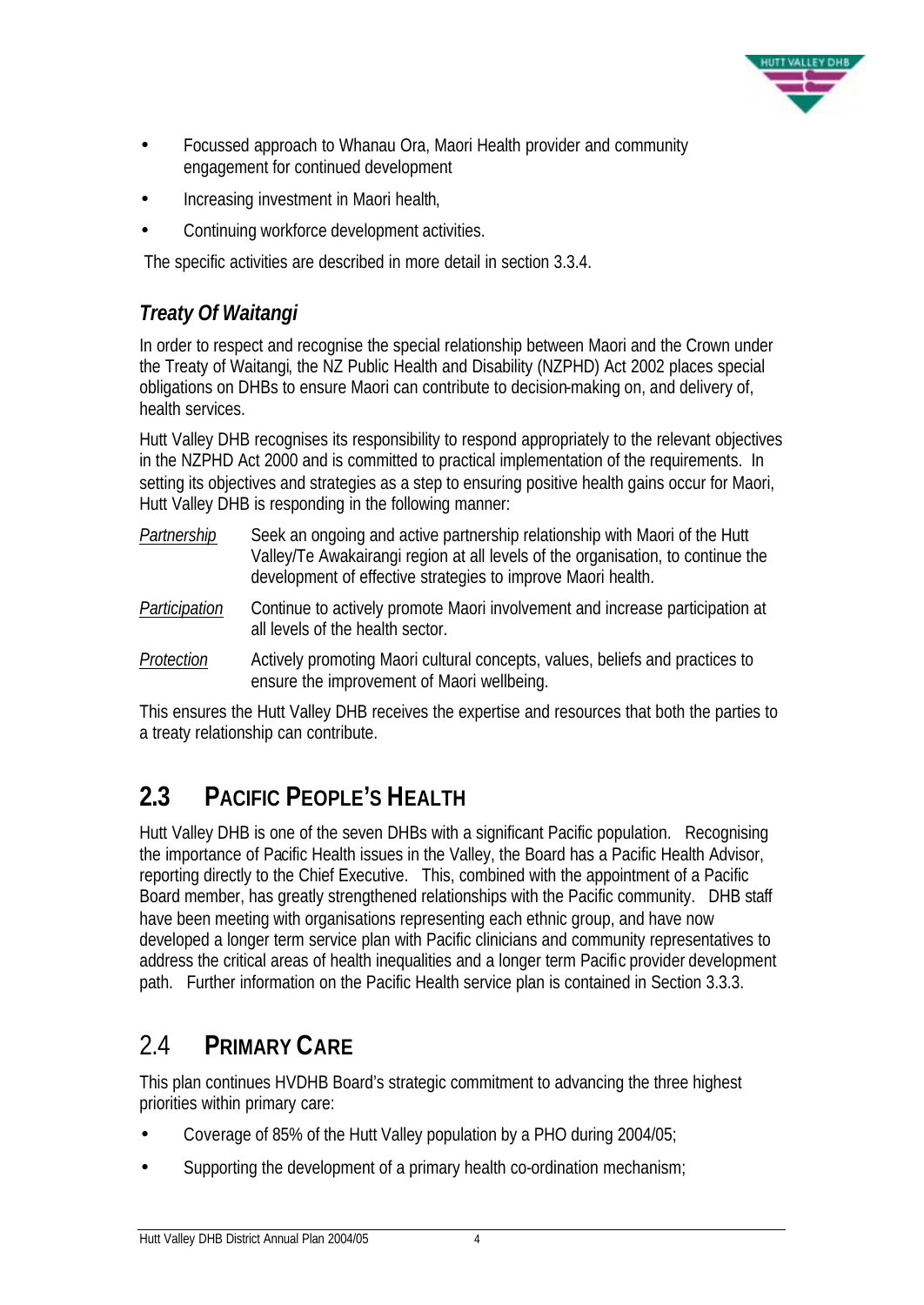

- Managing demand-driven spending;
- Development of a primary mental health initiative through PHOs.

Further information on plans to address these priorities is in section 3.3.1.

HVDHB also wishes to continue its close collaboration with the pharmacy sector ensuring pharmacists can contribute directly to improving patient care through PHOs.

### **2.5 NEW ZEALAND DISABILITY STRATEGY**

Hutt Valley DHB has undertaken a number of initiatives during 2003/04 to implement the NZ Disability Strategy. An Older Persons Plan was completed in advance of the funding devolution of disability support services for older people. An accessibility survey has also been completed of non-DHB providers, which provides a basis for enhancing accessibility to their services. Further progression of these plans and initiatives for 2004/05 is contained in section 3.3.11.

### **2.6 ELECTIVE SERVICES WAITING TIMES**

HVDHB is committed to ensuring access to elective surgery for 95% of patients before they reach a state of unreasonable distress, ill health or incapacity. This commitment is to also ensure that patients do not wait longer than six months for first specialist assessments and that patients offered publicly funded treatment do no wait longer than six months. Specific plans to address these commitments and comment on progress made are provided in section 3.3.6.

### **2.7 CHRONIC DISEASE MANAGEMENT**

A review of Hutt Valley diabetes services for people with diabetes has been completed. Plans now exist to pick up the review recommendations, which will support improved integration of primary and secondary care diabetes services and improve equity & access for Maori and Pacific people. Section 3.3.5 contains more information on these plans.

Developmental work has also been carried out in 2003-04 on a cardiovascular continuum of care. HVDHB proposes to implement the findings of this work (including funding a cardiovascular package of care) in 2004-05.

A key focus of activity in 2004-05 will also be around respiratory illness. The relationship between respiratory illness and housing will be the subject of a collaborative research project between HVDHB, the Wellington School of Medicine and other key agencies in 2004-05, with a proposed service initiative to meet the findings of this research.

### **2.8 MENTAL HEALTH BLUEPRINT**

Making progress toward achievement of Mental Health Blueprint benchmark levels for mental health service provision across our population base is a key objective for HVDHB. Other objectives include:

• Ensuring adequate access to regional mental health services;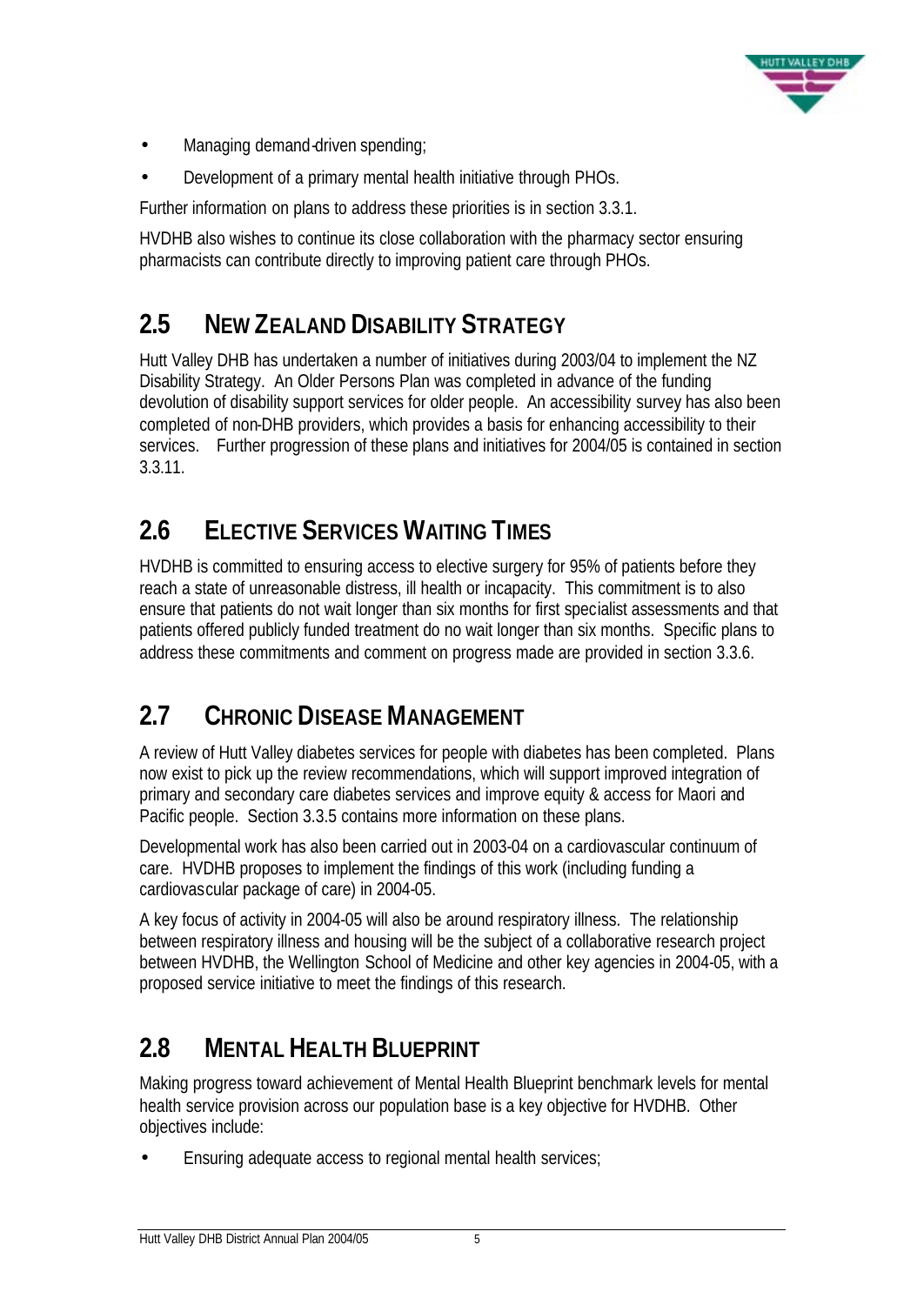

- Developing a project plan for the implementation of mental health outcome measures;
- Improving access for Pacific people to mental health services.

Section 3.3.9 provides further information.

### **2.9 OLDER PERSONS SERVICES**

HVDHB is committed to moving towards an integrated continuum of care consistent with the Heath of Older Persons Strategy. This is evidenced by both the Ministry's full endorsement of our devolution plan as well as the development of our Older Persons' Strategic Plan, *Aging Well Together*. The 2004-05 year will see the DHB begin implementation of its Aging Well Together Strategy, with a particular focus on ensuring Maori and Pacific Peoples have access to appropriate older persons' services. Section 3.3.11 provides further information.

At the time of writing, baseline funding for older persons services is under review and wash-up and risk pool arrangements not yet finalised. Projections in this plan assume these issues are addressed so as to enable all services provided and planned prior to devolution to be maintained. If this does not eventuate, the DHB will have to implement service reprioritisation so as to remain within budget.

### **2.10 PUBLIC HEALTH PARTNERSHIPS**

A draft regional strategic plan for public health services was developed in 2003 for the greater Wellington region and Wairarapa. A Steering Group comprising representatives from Hutt Valley DHB, Capital& Coast DHB, Wairarapa DHB and the Ministry of Health established the development of this plan. Locally, HVDHB is also committed to progressing public health plans by working where appropriate with both the Hutt City and Upper Hutt City Councils. The key priorities arising from these initiatives are to:

- Work with communities to promote health lifestyles (tobacco control, active lifestyles and nutrition, alcohol & drug initiatives);
- Reducing inequalities (Maori, Pacific, Child & Youth).

Refer to section 3.3.2 for more information.

### **2.11 COLLABORATION**

Hutt Valley DHB is involved in a number of collaborative endeavours. The major focus for the planning period will be to further develop these collaborations. These collaborations include inter-DHB, interagency and intersectoral. Refer section 4.2.6 for more information. The key developments for 2004-05 include:

- Continued collaboration with neighbouring DHBs including Capital and Coast DHB, and Wairarapa DHB
- Strong focus on a regional approach to planning and development
- Closer relationships with educational institutions including Otago Medical School, and the Wellington School of Medicine, and Tertiary Training Institutes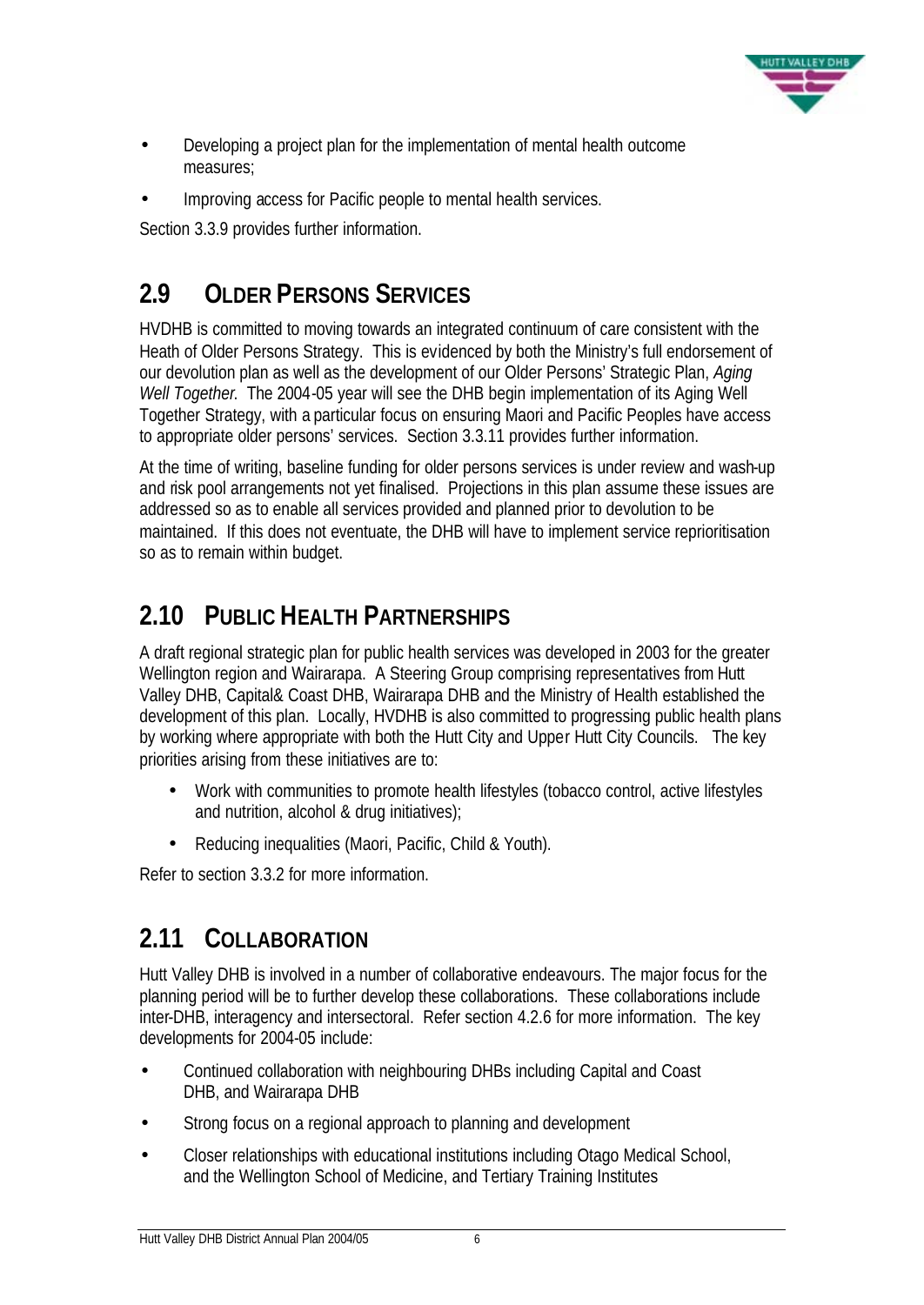

- Closer research alliances with key educational institutions including the Wellington School of Medicine and Massey University
- Continued Intersectoral collaboration with both the Lower Hutt and Upper Hutt City Councils, Housing New Zealand and WINZ
- Continued excellent national relationships with the Ministry of Health and District health Board New Zealand (DHBNZ).

### **2.12 POPULATION BASED FUNDING AND INTER-DISTRICT FLOWS**

This plan is based on HVDHB receiving funding in full alignment with HVDHB's entitled 3.19% share of nationwide population based funding in 2004/05. This includes due funding allowance for Hutt Valley residents treated within other DHB districts – noting that HVDHB is a net receiver of inter district flow services, mainly through Capital & Coast DHB. Section 4.2.7 provides further comment on this funding arrangement.

### **2.13 FINANCIAL RISKS**

The key financial risks for 2004/05 are:

- Acute medical growth
- Growth in laboratory spending
- Pharmaceutical cost growth particularly in relation to dispensing
- DDS Older Person's demand driven services
- Workforce capacity and capability
- Collective employment agreements moving towards national or regional MECAs.

These risks and the associated mitigation strategies are addressed within this plan.

### **2.14 REVIEW OF THE DISTRICT STRATEGIC PLAN**

HVDHB intends to review its current District Strategic Plan in the 2004-05 year in consultation with the community. The review of the strategic plan will involve carrying out an updated health needs assessment, a review of current District service plans, and the incorporation of key funding responsibilities and priorities that have arisen since the first plan was completed. These include:

- Maori Health Plan
- Pacific Health Plan
- Refugee Health Plan
- Older Person's services
- Changed and additional funding priorities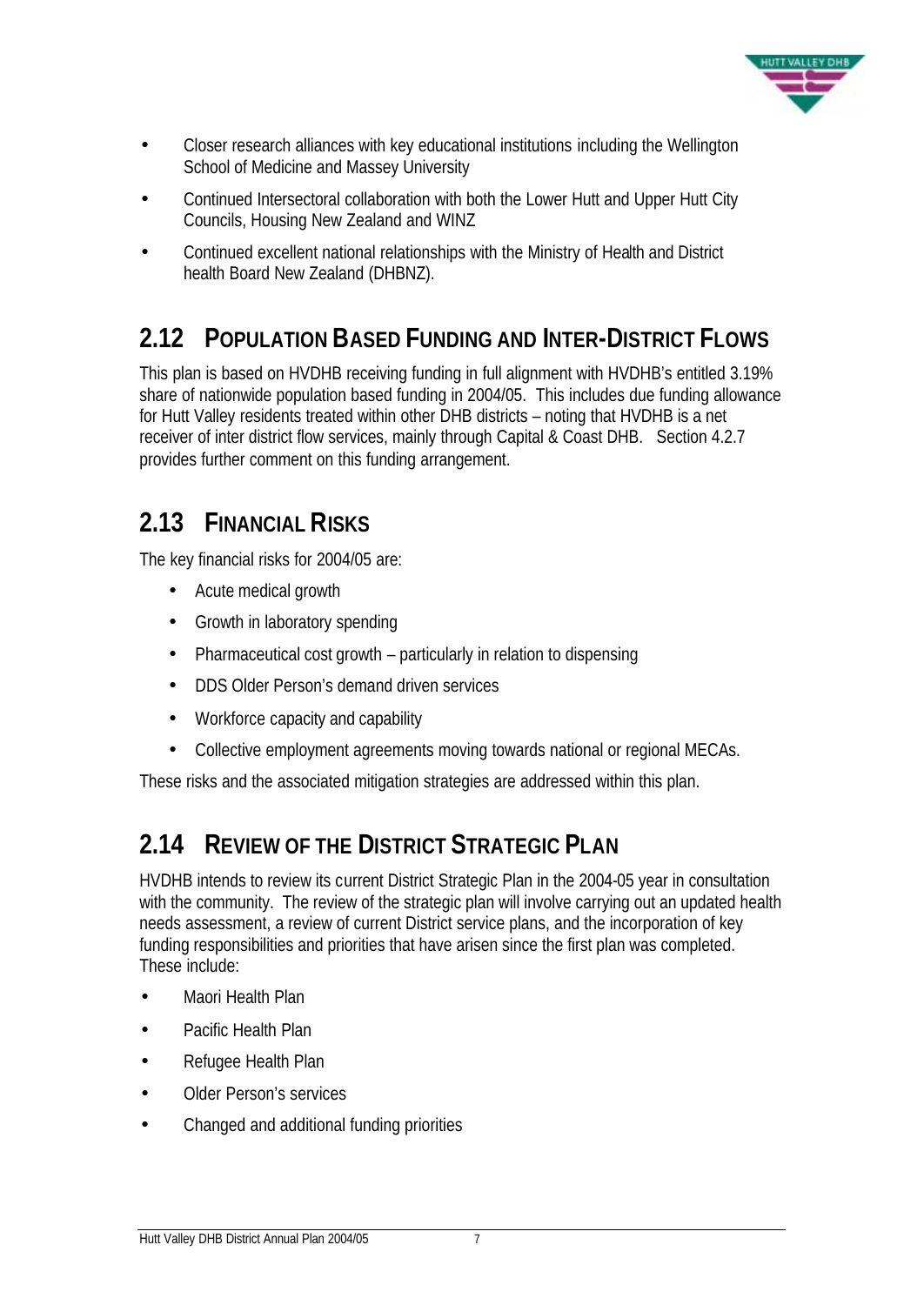

### **2.15 SERVICE REVIEWS**

A selection of services will be reviewed during the planning period. These reviews may lead to service reconfigurations – the extent of which is unknown at this stage. It is noted that any reconfigurations will be preceded by consultation with the appropriate groups. Service reviews will include a review of child oral health services and primary sexual and reproductive health services. Refer to Section 3 and 4.2.5 for more information.

### **2.16 WELLINGTON REGIONAL HOSPITAL**

The rebuilding of Wellington Regional Hospital at Newtown is not expected to affect Hutt Valley DHB in the 2004/05 year. The estimated date of completion of the Regional Hospital is likely to be outside of the three years covered by this DAP.

For that reason, it is not an issue commented on any further in this DAP.

### **2.17 WORKFORCE**

Key workforce issues for HVDHB include:

- Recruitment in the face of worldwide shortages of health professionals
- Retention and training of skilled staff
- Organisational Development
- Health & Safety
- The development of DHB wide workforce development plans and strategies.

Further details on plans to address these issues are contained in section 3.3.15.

### **2.18 MAGNET HOSPITAL**

Hutt Valley District Health Board made the decision in December 2002 to introduce, trial and lead the Magnet Hospital programme in New Zealand. Magnet Hospitals are hospitals in both the United States and Britain that have adopted a set of key governance, management and leadership principles that result in safe, quality focussed healthcare and attract, motivate and retain well qualified and committed nursing staff.

The programme is being implemented over a two-year time frame with documentation due for completion in late 2004 and a site visit from the American Nurses Credentialing Centre planned for early 2005.

It is envisaged that the process of achieving Magnet recognition will result in enhanced quality outcomes for patients in the Hutt Valley Community, including lower mortality rates, lower complication rates, lower overall costs, and higher patient satisfaction. It is expected that staff satisfaction will increase, as well as attraction and retention rates (refer Section 3.3.13 for more information).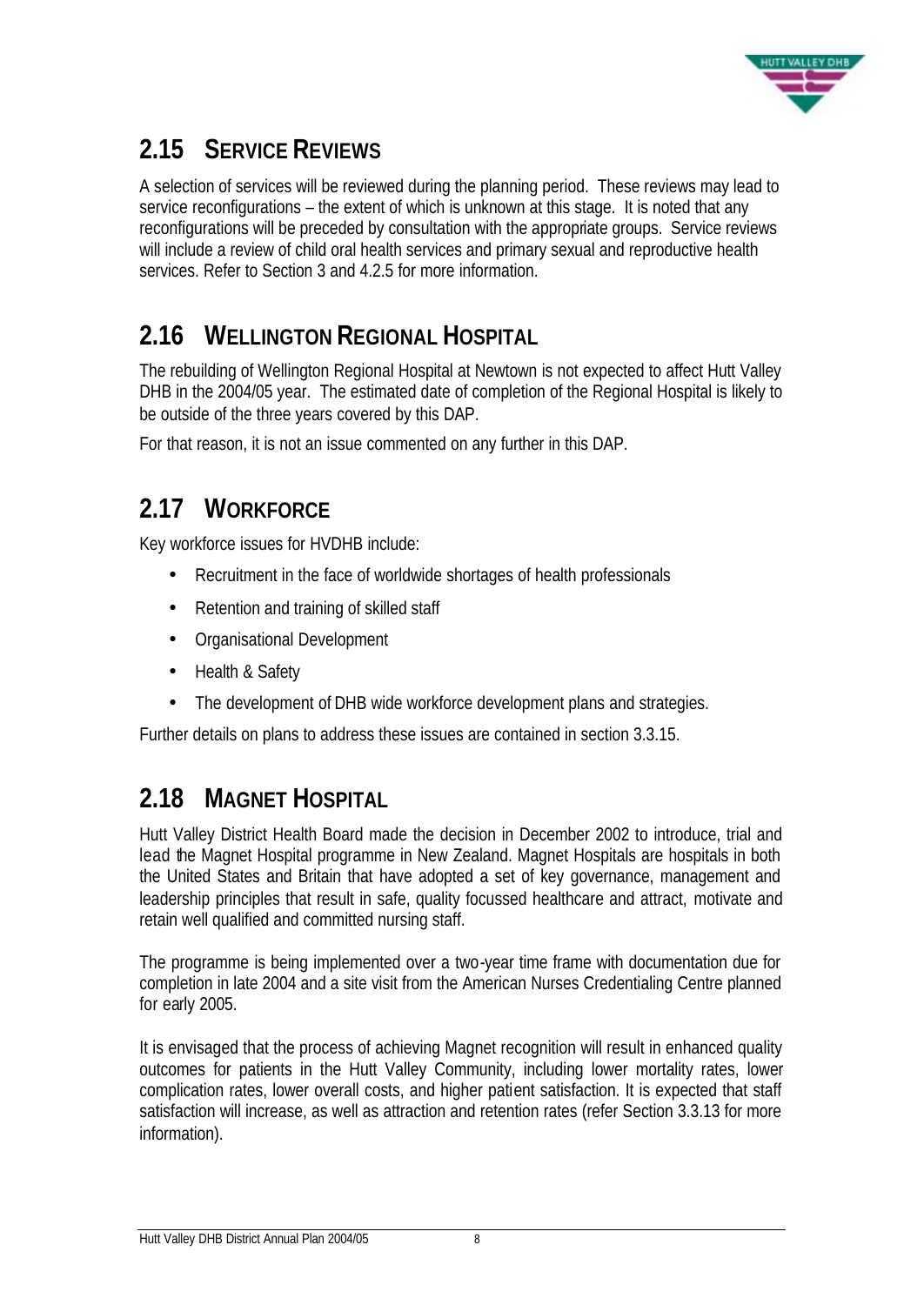

### **2.19 EMERGENCY PREPAREDNESS**

The worldwide continuing risk of the severe acute respiratory syndrome (SARS) virus and recent emergence of chicken-flu has been a useful reminder of the importance of preparedness for a major incident or epidemic. Hutt Valley DHB will continue to work to develop and enhance systems to ensure that any major emergency is dealt with as efficiently and effectively as possible.

### **2.20 KEEPING INFRASTRUCTURE COSTS AS LOW AS POSSIBLE**

HVDHB is committed to keeping infrastructure costs as low as possible. Implementation of HVDHB's Asset Management Plan, which is currently being developed, is seen as being the key initiative to achieve this on an ongoing basis – while noting that much progress has already been made in this area as a result of HVDHB's recent completion of the Site Optimisation Plan for the upgrade and modernisation of facilities and equipment at Hutt hospital. This goal will also be supported by HVDHB's ongoing commitment to achieve efficiency gains wherever possible.

### **2.21 INDUSTRIAL RELATIONS STRATEGIES**

In addition to HVDHB's workforce development plan, HVDHB will continue its work with other DHBs, unions and the Government – both regionally and nationally – to ensure an effective approach to employee agreement settlements. Section 3.3.15 provides further information.

### **2.22 INNOVATIVE APPROACHES TO ENABLE MANAGING WITHIN BUDGET**

This plan, which is considered to be both realistic and achievable, reflects a continuation of HVDHB's sound financial performance and ongoing commitment to operating in a financially sustainable manner. Management within budget is a key Board expectation of the CEO and HVDHB's management team. This is backed by regular monitoring of actual performance relative to budget and where performance shows any adverse variance to budget taking corrective management steps as soon as possible. The Board's continued striving for identifying and implementing efficiency gain opportunities is an integral part of our approach to enable continued management within budget.

### **2.23 IMPACT OF BOARD ELECTIONS**

The Board notes that this District Annual Plan, and related Statement of Intent, commits HVDHB in terms of its accountability and obligations to the Crown and Hutt Valley community across a significant range of actions through until 30 June 2005. This commitment is irrespective of the fact that local elections for Board members are scheduled to occur at the end of 2004. The Board is committed to the implementation of this plan and it is envisaged that there will be no material change to this plan's commitments following the Board member elections later this year.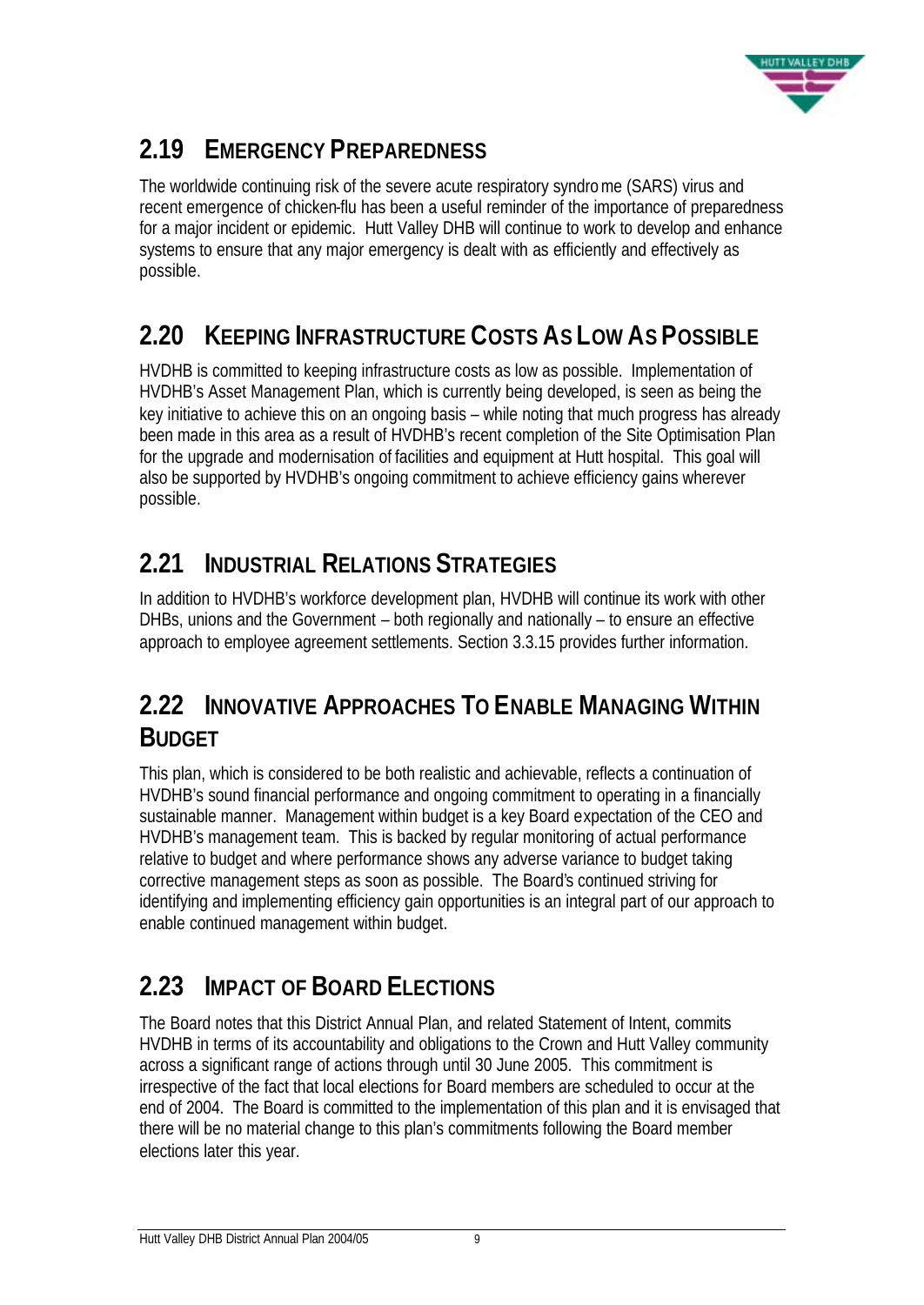

# **3 ADVANCING THE DISTRICT STRATEGIC PLAN**

This section describes how Hutt Valley DHB will continue to implement key aspects of the five year District Strategic Plan (DSP), covering the period 1 July 2002 to 30 June 2007.

HVDHB is committed to reviewing the current DSP during 2004/05, noting that this year represents the third year of the five year plan and that there is a legislative requirement within the New Zealand Public Health and Disability Act 2000 to review the DSP at least once every three years. Due consultation with the community will occur as part of this DSP review (refer section 3.3.16).

### **3.1 KEY DISTRICT STRATEGIC GOALS**

The top 10 key goals were identified in the District Strategic Plan (DSP) based on the key local health issues identified as well as the general expectations of DHBs. The top ten goals for Hutt Valley DHB are:

- 1. **Primary care:** implementing the New Zealand Primary Care strategy, including developing a robust, accessible primary care sector that focuses on improving the health of the population, and manages people with chronic conditions effectively.
- 2. **Healthy communities:** encouraging people to exercise more, eat more healthily, stop smoking and improve parenting skills through a range of health promotion strategies including intersectoral initiatives, community development, healthy public policies and supportive environments.
- 3. **Reduce inequalities:** reducing the inequalities in health status among certain disadvantaged populations, including Maori and Pacific Peoples, so that they can enjoy the same length and quality of life as other Hutt Valley residents.
- 4. **Disease management:** improving the treatment of people with chronic diseases, particularly cardiovascular disease, diabetes or respiratory disease to improve their quality and length of life.
- 5. **Elective services:** ensuring people have access to elective medical and surgical services before they reach an unreasonable state of ill health.
- 6. **Child health:** giving children the opportunity to grow up in a healthy supportive environment by implementing the new "Well Child" framework and providing co-ordinated maternity services.
- 7. **Youth health:** developing youth-friendly services that reduce teenage road traffic accidents, pregnancies, drug and alcohol misuse and suicides.
- 8. **Maori health development:** working to achieve equity of outcome for Maori, including through the development of services provided by Maori, for Maori.
- 9. **Mental health:** improving service quality, and developing primary mental health services to complement the specialist secondary services.
- 10. **Integration:** providing seamless care across health providers and across different services, so that people receive the right service from the right person at the right time.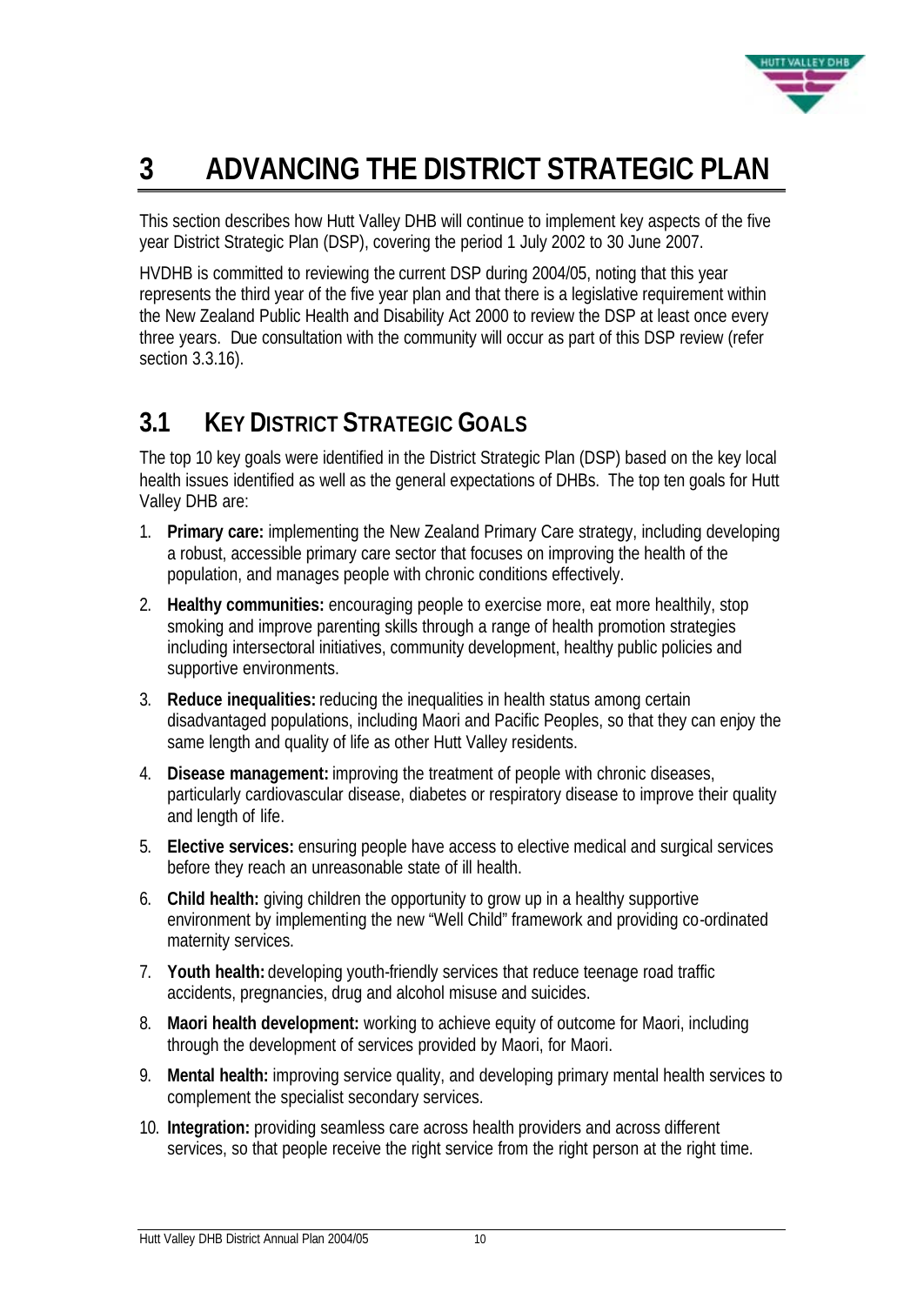

#### *Overall key priority*

Over and above maintaining access to core services, the Board considers that the single biggest priority for the five-year period covered by the DSP, is implementing the primary care strategy. The reasons are:

- 1. Development of excellent primary care services will make the single largest difference to people's health in the short to medium term;
- 2. The primary care strategy is pivotal to achieving most of the other key goals.

#### *Mapping the Service plans to the Key Goals*

The objectives and strategies flowing from these goals are laid out in related service plans as noted in the following table. More detail on each of these service plans can be obtained from the DSP, available from the Hutt Valley DHB executive office, and the website (www.huttvalleydhb.org.nz).

| <b>Key Goal</b>                      | Strategies to achieve the goal are laid out in:                                                                               |
|--------------------------------------|-------------------------------------------------------------------------------------------------------------------------------|
| <b>Primary Care</b>                  | The Primary Care Service Plan                                                                                                 |
| <b>Healthy Communities</b>           | The Healthy Communities Service Plan                                                                                          |
| Reduce Inequalities                  | Maori Health Plan, Pacific Health Plan, Primary Care Plan,<br>Healthy Communities Plan (and in aspects of all other<br>plans) |
| Maori Health Development             | Maori Health Plan                                                                                                             |
| Disease Management                   | Cardiovascular Disease Plan, Respiratory Service Plan,<br>Cancer Service Plan, Diabetes Plan                                  |
| <b>Elective Services</b>             | Surgical Service Plan                                                                                                         |
| Child Health                         | Child Health Plan, Maternity Plan, Oral Health Plan                                                                           |
| Youth Health                         | Youth Health Plan                                                                                                             |
| <b>Mental Health</b>                 | Mental Health Plan                                                                                                            |
| <b>Primary Secondary Integration</b> | All service plans, Information Planning, Integrated Care<br>workstream                                                        |

### **3.2 DHB ACTIVITIES 2004/05**

The tables below summarise priority activities and developments in the planning period. The activity list does not include most of the "business as usual" activities, which will occur anyway. Business as usual includes the needs assessment, service planning, funding allocation, contracting, service provision and monitoring activities. Each priority activity listed in the table below is expanded on in the section that follows. Table 3.2.1 shows activities related to the 10 key goals from the DSP. Table 3.2.2 shows activities related to other strategic developments.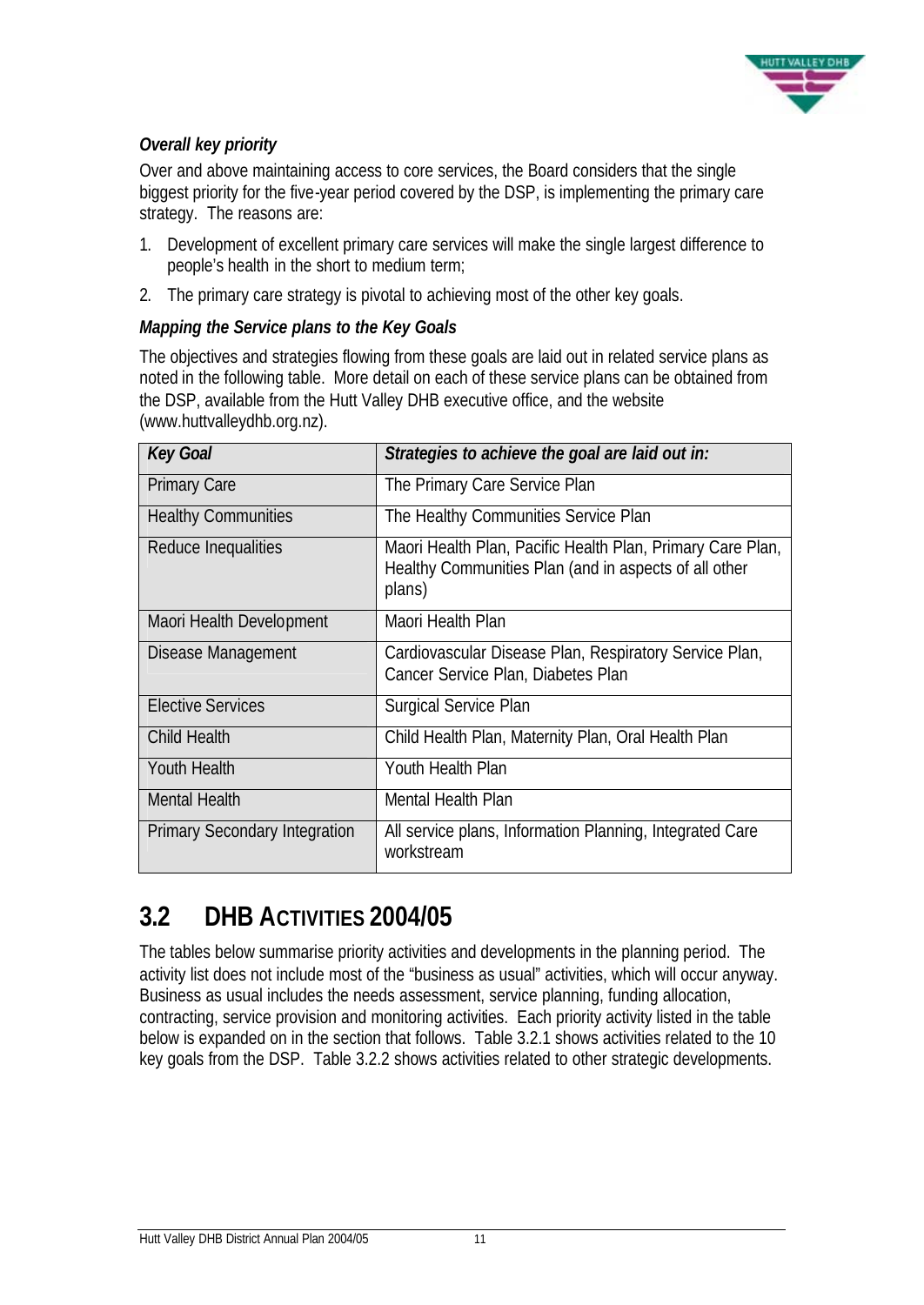

| <b>Key Strategic</b><br>Goal |    | Priority Activities for 2004/05                                                                                                                               |
|------------------------------|----|---------------------------------------------------------------------------------------------------------------------------------------------------------------|
| Primary Care                 | 1. | Develop and support PHOs in the Hutt Valley.                                                                                                                  |
|                              | 2. | Alignment of Community and Public Health Nursing in Primary Care                                                                                              |
|                              | 3. | Advance Management of Referred services                                                                                                                       |
|                              | 4. | Develop a primary mental health initiative that expands access to people<br>with mental health needs above the 3%threshold                                    |
| Healthy<br>Communities       | 1. | Alignment of Public Health Services Purchased by the MOH to the Strategic<br>Priorities of Hutt Valley DHB: implement shared decision making with MoH         |
| (Public Health)              | 2. | Work intersectorally with key agencies in specific areas                                                                                                      |
|                              | 3. | Contribute to improvement and participation in population health<br>programmes especially National Cervical Screening Programme and<br>Breastscreen Aotearoa. |
| Reduce                       | 1. | Pacific Health Plan implementation                                                                                                                            |
| Inequalities                 | 2. | Enhance Reducing inequalities in Health Intervention Framework                                                                                                |
|                              | 3. | Develop a Refugee Service Plan                                                                                                                                |
| Maori health                 | 1. | Implement Maori Health Strategic Plan                                                                                                                         |
| development<br>(He Korowai   | 2. | Improve access to and effectiveness of mainstream services for Maori                                                                                          |
| Oranga)                      | 3. | Increase investment in Maori Health                                                                                                                           |
|                              | 4. | Implement a regional Whanau Ora improvement framework                                                                                                         |
| <b>Disease</b><br>management | 1. | Implement a comprehensive approach to the reduction of incidence and<br>impact of diabetes.                                                                   |
|                              | 2. | Implement a cardiovascular package of care                                                                                                                    |
| Elective                     | 1. | Meet Elective Services Waiting Times Targets.                                                                                                                 |
| services                     | 2. | Expand local delivery of services including urology and ophthalmology.                                                                                        |
|                              | 3. | Promote regional access to elective services.                                                                                                                 |
| Child health                 | 1. | Achieve baby friendly hospital accreditation.                                                                                                                 |
|                              | 2. | Improve childhood immunisation rates.                                                                                                                         |
|                              | 3. | Improve child health                                                                                                                                          |
| Youth health                 | 1. | Improve youth health outcomes.                                                                                                                                |
| Mental health                | 1. | Advance implementation of Mental Health Blueprint.                                                                                                            |
|                              | 2. | Ensure appropriate access to regional mental health services for residents<br>of Hutt Valley.                                                                 |
|                              | 3. | Develop a project plan for the implementation of Mental Health SMART                                                                                          |

### *3.2.1 Priority Activities Related to Strategic Goals 2004/05*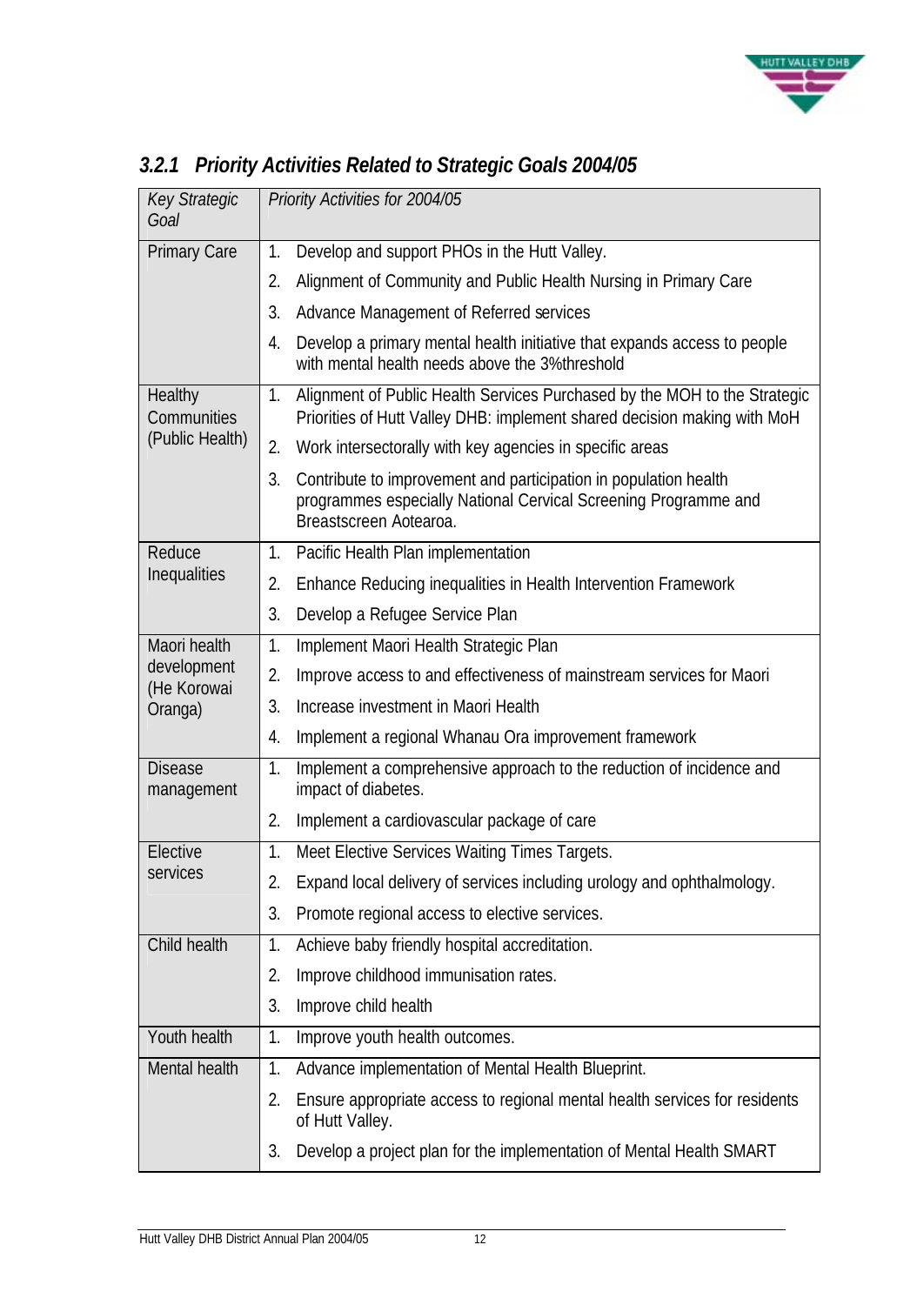

| Primary                  | 1. Primary - Secondary Integration.           |
|--------------------------|-----------------------------------------------|
| secondary<br>Integration | Manage Acute Demand pressures on provider arm |

### *3.2.2 Priority Activities Related to Other Strategic Developments 2004/05*

This table sets out the strategic and annual objectives related to organisational development, such as the effect of the New Zealand Disability Strategy, workforce development, quality and information management. While these are not listed as key goals in the DSP, they are vital to the success of the organisation.

| Strategic Area                | Priority Activities for 2004/05                                                                                                                                         |
|-------------------------------|-------------------------------------------------------------------------------------------------------------------------------------------------------------------------|
| <b>Disability Strategy</b>    | Advance the objectives of the Disability Strategy.<br>1.                                                                                                                |
|                               | Implement the findings of the Older Persons Plan.<br>2.                                                                                                                 |
| Communications                | Increase community participation in the service activities of Hutt Valley<br>1.<br>District Health Board.                                                               |
| Quality & risk<br>Management  | Quality Improvement Approach : Ensure health and disability services<br>1.<br>provided are safe, people-centred and of a high quality.                                  |
|                               | Risk Management Focus: Identify and improve systems to support the<br>2.<br>identification, treatment and monitoring of risk in DHB services and<br>external providers. |
|                               | 3.<br>Implement recommendations of the Emergency Department Review                                                                                                      |
| Information<br><b>Systems</b> | Development of Primary Care IT Plan to support the roll-out of WAVE<br>1.<br>report recommendations                                                                     |
|                               | 2.<br>Implement and support Health Practitioner Index.                                                                                                                  |
|                               | 3.<br>Develop system(s) to support delivery of oral health in schools and the<br>community.                                                                             |
| Workforce<br>Development      | Industrial Relations Strategies - participate in the development of<br>1.<br>regional and national industrial strategies                                                |
|                               | 2.<br>To develop a DHB-wide workforce development plan and commence<br>implementation                                                                                   |
|                               | 3.<br>To assist in the strategic development of the NGO community health<br>workforce.                                                                                  |
| Capital Planning              | Implement the Asset Management Plan.<br>1.                                                                                                                              |
| Magnet Hospital               | Participate in and trial Magnet Hospital credentialing programme at<br>1.<br>Hutt Hospital.                                                                             |

### **3.2.3. District Strategic Plan Funding Initiatives**

This section describes progress in implementing the additional strategic funding initiatives listed in the DSP.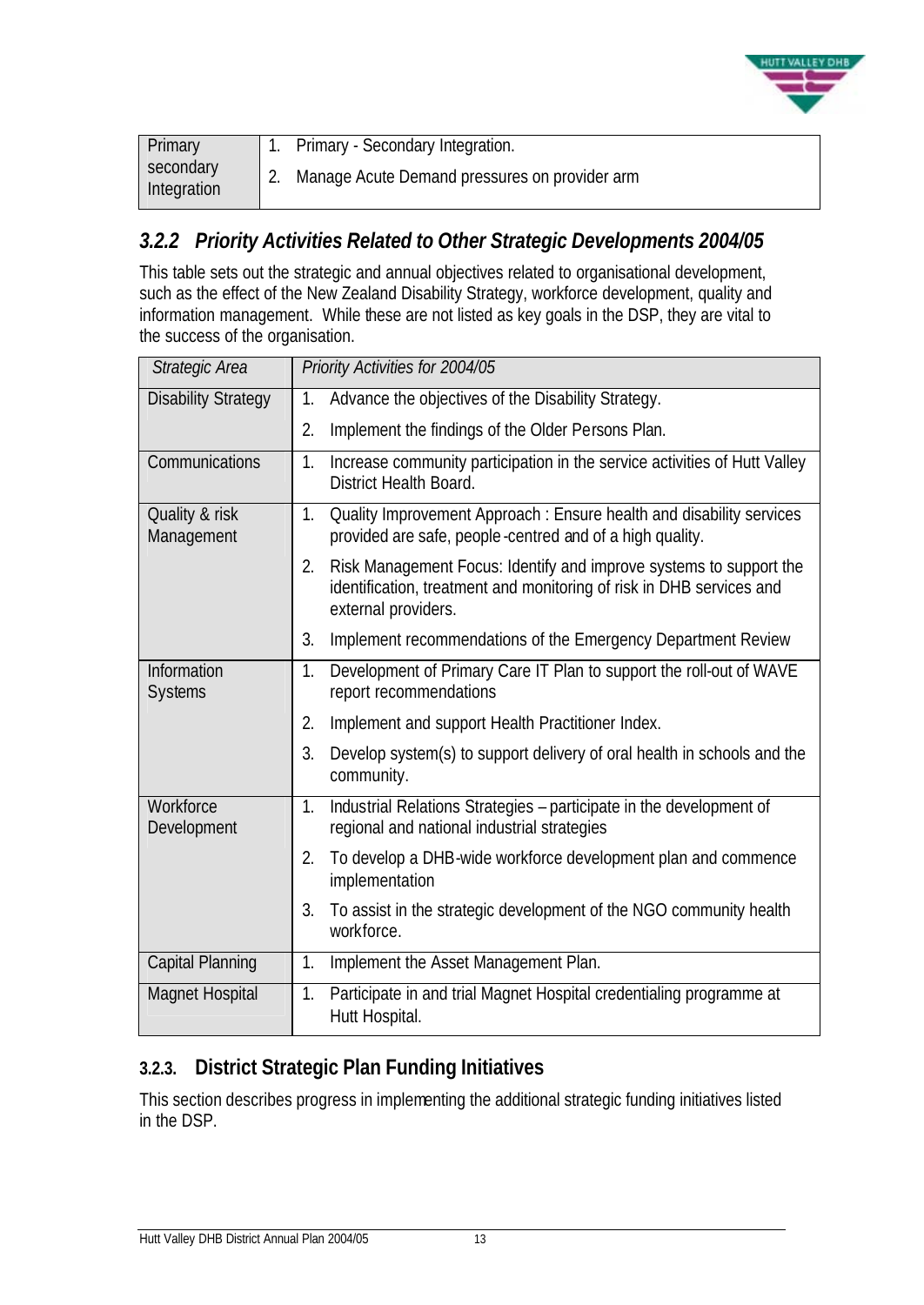

The seven service planning groups established to assist in the development of the strategic plan identified 40 new initiatives that would require additional funding before they could be implemented. Using a prioritisation methodology approved by the Board these initiatives were ranked in priority order. However, in many cases tagged MoH funding has been received that has meant that these initiatives can be implemented ahead of their order of priority. For instance mental health funding must be applied to mental health initiatives. This section shows progress in funding the 40 DSP initiatives and indicates which initiatives will be undertaken in 2004/05.

A number of new funding priorities emerged in 2003/04 that were not identified in the DSP. These additional funding priorities were reviewed and endorsed by HVDHB in October 2003. As a result, there was a re-ordering of the funding priorities. The additional priorities are described in the Table below.

|                           |                                                                                  | Original                      | One-<br>off    | Recurring    | <b>Budgeted</b><br>full year new | Comment                               |
|---------------------------|----------------------------------------------------------------------------------|-------------------------------|----------------|--------------|----------------------------------|---------------------------------------|
| <b>New</b><br><b>Rank</b> | Proposal/Initiative                                                              | <b>DSP</b><br><b>Priority</b> |                |              | funding<br>2004-05               |                                       |
| 1                         | Diabetes & cardiovascular disease                                                | $\mathbf{v}$                  |                |              | v                                |                                       |
|                           | prevention pilot                                                                 |                               |                |              |                                  |                                       |
| $\overline{2}$            | Intersectoral initiative - Healthy<br>Housing Index                              |                               | $\mathbf v$    |              | v                                |                                       |
| $\overline{3}$            | Cancer mole removal subsidy                                                      | $\mathbf v$                   |                | $\mathbf v$  |                                  |                                       |
| $\overline{4}$            | Clinical Pharmacy Services-<br>Medication Management                             |                               | $\mathbf v$    |              | v                                |                                       |
| $\overline{5}$            | Immunisation assertive outreach                                                  | $\mathbf{v}$                  |                | $\mathbf{v}$ |                                  |                                       |
| $\overline{6}$            | Research fund for all new<br>initiatives                                         |                               | $\mathsf{v}$   |              |                                  | Now built into all<br>new initiatives |
| 7                         | Maori Health (for priorities out of<br>Maori health plan)                        |                               |                |              | v                                |                                       |
| $\overline{8}$            | Chronic disease clinical pathways<br>in primary care                             | $\mathbf{v}$                  |                |              | V                                |                                       |
| 9                         | Clinical Pharmacy Services -<br><b>Blister packaging</b>                         |                               | $\mathbf v$    |              | V                                |                                       |
| 10                        | Diabetes funding to implement<br>review findings                                 |                               |                |              | $\mathbf{v}$                     |                                       |
| 11                        | Smoking cessation                                                                | $\mathbf{v}$                  | $\mathbf v$    |              | V                                | MoH to pick up<br>Rangatahi project   |
| 12                        | Full basic dental service for low<br>income people                               | $\mathbf{v}$                  |                |              | V                                |                                       |
| 13                        | Maori mental health workforce -<br>one-off programme                             |                               | $\mathbf v$    |              |                                  |                                       |
| 14                        | Primary care Refugee Services                                                    |                               |                |              | V                                |                                       |
| 15                        | Respiratory - Expansion<br>$\overline{of}$<br>services for high need populations |                               | $\mathbf 5$    | 5            | 5                                | Requires additional<br>funding        |
| 16                        | Co-ordinating<br>primary<br>health<br>organisations                              | $\mathbf{v}$                  |                | V            |                                  |                                       |
| 17                        | Cardiac rehabilitation programme                                                 | $\mathsf{v}$                  |                |              | V                                |                                       |
| 18                        | Ear caravan                                                                      | $\mathbf v$                   |                |              | V                                |                                       |
| 19                        | <b>Ethnicity collection</b>                                                      | $\mathbf{v}$                  | $\overline{4}$ |              |                                  |                                       |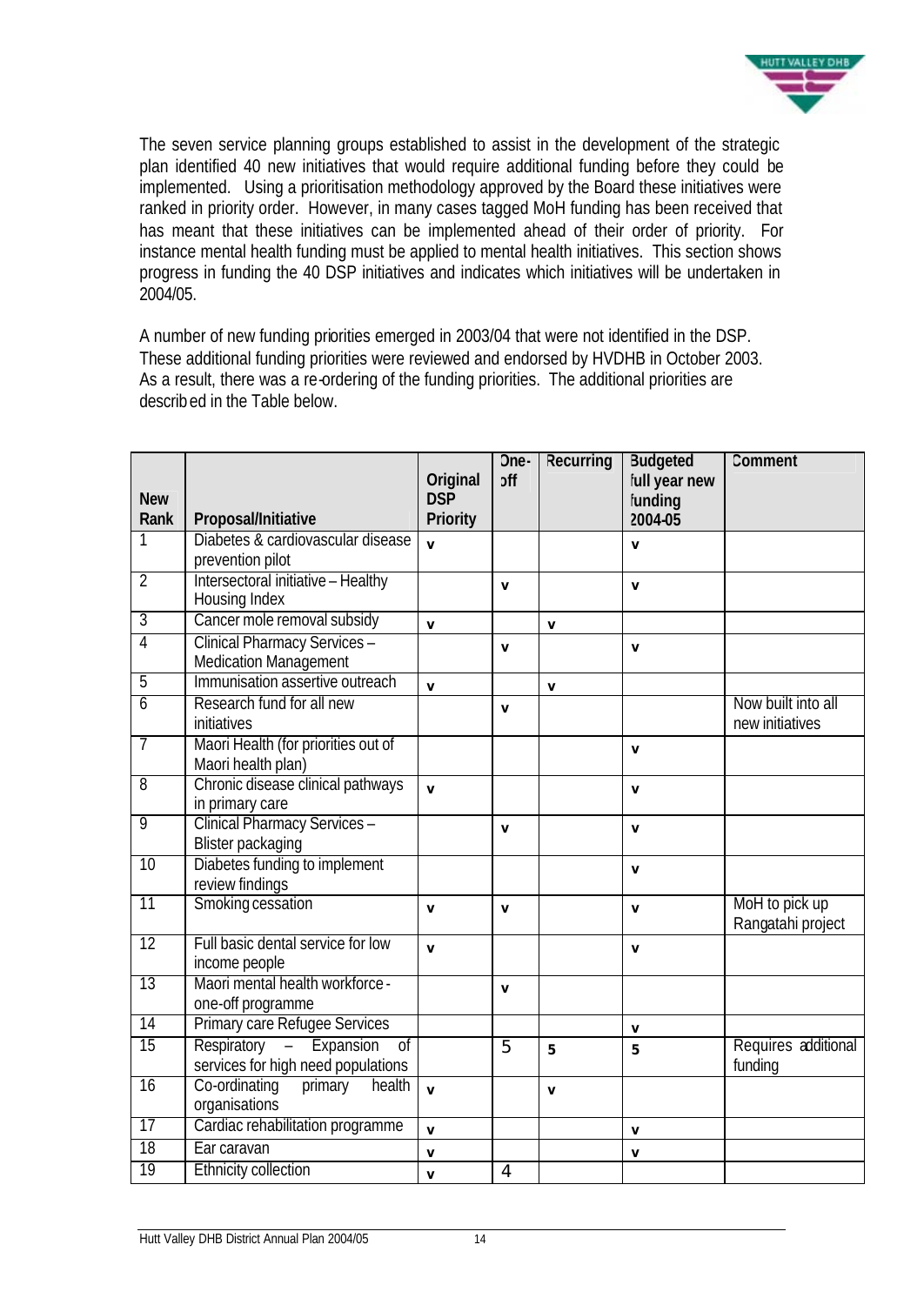

|                 |                                                                           |                        | One-<br>off             | Recurring               | <b>Budgeted</b>          | Comment                                              |
|-----------------|---------------------------------------------------------------------------|------------------------|-------------------------|-------------------------|--------------------------|------------------------------------------------------|
| <b>New</b>      |                                                                           | Original<br><b>DSP</b> |                         |                         | full year new<br>funding |                                                      |
| Rank            | Proposal/Initiative                                                       | <b>Priority</b>        |                         |                         | 2004-05                  |                                                      |
| 20              | PHO Project - Implementation of<br>PHOs                                   |                        | $\overline{4}$          |                         |                          |                                                      |
| 21              | Audits - additional                                                       | $\mathbf v$            | $\overline{4}$          |                         |                          |                                                      |
| 22              | Community health workers                                                  | $\mathbf v$            |                         |                         | $\overline{4}$           |                                                      |
| 23              | Primary care reduce copayments -<br>Targeted                              | $\mathbf{v}$           |                         | $\overline{4}$          |                          | PHO MoH funding                                      |
| 24              | Increase podiatry service                                                 | V                      |                         |                         | $\overline{4}$           |                                                      |
| 25              | Youth school health clinics<br>targeted                                   | v                      |                         |                         | $\overline{4}$           |                                                      |
| 26              | Flu vaccine assertive recall                                              | $\mathbf v$            |                         | $\overline{4}$          |                          |                                                      |
| 27              | <b>Additional Electives</b>                                               |                        | $\overline{4}$          |                         |                          |                                                      |
| 28              | Kidznet (superceded by National<br>Immunisation Register)                 | $\mathbf{v}$           | v                       | v                       | $\mathbf v$              | In negotiation with<br>MoH for funding               |
| 29              | Mental Health Quality & outcomes<br>program development                   | $\mathbf{v}$           | $5\phantom{1}$          | $5\phantom{1}$          | $\mathbf 5$              | MoH-led project                                      |
| 30              | Maternity -additional post natal<br>support -special needs                | $\mathbf{v}$           |                         | $\overline{\mathbf{4}}$ |                          |                                                      |
| 31              | Fund psychological therapies -<br>Primary mental health initiative        | V                      | $5\phantom{1}$          | $\mathbf{5}$            | $5\phantom{1}$           | Additional<br>funding<br>required                    |
| $\overline{32}$ | Primary care teams - additional<br>nurses                                 | $\mathbf{v}$           |                         | $\overline{\mathbf{4}}$ |                          |                                                      |
| 33              | Physical activity - green scripts                                         | $\mathbf{v}$           | 4                       |                         |                          |                                                      |
| 34              | Workforce development fund                                                | $\mathbf v$            | 4                       |                         |                          |                                                      |
| 35              | Acute options programme                                                   |                        | $\overline{\mathbf{4}}$ |                         |                          | Now terminated                                       |
| 36              | Quality payments                                                          |                        |                         | 4                       |                          |                                                      |
| 37              | Expand youth health service                                               | $\overline{4}$         |                         |                         | 4                        |                                                      |
| 38              | Labs project - supply options                                             |                        | 4                       |                         |                          |                                                      |
| 39              | Sterilisation options                                                     |                        | 4                       |                         |                          |                                                      |
| 40              | Oral health enrol adolescents                                             | $\overline{4}$         | $\mathbf 5$             | $\overline{\mathbf{5}}$ | $\mathbf 5$              | Awaiting results of<br>review                        |
| 41              | Workforce study                                                           | $\overline{4}$         | $\overline{\mathbf{4}}$ |                         |                          |                                                      |
| 42              | Health<br>Pacific<br>priorities<br>(for<br>resulting from PH plan)        |                        |                         |                         | $\overline{\mathbf{4}}$  |                                                      |
| 43              | family<br>Implement findings<br>$\overline{of}$<br>violence policy review |                        | $\mathbf 5$             | $\mathbf 5$             | $\mathbf 5$              | Dependent<br>on<br>additional funding                |
| 44              | Accredited equipment assessment                                           |                        | $\overline{\mathbf{4}}$ |                         |                          |                                                      |
| 45              | Palliative care liaison                                                   |                        |                         |                         | 4                        |                                                      |
| 46              | Maternity coordination                                                    | $\overline{4}$         | $\mathbf 5$             | $\mathbf{5}$            | $\overline{\mathbf{5}}$  | Dependent on MoH<br>devolution<br>0f<br>maternity    |
| 47              | development -<br>Workforce<br>МH<br>Scholarships                          | $\overline{4}$         | $\overline{\mathbf{4}}$ |                         | $\overline{\mathbf{4}}$  | MH<br>Regional<br>workforce<br>development           |
| 48              | High Cost pool - Pilot                                                    |                        | $\overline{\mathbf{4}}$ |                         |                          |                                                      |
| 49              | Additional Youth school health<br>clinics                                 | $\overline{4}$         | $\mathbf{5}$            | $\overline{\mathbf{5}}$ | $\overline{\mathbf{5}}$  | Postponed<br>awaiting results of<br>evaluation<br>Οf |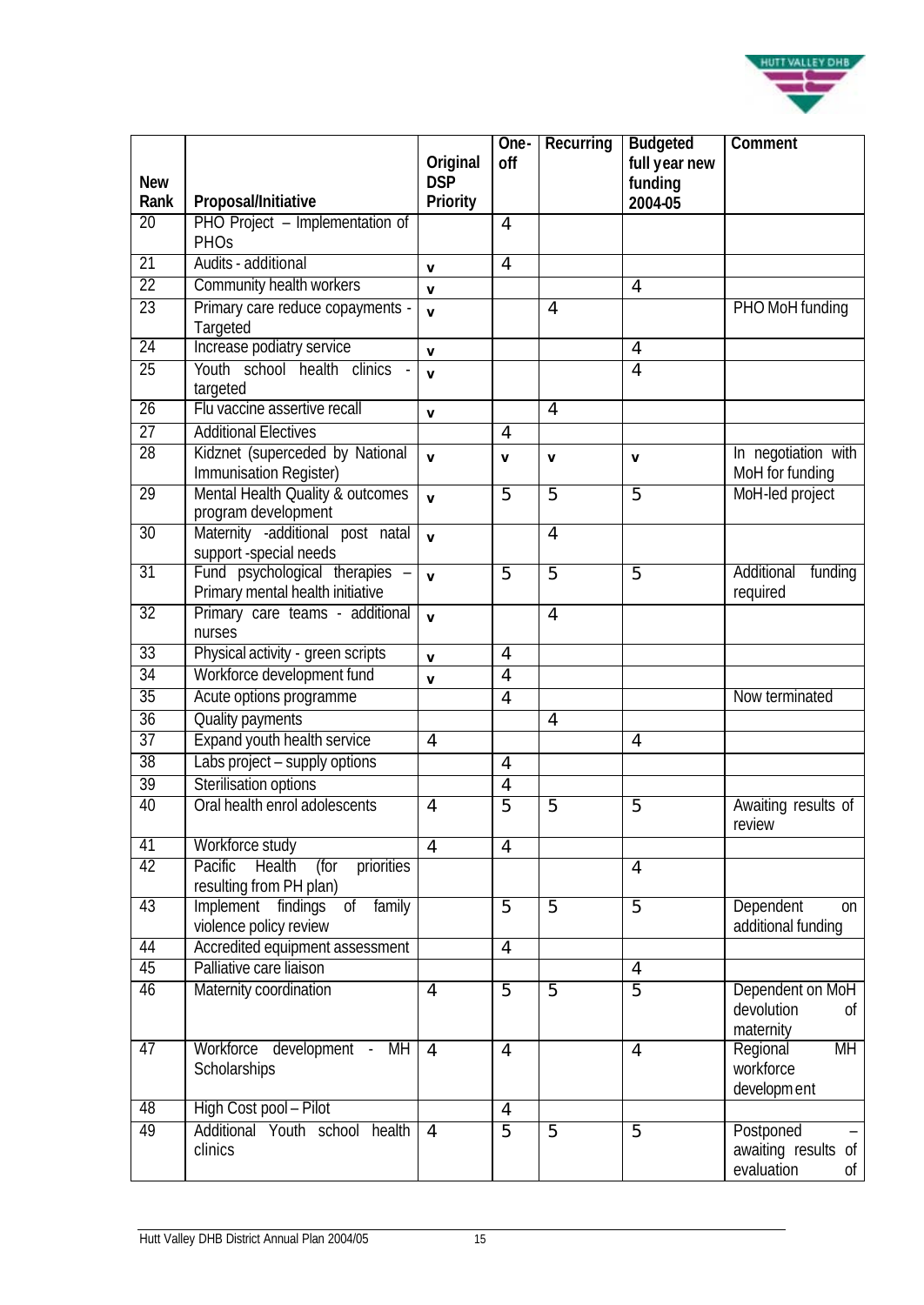

|                    |                                            |                                           |                |                         |                                                        | current clinics                   |
|--------------------|--------------------------------------------|-------------------------------------------|----------------|-------------------------|--------------------------------------------------------|-----------------------------------|
| <b>New</b><br>Rank | Proposal/Initiative                        | Original<br><b>DSP</b><br><b>Priority</b> | One-<br>Dff    | Recurring               | <b>Budgeted</b><br>full year new<br>funding<br>2004-05 | Comment                           |
| 50                 | Increase nurse clinics                     | $\overline{4}$                            |                |                         | 4                                                      |                                   |
| 51                 | Disability advisor                         | $\overline{4}$                            |                |                         | 4                                                      |                                   |
| 52                 | Youth peer support/educators               | $\overline{4}$                            | $\mathbf 5$    | $5\overline{5}$         | $5\overline{5}$                                        | Additional<br>funding<br>required |
| 53                 | Mental Health Aged Care                    | $\overline{4}$                            |                |                         | 4                                                      |                                   |
| 54                 | Workforce development - well<br>child      | $\overline{4}$                            | $5\phantom{1}$ | $5\overline{5}$         | $5\overline{5}$                                        | Requires additional<br>funding    |
| 55                 | Service directory                          | $\overline{4}$                            | 4              |                         |                                                        |                                   |
| 56                 | Youth crisis respite services              | $\overline{4}$                            | $\mathbf 5$    | $\mathbf 5$             | $5\overline{5}$                                        | Requires additional<br>funding    |
| 57                 | Children with moderate needs pilot<br>(MH) | $\overline{4}$                            | $\mathbf 5$    | $\overline{\mathbf{5}}$ | $5\phantom{1}$                                         | Requires additional<br>funding    |
| 58                 | Diagnostics - radiology                    | $\overline{4}$                            | $\mathbf 5$    | $5\phantom{1}$          | $\overline{\mathbf{5}}$                                | Requires additional<br>funding    |
| 59                 | Psychological therapies - 3%               | $\overline{4}$                            |                |                         | 4                                                      |                                   |
| 60                 | Youth health coordinator                   | $\overline{4}$                            | $\mathbf 5$    | $\mathbf 5$             | $\mathbf 5$                                            | Requires additional<br>funding    |

As can be seen from the table above, additional HVDHB funding priorities have included:

- Pharmacy services (including medication management, disease matching and discharge pharmacy services)
- Refugee services
- Intersectoral initiatives with a key focus on housing and respiratory illnesses
- Support for emerging Primary Health Organisations
- Specific funding for the implementation of both the Maori and pacific health plans
- Additional funding for an oral health low-income service.

### **3.3 ANNUAL OBJECTIVES AND TARGETS**

Each of these priority activities is discussed further in the following sections 3.3.1 to 3.3.17. Within each strategic goal an "objective template" has been prepared for each key priority activity. This template outlines:

- The objective
- Approach to achieving the objective
- Milestones toward achievement of the objective
- Risks and mitigation strategies associated with achieving the objective
- Indicators and targets/expectations to assess whether the objective achieved.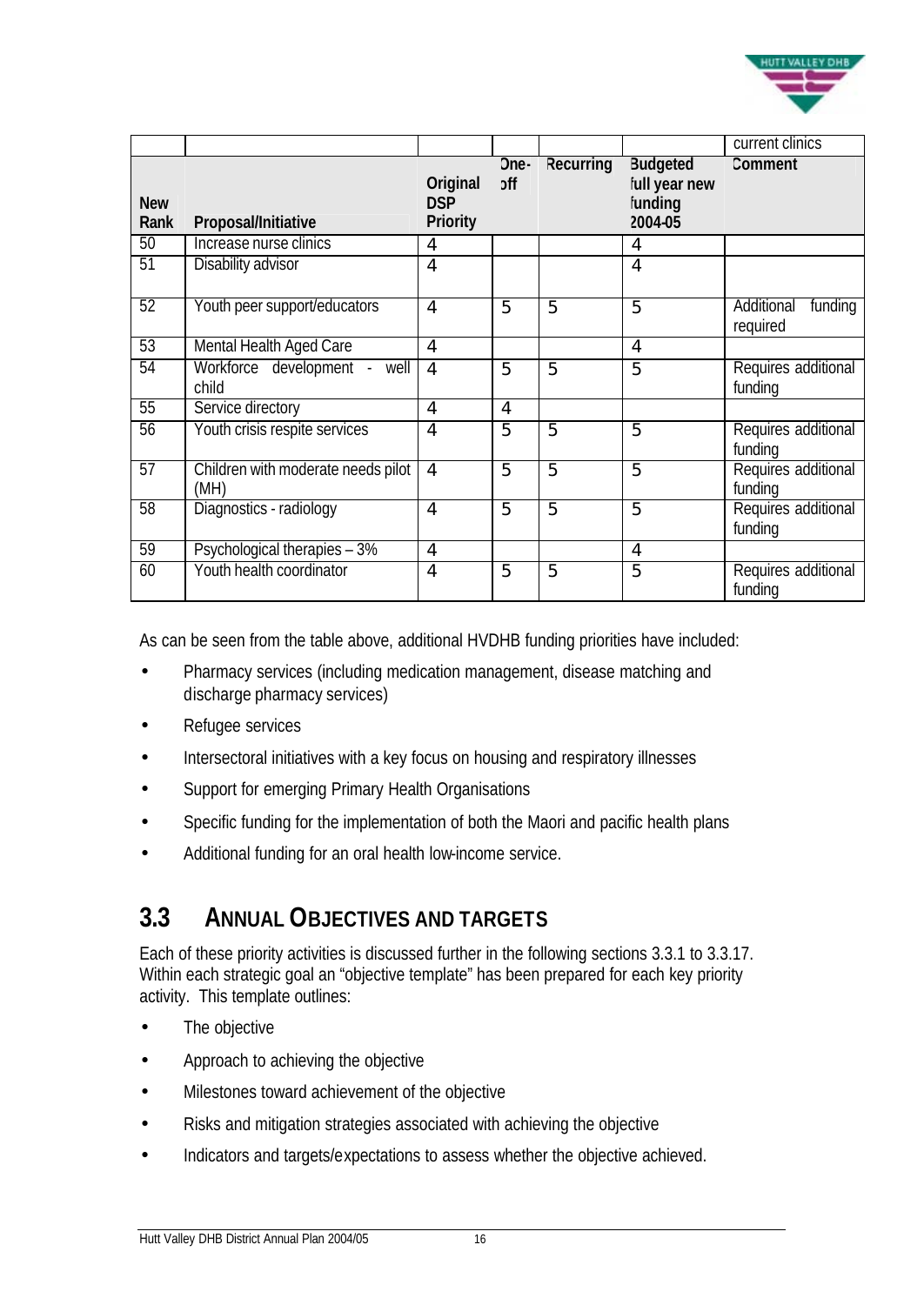

It is noted that some performance indicators and targets conform to those sought by the Ministry of Health across all DHBs for its monitoring across key Government priorities. These indicators of DHB performance (IDPs) are summarised where relevant within section 3 and specifically referenced by the MOH label that has a three letter code, followed by a two digit number. Appendix 5 provides the full details associated with the MOH-based performance indicators and targets.

A separate list of all performance indicators and targets, for each objective, is also provided in section 6.

### **3.3.1 Strategic Goal 1: Primary Care**

Primary health care services include:

- Health improvement and prevention services (for example, diabetes or asthma education, post-coronary counselling, flu vaccines)
- Working with communities to improve the health of populations
- Services to help children stay healthy (for example, immunisations, hearing and vision tests, Well Child check-ups)
- First level services such as general practice services, nursing services, pharmacy services and advice on healthy lifestyles and self care
- More specialist first level services for certain conditions such as maternity, sexual health, physiotherapy, psychological therapies, podiatry, etc
- Co-ordination of care for individuals and their families.

#### *What does the District Strategic Plan Say?*

The DSP identifies the following 3 top priorities for the Board in relation to primary health care:

- Developing PHOs to target high need populations.
- Developing a primary care co-ordinating mechanism.
- Managing demand driven spending.

#### *What Progress Was Made In 0304?*

#### **Primary Health Organisations**

The DHB has pursued a community development model for setting up PHOs in the Hutt Valley during 2003/04. This has involved an extensive process of educating and informing Hutt residents about PHOs and discussing various options for PHO development with specific communities of interest. This process has resulted in the community, together with community based health providers, indicating a preference for two new PHOs in addition to Piki te Ora ki te Awakairangi.

These two new PHOs include an Access PHO focused on the enrolled population of three practices in Naenae, Stokes Valley and Taita. The other PHO covers the population enrolled with practices in Upper Hutt and Southern Lower Hutt. The DHB has worked with Community Steering Groups representing Upper Hutt, Northern Lower Hutt and Southern Lower Hutt to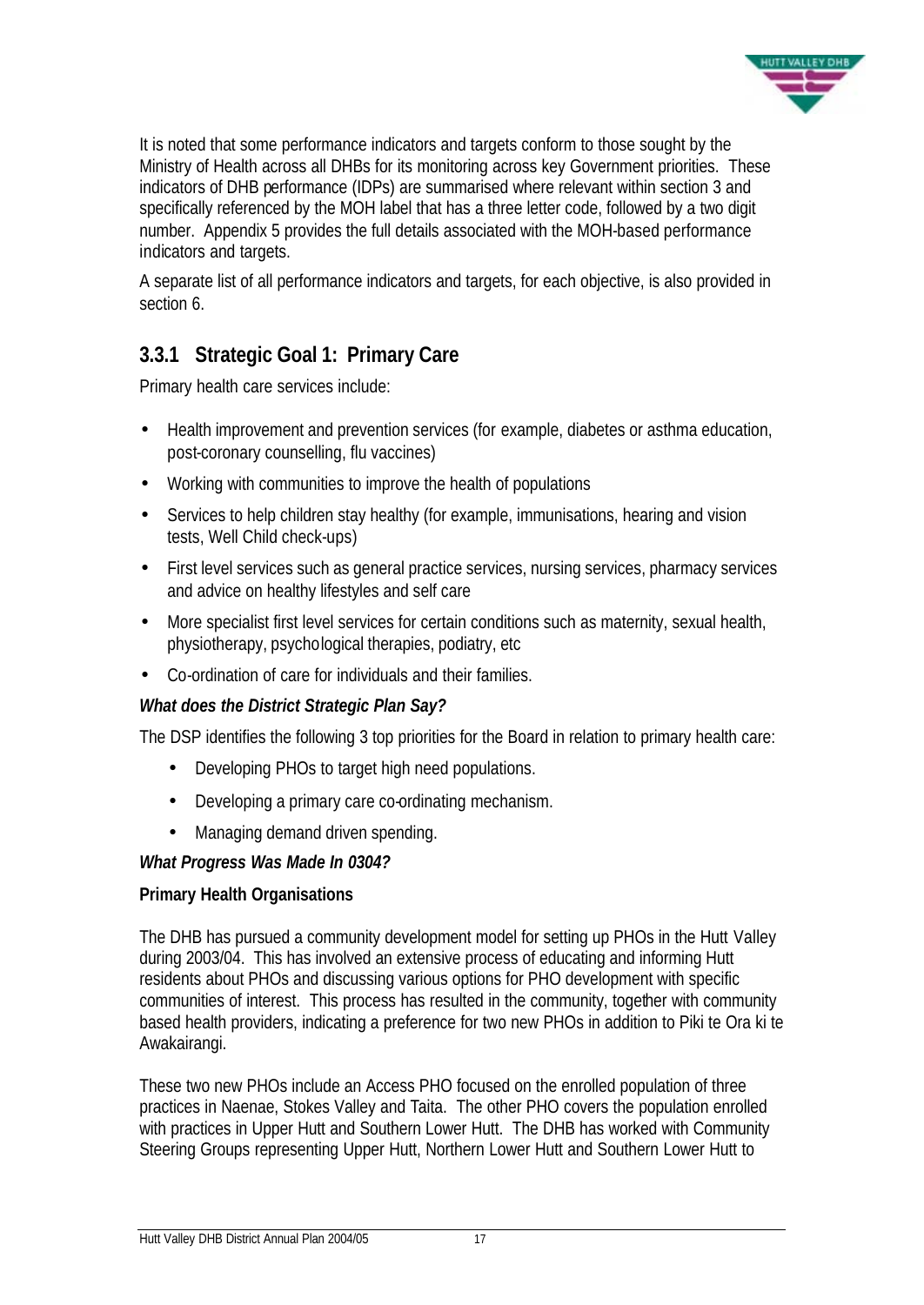

establish these two PHOs from 1 April 2004. This has included provision of funding to organise their registers and establish an enrolment process.

Alongside the PHO establishment process, the DHB is working with providers and the community to identify how best management support services can be provided to PHOs that are established. This involves assisting the establishment of a valley-wide services agency that would be able to coordinate Valley-wide primary health services (such as community referred radiology, referred services management activities) to all existing and new PHOs in the Hutt Valley. A tangible demonstration of this assistance by the DHB is our offer to make accommodation available to the valley-wide management agency.

#### **Community and Public Health Nursing**

The Primary Health Nursing Leadership Group developed the Primary Nursing business plan (2002 –2005), which is reviewed annually and is consistent with the District Annual Plan. A report on progress against the plan is provided to the Chair of CPHAC annually. Key focus areas that have been progressed are:

- Workforce, Communication, Education and Practice Standards. The DHB provider-arm (particularly with respect to community based nursing services) is increasingly engaging with providers who are moving towards a PHO environment. A major project centres on identification of roles and models of practice in primary health. Aligning community nursing with PHOs is a key component of this – which is identified for action during 2004/05.
- The primary health graduate nursing programme; which builds on the existing education and training for nurses in primary care. This offers a supported programme to further develop the primary care workforce in the Hutt Valley.

A nurse consultant for Primary Health has been appointed.

#### **Referred Services Management**

A Referred Services Advisory group was established in 2003-04 to develop a strategic focus on referred services. The primary focus of the group is on management of pharmaceuticals and laboratory services, and referred services activities coordinated/provided by primary care referrers in the Hutt Valley.

The group, composed of GPs, referred services facilitators, laboratory and pharmacy staff, and secondary service clinicians, has developed a referred services work plan for the coming twelve months focussing on specific areas to manage demand. Some projects (urinary tract infections, anti-depressants and asthma) are likely to decrease demand while others such as the statins project will increase use of pharmaceuticals.

HVDHB supported this plan by providing funding to valley-wide services to implement the new plan valley-wide.

#### **New Initiatives**

During 2003/04, HVDHB also extended the quality payments programme to include mammography and MMR as core components of the programme. The Primary Health Excellence Awards were also extended to a number of new categories.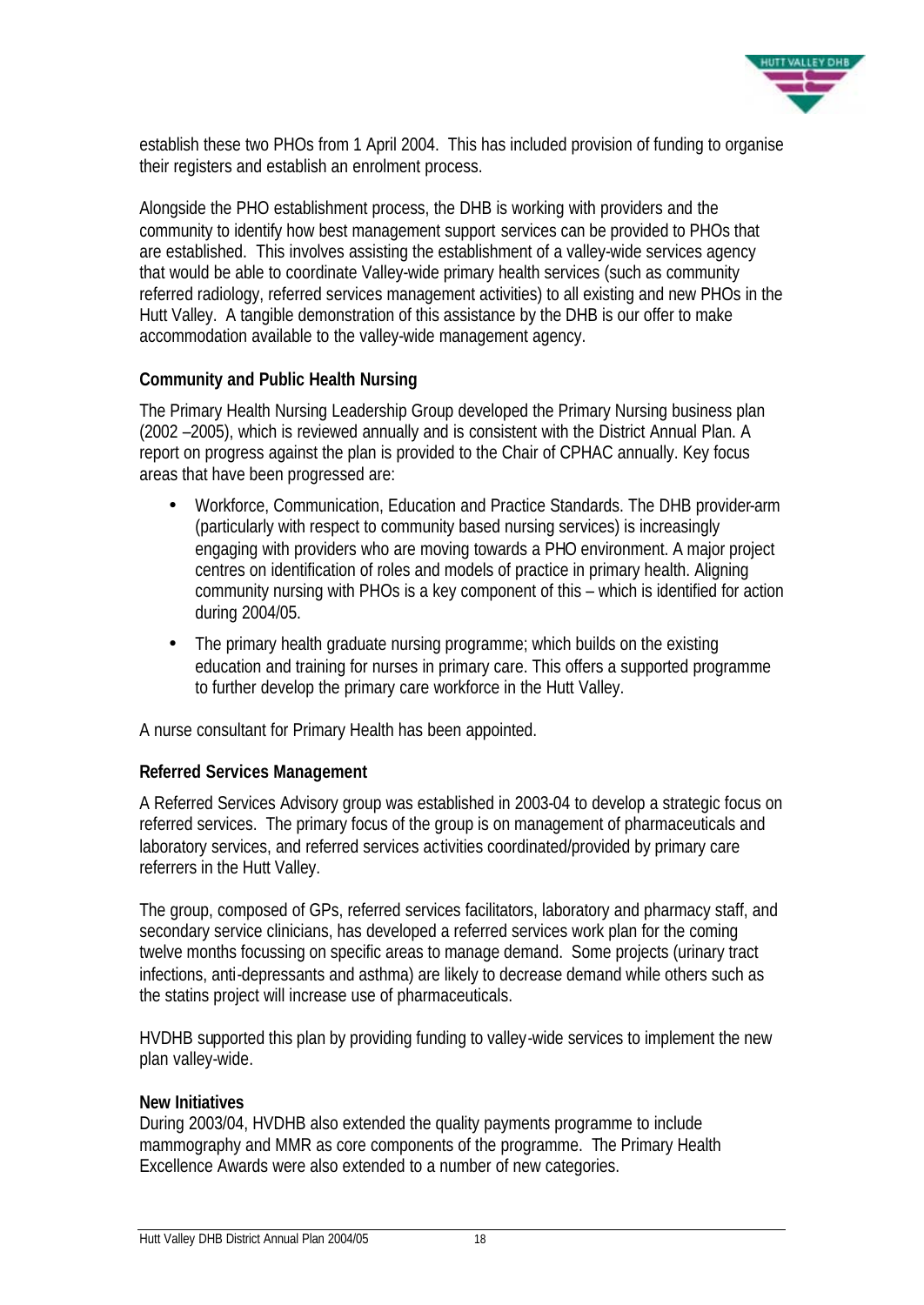

#### *What Is Planned For 04/05?*

#### **Primary Health Organisations**

Depending on the outcome of discussions, it is possible that there will be at least one further PHO established in the Hutt Valley in 2004/05. The DHB will continue to work with the relevant organisations to assist them with PHO development as necessary.

In 2004/05, the DHB intends to audit the first PHO that was established in the Hutt Valley, namely Piki te Ora.

The DHB expects that a valley-wide primary health support agency will become operational early in 2004/05 and will provide primary health support services to both existing and establishing PHOs. The DHB will continue to support an agency establish its services for PHOs during 2004/05.

As part of developing PHO practices further, HVDHB plans to pilot a new low income oral health service within a PHO environment during 2004/05 – to reduce health inequalities within the district.

#### **Community and Public Health Nursing**

A primary health service plan focussing on community and public health nursing will be developed in 2004-05, with a planned trial integrated model of service delivery between PHO & service delivery arm.

A Review of Nursing procedures and practice standards for nurses in primary health will also be carried out, with identification of practice competencies for nurses in primary health completed.

#### **Referred Services Management**

The HVDHB Referred Services Workplan will be implemented and monitored in 2004-05. The HVDHB will also work collaboratively with the national Referred Services Strategy currently being developed by DHBNZ, Ministry of Health and DHBs.

A review of laboratory supply and demand will also be carried out in 2004-05 with a dual focus on containing laboratory costs both in the hospital and community markets, as well as ensuring a quality and outcome focus remains on both markets.

#### **New Initiatives**

HVDHB is committed to progressing a primary mental health initiative that expands access to people with mental health needs above the 3% threshold (ie for people with mild to moderate mental illness such as depression and anxiety), noting that this is the only priority remaining from HVDHB's top 20 DSP priorities that is yet to be progressed.

Many improvements in primary health delivery and primary/secondary integration will only be achieved by a strong PHO infrastructure, and in particular, a strong IT focus. To advance this goal, HVDHB proposes to develop and implement a primary health IT programme in 2004-05 (refer section 3.3.14)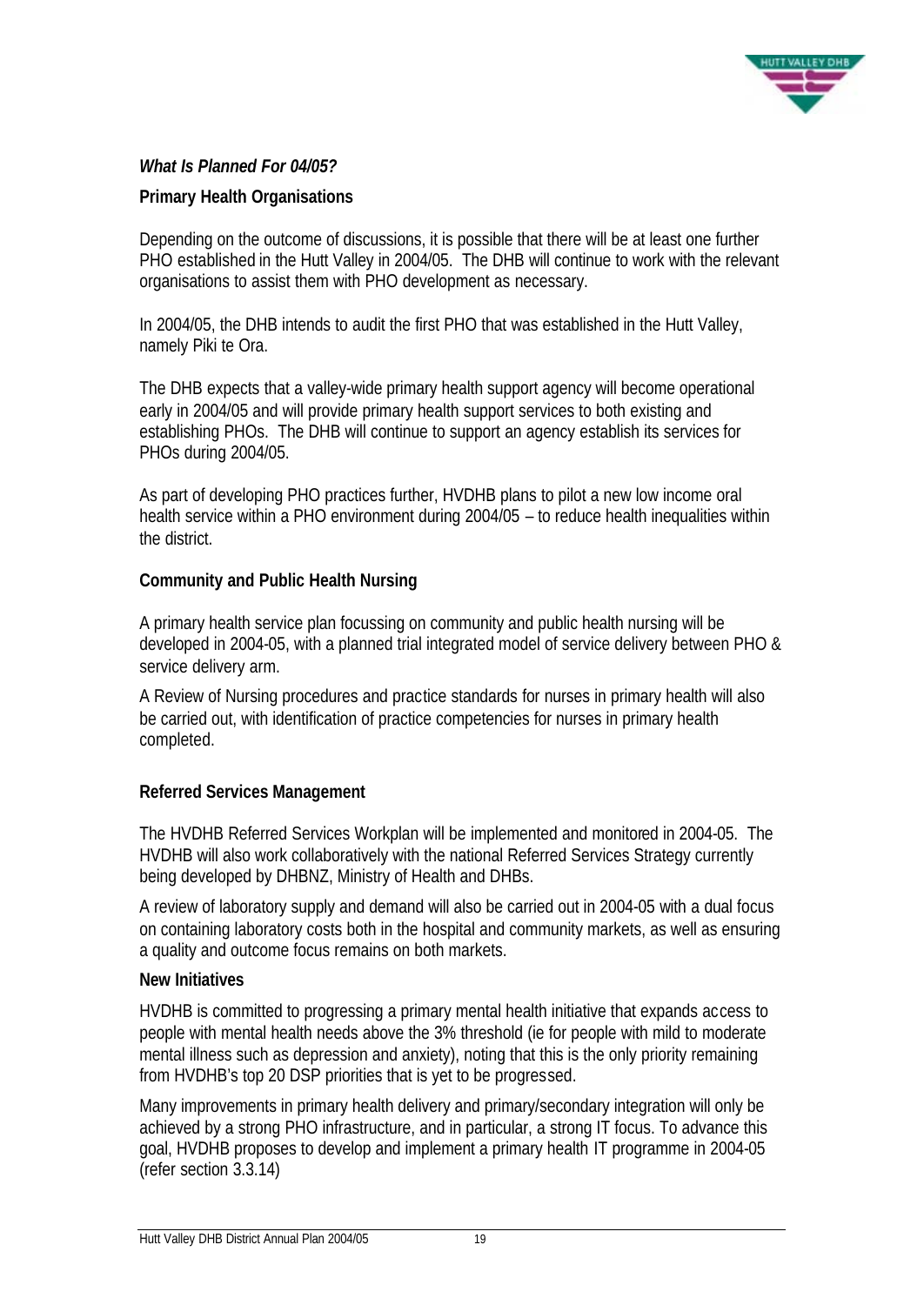

HVDHB also wishes to encourage teamwork in the PHO environment by allowing pharmacists to contribute through PHOs. Activities we intend to promote include reviewing medications for high need groups, working with GPs and nurse practitioners towards best practice prescribing and improve the take-up of and compliance with prescribed medications.

Amendment of HVDHB's quality payment system will also be progressed in line with review finding recommendations.

| <b>Annual Objective 1</b>                        | Develop and support PHOs                                                                                                                                                                                                                                                                                                                                                                                                                                                                                                                                                                                                                                                                                                                                   |
|--------------------------------------------------|------------------------------------------------------------------------------------------------------------------------------------------------------------------------------------------------------------------------------------------------------------------------------------------------------------------------------------------------------------------------------------------------------------------------------------------------------------------------------------------------------------------------------------------------------------------------------------------------------------------------------------------------------------------------------------------------------------------------------------------------------------|
| Approach                                         | Work with candidate organisations to develop additional PHOs in<br>$\bullet$<br>Hutt Valley.<br>Audit PHOs currently established<br>$\bullet$<br>The DHB will support a valley-wide primary health support<br>$\bullet$<br>agency to become operational in 2004/05 as it works to provide<br>primary health services to both existing and establishing PHOs in<br>the Hutt Valley.<br>Encourage teamwork in PHOs through supporting GPs,<br>$\bullet$<br>community health workers, pharmacists, nurses and allied health<br>providers in specific funding initiatives.<br>Enable participation by Iwi and Maori providers, and Pacific<br>$\bullet$<br>providers in PHO governance<br>Implement new services within a PHO environment where<br>appropriate |
| <b>Milestones</b>                                | Work with other groups on PHO establishment, e.g. Tamaiti<br>$\bullet$<br>Whangai and Ropata, during Q1 and Q2<br>Piki te Ora, Valley and Mid Valley PHOs audited by Q4<br>$\bullet$<br>Contract in place for a valley-wide primary health support agency<br>$\bullet$<br>by Q1. Review Sterilisation programme Q3 and implement<br>findings Q4<br>Contract for a low-income oral health pilot through Piki Te Ora by<br>$\bullet$<br>Q <sub>1</sub><br>Review progress of 2004/05 PHO business plans and approve<br>$\bullet$<br>2005/06 business plans in Q3                                                                                                                                                                                             |
| <b>Risks and Mitigation</b><br><b>Strategies</b> | <b>Risks</b><br>Providers remain uncertain about what, if any, PHOs they want<br>$\bullet$<br>to join.<br>PHOs find that it is difficult to carry out the necessary<br>$\bullet$<br>management functions within the funding available.<br>Inability to recruit key clinical staff to the low income oral health<br>service<br>Mitigation<br>The PHO establishment process provides flexibility to providers<br>should they want to join existing PHOs, or decide that they want<br>to leave an established PHO for another PHO.<br>The DHB supports a valley-wide primary health support agency<br>in its development to ensure that existing and newly establishing<br>PHOs have access to PHO management services at an<br>affordable price.             |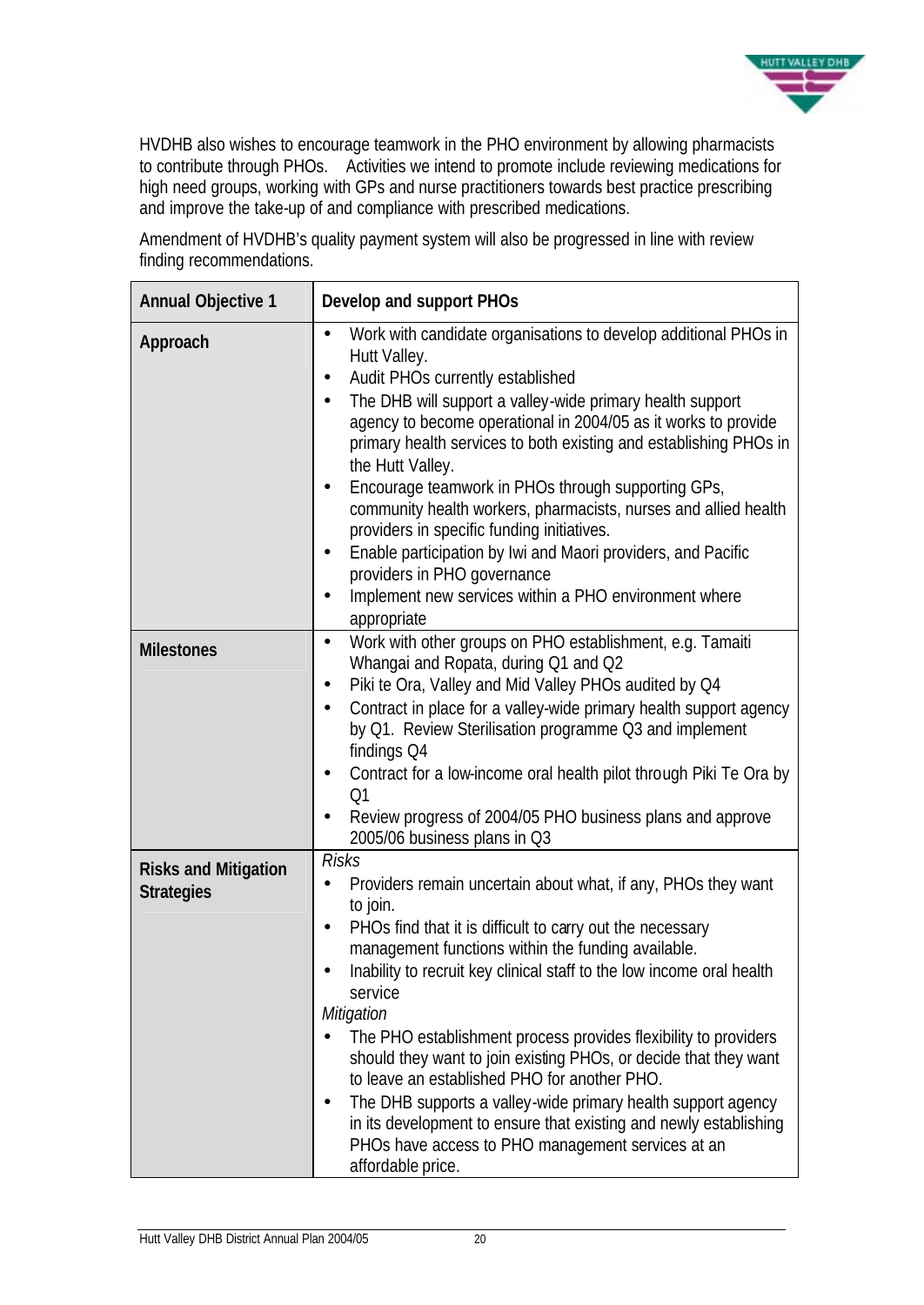

|                                        |           | Develop a contingency plan for recruitments and retention of<br>clinical staff to oral health low income pilot service                 |
|----------------------------------------|-----------|----------------------------------------------------------------------------------------------------------------------------------------|
| Indicators and<br>targets/expectations | $\bullet$ | 85% of Hutt population enrolled in a PHO by 30 June 2005<br>Evidence of collaborative-approach to PHO service delivery<br>[SER-01 IDP] |

| <b>Annual Objective 2</b>                        | Alignment of Community & Public Health Nursing in Primary<br>Care                                                                                             |
|--------------------------------------------------|---------------------------------------------------------------------------------------------------------------------------------------------------------------|
| Approach                                         | Development of a framework for nursing services, including<br>$\bullet$<br>Community and Public Health Nursing and a transition plan for<br>the next 3 years. |
|                                                  | Implementation of service plan recommendations for community<br>$\bullet$<br>and public health nursing services                                               |
|                                                  | Review Advanced Nursing Practice within Primary Care<br>$\bullet$                                                                                             |
| <b>Milestones</b>                                | Draft service plan for community nursing by Q3, finalised in Q4<br>$\bullet$                                                                                  |
|                                                  | Draft service plan for Regional School Health Service (public<br>health nursing) developed by Q4                                                              |
| <b>Risks and Mitigation</b><br><b>Strategies</b> | <b>Risks</b><br>Resistance to proposed changes by key stakeholders<br>Changes in funding to services<br>Mitigation                                            |
|                                                  | Workforce development strategies being employed and the<br>ongoing communication of services to the relevant parties.                                         |
|                                                  | Clear nursing team support structure<br>٠                                                                                                                     |
| <b>Indicators and</b><br>targets/expectations    | Framework for Community and Public Health Nursing Service<br>$\bullet$<br>Plan                                                                                |
|                                                  | Nursing Practice and Development [part of INV-02 IDP]                                                                                                         |

| <b>Annual objective 3</b> | <b>Advance Management of Referred Services</b>                                                                                                                                     |
|---------------------------|------------------------------------------------------------------------------------------------------------------------------------------------------------------------------------|
| Approach                  | Develop a referred service strategy in line with national and<br>regional developments, focusing on management of<br>pharmaceutical and laboratory expenditure                     |
|                           | Implement HVDHB's 12-month referred services work plan                                                                                                                             |
|                           | Develop business cases for implementation of demand and<br>supply side intervention to Labs management in both the hospital<br>and community markets (contingent on regional work) |
|                           | Implementation and review of medication management project                                                                                                                         |
| <b>Milestones</b>         | Medication Management Project and Pharmacy contracts in                                                                                                                            |

place by Q1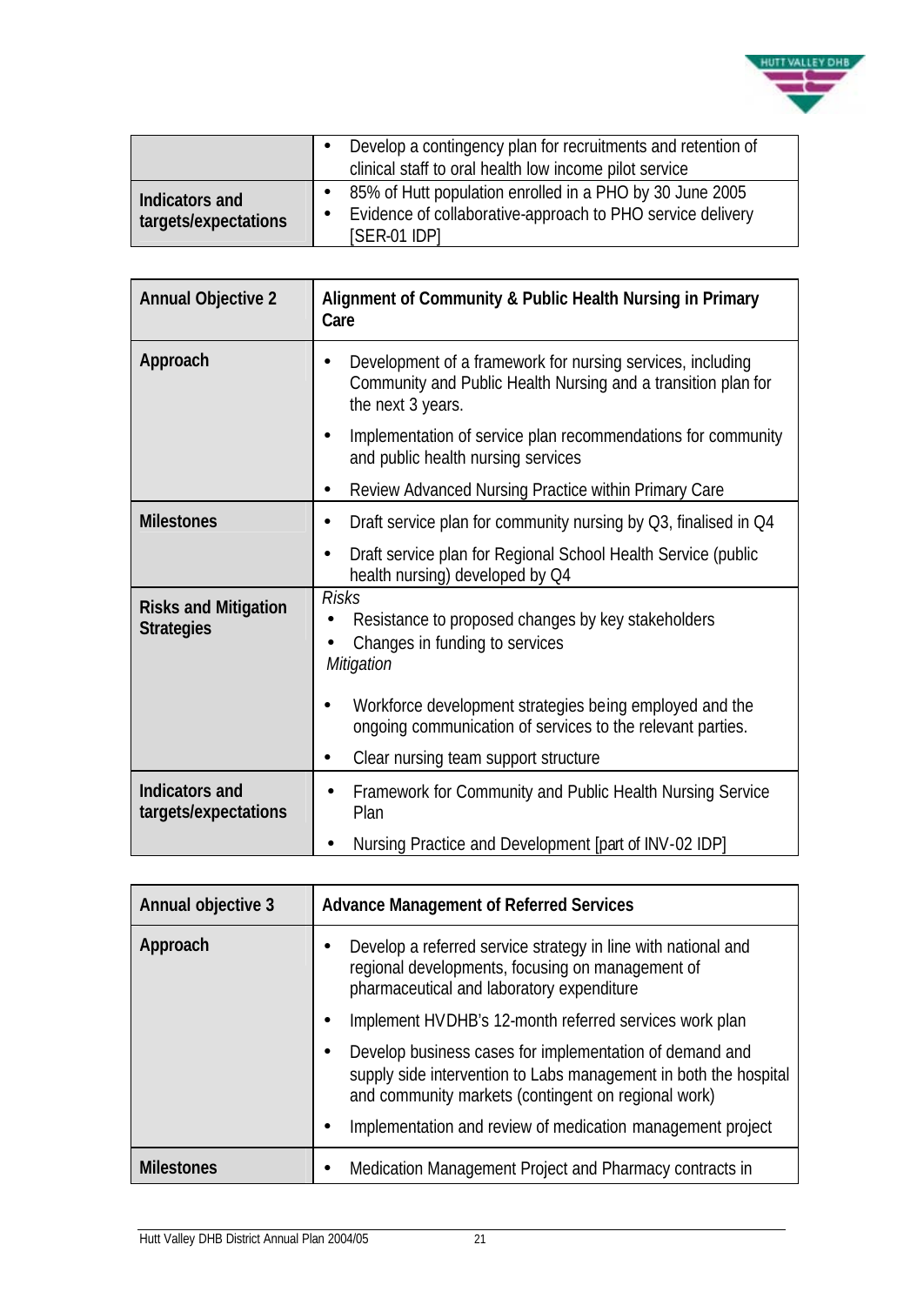

|                                                  | place by Q1                                                                                                      |
|--------------------------------------------------|------------------------------------------------------------------------------------------------------------------|
|                                                  | HVDHB Referred Services Management framework drafted by<br>Q4                                                    |
|                                                  | Business cases for supply and demand sides developed by Q3                                                       |
|                                                  | HVDHB referred services work plan projects implemented by Q4<br>$\bullet$                                        |
|                                                  | Medication Management project reviewed by Q4                                                                     |
| <b>Risks and Mitigation</b><br><b>Strategies</b> | <b>Risks</b>                                                                                                     |
|                                                  | Lack of buy-in from referrers                                                                                    |
|                                                  | IT problems                                                                                                      |
|                                                  | Litigation on supply-side laboratory interventions                                                               |
|                                                  | Mitigation                                                                                                       |
|                                                  | Active engagement with referrers                                                                                 |
|                                                  | Support development of IT in primary care (refer section 3.3.14)                                                 |
|                                                  | Development of robust business case for laboratory intervention                                                  |
| <b>Indicators and</b>                            | Achievement of key milestones:                                                                                   |
| targets/expectations                             | Referred services strategy complete                                                                              |
|                                                  | Three referred services work plan projects implemented                                                           |
|                                                  | Laboratory services business cases completed for hospital and<br>community markets (contingent on regional work) |
|                                                  | Medication management project implemented and reviewed                                                           |

| <b>Annual objective 4</b>                        | Develop a primary mental health initiative that expands access<br>to people with mental health needs above the 3% threshold                                                   |
|--------------------------------------------------|-------------------------------------------------------------------------------------------------------------------------------------------------------------------------------|
| Approach                                         | Develop a three-year pilot programme proposal in consultation<br>$\bullet$<br>with key stakeholders and community                                                             |
| <b>Milestones</b>                                | • Support PHOs to develop primary mental health initiatives in Q1<br>• Pilot Proposal completed by Q2<br>Develop a primary mental health framework for HVDHB by Q3            |
| <b>Risks and Mitigation</b><br><b>Strategies</b> | <b>Risk</b><br>• Remains subject to funding availability and confirmation of<br>prioritisation at the time<br>Mitigation<br>This is the last of the top twenty DSP priorities |
| <b>Indicators and</b><br>targets/expectations    | Development of Pilot Proposal                                                                                                                                                 |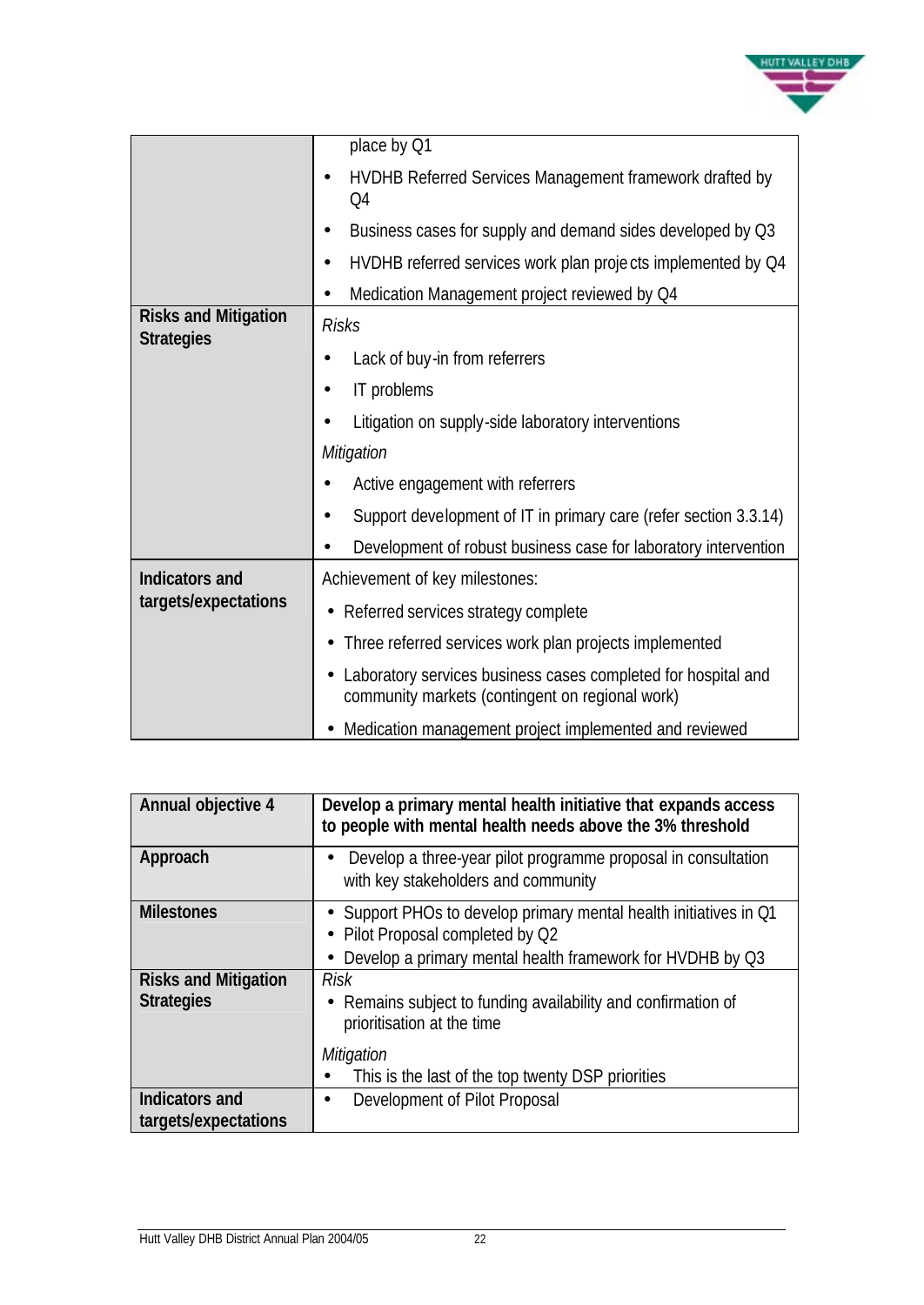

### **3.3.2 Strategic Goal 2: Healthy Communities - Public Health**

Promoting Healthy Communities is about enabling people to increase control over and to improve their health. Particular areas for focus are improved nutrition increased physical activity, reduced smoking, safety and wellbeing of children.

These activities mainly fall within the Public Health service-funding stream which currently remains with the Ministry of Health. Hutt Valley DHB provides public health services to the greater Wellington region through the Regional Public Health business unit (RPH). While the 14 regional Public Health Units (including Hutt) are key providers of New Zealand public health services, it is important to remember that a wide range of Non-Governmental Organisations (NGOs) and Maori, Pacific and other health providers are involved in the delivery of public health services, and account for around 50% of public health funding. These organisations (together with Regional Public Health) play a vital role in implementing health promotion and prevention strategies to keep people healthy.

#### *What does the District Strategic Plan Say?*

In addition to a wide range of potential strategies b improve health, the DSP identifies the following 3 top priorities for the Board in relation to the healthy communities' goals:

1. Funding additional smoking cessation services.

2. Working with communities and intersectorally to promote healthy lifestyles (especially physical activity and nutrition).

3. Improving the collection of ethnicity data.

#### *What Progress Was Made In 0304?*

The CPHACs of Capital and Coast, Wairarapa & Hutt Valley DHBs approved a Wellington Regional Public Health Strategic Plan that was developed by a Public Health Services Steering Group that has been established by the three DHBs. The Steering Group also worked to jointly prioritise the needs of the DHBs in conjunction with to Service Planning for RPH. The following key priority areas have been identified for more detailed work on improving health outcomes: Tobacco, Active Lifestyles and Nutrition, Alcohol and Other Drugs, Reducing inequalities (Maori/Pacific/Child/Youth). The Ministry of Health is exploring options around additional resourcing for this area of work. HVDHB is also participating in a wider regional forum for Public Health Units, DHBs and the Ministry of Health, the Central Regional Public Health Service Reference Group (CRPHSRG).

During 2003/04 HVDHB worked with both the Hutt City and Upper Hutt City Councils as they developed their Community Plans and indicators. Specific projects where there has been collaboration with local councils include PHO development and Elder Care. Both Councils are represented on the PHO Community Steering Groups that are assisting with the process of PHO establishment. Work to establish regular meetings and ongoing linkages has progressed.

Additional Smoking cessation programmes were purchased in 2003-04 through Kokiri marae for 1) Hutt Valley DHB staff as part of the implementation of its smokefree campus, 2) mental health clients, and 3) young people.

Regional Screening Services has increased its coverage for Breast and Cervical Screening and are on target to meet the coverage objectives outlined in the 03-04 DAP.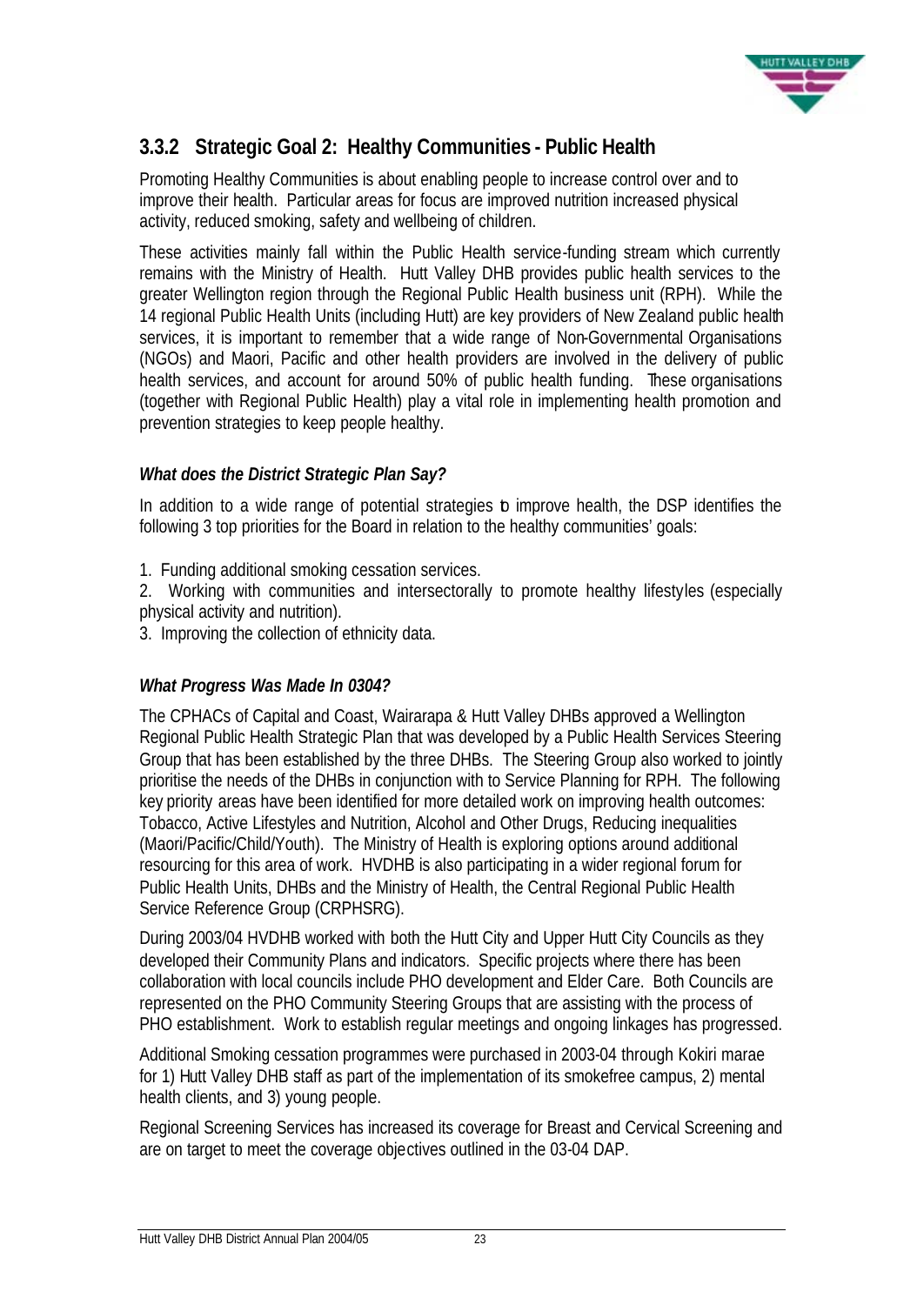

BreastScreening has rolled out a GP funding and recruitment pilot throughout the region. The pilot encourages GP's to be more involved in the programme and thus enhance coverage rates.

Screening Services is working collaboratively with PHOs and across the 3 DHB in the Region. This collaboration is important in developing strategies for screening that will enhance coverage especially in relation to Maori and Pacific women.

In the area of ethnicity coding there is ongoing progress. More than 70% of primary care registers now have valid ethnicity codes. HVDHB have employed a Data Quality Educator and training programmes have been developed and are being delivered to staff, inclusive of an ethnicity collection component. Linking work is also occurring with Kowhai Health, the local IPA, who are delivering similar training as part of PHO development and enrolment work within the Hutt Valley.

#### *What Is Planned For 0405?*

HVDHB will continue membership and support in the Regional Public Health Steering Group and participation in the CRPHSRG. Relationships with local councils and other key organisations (including Housing NZ and WINZ) will be strengthened through regular meetings and joint projects. It is anticipated that both local Councils will want to stay involved in PHO development, through the DHB, with PHOs and their activities once they are fully established.

Additional nutrition and lifestyle classes for high need populations will also be purchased throughout 2004-05 (refer section 3.3.3)

Plans also exist for improving participation in cervical screening and breast-screening services. The HVDHB will also expand access to breast screening services to include women aged between 40-70.

| Annual objective 5                        | Alignment of Public Health Services Purchased by the MOH to<br>the Strategic Priorities of Hutt Valley DHB: implement shared<br>decision making with MoH                                                                                                                                                                               |
|-------------------------------------------|----------------------------------------------------------------------------------------------------------------------------------------------------------------------------------------------------------------------------------------------------------------------------------------------------------------------------------------|
| Approach                                  | In conjunction with Capital & Coast DHB, Wairarapa DHB and MOH<br>implement shared decision-making:<br>Implement the regional strategic plan for the funding of public                                                                                                                                                                 |
|                                           | health services delivered to the greater Wellington region;                                                                                                                                                                                                                                                                            |
|                                           | Services delivered by region-wide public health providers, such<br>$\bullet$<br>as RPH, are aligned to the priorities identified in the strategic<br>plan: Tobacco Control, Active Lifestyles and Nutrition, Alcohol<br>and Drug, and Reducing Inequalities for Maori Communities,<br>Pacific Communities, and Child and Youth Health. |
|                                           | HVDHB continued membership of and support for the Greater<br>Wellington public health shared decision-making group.                                                                                                                                                                                                                    |
| <b>Milestones</b>                         | Regular Steering and Reference Group meetings                                                                                                                                                                                                                                                                                          |
| <b>Risks and mitigation</b><br>strategies | <b>Risk</b><br>Lack of resources to implement Regional Public Health<br>Strategic Plan.                                                                                                                                                                                                                                                |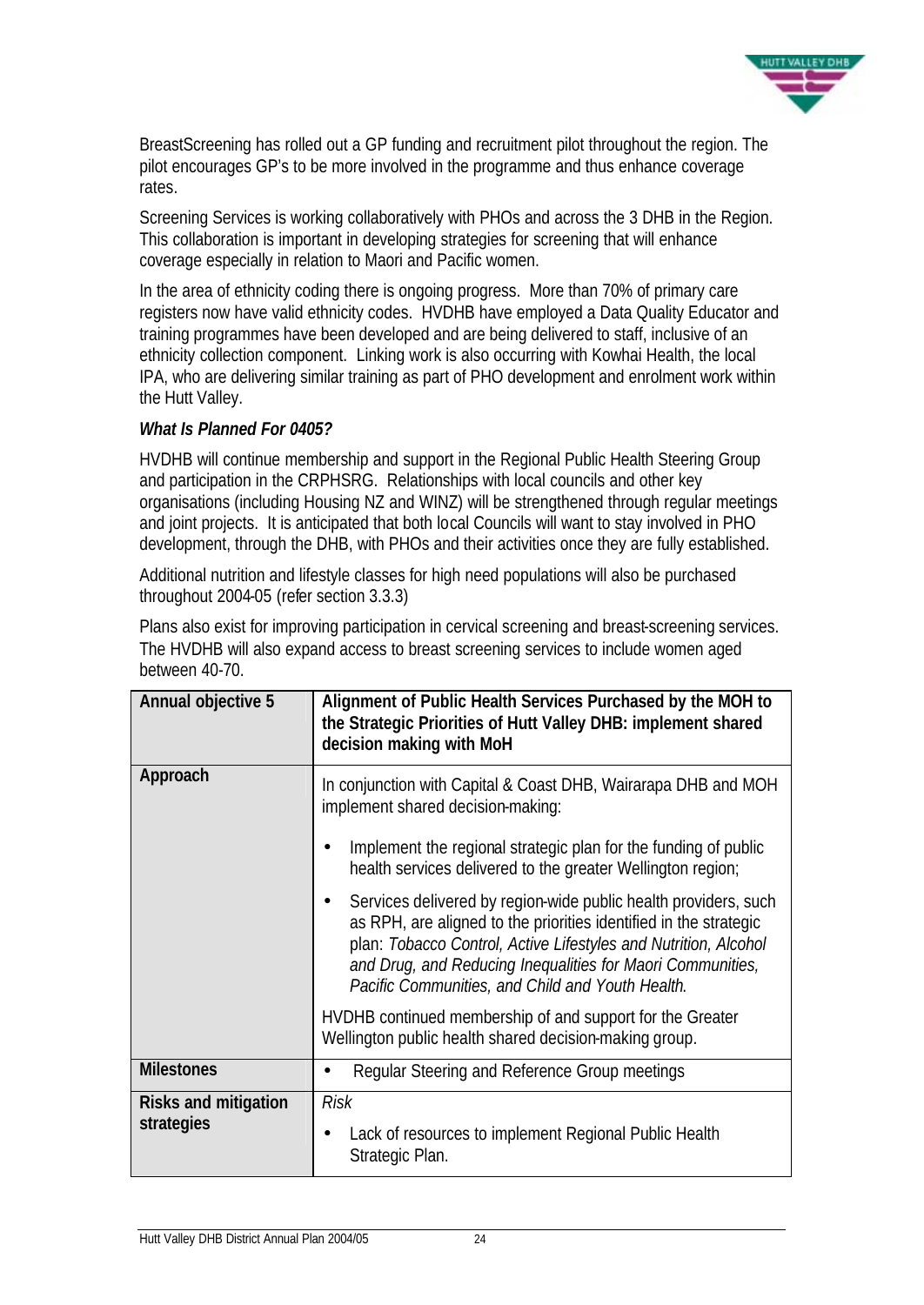

|                        |                          | Mitigation                                                      |  |
|------------------------|--------------------------|-----------------------------------------------------------------|--|
|                        |                          | Explore options with MoH and DHBs for additional support.       |  |
| Indicators and targets | $\mathbf{r}$ . $\bullet$ | RPH Service Plans are aligned to regional priorities by end Q3. |  |

| Annual objective 6          | Work inter-sectorally with key agencies in specific areas                                                                                                                                                                                                                     |
|-----------------------------|-------------------------------------------------------------------------------------------------------------------------------------------------------------------------------------------------------------------------------------------------------------------------------|
| Approach                    | Ongoing forums maintained between HVDHB and key agencies,<br>e.g. local and regional councils. Work jointly on agreed key<br>projects, e.g. PHO development, Healthy Housing projects,<br>Elder care, Problem Gambling and Family Violence,<br>Wellington School of Medicine. |
| <b>Milestones</b>           | Regular forums and participation in joint initiatives.                                                                                                                                                                                                                        |
| <b>Risks and Mitigation</b> | <b>Risk</b>                                                                                                                                                                                                                                                                   |
| <b>Strategies</b>           | Disparate views between different agencies.                                                                                                                                                                                                                                   |
|                             | Mitigation                                                                                                                                                                                                                                                                    |
|                             | Consider working with agencies separately on some projects.                                                                                                                                                                                                                   |
|                             | Develop Memorandums of Agreement with key agencies to                                                                                                                                                                                                                         |
|                             | ensure joint work programmes and outcomes                                                                                                                                                                                                                                     |
| <b>Indicators and</b>       | Six monthly update & progress report to HVDHB Board<br>$\bullet$                                                                                                                                                                                                              |
| targets/expectations        |                                                                                                                                                                                                                                                                               |

| Annual objective 7 | Contribute to improvement and participation in population<br>health programmes especially National Cervical Screening<br>Programme and Breastscreen Aotearoa          |
|--------------------|-----------------------------------------------------------------------------------------------------------------------------------------------------------------------|
| Approach           | <b>National Cervical Screening</b>                                                                                                                                    |
|                    | GP and smeartaker education and health promotion<br>O                                                                                                                 |
|                    | Complete Health Promotion Plan, implement and<br>$\circ$<br>evaluate                                                                                                  |
|                    | Participate in National and local media Strategies<br>O                                                                                                               |
|                    | Promote NSU funded smear takers course<br>$\Omega$                                                                                                                    |
|                    | Explore options with Local DHB's around strategies<br>$\circ$<br>e.g.: "quality payments" that will increase under-<br>representation amongst Maori and Pacific women |
|                    | Breastscreening                                                                                                                                                       |
|                    | Continuation of GP recruitment pilot<br>O                                                                                                                             |
|                    | Complete Health Promotion Plan, implement and<br>$\circ$<br>evaluate                                                                                                  |
|                    | Expand the Regional Breast screening service to<br>$\circ$<br>women aged 40-70.                                                                                       |
| <b>Milestones</b>  | 6 monthly measurements against screening targets                                                                                                                      |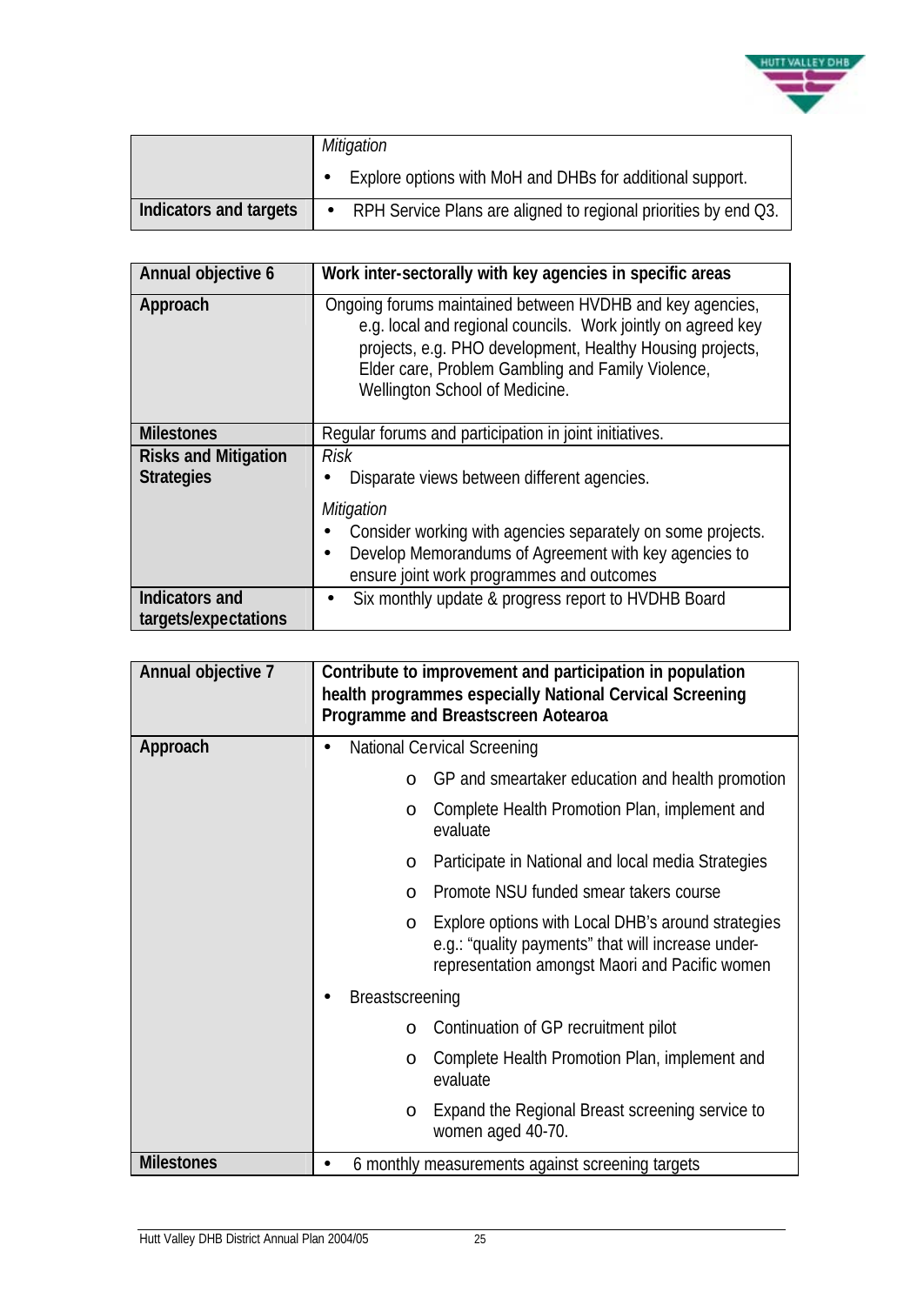

|                                                  | Health Promotion plans are written, implemented and evaluated                                                                                                                                                                                                                                                   |
|--------------------------------------------------|-----------------------------------------------------------------------------------------------------------------------------------------------------------------------------------------------------------------------------------------------------------------------------------------------------------------|
| <b>Risks and Mitigation</b><br><b>Strategies</b> | <b>Risk</b><br>Failure to meet target<br>Mitigation<br>Monthly review of screening volumes and 6 monthly review<br>against targets.<br>Close collaboration with community groups, PHO's and P&F<br>$\bullet$<br>departments across the DHB's<br>Participate in local and National Media Strategies<br>$\bullet$ |
| <b>Indicators and</b><br>targets/expectations    | BreastScreening Coverage to reach 29% of eligible population<br>$\bullet$<br>(this only refers to the 50-65 age group at this time)<br>Cervical Screening Coverage rate to reach 80%<br>$\bullet$<br>Participation rate is maintained at > 90%                                                                  |

#### **3.3.3 Strategic Goal 3: Reduce Inequalities**

#### *What does the District Strategic Plan Say?*

The DSP identifies reducing the inequalities in health status among certain higher need populations, including Maori and Pacific Peoples who have evident lower health status and hence higher health service needs, so that they can enjoy the same length and quality of life as other Hutt Valley residents, as a key goal. The strategies to progress toward this goal are contained in a number of different service plans, because inequalities exist across the full range of publicly funded health services.

Health status inequalities evident within the Pacific People's community are the focus for this particular section. Service developments targeting high needs for Maori and low income populations are dealt within other relevant service sections. Maori Health need issues are dealt within section 3.3.4. There is a focus in Primary Care and Healthy Communities (sections 3.3.1 and 3.3.2), in particular, on addressing the needs of deprived populations, including low income, Maori and Pacific People. Similarly, the Chronic Disease Management section (section 3.3.5) addresses two very high priority health needs for Pacific people – the detection/treatment of diabetes and heart disease.

The key priorities identified in the DSP in relation to Pacific Health are:

- 1. Detection and treatment of diabetes;
- 2. Detection and treatment of heart disease;
- 3. Development of healthy community strategies to reduce the risk factors for these diseases, including smoking, nutrition, and inadequate physical activity among the Pacific population.

#### *What Progress Was Made In 0304?*

One of HVDHB's major achievements was the development and consultation of its Pacific Health Plan. A Pacific Health Advisory Group and Working Group was established to assist with the development and consultation on this plan; inclusive of consultation with Pacific youth and Pacific mental health providers. Regular meetings with Pacific Health Providers are now scheduled for implementation of the plan.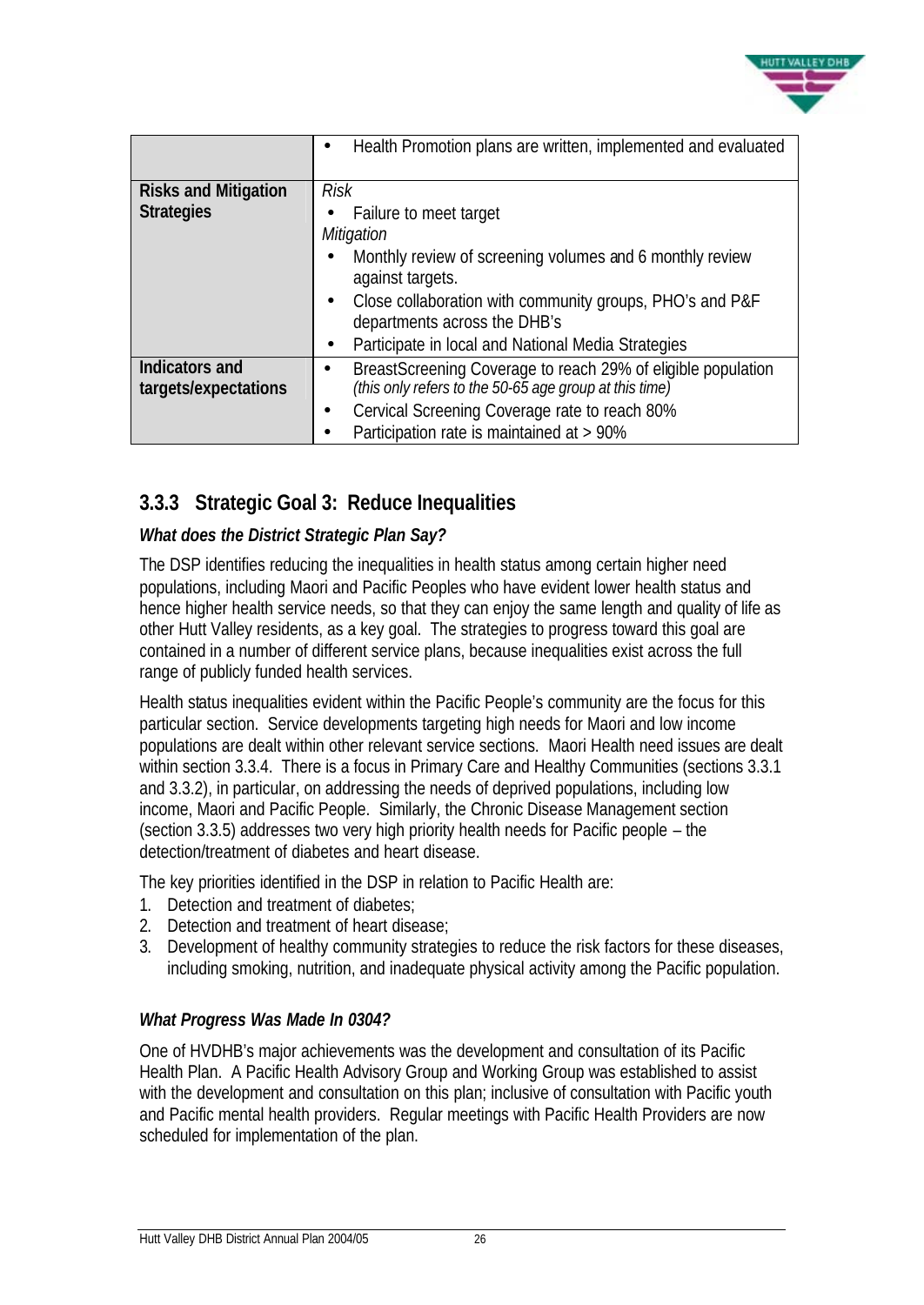

The Plan identifies some key strategies for reducing health disparities amongst Pacific peoples in the Hutt Valley, including improving access to primary health services for families, improving access and reach to Well child services, and a focus on improving healthy lifestyles for Pacific peoples. It also identifies the high need for active chronic disease management of diabetes and cardiovascular diseases for Pacific People.

#### *What Is Planned For 0405?*

Implementation of the Pacific Health plan will begin, as will continued support for the Pacific Provider Development Fund.

A key focus of activity for 2004-05 will be ensuring that the key cornerstone for all HVDHB new initiatives and service improvements focus on reducing inequalities. Part of this will be ensuring a strong equity framework to our prioritisation tools as well as ensuring initiatives are researched and evaluated with a view to their impact on reducing health disparities (example is objective two in section 3.3.1).

As part of work toward the development of the next District Strategic Plan, updating Health Needs Assessment work will be also undertaken. This will include a review of Refugee services.

| <b>Annual Objective 8</b>                        | <b>Pacific Health Plan Implementation</b>                                                                                                                                                                                                                                                                                                                                                                                                                                                                                                                                                                                                                                                                                                               |
|--------------------------------------------------|---------------------------------------------------------------------------------------------------------------------------------------------------------------------------------------------------------------------------------------------------------------------------------------------------------------------------------------------------------------------------------------------------------------------------------------------------------------------------------------------------------------------------------------------------------------------------------------------------------------------------------------------------------------------------------------------------------------------------------------------------------|
| Approach                                         | Implement the Pacific Health Plan recommendations, including<br>$\bullet$<br>the priority milestones identified bebw, subject to confirmation of<br>these through consultation due for completion by April 2004                                                                                                                                                                                                                                                                                                                                                                                                                                                                                                                                         |
| <b>Milestones</b>                                | Increase the number of outreach programmes for improving<br>$\bullet$<br>Healthy lifestyles of Pacific communities by end of Q2<br>Re-configure the Pacific health well child facilitation service to<br>$\bullet$<br>ensure it meets the new Well Child framework and a whole<br>package of care can be delivered from that base by Q3 (refer<br>section 3.3.7)<br>Management of chronic diseases - diabetes and cardiovascular<br>$\bullet$<br>services (refer section 3.3.5)<br>Pilot one additional initiative resulting from the Pacific health plan<br>$\bullet$<br>once these have been prioritised in the current consultation<br>process by Q2<br>Develop a Pacific Workforce Strategy as identified in the Pacific<br>٠<br><b>Health Plan</b> |
| <b>Risks and Mitigation</b><br><b>Strategies</b> | <b>Risks</b><br>Time line may slip<br>Provider capacity issues may exist<br>Mitigation<br>Activities are prioritised in a way that permits innovative flexible<br>solutions<br>Ensure Pacific provider Development funding is integrated with<br>the Plan                                                                                                                                                                                                                                                                                                                                                                                                                                                                                               |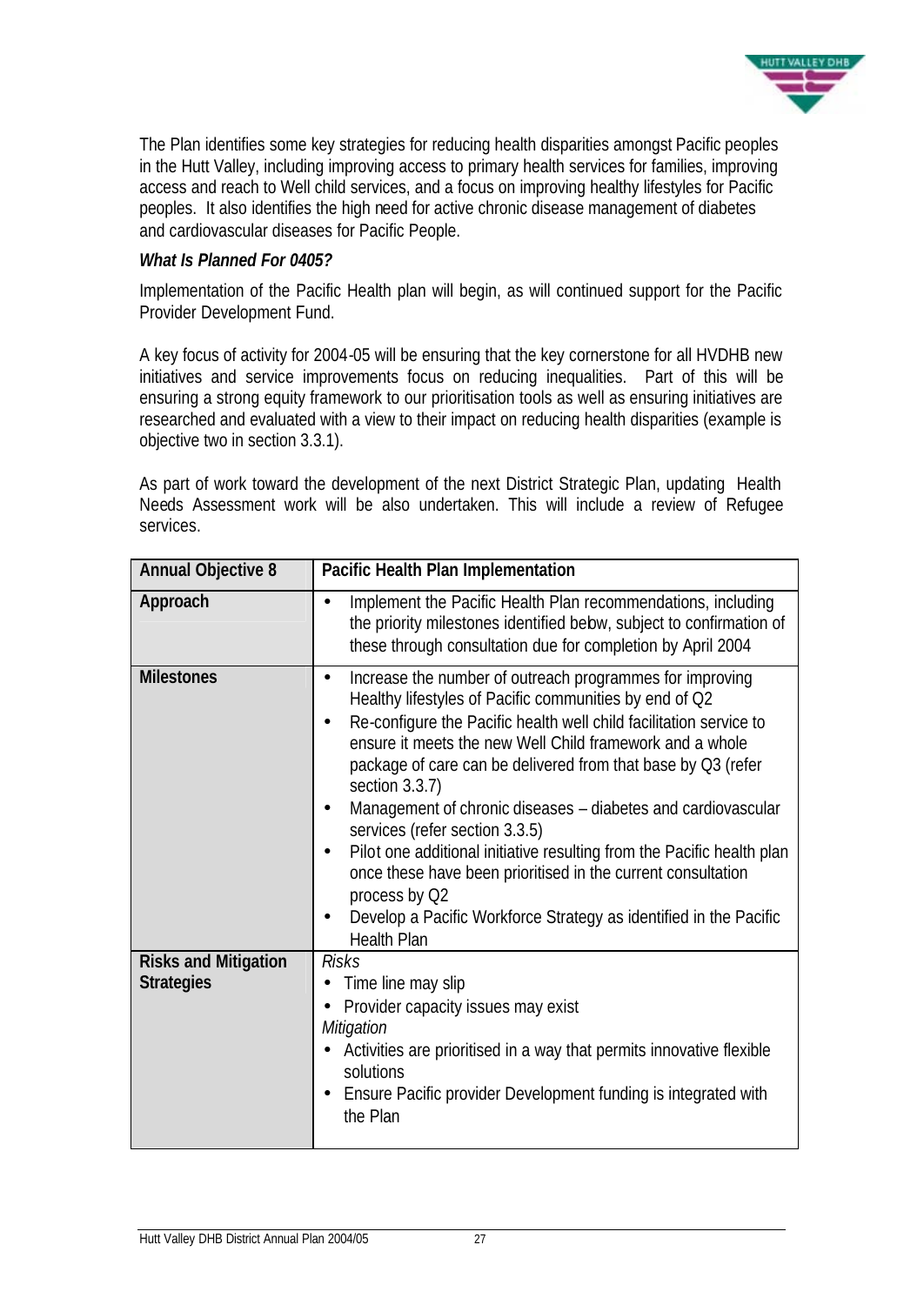

| Indicators and<br>targets/expectations | • Report on progress towards the implementation of priority areas<br>identified in the Pacific Health & Disability Action Plans [PAC-01<br><b>IDPI</b><br>• Report quarterly on implementation of the Pacific health Plan |
|----------------------------------------|---------------------------------------------------------------------------------------------------------------------------------------------------------------------------------------------------------------------------|
|                                        | recommendations for Year 1                                                                                                                                                                                                |

| <b>Annual Objective 9</b>                        | <b>Enhance Reducing Inequalities in Health Intervention</b><br><b>Framework</b>                                                                                                                                                          |
|--------------------------------------------------|------------------------------------------------------------------------------------------------------------------------------------------------------------------------------------------------------------------------------------------|
| Approach                                         | Incorporate the new equity assessment tools (Health Equity<br>$\bullet$<br>Assessment Tool and Reducing Inequalities Intervention<br>Framework) into HVDHB's Decision-Making Principles that<br>address equity considerations            |
|                                                  | Apply the new tools to informing funding of new services and<br>service reconfigurations (eg low income oral health services in<br>PHO environment in section 3.3.1)                                                                     |
|                                                  | Apply the new tools for the development of the next District<br>Strategic Plan (eg refugee service plan development, following)                                                                                                          |
| <b>Milestones</b>                                | HEAT tool in Funding Management Group template by Q1<br>$\bullet$<br>DSP planning Q2, implementation from Q3                                                                                                                             |
| <b>Risks and Mitigation</b><br><b>Strategies</b> | <b>Risks</b><br>Access to robust data to inform health status, risk factors and<br>access<br>Mitigation<br>Continue to develop service and inequality analysis capability;<br>including development of ethnicity and deprivation mapping |
| <b>Indicators and</b><br>targets/expectations    | Report on progress towards raising awareness of inequalities<br>$\bullet$<br>and refocusing planning & funding activities to address<br>inequalities in health [RIH-01 IDP]                                                              |

| <b>Annual Objective 10</b>                       | Develop a Refugee Services Plan                                                                      |
|--------------------------------------------------|------------------------------------------------------------------------------------------------------|
| Approach                                         | Analysis to complete Health Needs Assessment of refugee<br>services                                  |
|                                                  | Consultation with key stakeholders in development of plan                                            |
| <b>Milestones</b>                                | Establish Refugee services planning group Q1, develop plan<br>Q2, consultation Q3, finalisation Q4   |
| <b>Risks and Mitigation</b><br><b>Strategies</b> | No significant risks are envisaged that will impact on achieving<br>$\bullet$<br>the milestone above |
| <b>Indicators and</b><br>targets/expectations    | Service Plan for Refugee Health<br>$\bullet$                                                         |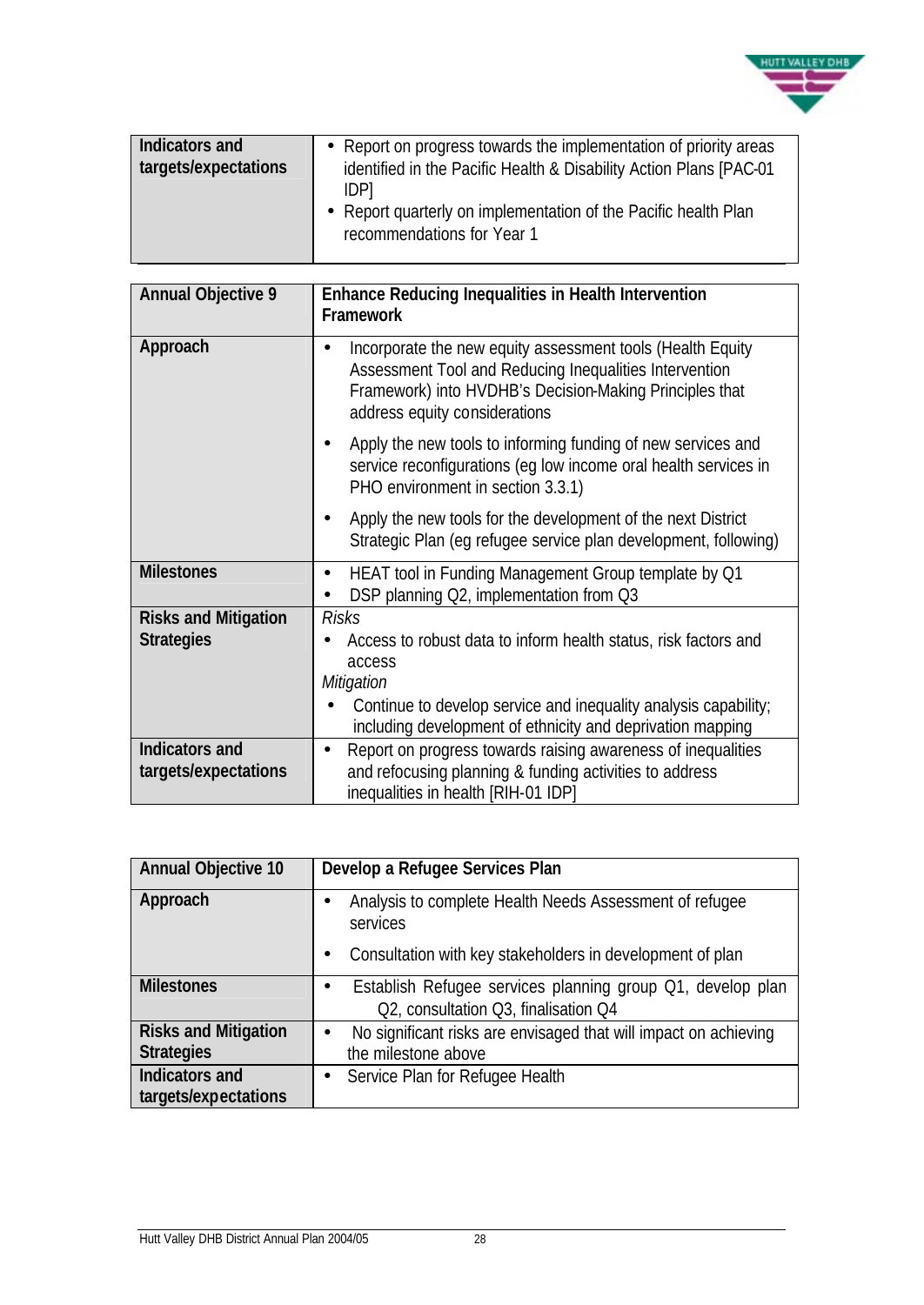

#### **3.3.4 Strategic Goal 4: Maori Health Development- He Korowai Oranga and Whakatataka**

The overall aim of He Korowai Oranga is Whanau Ora – Maori families that are supported to achieve the fullness of health and wellbeing within Maori and New Zealand society as a whole. This aim builds directly from the New Zealand Health Strategy and the seven fundamental principles that should be reflected across the health sector, including: acknowledging the special relationships between Maori and the Crown under the Treaty of Waitangi.

He Korowai Oranga recognises that both Maori and the Government have aspirations for Maori Health and will play critical roles in achieving the desired outcome for whanau. Realising those aspirations requires putting the Treaty of Waitangi principles of partnership, protection and participation into action.

Whakatataka, the national Maori Health Action Plan, sets out what the Government will do to progress the aims of He Korowai Oranga over the next two to three years. Whakatataka brings together the existing responsibilities of District Health Boards in regard to Maori health and places them in the context of He Korowai Oranga.

#### *What does the District Strategic Plan Say?*

The strategic plan identifies a range of conditions where significant health disparities exist between Maori and other residents. These include smoking, heart disease, cancer (lung, breast, cervical), diabetes, high blood pressure and respiratory disease (pneumonia, influenza and asthma).

The DSP identifies the following three key priorities for the Board in relation to Maori health:

- 1. Developing a partnership with local Maori.
- 2. Implementing service plan strategies to reduce inequalities.
- 3. Expanding Maori capacity through provider and workforce development.

#### *What Progress Was Made In 0304?*

#### **Development of Local Maori Governance Partnership agreement**

Resource allocation has occurred to support the development of a group. Te Awakairangi Hauora 'Te Ruru' has been established as an interim group who have been tasked to develop an appropriate infrastructure to support a relationship arrangement with the Hutt Valley District Health Board by June 2004. The group has articulated the need to be a potent and independent Maori body that can assist Maori and the Hutt Valley DHB to achieve a new level of understanding, and can foster better relationships between Maori communities and between Maori and HVDHB.

#### **Develop Maori Health Plan**

Draft Terms of reference for a Maori Health Strategic Plan have been written and developmental discussions have occurred with key stakeholders. Maori Provider engagement has been initiated. Steering group members will be confirmed by the end of June. Maori Health Providers have been engaged to contribute to the process.

#### **Investment in Maori Health**

Sustained: An Additional \$150,000 will have been invested in Maori Health providers by the end of the year. This figure does not include the number of one -off initiatives which have been funded this year as pilot initiatives.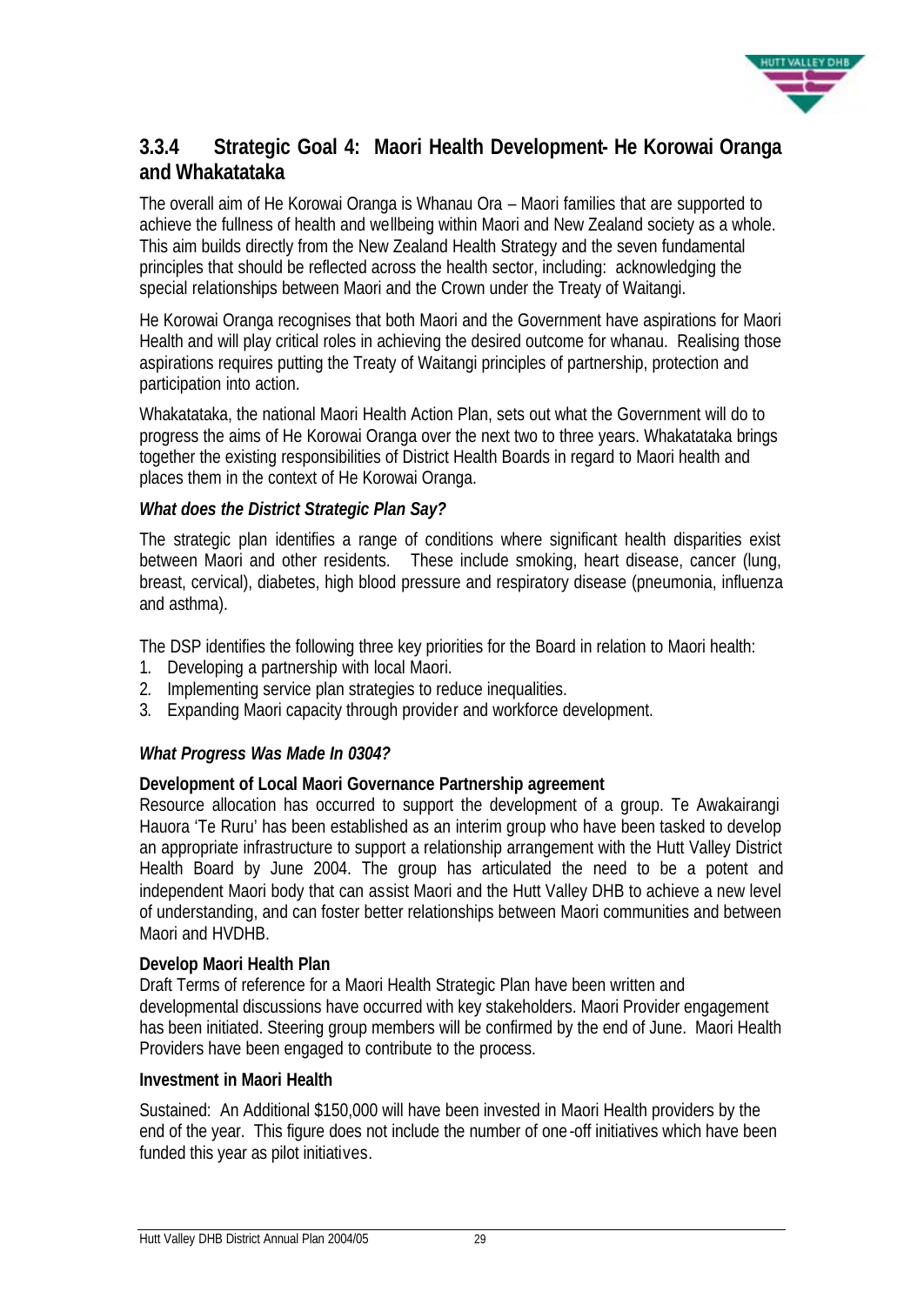

#### *What Is Planned For 0405?*

A Maori Health Strategic Plan will be consulted and implemented in 2004-05. This Plan will include an identified pathway for key Maori Provider and workforce developments. Funding has been set aside specifically for the implementation of Maori Health initiatives which result from the implementation of the Maori Health Strategic Plan for the Hutt Valley.

A Maori Health Gain Framework will be initiated and implemented throughout 2004-2005 with consolidation in 2005-2006 (Maori Participation in decision making) and continued active support and engagement of Maori Partnership group will occur.

HVDHB will continue to maintain their current leadership role in the Whanau Ora Service specification redesign and pricing arrangements. It will also continue to support development of all local models of care that build on Whanau Ora (Korowai Oranga) and will work closely with the Ministry of Health to develop models and profiling.

| <b>Annual Objective 11</b>     | <b>Implement Maori Health Strategic Plan</b>                                                                                                   |
|--------------------------------|------------------------------------------------------------------------------------------------------------------------------------------------|
| Approach                       | Te Awakairangi Hauora (Maori Governance Group) is supported<br>to consolidate and build on gains made through 2003-2004. This<br>will include: |
|                                | Working with Te Awakairangi Hauora to plan a pathway<br>forward for the group that is sustainable and durable.                                 |
|                                | Supporting proactive leadership and involvement in<br>$\bullet$<br>establishing the key strategic outcomes based on Maori<br>Health Need.      |
|                                | Maori Health Strategic Plan Consultation with Iwi / Maori<br>communities / wider Hutt community                                                |
|                                | Implementation of Maori Health Strategic Plan<br>$\bullet$                                                                                     |
|                                | Implementation of Maori Workforce Development Strategy (sub-<br>set of the Maori health Strategic plan)                                        |
| <b>Milestones</b>              | Report on Business Plan for 2004/05 to Te Awakairangi Hauora<br>$\bullet$<br>Ω1                                                                |
|                                | Maori Health Strategic Plan Consultation in Q1, Te Awakairangi<br>$\bullet$<br>Hauora endorsement Q2 and implementation from Q3                |
|                                | NGO workforce plan needs analysis completed in Q1,<br>recommendations implemented by Q4                                                        |
| <b>Mitigation</b><br>Risks and | <b>Risks</b>                                                                                                                                   |
| <b>Strategies</b>              | Hutt Valley District Health Board expectations and alignment with<br>$\bullet$<br>Iwi/ Maori Community aspirations                             |
|                                | Ministry of Health pressure for delivery of Strategic plan                                                                                     |
|                                | Mitigation                                                                                                                                     |
|                                | Ensure communications are open/timely and consistent with Te                                                                                   |
|                                | Awakairangi Hauora and Board                                                                                                                   |
|                                | Maintain good communications with Te Kete Hauora. (Maori<br>Health Directorate MOH)                                                            |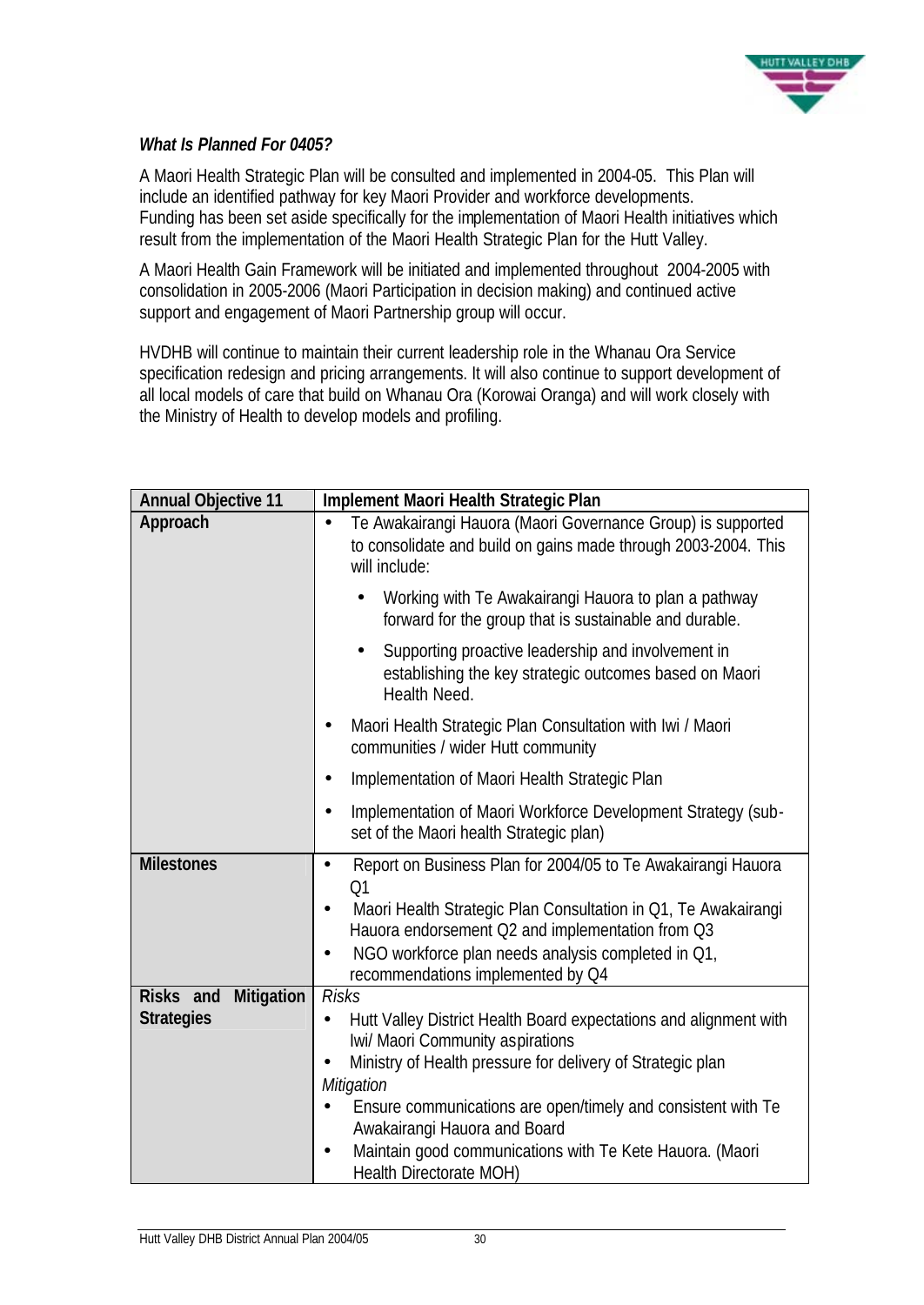

|                                                    | Maintain good communications with Iwi/Maori Community                                                                                           |
|----------------------------------------------------|-------------------------------------------------------------------------------------------------------------------------------------------------|
| <b>Indicators</b><br>and I<br>targets/expectations | Finalisation of Maori Health Strategic Plan in Q2<br>Report on development of Maori Health workforce and Maori<br>Health Providers [HKO-02 IDP] |

| <b>Annual Objective 12</b>                    | Improve access to and effectiveness of mainstream services for<br>Maori                                                                                                                                                                                                                                                                                                                                |
|-----------------------------------------------|--------------------------------------------------------------------------------------------------------------------------------------------------------------------------------------------------------------------------------------------------------------------------------------------------------------------------------------------------------------------------------------------------------|
| Approach                                      | Develop a Maori Health Gain Framework in consultation with key<br>$\bullet$<br>stakeholders                                                                                                                                                                                                                                                                                                            |
|                                               | Services from both NGO and Provider Arm will be identified<br>and nominated as champions to initiate framework<br>development and implementation                                                                                                                                                                                                                                                       |
|                                               | Work with both groups to Grandparent/Mentor other<br>services/ providers onto framework                                                                                                                                                                                                                                                                                                                |
|                                               | Monitoring the implementation of the Whanau Ora facilitator                                                                                                                                                                                                                                                                                                                                            |
|                                               | Initiate and support strategies that decrease Maori Did Not<br>$\bullet$<br>Attends (DNAs)                                                                                                                                                                                                                                                                                                             |
|                                               | Develop and implement staff training in topics relative to Maori for<br>all DHB staff                                                                                                                                                                                                                                                                                                                  |
|                                               | Develop and implement a framework and support for Maori Health<br>Plans                                                                                                                                                                                                                                                                                                                                |
| <b>Milestones</b>                             | Maori health gain framework developed Q1 and agreed by Q3.<br>$\bullet$<br>Two providers identified (1 hospital, 1 NGO) to implement the new<br>framework by Q4<br>Draft Cultural Best practice guidelines relevant to DHB by Q4<br>$\bullet$<br>Develop a Maori Health Plan framework, process for assessment<br>$\bullet$<br>and support for providers Q1, development implementation<br>timeline Q2 |
| <b>Risks and Mitigation</b>                   | <b>Risks</b>                                                                                                                                                                                                                                                                                                                                                                                           |
| <b>Strategies</b>                             | Ownership limited.<br>$\bullet$<br>Clinical staff buy-in                                                                                                                                                                                                                                                                                                                                               |
|                                               | Mitigation                                                                                                                                                                                                                                                                                                                                                                                             |
|                                               | Early engagement for key stakeholders and leaders in services,<br>providers.                                                                                                                                                                                                                                                                                                                           |
|                                               | Good communication and planning process                                                                                                                                                                                                                                                                                                                                                                |
|                                               | Responsibilities for champion service/provider clearly outlined and<br>supported.                                                                                                                                                                                                                                                                                                                      |
|                                               | Ensure a close working relationship - with all clinical staff and<br>$\bullet$<br>promote the Maori health unit and Whanau Ora role positively                                                                                                                                                                                                                                                         |
| <b>Indicators and</b><br>targets/expectations | Progress report on local Iwi/Maori engagement & participation in<br>$\bullet$<br>decision-making [HKO-01 IDP]                                                                                                                                                                                                                                                                                          |
|                                               | Report on improving mainstream effectiveness [HKO-3 IDP]                                                                                                                                                                                                                                                                                                                                               |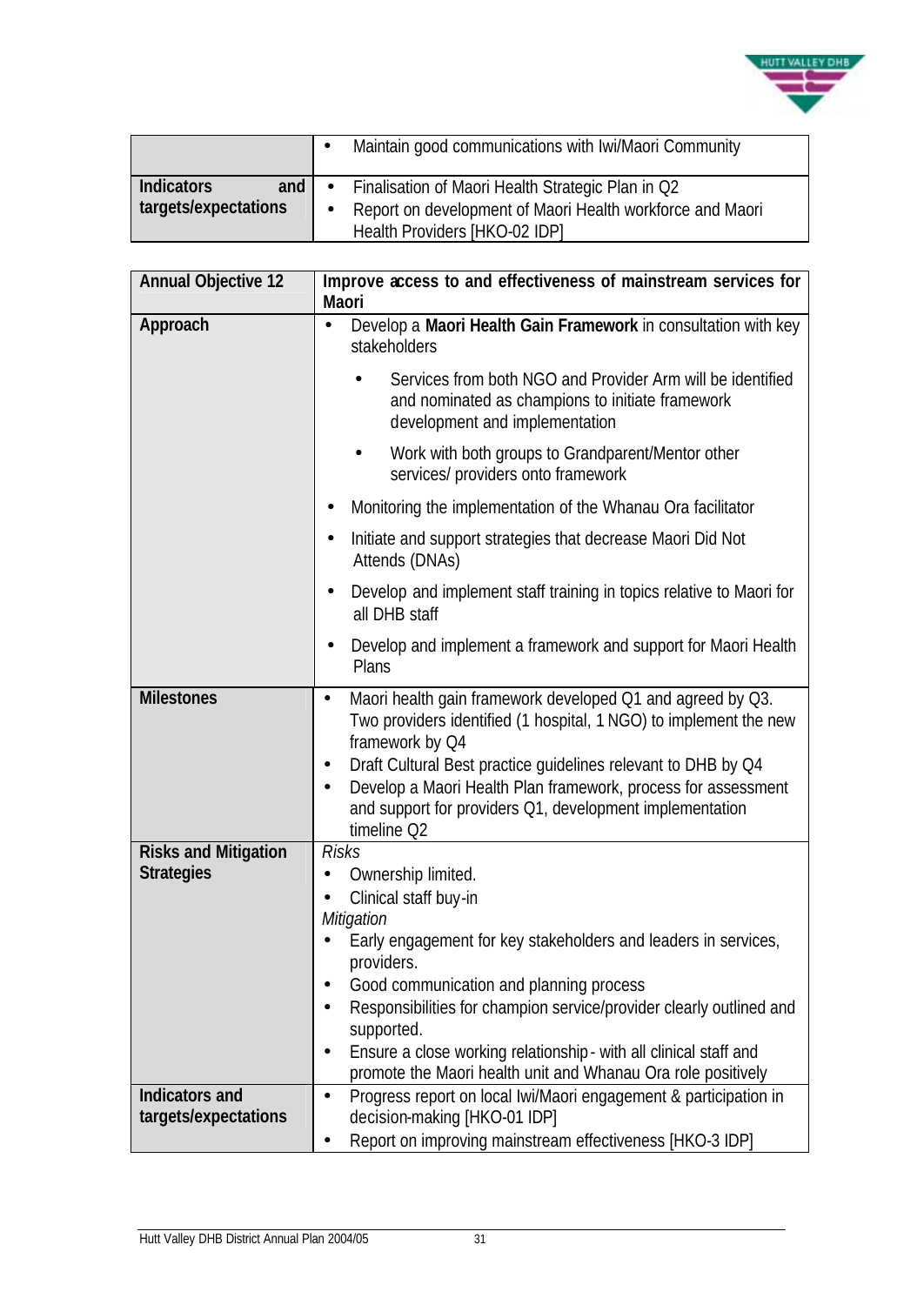

| <b>Annual Objective 13</b>                       | Increase Investment in Maori Health to reduce health<br>inequalities                                                                                                                                                                                                                                                                                                                               |  |
|--------------------------------------------------|----------------------------------------------------------------------------------------------------------------------------------------------------------------------------------------------------------------------------------------------------------------------------------------------------------------------------------------------------------------------------------------------------|--|
| Approach                                         | Increase investment in Maori Health in 2004-07 by 5% per<br>$\bullet$<br>annum of total Maori Health funding, to reduce health<br>inequalities and address higher health needs amongst Maori                                                                                                                                                                                                       |  |
|                                                  | Assess provider capacity for further growth or consolidation of<br>$\bullet$<br>current services                                                                                                                                                                                                                                                                                                   |  |
|                                                  | Consolidate Maori provider forum to establish key common<br>$\bullet$<br>themes that affect capability                                                                                                                                                                                                                                                                                             |  |
| <b>Milestones</b>                                | Provider Forum established to focus on provider capacity by Q1<br>$\bullet$<br>Establish provider capacity and capability for additional service<br>$\bullet$<br>funding and identify key growth areas by Q1<br>New funding allocated by Q3<br>$\bullet$<br>Review Te Raumatatini services specifications by Q4<br>$\bullet$                                                                       |  |
| <b>Risks and Mitigation</b><br><b>Strategies</b> | <b>Risks</b><br>Funding not applied in a timely manner due to external or<br>internal delays<br>Failure to reach targets<br>$\bullet$<br>Mitigation<br>Maori Health Proposals for one off funding are retained and<br>prioritised so that savings made from delays can be applied<br>without overall loss to account.<br>Early communication to the Board and the Ministry of Health for<br>delays |  |
| <b>Indicators and</b><br>targets/expectations    | Report on funding for Maori Health and Disability Initiatives [RIS-02<br><b>IDPI</b>                                                                                                                                                                                                                                                                                                               |  |

| <b>Annual Objective 14</b>     | Implement a regional Whanau Ora Improvement framework                                                                                                                                                                                        |  |  |
|--------------------------------|----------------------------------------------------------------------------------------------------------------------------------------------------------------------------------------------------------------------------------------------|--|--|
| Approach                       | Maintain current leadership role in Whanau Ora Service<br>Specification redesign and pricing arrangements                                                                                                                                    |  |  |
|                                | Support development of all local models of care that build to<br>Whanau Ora (Korowai Oranga)                                                                                                                                                 |  |  |
|                                | Initiative review of tier 1 & 2 service specifications used in Hutt<br>Valley to develop new service specification/pricing model in<br>conjunction with the Ministry of Health and other DHBs                                                |  |  |
| <b>Milestones</b>              | Contractor in place by Q1<br>Agreement to Tier one service specification by Q2<br>Tier two service specifications identified and prioritised for review<br>$\bullet$<br>by Q4<br>New services identified for specification development by Q3 |  |  |
| <b>Mitigation</b><br>Risks and | <b>Risk</b>                                                                                                                                                                                                                                  |  |  |
| <b>Strategies</b>              |                                                                                                                                                                                                                                              |  |  |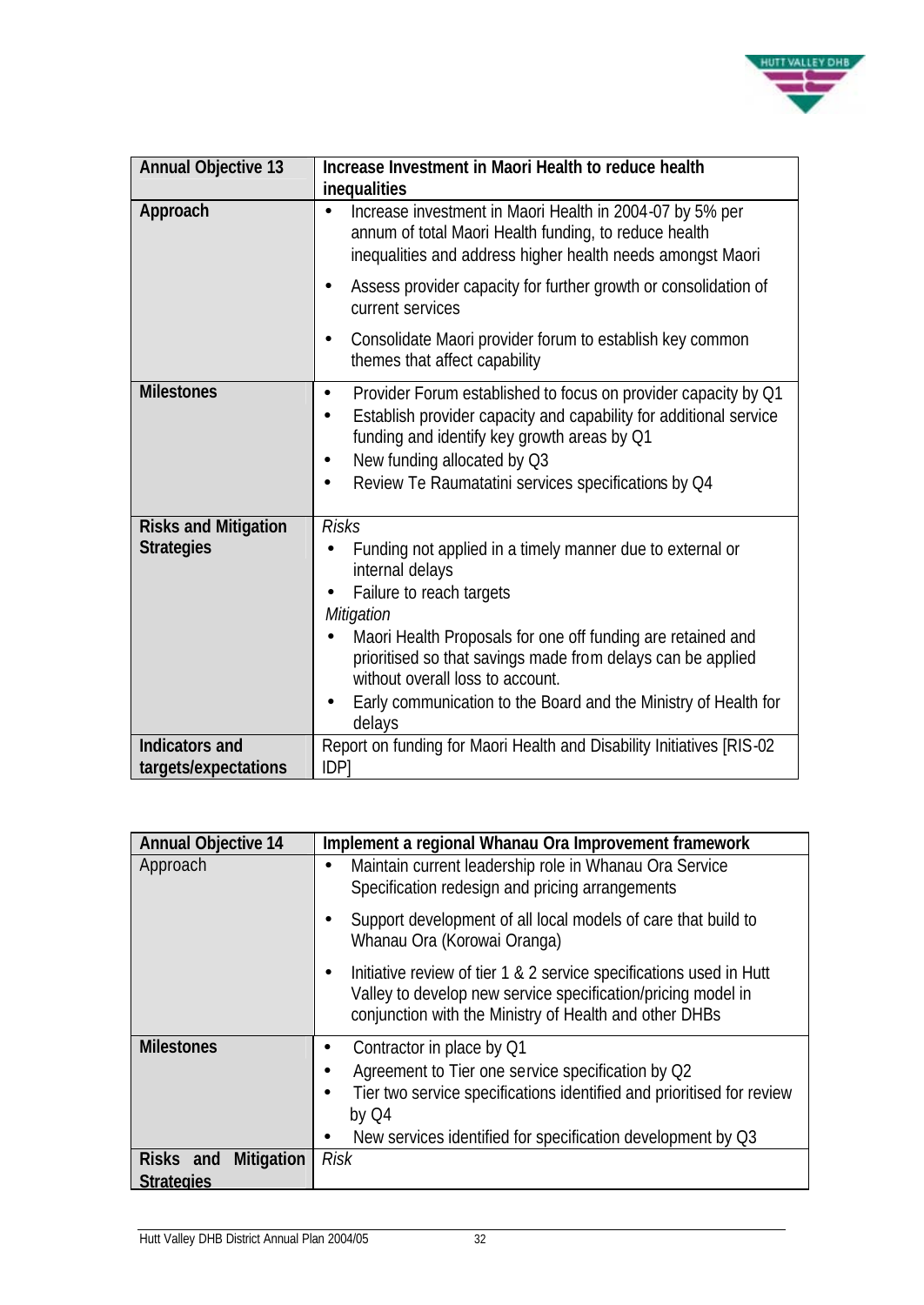

| <b>Strategies</b>        | Insufficient human resource available to adequately address the             |  |
|--------------------------|-----------------------------------------------------------------------------|--|
|                          | size of work                                                                |  |
|                          | <b>Mitigation</b>                                                           |  |
|                          | Ensure on-going support prioritised with Central Regional Maori             |  |
|                          | Managers and CEOs                                                           |  |
|                          | Maintain communication links with Te Kete Hauora<br>$\bullet$               |  |
| <b>Indicators</b><br>and | New Service specification on the National Service Framework by<br>$\bullet$ |  |
| targets/expectations     | O4                                                                          |  |
|                          | Local Service specifications prepared for alignment to Whanau<br>$\bullet$  |  |
|                          | Ora service specification by Q3                                             |  |

# **3.3.5 Strategic Goal 5: Chronic Disease Management**

Chronic disease management is about the effective treatment of chronic conditions such as diabetes, heart disease and asthma across providers and across time. The District Strategic Plan address disease management goals under the Cardiovascular Disease, Respiratory Disease, Diabetes and Cancer service plans.

Chronic diseases are notably higher relative to the rest of the population for Maori and Pacific people. In particular, the admission rate for Pacific People for diabetes is three times the admission rate of European. Significant Maori and Pacific differences, relative to the rest of the population, are also particularly evident in ethnic mortality rates for those in the 45-65 age group – reflecting the earlier onset of chronic diseases.

## *What does the District Strategic Plan Say?*

The key priorities in the DSP relating to diabetes are:

- 1. Increasing case detection and case management in primary care.
- 2. Increasing access to podiatry services.
- 3. Ensuring access to retinopathy.

The key priorities in the DSP relating to cardiovascular disease are:

- 1. Piloting prevention programmes aimed at high risk individuals
- 2. Increasing access to cardiac rehabilitation programmes
- 3. Implementing chronic disease pathways in primary care.

The key priorities in the DSP relating to respiratory disease are:

- 1. Implementing chronic disease pathways in primary care.
- 2. Encouraging uptake of the influenza vaccine.
- 3. Ensuring people with severe asthma have written management plans.

The key priorities in the DSP relating to cancer are:

- 1. Mole removal subsidies in primary care.
- 2. Increasing uptake of screening services.
- 3. Access to palliative care services in rest-homes.

## *What Progress Was Made In 0304?*

A review of Hutt Valley diabetes services for people with diabetes has been completed. Diabetes review rates for 2003 increased by over 700 cases to 71% of the HVDHB population who have diabetes. Incentives have again been successful in supporting a primary care initiative to increase uptake of a free for patient diabetes annual screening.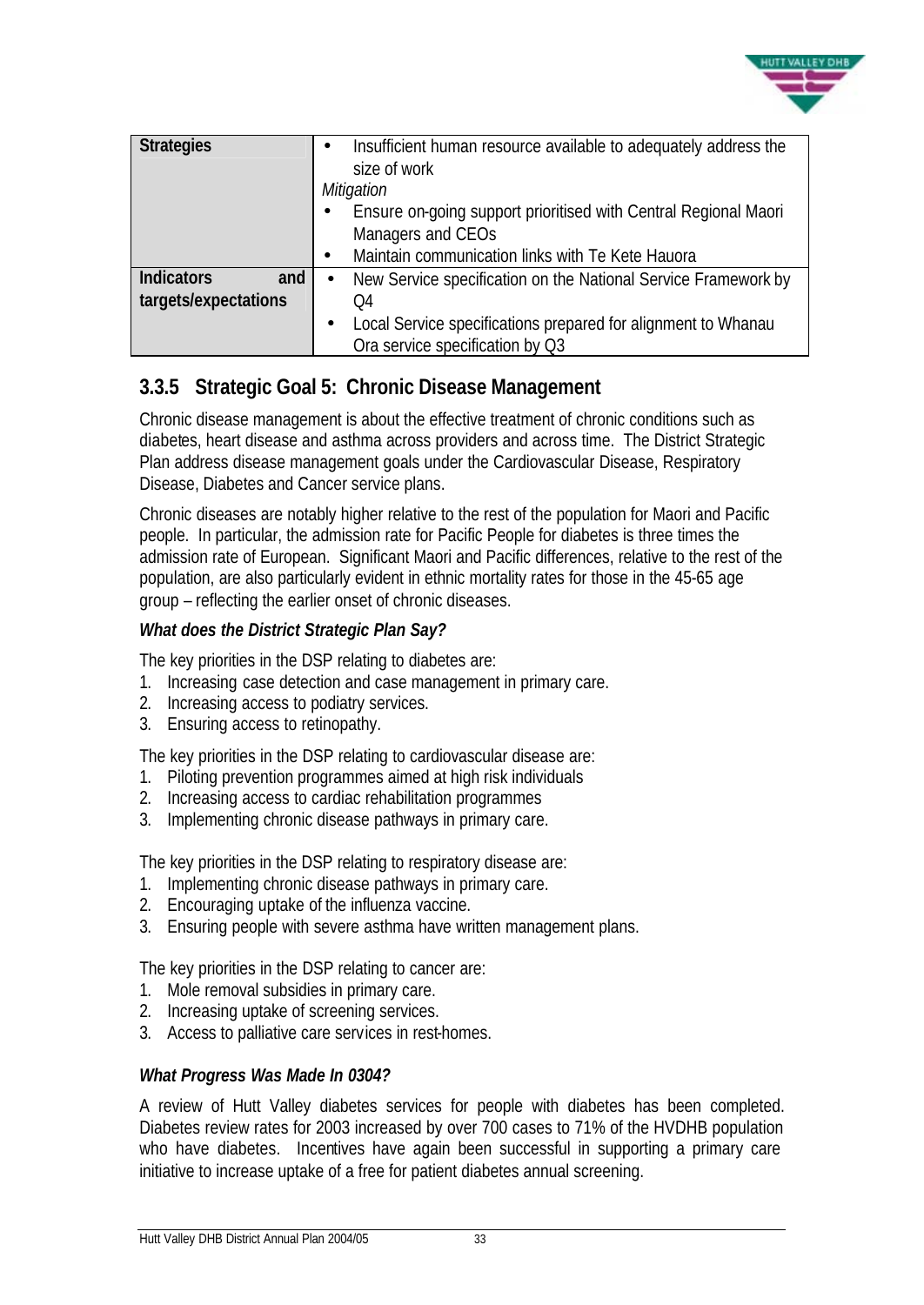

Skin lesion services were implemented in primary care and these services continue to be provided by credentialed primary care practitioners. The service is currently being evaluated.

An education and liaison service for palliative care was introduced. This service aims to improve integration of palliative care with other health services, and to increase health professionals understanding and application of the principles of palliative care. While the service initially focused on continuing care facilities, this has also worked closely with primary care providers and secondary services.

#### *What Is Planned For 0405?*

HVDHB will implement the findings of the diabetes review, which includes re-allocation of some funding, funding new initiatives that will support improved integration of primary and secondary services and improve equity and access for Maori and Pacific Peoples.

A new focus in 2004-05 will be on implementing a cardiac continuum of care that addresses the three key priorities identified in the District Strategic Plan. Part of this package will be the trialling of a risk prevention pilot to address high needs in a specific Maori, Tongan and mainstream communities (also refer section 3.3.10)

Progressing respiratory services is addressed under actions to achieve improved primary sector and secondary sector integration (refer section 3.3.10).

| Annual objective 15                              | Implement a comprehensive approach to the reduction of<br>incidence and impact of diabetes                                                                                                                                                                                                                                                                                                                                                                                                                                                                                                                                                                                              |  |  |
|--------------------------------------------------|-----------------------------------------------------------------------------------------------------------------------------------------------------------------------------------------------------------------------------------------------------------------------------------------------------------------------------------------------------------------------------------------------------------------------------------------------------------------------------------------------------------------------------------------------------------------------------------------------------------------------------------------------------------------------------------------|--|--|
| Approach                                         | Implement the findings of the diabetes review                                                                                                                                                                                                                                                                                                                                                                                                                                                                                                                                                                                                                                           |  |  |
|                                                  | Implement the cardiovascular/diabetes prevention pilot in<br>three different communities                                                                                                                                                                                                                                                                                                                                                                                                                                                                                                                                                                                                |  |  |
| <b>Milestones</b>                                | Provider Arm, youth support and family counselling contracts<br>$\bullet$<br>in place by Q1<br>Primary health packages of care and podiatry contracts in<br>$\bullet$<br>place by Q2<br>Mainstream cardiovascular/diabetes pilot implemented by<br>O <sub>1</sub><br>High need pilots by Q2<br>A multi-disciplinary and co-ordinated approach in place by<br>June 2005<br>Purchase additional services aimed at improving equity and<br>$\bullet$<br>access to diabetes services for high need populations by Q3<br>Reconfigure current primary health diabetes funding to<br>ensure a consistent and well funded package of care is<br>implemented through primary health nurses by Q2 |  |  |
| <b>Risks and Mitigation</b><br><b>Strategies</b> | <b>Risk</b><br>PHO recognition of targeting improved diabetes identification<br>and management.                                                                                                                                                                                                                                                                                                                                                                                                                                                                                                                                                                                         |  |  |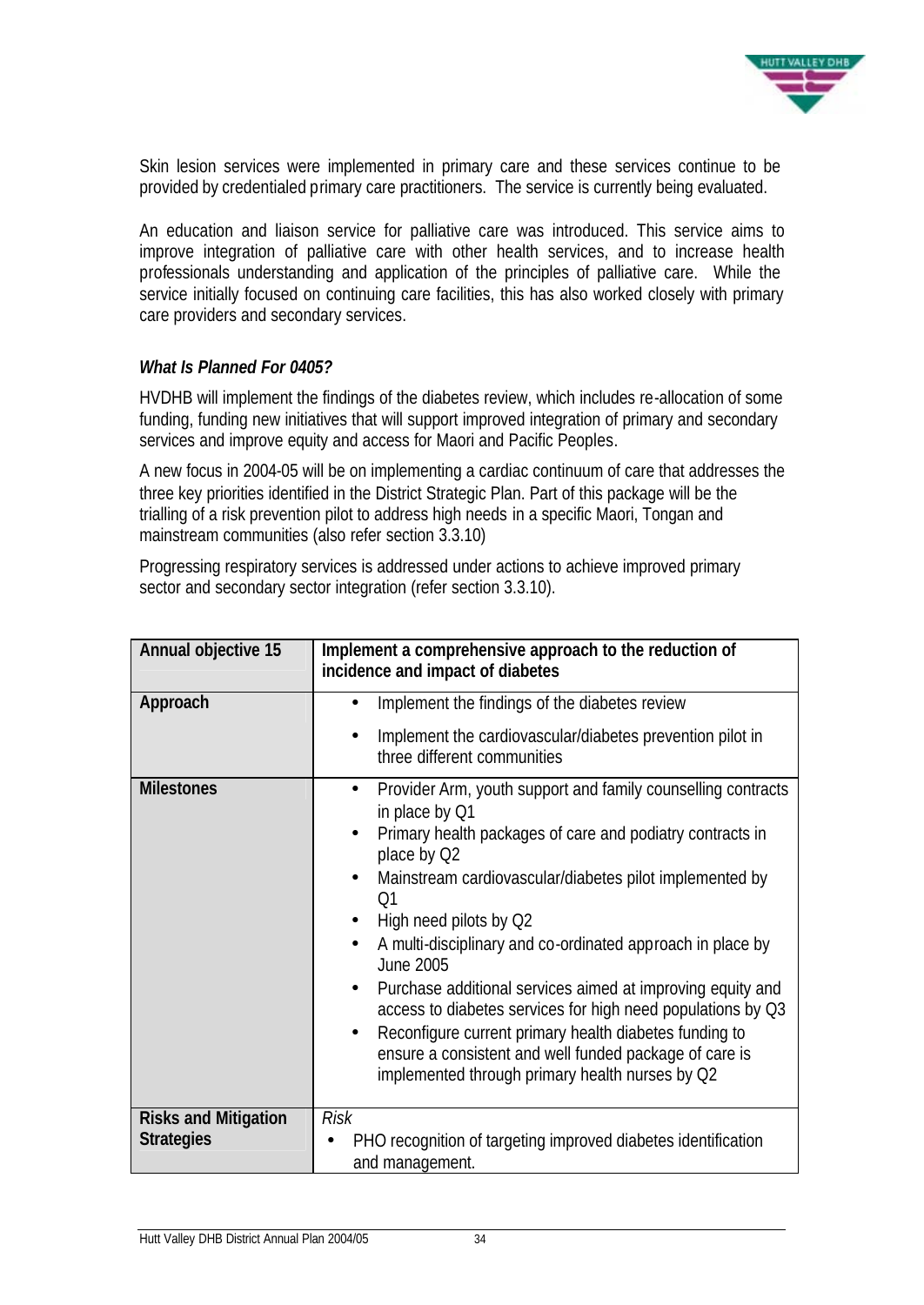

|                       | Mitigation                                                                                                                                    |       |       |                                                                                                                   |       |
|-----------------------|-----------------------------------------------------------------------------------------------------------------------------------------------|-------|-------|-------------------------------------------------------------------------------------------------------------------|-------|
|                       | Ensure timely and relevant data on current diabetes clinical data<br>is disseminated to all PHO and GP groups 6 monthly from<br>December 2004 |       |       |                                                                                                                   |       |
|                       | $\bullet$                                                                                                                                     |       |       | Monitor PHO Services to Improve Access funding to achieve<br>improvement in diabetes management from PHO start-up |       |
| <b>Indicators and</b> | Diabetes <i>detection</i> and follow-up rate [POP-02 IDP]<br>$\bullet$                                                                        |       |       |                                                                                                                   |       |
| targets/expectations  | Diabetes management rate [POP-03 IDP]                                                                                                         |       |       |                                                                                                                   |       |
|                       | Diabetic retinopathy screening [POP-04 IDP]                                                                                                   |       |       |                                                                                                                   |       |
|                       |                                                                                                                                               |       |       |                                                                                                                   |       |
|                       | Respective targets are:                                                                                                                       |       |       |                                                                                                                   |       |
|                       |                                                                                                                                               | Total | Maori | Pacific                                                                                                           | Other |
|                       | Detection                                                                                                                                     | 77%   | 50%   | 85%                                                                                                               | 75%   |
|                       | Management                                                                                                                                    | 70%   | 54%   | 44%                                                                                                               | 76%   |
|                       | Screening                                                                                                                                     | 80%   | 80%   | 80%                                                                                                               | 80%   |

| Annual objective 16                              | Implement a cardiovascular package of care (also refer 3.3.10)                                                                                                                                                                                                                                                                                                                                                                                                                                                                                                                   |
|--------------------------------------------------|----------------------------------------------------------------------------------------------------------------------------------------------------------------------------------------------------------------------------------------------------------------------------------------------------------------------------------------------------------------------------------------------------------------------------------------------------------------------------------------------------------------------------------------------------------------------------------|
| Approach                                         | Fund a primary health nurse-led patient education package<br>for all people within two years of diagnosis of heart disease<br>or hypertension<br>Establish an IT based risk and disease monitoring process<br>that ensures patients are regularly checked<br>Fund a post discharge GP visit after an acute admission for<br>a cardiac event<br>Improve access to diagnosis and secondary advice by<br>promotion of primary care management guidelines heart<br>failure diagnosis and funded blood tests<br>Begin evaluation process through the Wellington School of<br>Medicine |
| <b>Milestones</b>                                | Contract for the implement of the full cardiac continuum of<br>$\bullet$<br>care, including evaluation, by Q1                                                                                                                                                                                                                                                                                                                                                                                                                                                                    |
| <b>Risks and Mitigation</b><br><b>Strategies</b> | <b>Risk</b><br>Lack of primary health capacity to absorb the additional time and<br>$\bullet$<br>workforce development to roll out the cardiac continuum of care<br>Mitigation<br>Establish a planned approach to the roll-out of the cardiac<br>continuum of care with the primary health sector                                                                                                                                                                                                                                                                                |
| <b>Indicators and</b><br>targets/expectations    | Report on implementation of plan and progress made relative to<br>$\bullet$<br>service indicators - primary prevention, acute coronary<br>syndrome, stroke [POP-01 IDP]                                                                                                                                                                                                                                                                                                                                                                                                          |

# **3.3.6 Strategic Goal 6: Elective Services**

Elective services are mainly surgical services. Access to elective services is based on an assessment of an individual's needs and ability to benefit from treatment. Priority is given to people with the greatest need and ability to benefit. A number of specialist surgical services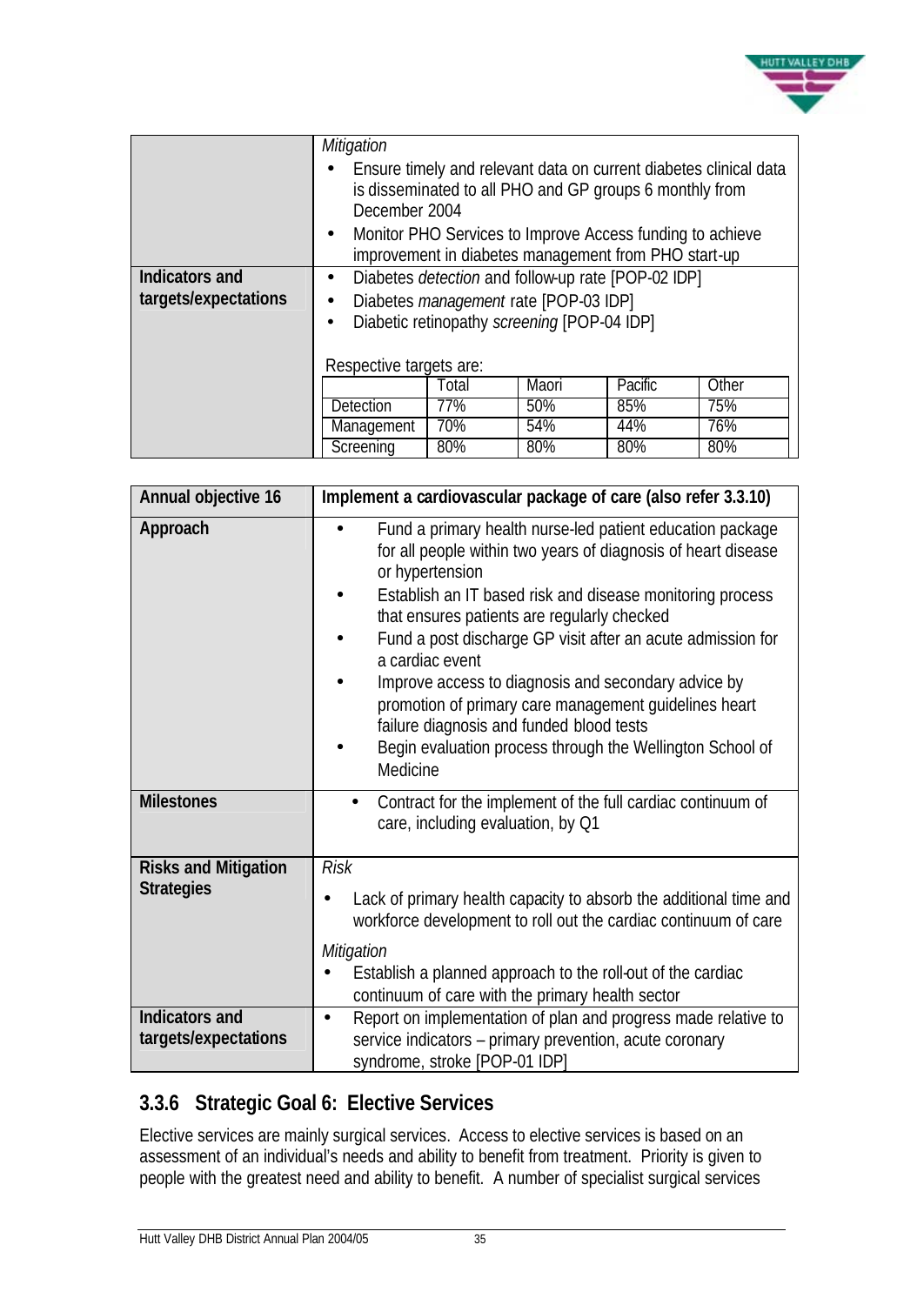

are delivered by Capital & Coast DHB, providing Hutt Valley residents access to the services including include cardiothoracic, ophthalmology, paediatric surgery, urology and vascular surgery.

## *What does the District Strategic Plan Say?*

The key priorities stated in the DSP in relation to surgical services are:

- 1. Meeting the government target of seeing people with 6 months of referral and providing certainty of treatment within 6 months.
- 2. Expanding local access to ophthalmology and urology.

## *What Progress Was Made In 0304?*

The focus of the 2003/04 year was to implement the booking system, ensure data integrity and ensure all patients had a plan of care and received clinical review if waiting in excess of six months. This was, in the main, achieved.

Key exceptions, where the waiting time targets of six months have not however been achieved, are for:

- Orthopaedic services;
- General surgery services;
- ENT services;
- Rheumatology services;
- Dermatology services.

## *What Is Planned For 0405?*

Confidence in the data means that the focus for the 04/05 year is to reduce the waiting times for those services that have been continuously in excess of six months.

This will be achieved by continuing to work on areas where patients can be managed in primary care with appropriate support and increases in contracts where capacity and resources allow. In particular, specific areas for attention are:

- Work to reduce orthopaedic and general surgery inpatient / outpatient waiting lists
- Continue to reduce dermatology waiting list through innovative approaches (e.g. digital photo consultations)
- Work to reduce rheumatology waiting list
- Develop strategies for managing ENT inpatient waiting list and continue to work to reduce ENT outpatient waiting list through augmentation of the ENT team through the appointment of an ENT registrar and ear nurse.
- Continue to focus on the reduction of ENT first specialist assessment to follow-up ratios
- Continue to foster synergies with other DHB's, particularly around sharing of resources and extending outpatient outreach clinics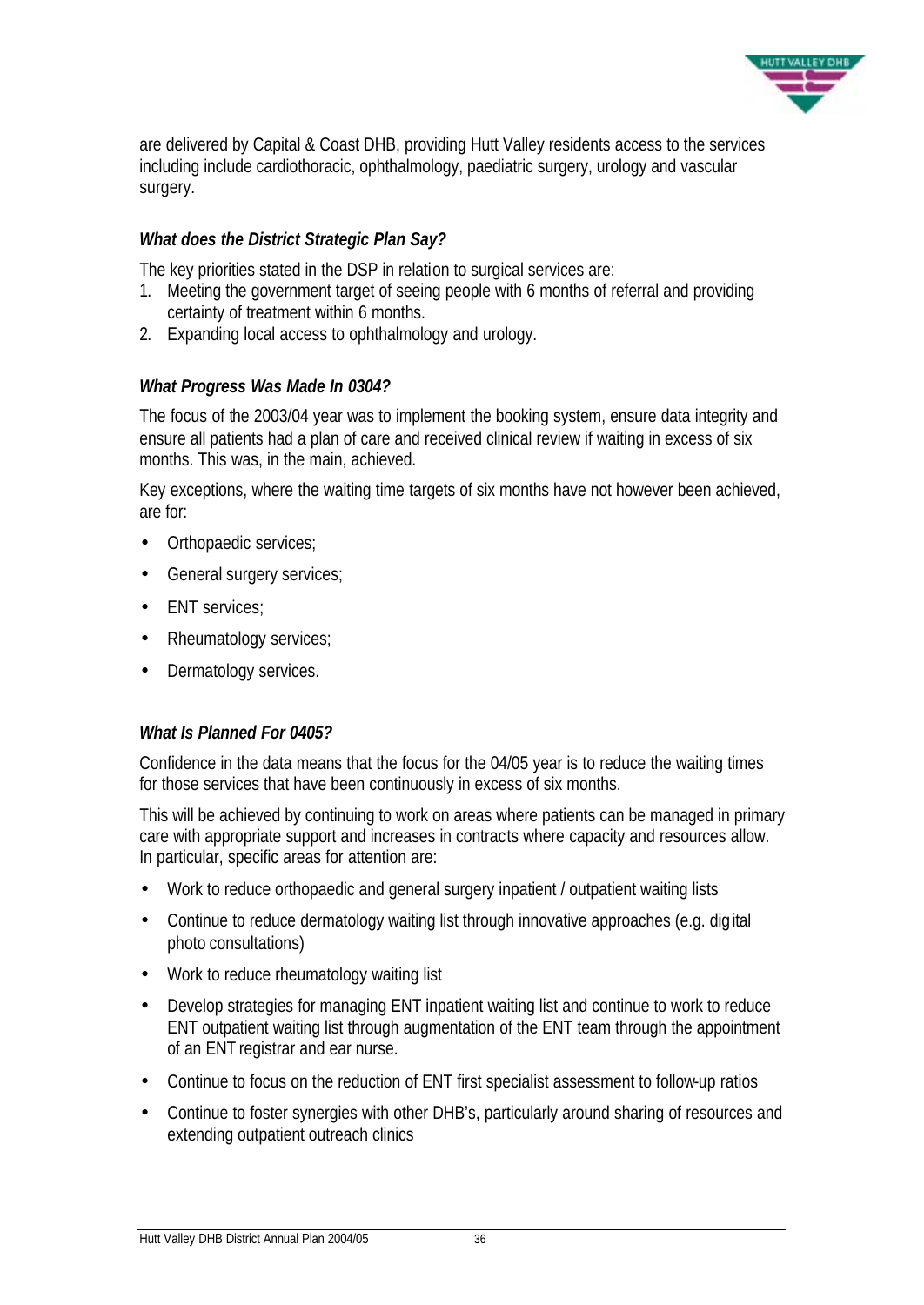

| <b>Annual Objective 17</b>  | Meet Elective Services waiting times targets                                                              |  |  |
|-----------------------------|-----------------------------------------------------------------------------------------------------------|--|--|
| Approach                    | Establish a strategy to resolve surgical outpatients and inpatients<br>$\bullet$                          |  |  |
|                             | waiting lists                                                                                             |  |  |
|                             | Explore options for increasing capacity<br>$\bullet$                                                      |  |  |
| <b>Milestones</b>           | Contract in place for contact lenses by Q1<br>$\bullet$                                                   |  |  |
|                             | Elective Service Group reconfigured with new Terms of<br>$\bullet$                                        |  |  |
|                             | reference and actions plans developed for all services by end of<br>O <sub>1</sub>                        |  |  |
|                             | Action Plans implemented from Q2<br>$\bullet$                                                             |  |  |
|                             | Develop a strategy to eliminate surgical outpatient elective<br>$\bullet$                                 |  |  |
|                             | waiting lists for people waiting over 6 months by Q2                                                      |  |  |
|                             | Eliminate surgical inpatient elective lists for people waiting longer<br>$\bullet$<br>than 6 months by Q4 |  |  |
|                             | Eliminate Dermatology waiting lists over 6 month by Q4<br>$\bullet$                                       |  |  |
|                             | Eliminate Rheumatology waiting lists over 6 month by Q4<br>$\bullet$                                      |  |  |
| <b>Risks and Mitigation</b> | <b>Risks</b>                                                                                              |  |  |
| <b>Strategies</b>           | National booking requirements are not met<br>$\bullet$                                                    |  |  |
|                             | Capacity constraints<br>$\bullet$                                                                         |  |  |
|                             | Non-compliance of consultants with scoring and thresholds for<br>$\bullet$<br>treatment                   |  |  |
|                             | Securing necessary resources to address waiting times                                                     |  |  |
|                             | Mitigation                                                                                                |  |  |
|                             | Monitor progress in Elective Services Group<br>$\bullet$                                                  |  |  |
|                             | Exploring collaboration with other DHBs<br>$\bullet$                                                      |  |  |
|                             | Provide individual feedback to consultants<br>$\bullet$                                                   |  |  |
|                             | Active management to secure or share required resources<br>$\bullet$                                      |  |  |
| <b>Indicators and</b>       | 100% of people waiting for first-specialist assessments will not<br>$\bullet$                             |  |  |
| targets/expectations        | wait longer than 6 months by 30 June 2005 (subject to them                                                |  |  |
|                             | being available for the assessment)                                                                       |  |  |
|                             | 100% of patients given certainty receive treatment within 6<br>$\bullet$<br>months                        |  |  |
|                             | Report on ongoing quality improvement in elective services<br>SER-03 IDPI                                 |  |  |

| <b>Annual Objective 18</b>  | Improve access to services locally, including urology and<br>ophthalmology services                 |  |
|-----------------------------|-----------------------------------------------------------------------------------------------------|--|
| Approach                    | Investigate options for the implementation of local outpatient<br>$\bullet$<br>services for urology |  |
|                             | Investigate options for improving access to ophthalmology<br>$\bullet$<br>outpatient services       |  |
| <b>Milestones</b>           | Options paper for both areas above by Q2                                                            |  |
|                             | Implement agreed findings                                                                           |  |
| <b>Risks and Mitigation</b> | <b>Risks</b>                                                                                        |  |
| <b>Strategies</b>           | Lack of buy-in from current providers of these services                                             |  |
|                             | <b>Mitigation</b>                                                                                   |  |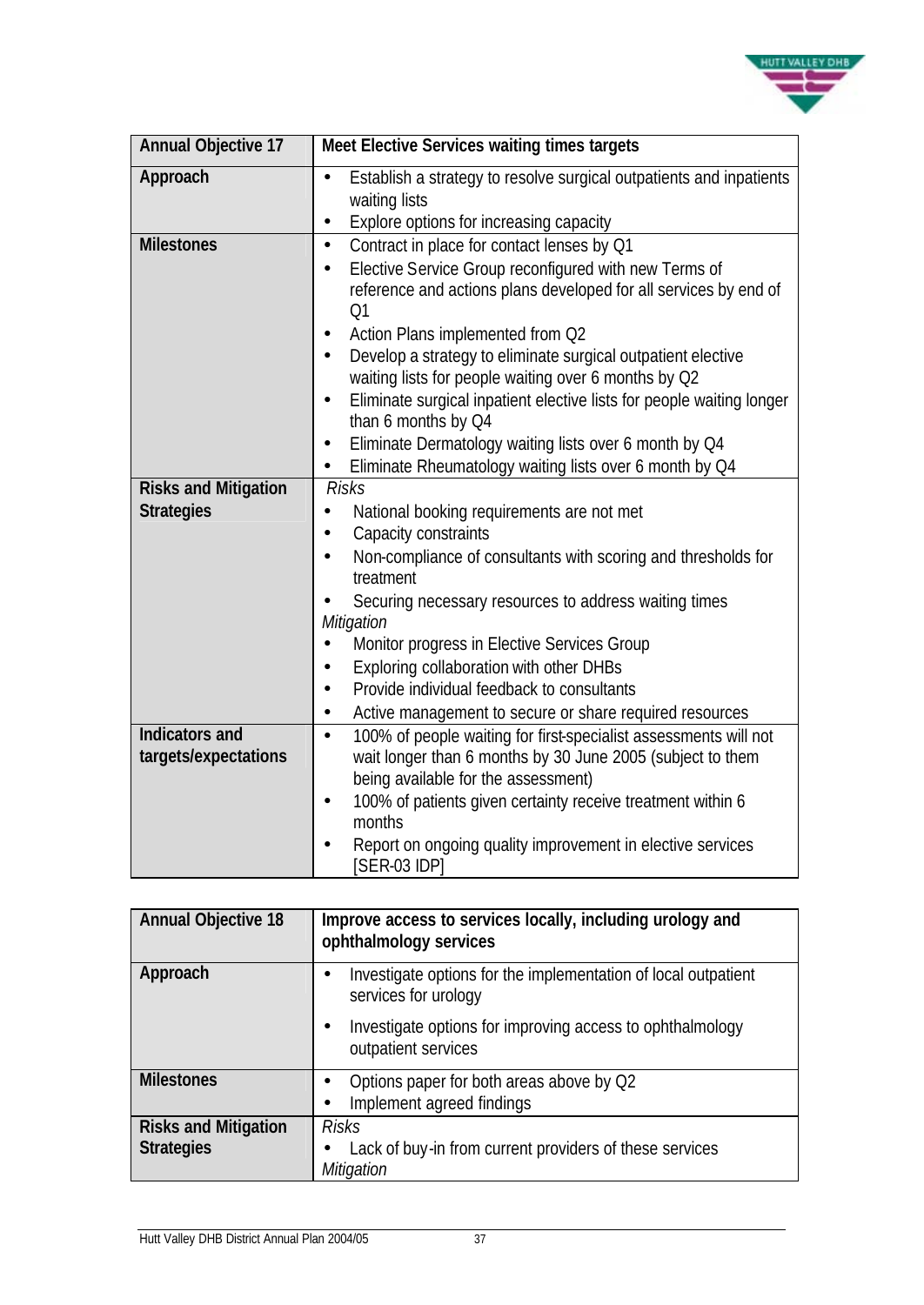

|                                        | Liaison with other providers to identify realistic options.   |
|----------------------------------------|---------------------------------------------------------------|
| Indicators and<br>targets/expectations | Completion of two local service expansion option papers by Q2 |

| <b>Annual Objective 19</b>  | Promote regional access to elective services                                                                                                                                          |  |  |
|-----------------------------|---------------------------------------------------------------------------------------------------------------------------------------------------------------------------------------|--|--|
| Approach                    | Develop a business case for the implementation of a regional<br>breast surgical service for the greater Wellington region based in<br>the Hutt Valley in conjunction with other DHBs. |  |  |
|                             | Investigate options for improving local access to plastics services<br>in conjunction with other DHBs. This will be through specific<br>service level agreements only.                |  |  |
|                             | Closer collaboration with Wairarapa for service provision                                                                                                                             |  |  |
| <b>Milestones</b>           | Business case developed by Q2                                                                                                                                                         |  |  |
| <b>Risks and Mitigation</b> | <b>Risks</b>                                                                                                                                                                          |  |  |
| <b>Strategies</b>           | A lack of a regional perspective which would support such an<br>initiative.                                                                                                           |  |  |
|                             | Mitigation                                                                                                                                                                            |  |  |
|                             | Ensure effective governance and project management<br>arrangements; including Board, senior management and<br>clinician engagement.                                                   |  |  |
| <b>Indicators and</b>       | Completion of a regional service expansion business case by<br>$\bullet$                                                                                                              |  |  |
| targets/expectations        | Q <sub>2</sub>                                                                                                                                                                        |  |  |

# **3.3.7 Strategic Goal 7: Child Health**

Child health includes the range of primary care, maternity, well child, mental health and medical and surgical services for children between the ages of 0-14 who reside in the Hutt District. A portion of the dental health service plan relates specifically to children.

## *What does the District Strategic Plan Say?*

The maternity, child health and oral health sections of the strategic plan have particular relevance for the child health key goal. Within these three sections the DSP identifies the following priorities:

*Maternity*

- 1. Additional support for breast feeding
- 2. Maternity co-ordination & workforce development
- 3. Additional postnatal support for special needs women (requires additional funding). *Child Health*
- 4. Increasing immunisation rates by connections between primary care and well child providers.
- 5. A specialist mobile ear nurse service
- 6. Implementing child health information system Kidznet National Immunisation Register

*Oral Health*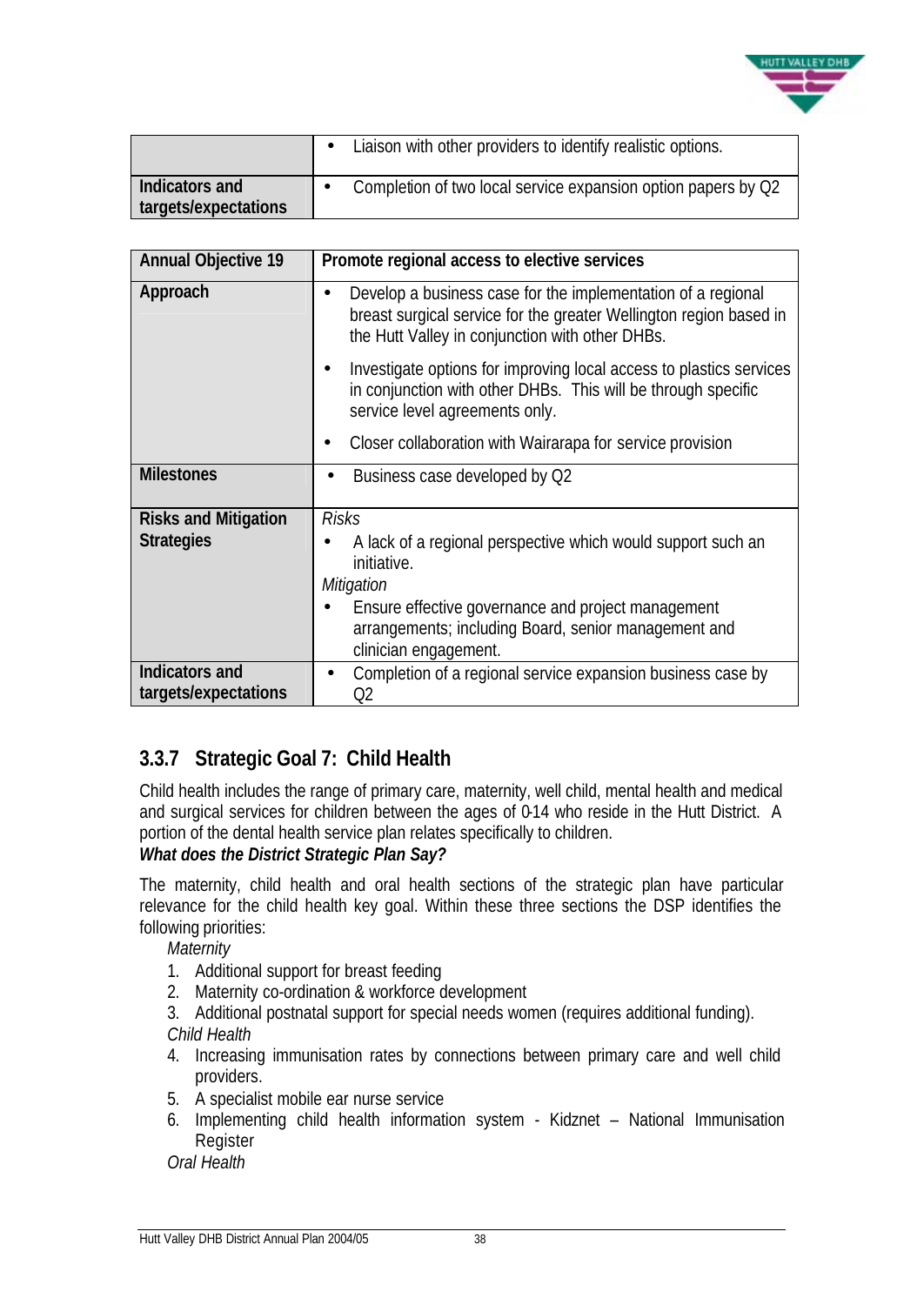

- 7. Improve oral health enrolment rates.
- 8. Extend well child and LMC provider oral health promotion activities.
- **9.** Give priority to recalling high risk primary school children for oral health check ups.

## *What Progress Was Made In 0304?*

## *Child Health*

An outreach immunisation programme was launched in December 2003 to target families who have barriers to meeting their child's immunisation schedules. The immunisation facilitation service was reconfigured and integrated within Kowhai Health's valley-wide services. Additional education classes for high-risk pregnant mothers were purchased through Naku Enei Tamariki and Kokiri marae.

## *Oral Health*

All children enrolled (approx 52,000) with the School Dental Service are currently being assessed in terms of priority for treatment, with the assessment due to be completed by the end of April 2004. Children assessed as priority one and two are to be seen on time, and those priority three through five are seen as close to their due date as possible.

## *What Is Planned For 0405?*

## *Maternity*

HVDHB is committed to implementation of the Baby Friendly Hospital initiative in maternity facilities and achievement of accreditation by the NZ breastfeeding Authority.

## *Child Health*

The National Immunisation Register (NIR) will be rolled out in the Hutt Valley (refer section 3.3.14). A child Health Steering Group will also be established as an advisory group and to ensure proper decision-making on child health issues are made by the DHB.

## *Oral Health*

Continue to examine and treat high priority children first. Review and evaluation of the risk assessment profile and transfer of enrolled children's risk profile onto electronic data system for ease of tracking and reporting. Track oral health status of low risk profile to assess the clinical implications of extended recall rate ie 18 – 24 months.

Complete and begin to implement the School Dental Services Facilities Review. The DHB will be working closely with the Ministry to explore options regarding the reconfigurations of the School Dental Service during the first six months of the 04/05year. HVDHB will be working collaboratively with other DHBs and DHBNZ around the strategic options for child oral health services.

| Annual objective 20 | <b>Achieve Baby Friendly Hospital Accreditation</b>                                                                                                        |  |  |
|---------------------|------------------------------------------------------------------------------------------------------------------------------------------------------------|--|--|
| Approach            | Implement Baby Friendly work plan to achieve accreditation.                                                                                                |  |  |
| <b>Milestones</b>   | Meet all '10 steps' BFHI eligibility targets to enter for<br>$\bullet$<br>accreditation<br>Staff quota training to meet BFHI completed by December<br>2004 |  |  |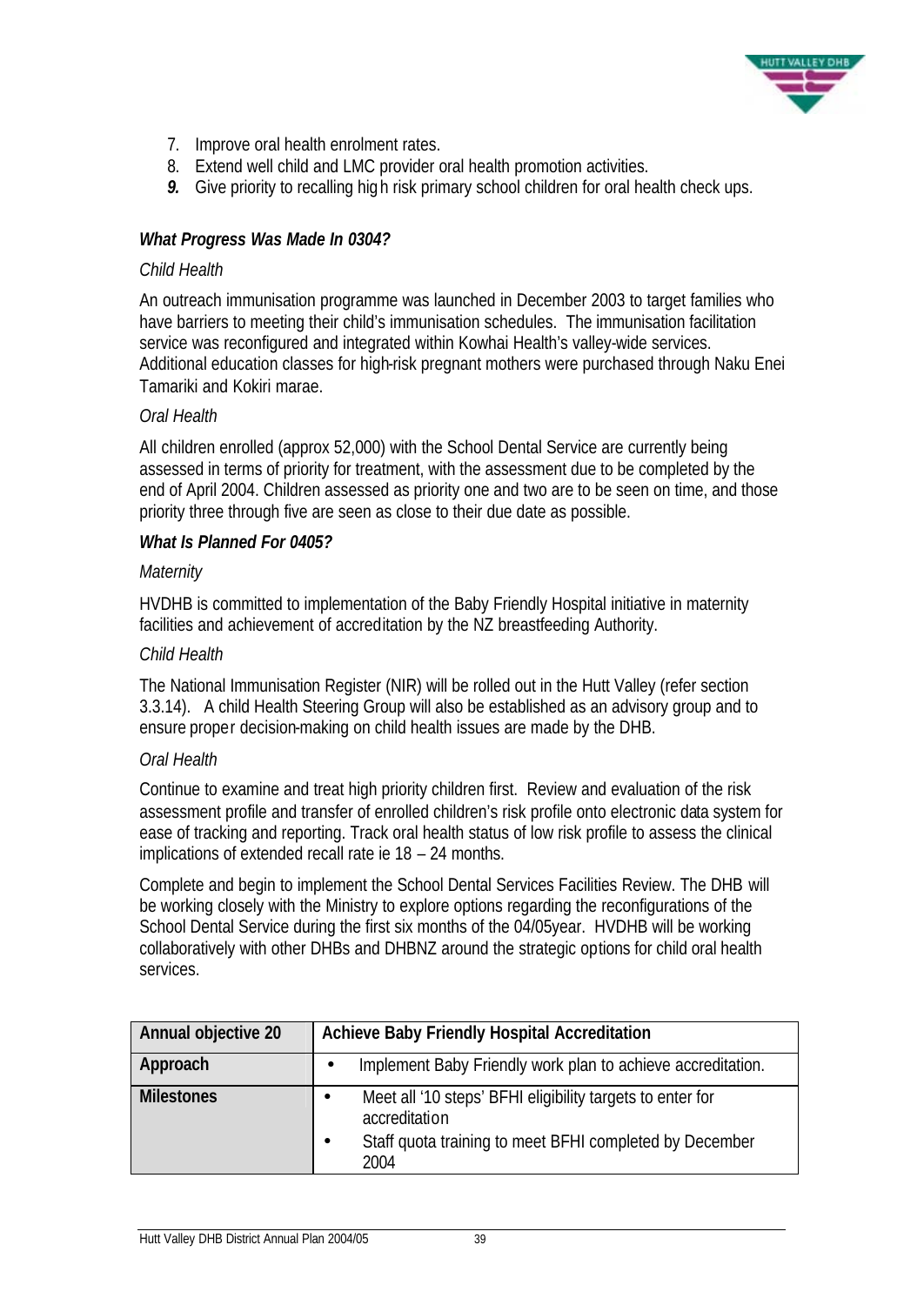

|                             | All BFHI 10 steps completed ready for BFHI accreditation by<br>June 2005       |  |  |
|-----------------------------|--------------------------------------------------------------------------------|--|--|
| <b>Risks and Mitigation</b> | <b>Risks</b>                                                                   |  |  |
| <b>Strategies</b>           | Insufficient key stakeholder buy-in<br>$\bullet$                               |  |  |
|                             | Maternity workforce attrition rate supersedes ability to maintain<br>$\bullet$ |  |  |
|                             | staff training                                                                 |  |  |
|                             | Mitigation                                                                     |  |  |
|                             | Ensure wide consultation and involvement of key stakeholders                   |  |  |
| <b>Indicators and</b>       | progress and completion of steps ready for<br>Report on<br>$\bullet$           |  |  |
| targets/expectations        | accreditation by the NZ Breastfeeding Authority [POP-10 IDP]                   |  |  |

| <b>Annual objective 21</b>                    | Improve childhood immunisation rates                                                                                                                                                                                                                                                                                  |
|-----------------------------------------------|-----------------------------------------------------------------------------------------------------------------------------------------------------------------------------------------------------------------------------------------------------------------------------------------------------------------------|
| Approach                                      | Roll out of the National Immunisation Register (refer section<br>$\bullet$<br>3.3.14                                                                                                                                                                                                                                  |
|                                               | Implement the findings of the Pacific Health Plan as it relates to<br>child health (and in particular improving access to primary health<br>services for pacific children) (Refer Section 3.3.3)                                                                                                                      |
| <b>Milestones</b>                             | NIR contract in place, Project Manager appointed and<br>$\bullet$<br>Implementation Group established by Q1<br>Primary Health stocktake for IT capability in Q2<br>٠<br>NIR implemented (refer Section 3.3.14)<br>Implement reconfiguration of well child services through Pacific<br>Health Service and review by Q4 |
| <b>Risks and Mitigation</b>                   | <b>Risks</b>                                                                                                                                                                                                                                                                                                          |
| <b>Strategies</b>                             | Ministry of Health (MoH) delays the NIR roll-out date                                                                                                                                                                                                                                                                 |
|                                               | Lack of stakeholder buy-in<br>Mitigation                                                                                                                                                                                                                                                                              |
|                                               | Maintain collaborative relationship with MoH                                                                                                                                                                                                                                                                          |
|                                               | Ensure broad representation on the NIR Implementation group<br>$\bullet$                                                                                                                                                                                                                                              |
| <b>Indicators and</b><br>targets/expectations | Report on progress toward NIR implementation [POP-12 IDP]                                                                                                                                                                                                                                                             |

| Annual objective 22 | <b>Improve Child Health</b>                                                                                                                      |
|---------------------|--------------------------------------------------------------------------------------------------------------------------------------------------|
| Approach            | Target children with high needs for school dental services;                                                                                      |
|                     | Full review of School Dental Service in line with national review                                                                                |
|                     | Implement the recommendations of the 'Increasing access to<br>child and youth oral health services project'                                      |
|                     | Review Regional School Health Services (Refer Section 3.1.1)                                                                                     |
|                     | Establish and maintain a Child Health Steering Group to set out<br>$\bullet$<br>the DHB's overall strategic direction for child health services. |
|                     |                                                                                                                                                  |
| <b>Milestones</b>   | Establish a Child Health Steering Group by Q1                                                                                                    |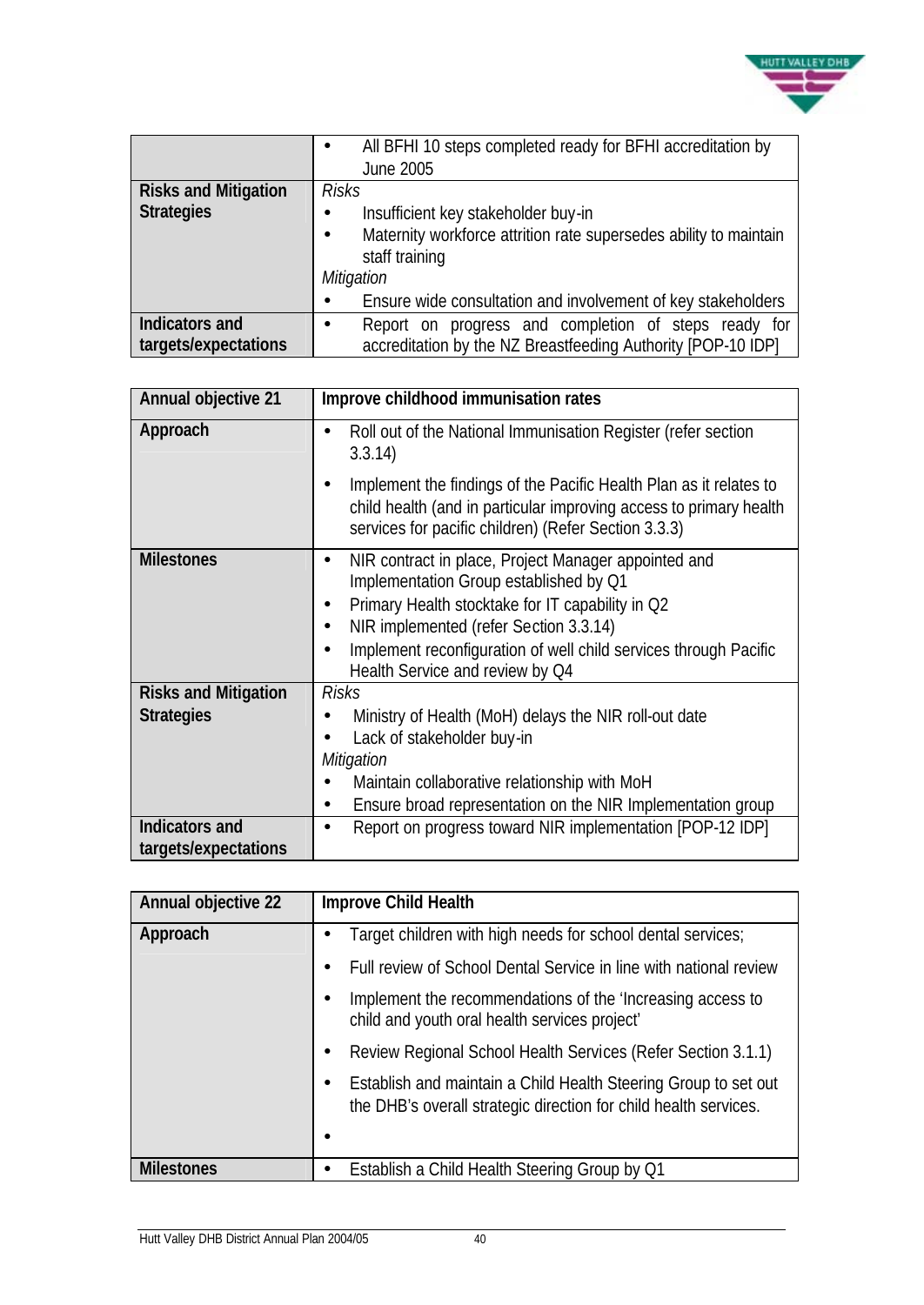

|                             | Complete the School Dental Services Facilities Review By Q2<br>$\bullet$  |       |       |         |       |
|-----------------------------|---------------------------------------------------------------------------|-------|-------|---------|-------|
|                             | Begin implementation of the School Dental Service Facilities              |       |       |         |       |
|                             | Review findings by Q4                                                     |       |       |         |       |
|                             | Special Dental Services (SDS) review completed by Q2<br>$\bullet$         |       |       |         |       |
|                             | Implementation of the SDS Review findings by Q3<br>$\bullet$              |       |       |         |       |
|                             |                                                                           |       |       |         |       |
| <b>Risks and Mitigation</b> | <b>Risks</b>                                                              |       |       |         |       |
| <b>Strategies</b>           | • Lack of key stakeholder and community support for                       |       |       |         |       |
|                             | recommendations of SDS Facilities Review                                  |       |       |         |       |
|                             | • Limited scope for new initiatives due to DHBNZ/MOH desire for           |       |       |         |       |
|                             | national consistency and contractual barriers                             |       |       |         |       |
|                             | Clinical resource, information system resource and timeframe              |       |       |         |       |
|                             | constraints                                                               |       |       |         |       |
|                             | Lack of resources (financial) available tom implement the SDS             |       |       |         |       |
|                             | recommendations                                                           |       |       |         |       |
|                             | Mitigation                                                                |       |       |         |       |
|                             | Ensure timely and proactive consultation and communication                |       |       |         |       |
|                             | with key stakeholders and communities                                     |       |       |         |       |
|                             | Allocate appropriate level of resource to implement<br>$\bullet$          |       |       |         |       |
|                             | recommendations of review                                                 |       |       |         |       |
|                             | Develop a phased implementation plan                                      |       |       |         |       |
|                             | Maintain collaborative approach with CCDHB on child oral<br>$\bullet$     |       |       |         |       |
|                             | health projects                                                           |       |       |         |       |
| <b>Indicators and</b>       | Complete School Dental Services Facilities Review<br>$\bullet$            |       |       |         |       |
| targets/expectations        | Oral Health Targets - children caries free at age five years<br>$\bullet$ |       |       |         |       |
|                             | [POP-05 IDP], and mean Decayed/Missing/Filled teeth score at              |       |       |         |       |
|                             | year 8 school [POP-06]                                                    |       |       |         |       |
|                             | The respective targets for caries free at 5 years for 2004/05             |       |       |         |       |
|                             | are:                                                                      |       |       |         |       |
|                             |                                                                           | Total | Maori | Pacific | Other |
|                             | Caries-free at 5 years                                                    | 61%   | 40%   | 33%     | 70%   |
|                             | Mean DMTF for 12                                                          |       |       |         |       |
|                             | years olds                                                                | 0.8   | 1.1   | 1.1     | 0.8   |

## **3.3.8 Strategic Goal 8: Youth Health**

In September 2002, Government launched its plan for the health and wellbeing of young people – *Youth Health: A Guide to Action*. The plan identifies ten key goals for focus across sectors. Six of the goals focus on specific health service development and delivery and four focus on population specific health improvement. Goal six has an objective to establish new, and develop existing youth-specific primary health services.

The HVDHB is committed to improving the health and well being of young people.<sup>1</sup> Young people are the only age cohort not to show a significant improvement in health status in the past thirty years<sup>2</sup>. The HVDHB Youth Health Service Plan (March 2002) outlines the specific

j

<sup>&</sup>lt;sup>1</sup> In line with Government's Youth Development Strategy Aotearoa, the HVDHB Youth Health Service Plan defines ʻyouth' as 12-24 years.<br><sup>2</sup> Ministry of Health. 2002. *New Zealand Youth Health Status Report*. Ministry of Health: Wellington.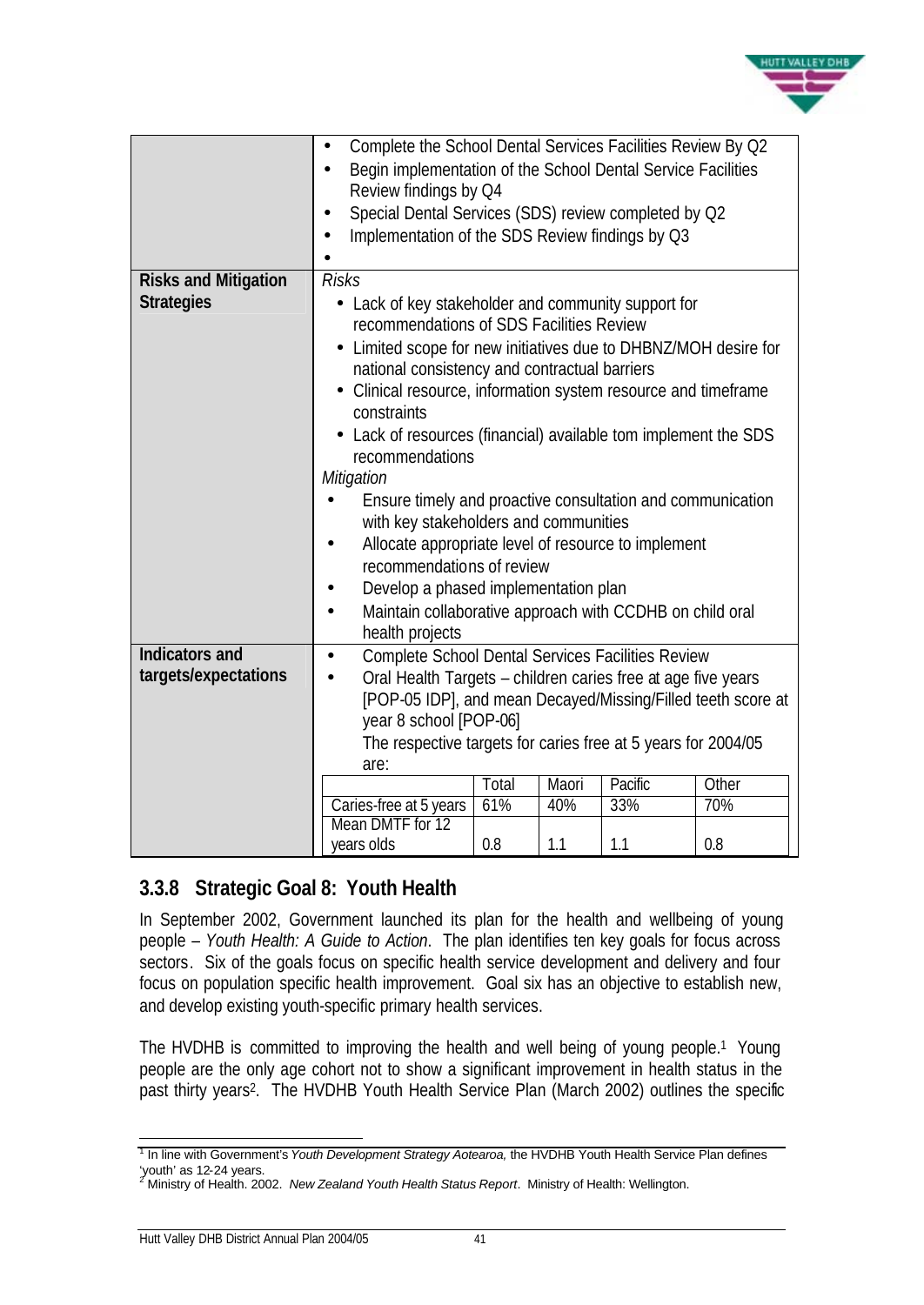

health problems evident within populations of young people, disproportionate to other age cohorts. The plan has four objectives:

- **EXECUTE:** Increase opportunities to access primary care services
- **EXEDENT Increase youth friendly services through increased capacity of the Youth** Health Service
- Build youth friendly environments through peer support
- **•** Develop mechanisms for formal co-ordination of youth health activities.

The 2001 census data indicates a youth population (10-25 years) in Upper Hutt City and Hutt City of 27,981.

There is an increasing body of evidence that confirms investing well in child and youth health leads to better health outcomes for the whole community. HVDHB demonstrates an understanding of this through its current commitment to child and youth health services

## *What does the District Strategic Plan Say?*

The DSP identifies the following priorities for youth health:

- School health clinics targeted at low decile high schools
- Additional primary youth health services
- Enrol adolescents with a default dentist is they are not enrolled
- School health clinics (non-targeted) for all high schools.
- Youth peer educators and peer support workers to promote positive health outcomes
- Expand access to youth crisis respite service
- Youth health co-ordination service to link youth sector networks, medical/surgical services, primary care, planning and funding, local government and young people

## *What Progress Was Made In 0304?*

- **Four school health clinics were established in low decile schools during the 03/04 year in a** collaborative project between Regional Public Health, the Hutt Valley Youth Health Service, St Bernard's College, Naenae College, Taita College and Wainuiomata High School.
- The Hutt Valley Youth Health Service implemented an innovative new primary health nursing project to establish a Youth Health Nurse Practitioner (funded by the Ministry of Health and supported by HVDHB). The HVDHB was closely involved in this establishment, and the DHB's Director of Nursing provides the clinical leadership for this service.
- The HVDHB established a Youth Health Steering Group to advise planning, funding and provider activities of the Board. The specific functions of the new Youth Health Steering group include:
	- **EXECT** Identifying and defining any specific problems in the coordination or quality of existing youth health services
	- **EXECUSE Discussing the health needs of young people and their communities**
	- **EXECUTE:** Identifying barriers to youth health services that reduce the utilisation or effectiveness of these services
	- ß Providing practical solutions to barriers to youth health services
	- ß Ensuring consistency with the implementation of the HVDHB youth health plan, in line with the *Youth Development Strategy Aotearoa* and *Youth Health: A Guide to Action.*

## *What Is Planned For 0405 ?*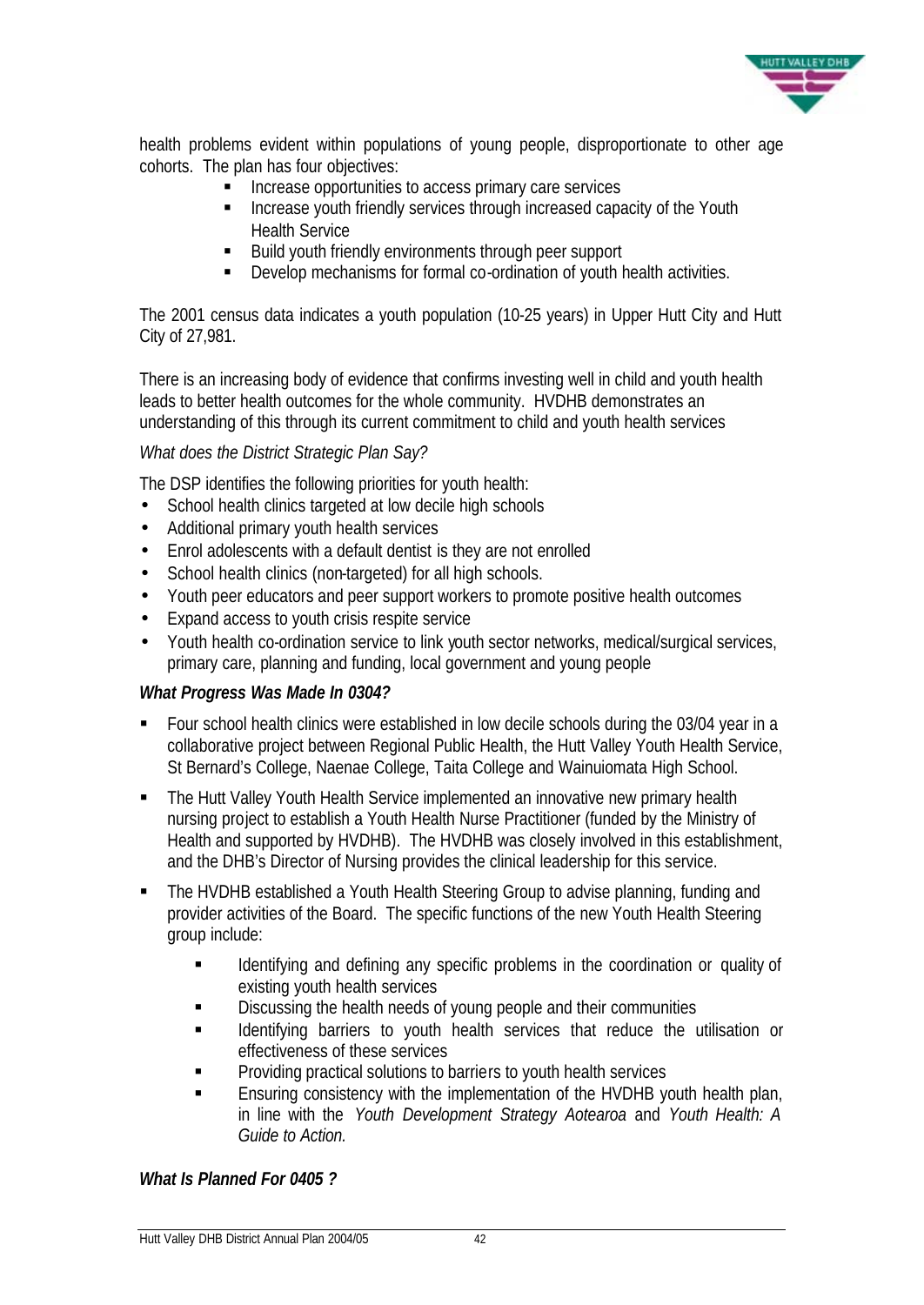

In the 04/05 year, the HVDHB plans to advance a number of the DSP initiatives for youth health. Additional primary youth health services are planned, as well as a review of existing primary sexual health services targeted at young people currently provided through a number of providers within the Hutt Valley.

The work on oral health will see adolescent enrolments addressed through a wider child and youth access to oral health project. While new school health clinics are not planned for the 04/05 year, the four clinics started in 03/04 year will be evaluated and the Regional School Health Service (public health nursing) will be reviewed.

| <b>Annual Objective 23</b>                                                | <b>Improve Youth Health Outcomes</b>                                                                                                                                                                                                                                                                                                                                                                                                                                                                                        |                                                                                                                                   |                                        |                                                             |       |  |
|---------------------------------------------------------------------------|-----------------------------------------------------------------------------------------------------------------------------------------------------------------------------------------------------------------------------------------------------------------------------------------------------------------------------------------------------------------------------------------------------------------------------------------------------------------------------------------------------------------------------|-----------------------------------------------------------------------------------------------------------------------------------|----------------------------------------|-------------------------------------------------------------|-------|--|
| Approach                                                                  | $\bullet$                                                                                                                                                                                                                                                                                                                                                                                                                                                                                                                   |                                                                                                                                   |                                        | Implement a youth health outreach service in Upper Hutt     |       |  |
|                                                                           | Review the purchase of primary sexual and reproductive health<br>$\bullet$<br>services                                                                                                                                                                                                                                                                                                                                                                                                                                      |                                                                                                                                   |                                        |                                                             |       |  |
|                                                                           |                                                                                                                                                                                                                                                                                                                                                                                                                                                                                                                             | Implement the recommendations of the 'increasing access to<br>child and youth oral health services project' (Refer Section 3.3.1) |                                        |                                                             |       |  |
|                                                                           |                                                                                                                                                                                                                                                                                                                                                                                                                                                                                                                             | Review Regional School Health Services (public health nursing)<br>(Section 3.3.7)                                                 |                                        |                                                             |       |  |
|                                                                           | $\bullet$                                                                                                                                                                                                                                                                                                                                                                                                                                                                                                                   |                                                                                                                                   | Review school health clinic initiative |                                                             |       |  |
| <b>Milestones</b>                                                         | ٠                                                                                                                                                                                                                                                                                                                                                                                                                                                                                                                           | services in Upper Hutt City by Q1                                                                                                 |                                        | Contract in place for the expansion on primary youth health |       |  |
|                                                                           | ٠                                                                                                                                                                                                                                                                                                                                                                                                                                                                                                                           |                                                                                                                                   | reallocation of funds completed by Q3  | Review of existing primary sexual health services and       |       |  |
|                                                                           | п<br>Q4                                                                                                                                                                                                                                                                                                                                                                                                                                                                                                                     | Review of Regional School Health Services completed by end of                                                                     |                                        |                                                             |       |  |
|                                                                           |                                                                                                                                                                                                                                                                                                                                                                                                                                                                                                                             | School health clinic initiative reviewed by Q4                                                                                    |                                        |                                                             |       |  |
| <b>Risks and Mitigation</b><br><b>Strategies</b><br><b>Indicators and</b> | <b>Risks</b><br>Insufficient oral health providers for number of young people<br>$\bullet$<br>enrolled<br>Insufficient demand driven oral health funding allocated<br>$\bullet$<br>Expectations raised regarding a community<br>$\bullet$<br>paediatrics/adolescent specialist service<br>Mitigation<br>Ensure adequate number of oral health providers are recruited<br>and contracted<br>Ensure adequate oral health funding is allocated<br>$\bullet$<br>Increased oral health completions achieved for young people (up |                                                                                                                                   |                                        |                                                             |       |  |
| targets/expectations                                                      | $\bullet$<br>to 18 years) - over 55 %                                                                                                                                                                                                                                                                                                                                                                                                                                                                                       |                                                                                                                                   |                                        |                                                             |       |  |
|                                                                           | Effectiveness of youth health services targeted at schools is well<br>understood                                                                                                                                                                                                                                                                                                                                                                                                                                            |                                                                                                                                   |                                        |                                                             |       |  |
|                                                                           | Youth Health - Teenage Pregnancy Rates per 1000 [POP-11<br>IDP                                                                                                                                                                                                                                                                                                                                                                                                                                                              |                                                                                                                                   |                                        |                                                             |       |  |
|                                                                           |                                                                                                                                                                                                                                                                                                                                                                                                                                                                                                                             | Total                                                                                                                             | Maori                                  | Pacific                                                     | Other |  |
|                                                                           | Feen Births                                                                                                                                                                                                                                                                                                                                                                                                                                                                                                                 | <8                                                                                                                                | < 15                                   | < 8                                                         | &5    |  |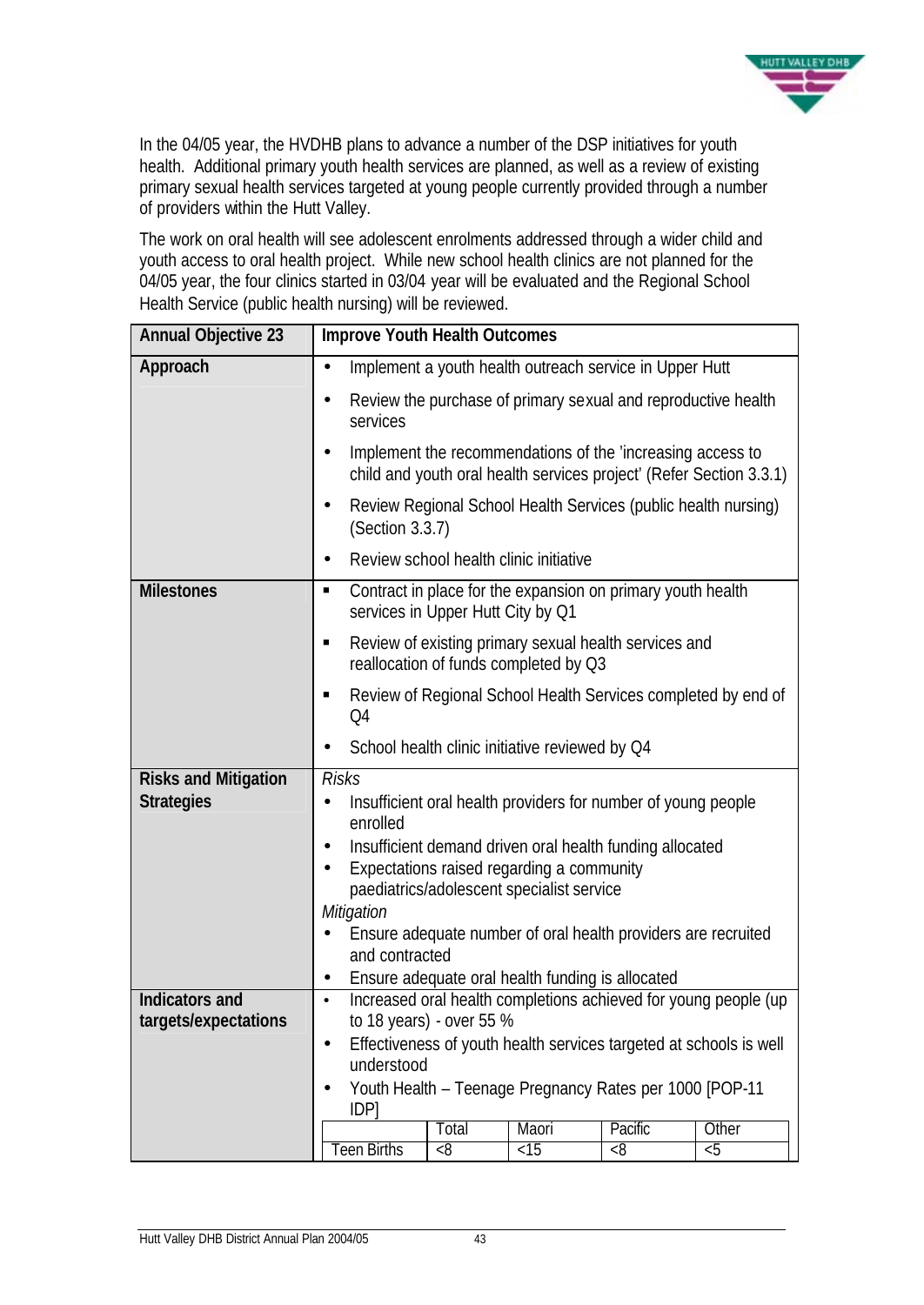

# **3.3.9 Strategic Goal 9: Mental Health**

The Mental Health Service Strategic Plan covers a range of services provided in the Hutt Valley or in specialist services at different locations around NZ for people with mental health or alcohol and drug problems. The services cover all age groups from children through to older people and primarily target people with serious, ongoing and disabling illnesses. For adults this is about 3% of the population and for youth, about 5%.

HVDHB is committed to implementing a recovery approach in all our dealings and contracts with providers as described in the Mental Health Commission's Blueprint document.

## *What does the District Strategic Plan Say?*

The DSP identifies the following mental health service developments as priorities for additional funding if it becomes available:

- 1. Implementing a quality and outcomes programme.
- 2. Access to psychological therapies
- 3. Mental health services for older people
- 4. Workforce development.
- 5. Expand access to youth crisis respite services.
- 6. Children with moderate needs pilot.

## *What Progress Was Made In 0304?*

## *Regional:*

DHBs are required to work regionally in the planning and funding of their mental health services. CRMHAN provides the forum and structure for this in the Central region. CRMHAN provides for wide stakeholder input to mental health planning and development, ensures a common vision and philosophy is maintained, and provides expert groups to guide developments across a number of areas.

CRMHAN achievements to date have included:

- $\triangleright$  Plan for development of Regional Forensic Services
- $\triangleright$  Establishment of Te Arawhata Oranga and a framework for partnership
- $\triangleright$  Review of AOD intensive treatment services and plan for future developments
- $\triangleright$  A mental health workforce development plan for the region
- Development of a Regional Clinical Risk management strategy
- A review of some Regional Specialty Services;
- Consumer lead case management pilot;
- Maori mental health development.

Findings from the regional risk management projects was implemented across the region's clinical services.

An Outcome Measurement project was implemented through the Central Region Technical Advisory Service. Although the project initially intended to develop an outcome measurement strategy for the central region, the Ministry of Health is now leading the implementation timetable. HVDHB is in the process currently of discussing implementation of the national suite of outcome measures, with the Ministry of Health.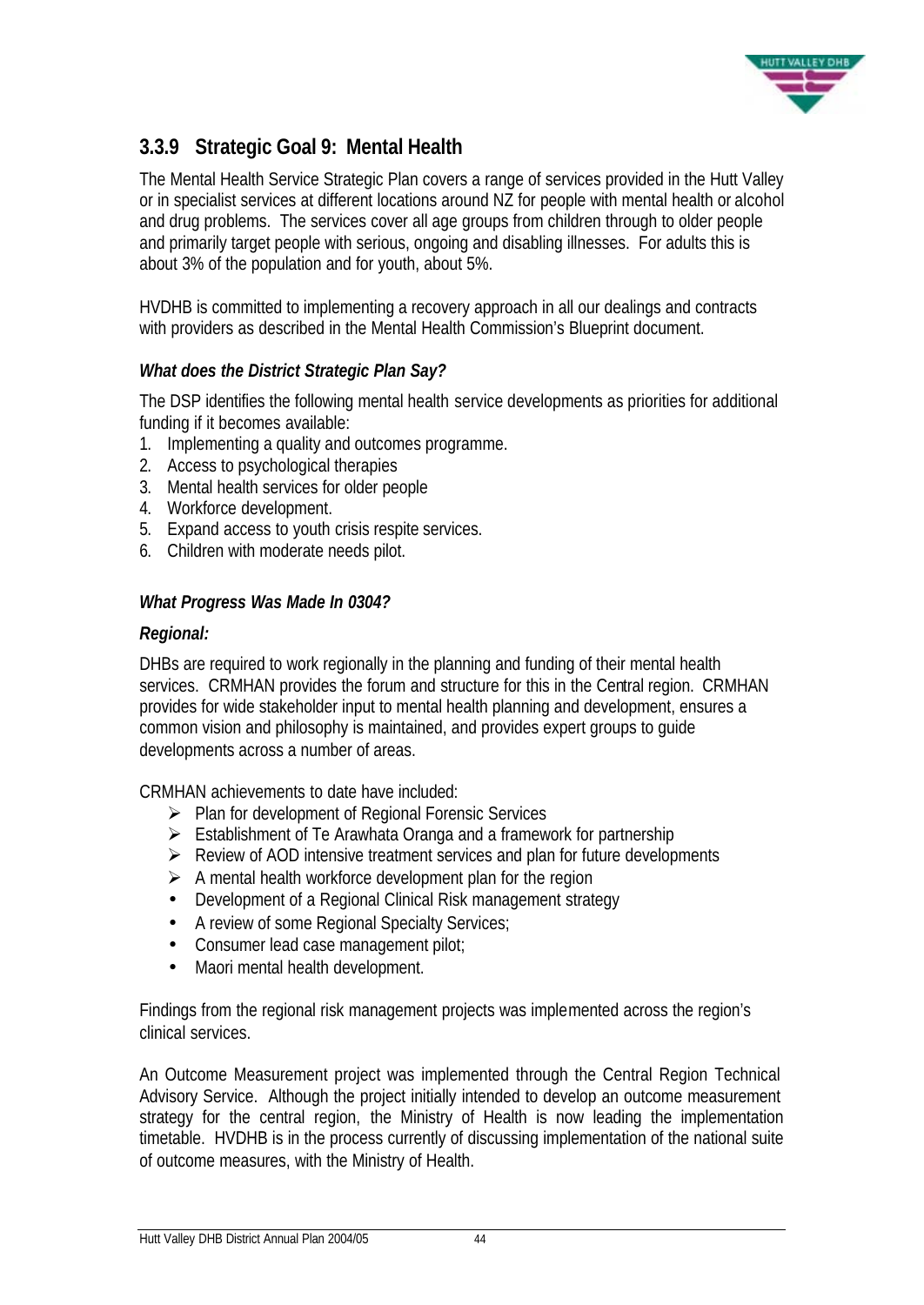

Two regional mental health services for deaf people were funded, one emphasising delivery to the families of service users, and the other a support service for deaf people with mental illness.

## *Local:*

A methodology for re-allocation of mental health funds arising from any under delivery of mental health services was agreed with the provider arm. A report on volumes on a quarterly basis enables ready monitoring of any surplus funds.

The Ministry of Health and HVDHB approved a proposal for improved access to psychological therapies delivered in primary care settings. These services are currently in an establishment phase and are expected to become operational early in the 2004/05 year.

A 'Packages of care' fund of \$100,000 was made available for older people requiring acute mental health services. This funding enables flexible care to be provided according to individual service users' needs.

Performance targets for clinical mental health services and relevant NGO contracts were agreed.

## *What Is Planned For 0405?*

## **Regional mental health activity**

HVDHB is an active participant in the Central Region Mental Health and Addictions Network (CRMHAN) and has collaborated with the five other DHBs in the region, TAS, and stakeholder representatives from across the region to develop the Regional Mental Health Plan (RMHP) for 2004/05. The RMHP reports on the network's achievements to date, prior year expenditure of additional Blueprint funding, developments planned for 2004/05 and the proposed allocation of additional Blueprint funding in 2004/05. This DAP and the RMHP for 2004/05 are aligned and consistent.

The CRMHAN vision and goals, and priorities for 2004/05 are reflected in local mental health plans and developments. The CRMHAN intends to support the development of two regional initiatives arising from regional projects in the 2002/03 and 2003/04 years. The projects are intensive alcohol and other drug services and regional forensic services. Both services have been the subject of regional review projects and will lead to expansions in the availability of both services in each district in the central region. These initiatives are subject to availability of additional funds.

Recommendations from the review of regional Specialty services will be implemented.

## *Local:*

A mental health workforce development scholarship will be established informed by the regional workforce development project and Valuing People document.

The psychological therapies initiative will become operational in the 2004/ 2005 year. This programme will emphasise delivery in general practice settings in the Access PHOs as much as possible. This is intended to improve access to mental health services for those with severe mental illness.

A new Pacific mental health Support in the Community Services will be established comprising 2.5 FTEs support workers. 2 FTE Pacific alcohol and other drug services will also be funded, noting that there is low access of Pacific People to current services.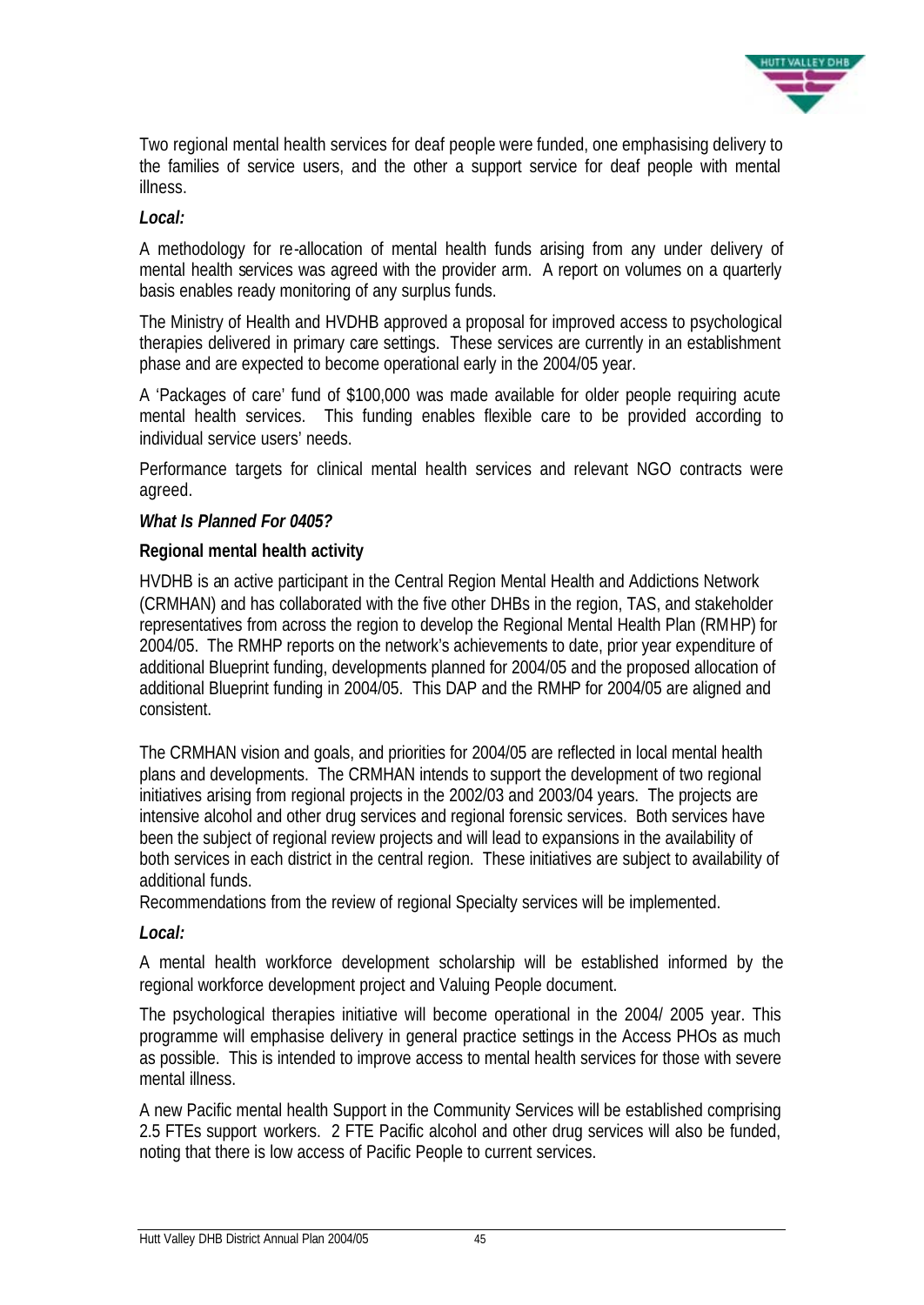

A review of local mental health service planning processes will take place including a review of the Local Mental Health and Addiction Advisory Group and the provision of advice to the Community and Public Health Advisory Committee. The review will also consider the priorities for future funding and articulate a vision for the district.

The HVDHB will also develop a primary mental health initiative in 2004/05, aiming to provide primary mental health services to people with mental health needs above the 3 % threshold. (Cross reference to Section 3.3.1 for more information).

| <b>Annual Objective 24</b>                    | Advance implementation of Mental Health Blueprint                                                                                                                                                                                                                                                                                                                                                                                                                                                                                                                                                                                                                                                                                     |  |  |  |
|-----------------------------------------------|---------------------------------------------------------------------------------------------------------------------------------------------------------------------------------------------------------------------------------------------------------------------------------------------------------------------------------------------------------------------------------------------------------------------------------------------------------------------------------------------------------------------------------------------------------------------------------------------------------------------------------------------------------------------------------------------------------------------------------------|--|--|--|
| Approach                                      | HVDHB will continue to develop mental health services according<br>to the National Mental Health Strategy and the Mental Health<br>Commission's Blueprint document. This will involve:                                                                                                                                                                                                                                                                                                                                                                                                                                                                                                                                                |  |  |  |
|                                               | Re-allocation of mental health funds resulting from under-<br>$\bullet$<br>delivery of services                                                                                                                                                                                                                                                                                                                                                                                                                                                                                                                                                                                                                                       |  |  |  |
|                                               | Implementation of psychological therapies in a primary health<br>$\bullet$<br>setting                                                                                                                                                                                                                                                                                                                                                                                                                                                                                                                                                                                                                                                 |  |  |  |
|                                               | Purchase of Mental Health and AOD Services for Pacific<br>$\bullet$<br>peoples                                                                                                                                                                                                                                                                                                                                                                                                                                                                                                                                                                                                                                                        |  |  |  |
|                                               | Development of local workforce development scholarships                                                                                                                                                                                                                                                                                                                                                                                                                                                                                                                                                                                                                                                                               |  |  |  |
|                                               | Reviewing mental health service planning processes<br>٠                                                                                                                                                                                                                                                                                                                                                                                                                                                                                                                                                                                                                                                                               |  |  |  |
|                                               | Implementation of the findings of the CRMHAN projects locally,<br>$\bullet$<br>including additional AOD and forensic services                                                                                                                                                                                                                                                                                                                                                                                                                                                                                                                                                                                                         |  |  |  |
| <b>Milestones</b>                             | Implement all regional projects by Q3<br>$\bullet$<br>Reallocation of surplus mental health funds resulting from any<br>$\bullet$<br>under-delivery by Q4<br>Develop methodology for administering workforce scholarships<br>$\bullet$<br>and establish funding by Q1, implement by Q4<br>Psychological therapies Project Manager and Advisory group<br>$\bullet$<br>formed by Q1, contract established by Q2<br>Request proposals for new Pacific Alcohol and other Drugs<br>$\bullet$<br>Community Support Services and contract for new services by<br>end of Q1<br>Service planning process changes implemented by Q1<br>$\bullet$<br>Plan for rollout of regional specialty services in Q2,<br>$\bullet$<br>implementation by Q4 |  |  |  |
| <b>Risks and Mitigation</b>                   | Funding stream for regional initiatives may not be available - in<br>$\bullet$<br>this event programme to be deferred to following year.<br>Demand for psychological therapies service exceeds<br>$\bullet$<br>availability - mitigate by introducing mechanism for prioritising<br>access.                                                                                                                                                                                                                                                                                                                                                                                                                                           |  |  |  |
| <b>Indicators and</b><br>targets/expectations | Report on targets set for improving the health status of people<br>$\bullet$<br>with severe mental illness [POP-08 IDP]                                                                                                                                                                                                                                                                                                                                                                                                                                                                                                                                                                                                               |  |  |  |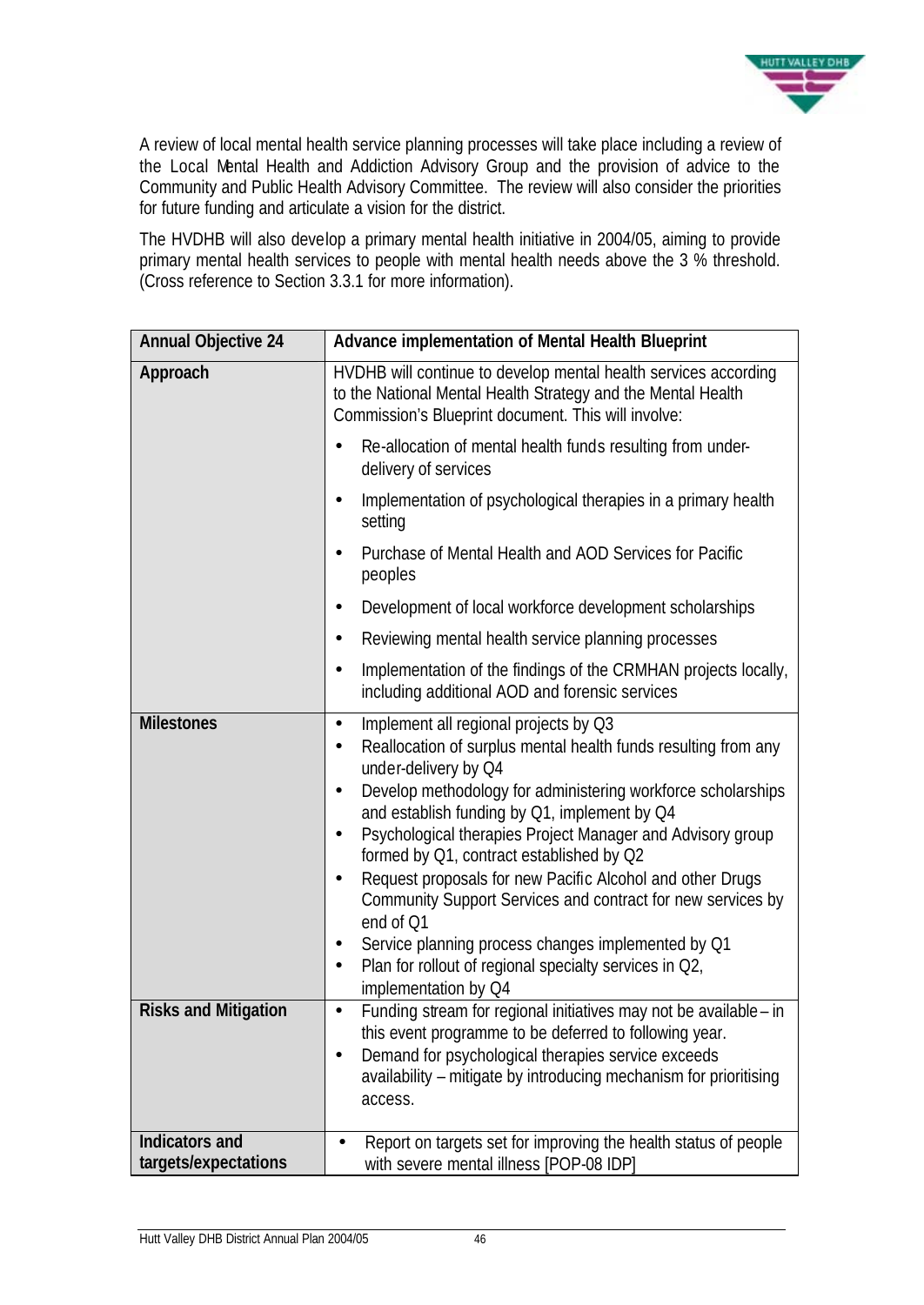

|                        | otal               | Maori   | Other   |
|------------------------|--------------------|---------|---------|
| Children & Youth 0-19  | $0.\overline{8\%}$ | $0.8\%$ | $0.8\%$ |
| Adults aged 20-64      | .2%                | .3%     | $1\%$   |
| Older Peoples aged 65+ | $0.\overline{4\%}$ | 0.4%    | $.4\%$  |

| <b>Annual Objective 25</b>               | Ensure appropriate access to regional mental health services<br>for residents of Hutt Valley  |  |  |  |  |
|------------------------------------------|-----------------------------------------------------------------------------------------------|--|--|--|--|
| Approach                                 | Work with CCDHB to agree a path to improving access to<br><b>Regional Specialty Services</b>  |  |  |  |  |
|                                          | Implement recommended Regional MH model<br>$\bullet$                                          |  |  |  |  |
| <b>Milestones</b>                        | Milestones for implementing recommendations agreed with<br>$\bullet$<br>Capital and Coast DHB |  |  |  |  |
|                                          | Regional Model implemented by Q3<br>$\bullet$                                                 |  |  |  |  |
| <b>Risks</b><br><b>Mitigation</b><br>and | <b>Risk</b>                                                                                   |  |  |  |  |
| <b>Strategies</b>                        | Status quo of service configuration remains.                                                  |  |  |  |  |
|                                          | <b>Mitigation</b>                                                                             |  |  |  |  |
|                                          | High-level engagement with the sector                                                         |  |  |  |  |
| <b>Indicators</b><br>and                 | Report on improvements in access to regional specialty<br>$\bullet$                           |  |  |  |  |
| targets/expectations                     | services currently provided by Capital & Coast DHB                                            |  |  |  |  |

| <b>Annual Objectives 26</b> | Develop a project plan for the implementation<br>- of<br>measurement of mental health outcomes (MH SMART). |  |  |
|-----------------------------|------------------------------------------------------------------------------------------------------------|--|--|
|                             |                                                                                                            |  |  |
| Approach                    | Work with IS and Business Manager to develop a case for the                                                |  |  |
|                             | Ministry of Health.                                                                                        |  |  |
| <b>Milestones</b>           | Business case developed Jul 04.<br>$\bullet$                                                               |  |  |
|                             | Business case accepted by MoH.<br>$\bullet$                                                                |  |  |
| <b>Risk and Mitigation</b>  | <b>Risks</b>                                                                                               |  |  |
|                             | MH services unable to resource requirements.                                                               |  |  |
|                             | Lack of buy-in by staff.                                                                                   |  |  |
|                             | Mitigation                                                                                                 |  |  |
|                             | Budget required funding & ensure due consultation                                                          |  |  |
| Indicators and targets      | Business case accepted by Ministry of Health                                                               |  |  |
|                             | Report on implementation progress                                                                          |  |  |

# **3.3.10 Strategic Goal 10: Integration**

Integration means attempting to provide seamle ss care across health providers and across different services, so that people receive the right service from the right person at the right time. The focus on integration flows through the DSP and is reflected in all service plans; particularly in primary care, disability (eldercare) and in maternity. It also impacts on the approach to information systems development.

A key aspect is achieving a smooth interface between the primary and secondary sectors. This part of the DAP focuses on specific integrated care projects including integrated maternity services, and on reducing acute hospitalisations. It is critical to note, however, that integration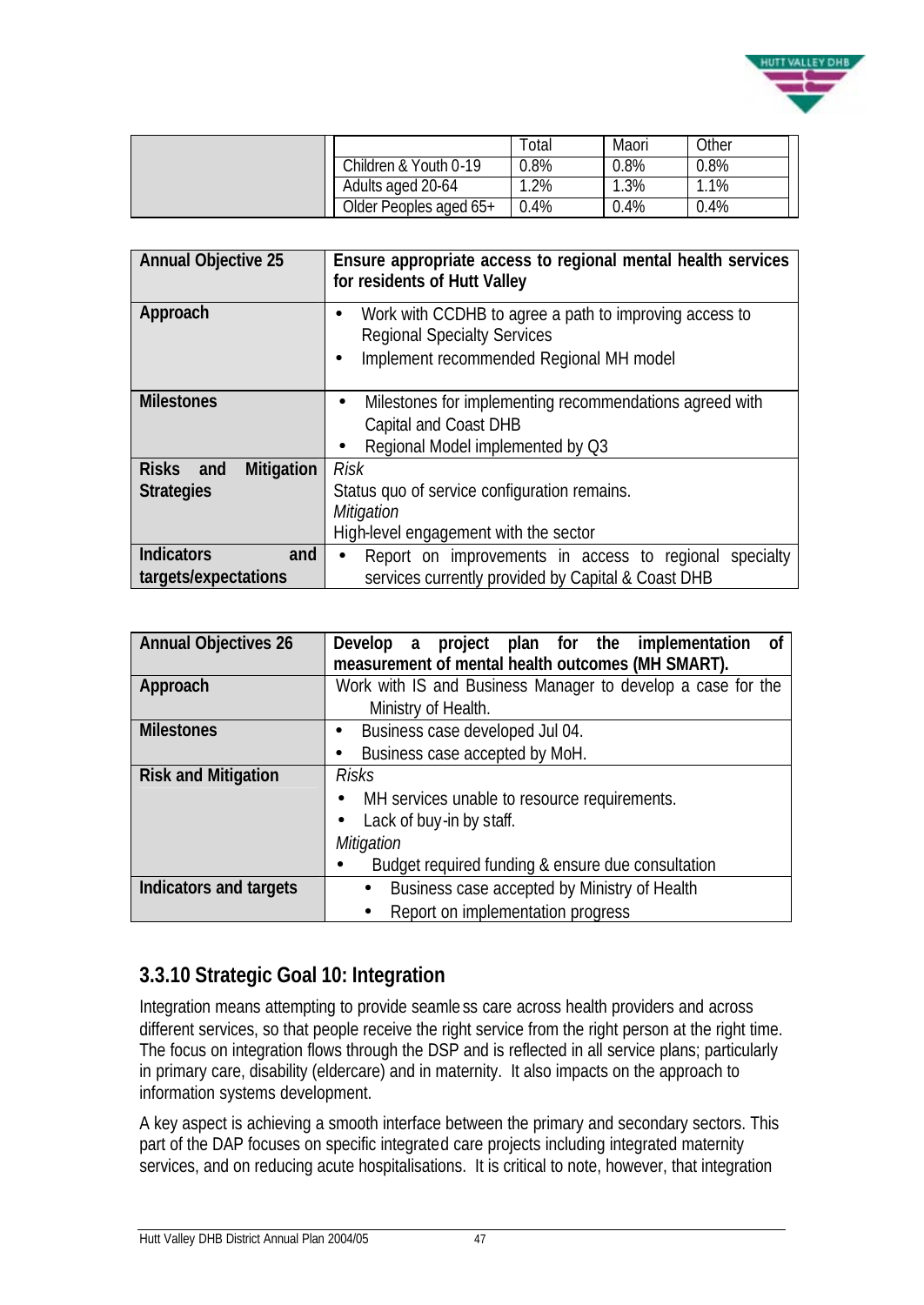

is a major component of many of the other activities referenced in this plan. This section must therefore be read in conjunction with the rest of the plan.

## *What does the District Strategic Plan Say?*

The DSP includes the following as priorities:

- 1. Maternity co-ordination & workforce development
- 2. Establishing an integrated care service with other providers for older people. (addressed under disability section below)
- 3. Managing demand driven spending (including acute medical demand). (Refer also to referred services management in section 3.3.1)

## *What Progress Was Made In 0304?*

A primary/secondary group have worked on the cardiac continuum during 2003/04. The focus was on establishing a model for chronic disease management that would ensure people received appropriate care and advice at an optimum stage in the disease process. The intent was for the model to be able to used as a framework for all chronic conditions. This was achieved and the continuum is ready for implementation (refer Section 3.3.5).

## *What Is Planned For 0405?*

Using the chronic disease model developed for the cardiac continuum, respiratory services will be aligned. Like cardiac management the focus will be on early intervention in a community based setting.

Plans also exist to develop a Maternity Services Work Plan and to manage acute demand pressures on provider-arm.

Please note that plans related to older persons (Section 3.3.11) and referred services management (Section 3.3.1) are covered in other sections of this Plan.

| <b>Annual Objective 27</b>  | <b>Primary Secondary Integration</b>                                                                                                     |
|-----------------------------|------------------------------------------------------------------------------------------------------------------------------------------|
| Approach                    | Community partnership groups will set direction:<br>Implement cardiac continuum of care (refer section 3.3.6)                            |
|                             | Diabetes (refer section 3.3.6)                                                                                                           |
|                             | Develop a Maternity Services Work Plan                                                                                                   |
|                             | Review and co-ordinate respiratory management across the<br>sector through the establishment of a primary/secondary project<br>group     |
| <b>Milestones</b>           | Respiratory primary/secondary project group established<br>in Q1, business case completed in Q2, and one initiative<br>implemented in Q3 |
|                             | Maternity services work plan complete by end Q2<br>$\bullet$                                                                             |
| <b>Risks and Mitigation</b> | <b>Risks</b>                                                                                                                             |
| <b>Strategies</b>           | Clinicians too busy with implementation of PHO and other<br>activities to participate in new developments                                |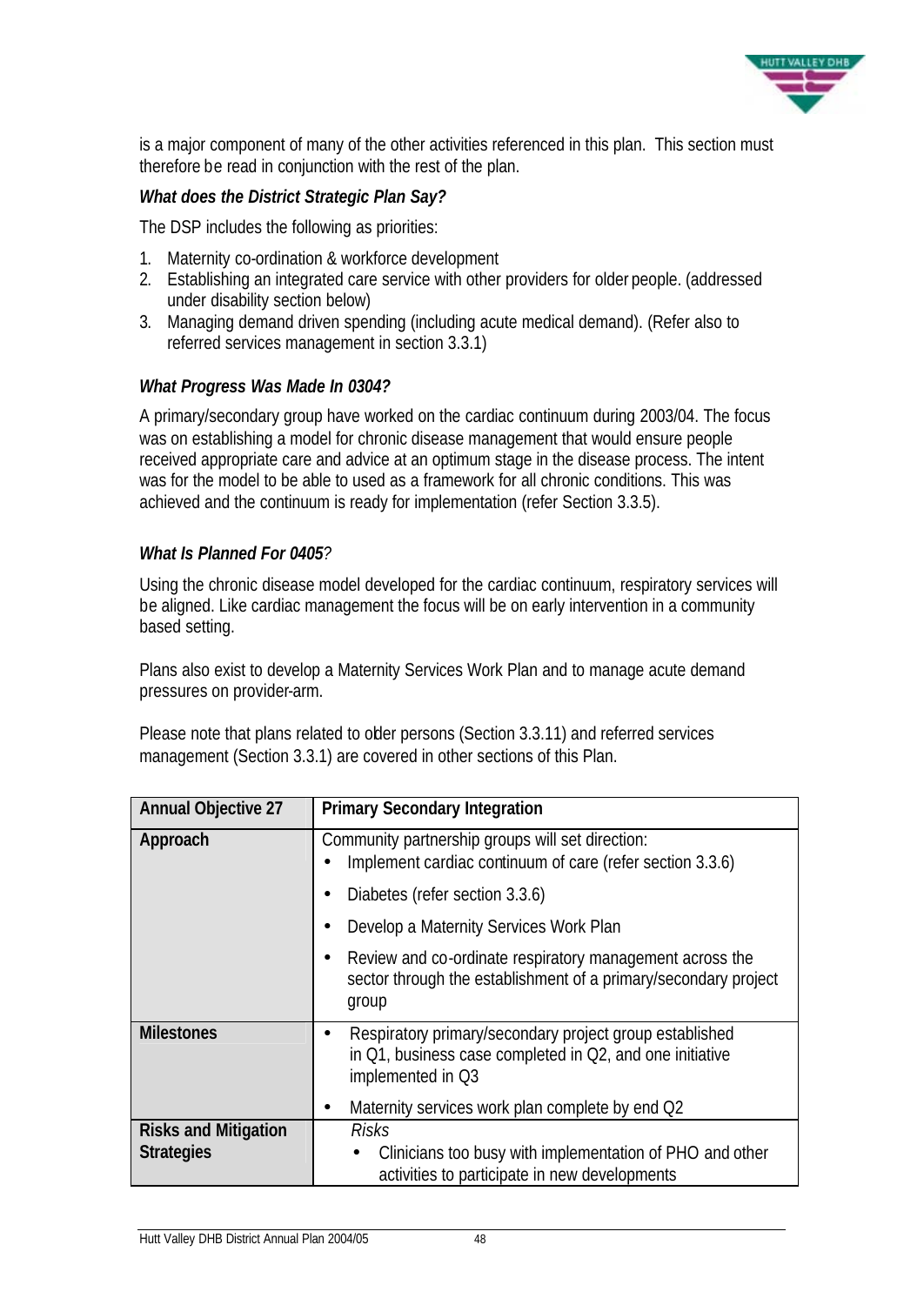

|                                                  | Loss of goodwill due to the cessation of some primary based<br>$\bullet$<br>contracts<br>• Secondary physicians feeling disempowered due to focus on<br>primary care<br>Mitigation<br>• Continued clear communication in regard to new<br>developments and enhanced services |
|--------------------------------------------------|------------------------------------------------------------------------------------------------------------------------------------------------------------------------------------------------------------------------------------------------------------------------------|
| <b>Indicators</b><br>and<br>targets/expectations | • Clinicians are supportive of the new programmes<br>Patient satisfaction is increased<br>$\bullet$                                                                                                                                                                          |
|                                                  | Patient flows improve and waiting times for services reduce<br>$\bullet$                                                                                                                                                                                                     |
|                                                  | • Maternity Services Work Plan                                                                                                                                                                                                                                               |

| <b>Annual Objective 28</b>     | Manage Acute Demand pressures on provider arm                                                                                                                                                                                                                                                           |                                                                                                                    |                 |                 |                 |
|--------------------------------|---------------------------------------------------------------------------------------------------------------------------------------------------------------------------------------------------------------------------------------------------------------------------------------------------------|--------------------------------------------------------------------------------------------------------------------|-----------------|-----------------|-----------------|
| Approach                       | $\bullet$                                                                                                                                                                                                                                                                                               | Develop a strategy for redirecting inappropriate self-referrals<br>away from Emergency Department (ED)             |                 |                 |                 |
|                                | $\bullet$                                                                                                                                                                                                                                                                                               | Manage respiratory admissions through development of a<br>primary-secondary respiratory continuum (above)          |                 |                 |                 |
|                                | $\bullet$<br>3.3.6)                                                                                                                                                                                                                                                                                     | Manage demand for cardiac admissions through the<br>implementation of the cardiac continuum of care (refer section |                 |                 |                 |
|                                | $\bullet$<br>section 3.3.11)                                                                                                                                                                                                                                                                            | Develop and implement a Falls Prevention Strategy (refer                                                           |                 |                 |                 |
| <b>Milestones</b>              | ED Strategy for redirecting inappropriate self-referrals, identify<br>$\bullet$<br>stakeholders in Q1, identify strategies in Q2, recommendations<br>developed by Q3 and implementation in Q4<br>Options developed for acute demand in Q1, prioritise and<br>$\bullet$<br>implement an initiative in Q2 |                                                                                                                    |                 |                 |                 |
| <b>Mitigation</b><br>Risks and | <b>Risk</b>                                                                                                                                                                                                                                                                                             |                                                                                                                    |                 |                 |                 |
| <b>Strategies</b>              | $\bullet$                                                                                                                                                                                                                                                                                               | Lack of capacity and buy-in from the primary health sector to a                                                    |                 |                 |                 |
|                                |                                                                                                                                                                                                                                                                                                         | strategy which attempts to redirect inappropriate self-referrals                                                   |                 |                 |                 |
|                                | away from ED<br>Mitigation                                                                                                                                                                                                                                                                              |                                                                                                                    |                 |                 |                 |
|                                |                                                                                                                                                                                                                                                                                                         | Work collaboratively with the Clinical Reference Group to                                                          |                 |                 |                 |
|                                |                                                                                                                                                                                                                                                                                                         | establish a joint strategy                                                                                         |                 |                 |                 |
| <b>Indicators and</b>          | ED strategy for redirecting inappropriate self-referrals complete<br>$\bullet$                                                                                                                                                                                                                          |                                                                                                                    |                 |                 |                 |
| targets/expectations           | and implemented                                                                                                                                                                                                                                                                                         |                                                                                                                    |                 |                 |                 |
|                                | Ambulatory Sensitive Admission Targets [POP-13 IDP]<br>$\bullet$<br>Discharge Rate per 1000 population                                                                                                                                                                                                  |                                                                                                                    |                 |                 |                 |
|                                |                                                                                                                                                                                                                                                                                                         | Total                                                                                                              | Maori           | Pacific         | Other           |
|                                | Children 0-4                                                                                                                                                                                                                                                                                            | 90                                                                                                                 | 85              | 115             | 90              |
|                                | Children 5-14                                                                                                                                                                                                                                                                                           | 21                                                                                                                 | 21              | $\overline{31}$ | $\overline{20}$ |
|                                | Children 15-24                                                                                                                                                                                                                                                                                          | $\overline{15}$                                                                                                    | $\overline{17}$ | $\overline{13}$ | 14              |
|                                | <b>Adults 65-74</b>                                                                                                                                                                                                                                                                                     | 74                                                                                                                 | 115             | 120             | 70              |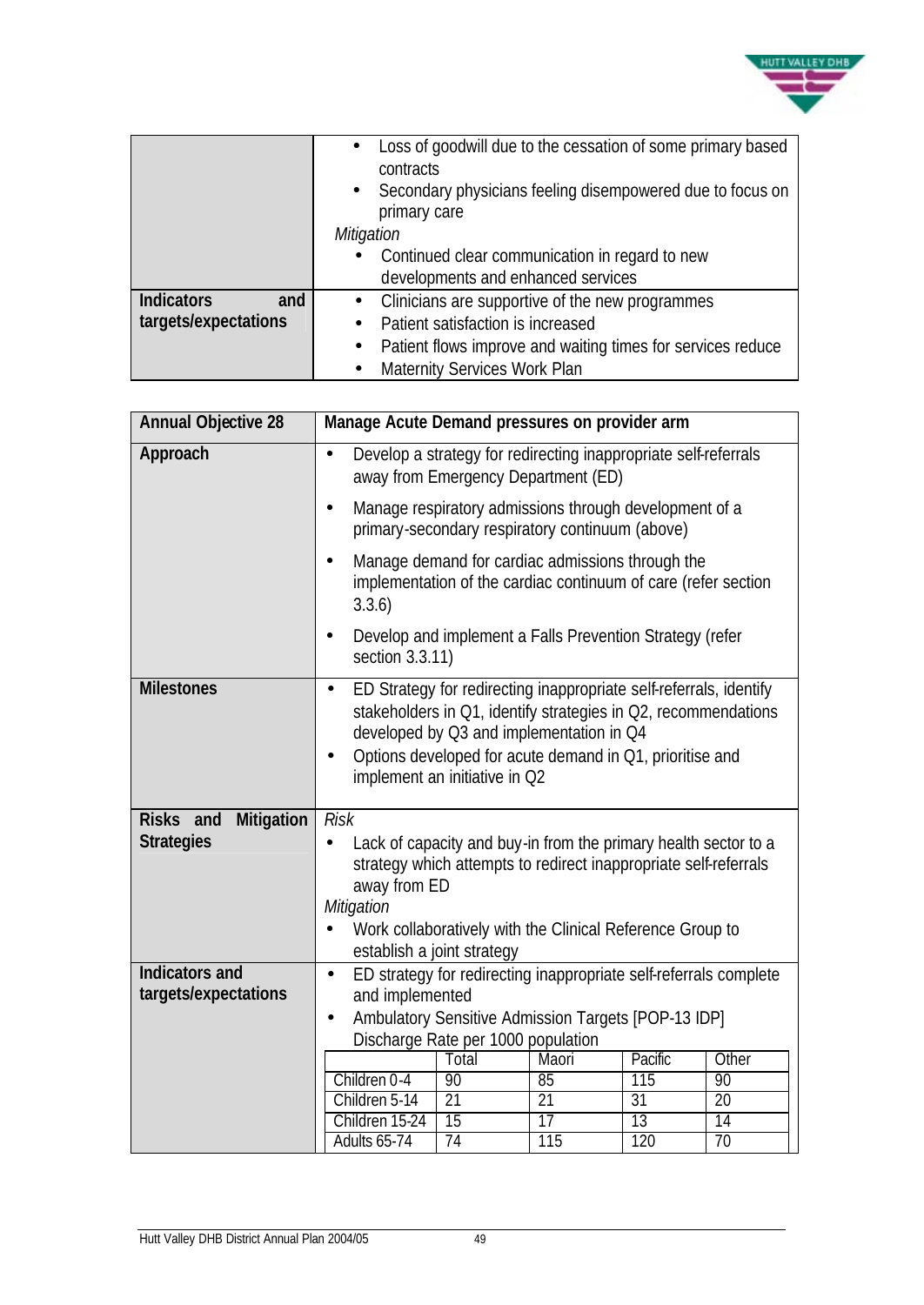

# **3.3.11 New Zealand Disability Strategy**

## *What does the DSP say?*

The DSP identifies that we can ensure better health outcomes for disabled people by ensuring all health services are responsive to the needs of the disabled people they have as clients. Auditing of services provided against the New Zealand Disability Strategy (NZDS) standards will help to achieve more disability friendly services.

The key priorities identified in the DSP relating to disability are:

- 1. Establishing an integrated care service with other providers for older people.
- 2. Improving appropriateness of health services for people with a disability.

## *What Progress Was Made In 0304?*

In the 0304 year a number of initiatives for implementing the NZDS have been commenced. An Accessibility Survey of non-DHB providers was completed as part of a regional project via Central Region TAS. This will provide the basis of ongoing work to support our providers in enhancing the accessibility of their services. Alongside this, planning for a similar survey of provider arm services is well underway.

The DHB is also working with Disabled Persons Assembly (DPA) to agree an approach to appointing a Disability Advisor for the organisation and our contracted providers. This Advisor with the support of an advisory committee will ensure disabled people in the Hutt Valley have input into the planning and provision of Health Services in the Hutt Valley. DPA are working with us to ensure this has the correct representation.

The Older Persons project group was established, with its key outcome being the development and consultation of an Older Persons Strategy for the Hutt Valley DHB *(Aging Well Together).*  New initiatives funded in 2003-04 include the completion of a service directory for older residents of the Hutt Valley community and an equipment catch up programme to reduce wait for home assessments

## *What Is Planned For 0405?*

In 0405 we will build on the work commenced in 0304 to engage with the disability sector and improve the accessibility of Health Service Providers in the Hutt Valley. We intend to employ a Disability Advisor who will provide the leadership and advice to the DHB on disability issues across the age span. A Disability Refe rence Group that will have wide representation from providers, community, consumers and other sector representation will support that Advisor.

The DHB will also implement the Older Persons Services plan. Specific initiatives are:

- Central referral point established to facilitate the coordination of referrals to aged care services efficiently – and to reduce duplication and fragmentation
- Culturally appropriate support services developed for Maori and Pacific People
- A falls prevention assessment and programme will be developed with the intent of reducing the incidence of falls. Falls are a high component of acute demand (refer section 3.3.1)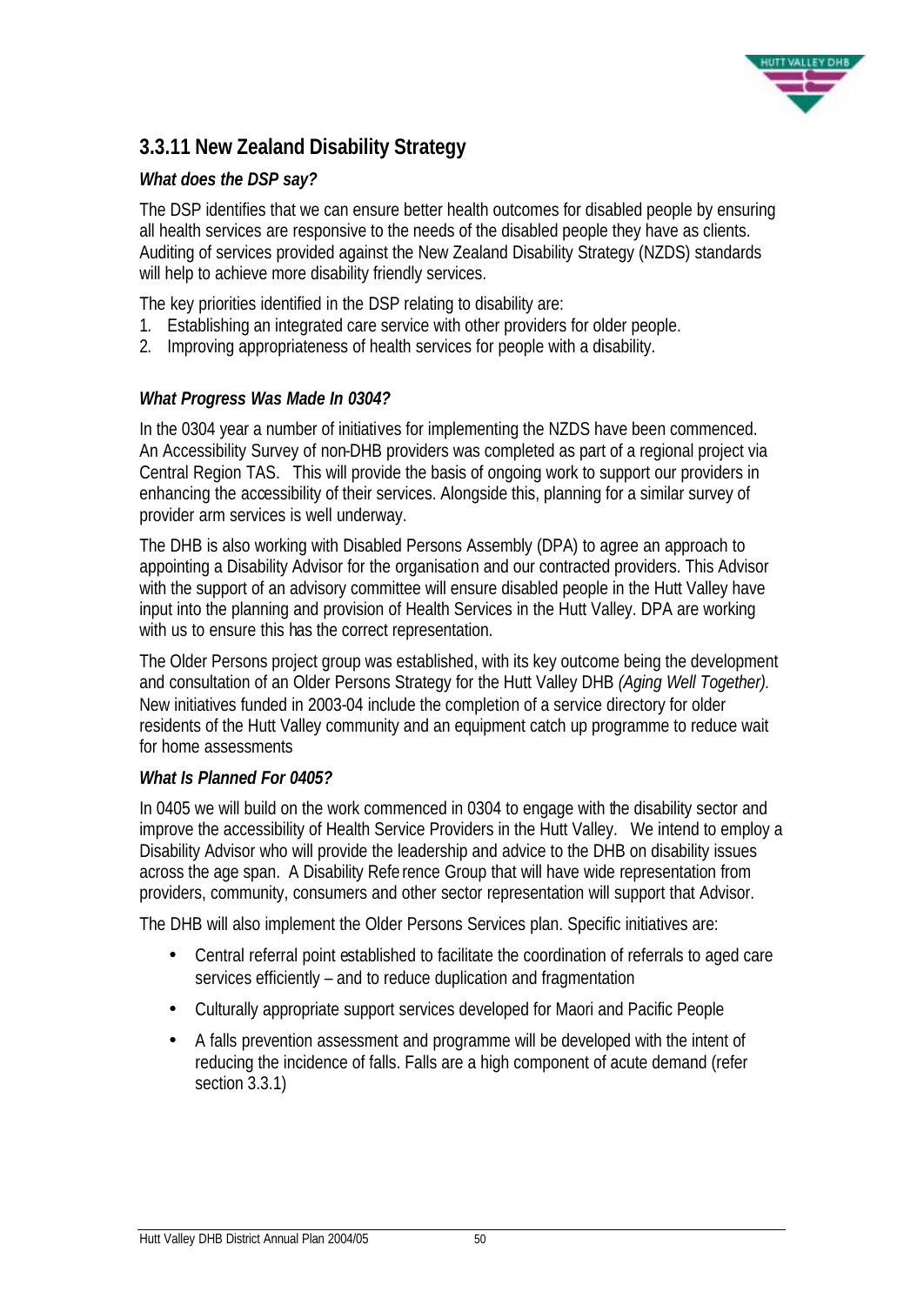

| <b>Annual Objective 29</b>     | Advance the objectives of the Disability Strategy                                  |  |  |
|--------------------------------|------------------------------------------------------------------------------------|--|--|
| Approach                       | Complete accessibility survey of Provider Arm and implement<br>findings            |  |  |
|                                | Implement findings from TAS's survey of access to non-DHB<br>Providers             |  |  |
|                                | Establish a Disability Reference Group in consultation with the<br>wider community |  |  |
| <b>Milestones</b>              | Provider Arm Access Survey in Q2, action plan developed by Q4<br>$\bullet$         |  |  |
|                                | NGO action plan implemented by Q2<br>$\bullet$                                     |  |  |
|                                | Establish a Disability Advisory Group by Q2                                        |  |  |
| <b>Mitigation</b><br>Risks and | <b>Risk</b>                                                                        |  |  |
| <b>Strategies</b>              | Disabled people feel excluded from process                                         |  |  |
|                                | Mitigation                                                                         |  |  |
|                                | Ensure engagement through close liaison with Disabled People's                     |  |  |
|                                | Assembly (DPA)                                                                     |  |  |
| <b>Indicators</b><br>and       | Provider Arm accessibility survey completed<br>$\bullet$                           |  |  |
| targets/expectations           | Report quarterly on Implementation plan<br>$\bullet$                               |  |  |

| Annual objective 30                                 | Implement the findings of the Older Persons Plan                                                                                                                                                                                                                                                                                                                                                                                                                                                                                                                                                                                                                                              |  |
|-----------------------------------------------------|-----------------------------------------------------------------------------------------------------------------------------------------------------------------------------------------------------------------------------------------------------------------------------------------------------------------------------------------------------------------------------------------------------------------------------------------------------------------------------------------------------------------------------------------------------------------------------------------------------------------------------------------------------------------------------------------------|--|
| Approach                                            | Implement Flexible packages of services and care that will better<br>$\bullet$<br>meet the needs of older people to continue living in their own<br>home;                                                                                                                                                                                                                                                                                                                                                                                                                                                                                                                                     |  |
|                                                     | Implement a Community based falls prevention programme                                                                                                                                                                                                                                                                                                                                                                                                                                                                                                                                                                                                                                        |  |
|                                                     | Implement a web-based older person's directory of services                                                                                                                                                                                                                                                                                                                                                                                                                                                                                                                                                                                                                                    |  |
|                                                     | Improve access to services for older people through integrating<br>services and developing culturally appropriate services for Maori<br>and Pacific Peoples                                                                                                                                                                                                                                                                                                                                                                                                                                                                                                                                   |  |
| <b>Milestones</b>                                   | Pacific services for older people available by Q3<br>$\bullet$<br>Implement directory by Q2<br>New Maori services for older people available by Q4<br>$\bullet$<br>Workforce workgroup established in Q1, Home Support contract<br>$\bullet$<br>in place Q2 and recommendations established by Q4<br>Flexible packages of care needs analysis completed in Q1 and<br>framework developed by Q4<br>Falls prevention project group established in Q1, programme<br>developed by Q3<br>Integrated framework for older peoples services project group<br>established Q1, initiatives implemented Q2 & Q3, framework<br>developed by Q4<br>Monitoring framework developed Q1, implemented from Q2. |  |
| <b>Mitigation</b><br>Risks and<br><b>Strategies</b> | <b>Risks</b><br>No additional funding has been built into the base for implementing                                                                                                                                                                                                                                                                                                                                                                                                                                                                                                                                                                                                           |  |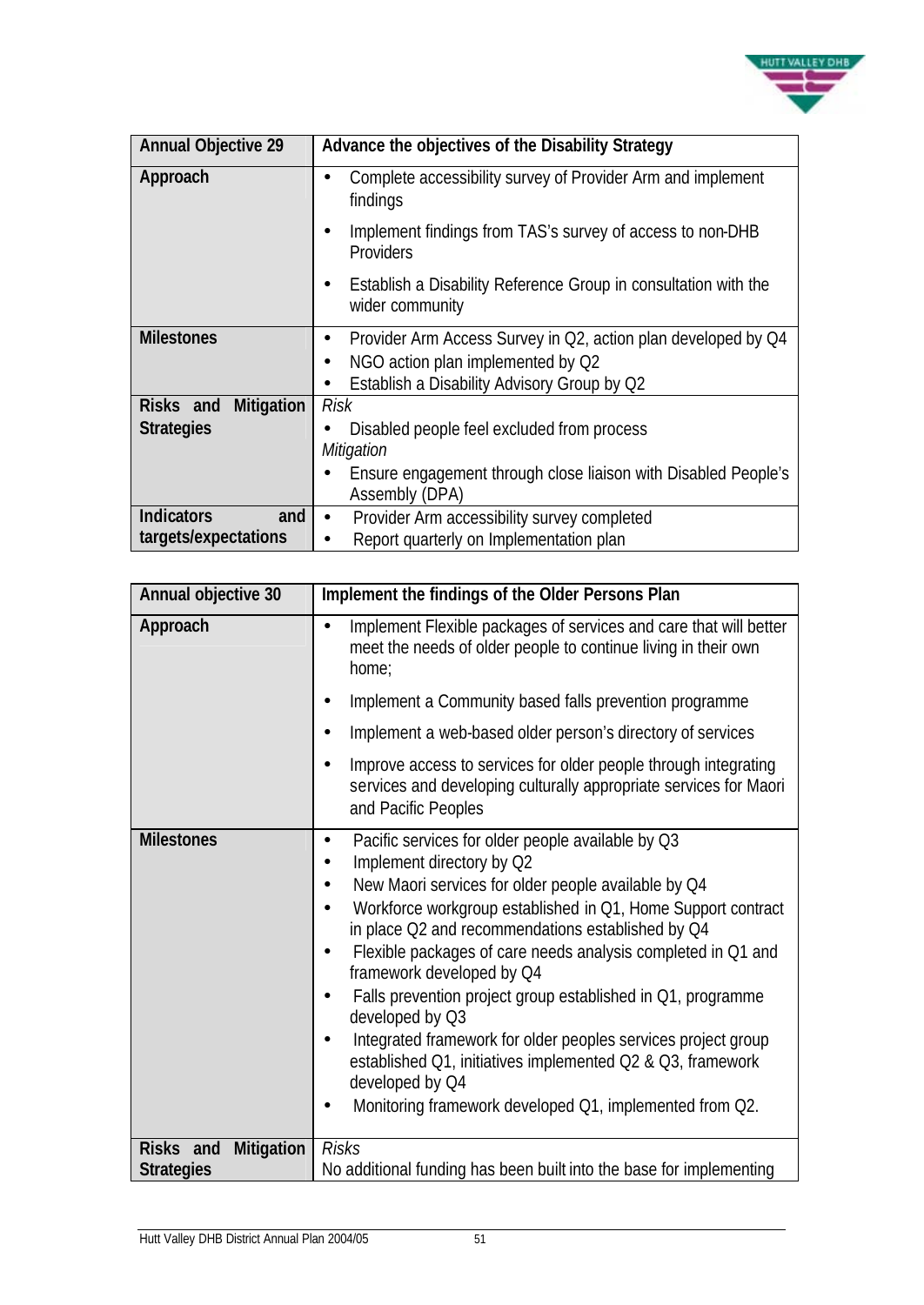

|                      | the Older Persons Plan                                              |  |  |
|----------------------|---------------------------------------------------------------------|--|--|
|                      | <b>Mitigation</b>                                                   |  |  |
|                      | Prioritise any DSS funding efficiencies into older person's health  |  |  |
|                      | Inform Stakeholders that priorities will be progressed dependent on |  |  |
|                      | funding availability at the time.                                   |  |  |
| Indicators and       | Improved access to services for Maori and Pacific Peoples           |  |  |
| targets/expectations | Referral processes are streamlined<br>$\bullet$                     |  |  |
|                      | Providers and consumers are aware of what services are<br>available |  |  |
|                      |                                                                     |  |  |
|                      | Residential Care Home care expenditure ratio [POP-14 IDP -          |  |  |
|                      | Targets will be agreed within three months of the baseline          |  |  |
|                      | information becoming available]                                     |  |  |

# **3.3.12 Communications and Consultation**

 *"Communicating Effectively"* is included as one of HVDHB's core values highlighting its importance to the organisation.

Responsibility for carrying out that communication is spread across all facets of the DHB. The role of the Communications, Consultation and Relationship unit is to provide the overall framework within which communication will occur, provide support tools and advice, and monitor compliance with the framework and the organisation's values.

The HVDHB is guided by its consultation policy that outlines the way in which we as an organisation engage and consult early with key stakeholders, communities, Maori and Pacific peoples. The DHB has established and maintained a number of key groups which act as advisory groups to guide DHB's formulation of policy and service development. These include a Pacific Health advisory group, youth health steering group, maternity services steering group, older person's working group, Pharmacy reference group, referred services management group, primary-secondary integration group, Maori provider's network, primary health IT group.

## *What does the District Strategic Plan Say?*

The DSP identifies a number of communications initiatives that promote and encourage the provision of information to the community about the activities of and services provided by HVDHB and the interchange of views about those activities. These include:

- Undertaking formal consultations with the community and providers whenever significant changes to services or activities are being considered
- Regular notification of Board and Board Committee meetings, with agendas and proceedings available to the public
- Establishing a website and publicising its existence to the community and providers
- Providing a wide range of publications regarding service and clinical information that are regularly updated and available free of charge to the public and providers
- Publication of regular two-monthly newsletters , distributed internally within HVDHB and externally in the Hutt Valley.

*What Progress Was Made In 0304?*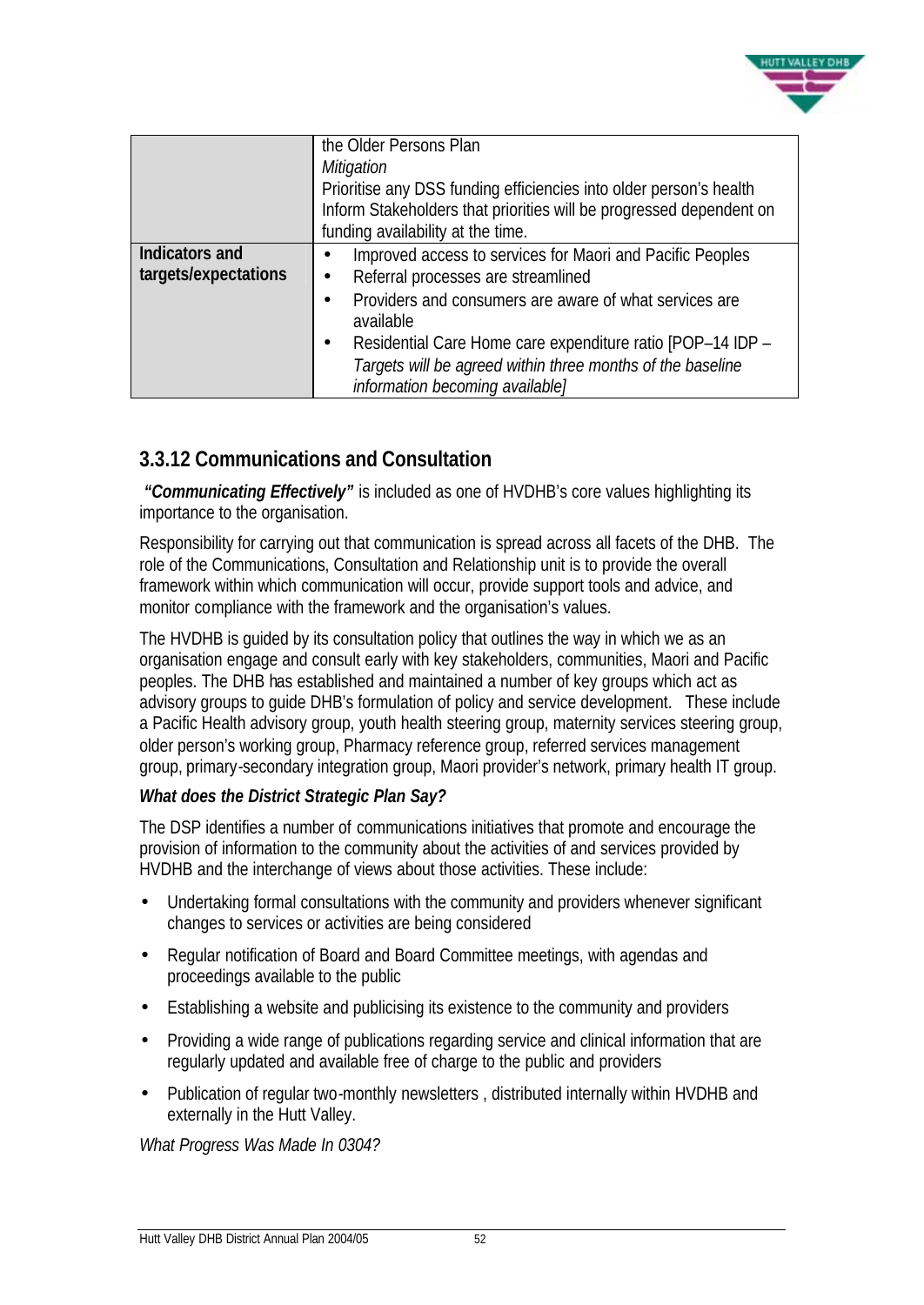

- Since August 2003 a monthly staff newsletter has been published to better focus on staff issues and achievements and allow the regular two-monthly Links magazine to focus more on community-related items.
- A monthly half page update on Hutt Valley DHB developments is being published in the Hutt News and the Upper Hutt Leader. This includes information on the Board membership and meeting dates and times. This has been underway since October 2003.
- Several significant consultations have been undertaken including those on the establishment of Primary Health Organisations, the Pacific Health Action Plan and the Older Persons Service Plan.
- The Annual Report summary was circulated as a lift out of the Hutt News and the Upper Hutt Leader in December.
- Further development of the DHB's website for both internal and external users.

#### *What Is Planned For 0405?*

The communications activity during 2004/2005 will concentrate on consolidating the existing publications and the website for both DHB staff and the Hutt Valley community.

Access to information, co-ordinated consultation and increased recognition and understanding of the organisation's wider activities are key goals through the year. A more co-ordinated approach to consultation, in particular, is seen as a key to achieving greater community involvement.

The DHB intends to consult on the following key initiatives in 2004/05:

- o District Strategic Plan Review
- o Maori Health Strategic Plan
- o Refugee Services Plan
- o Primary Care IT plan
- o Workforce Development Plan
- o Child Oral Health services
- o Primary Sexual and reproductive health services
- o Community Nursing Plan

| <b>Annual Objective 37</b> | Increase community participation in the service activities of<br>Hutt Valley District Health Board.                                         |
|----------------------------|---------------------------------------------------------------------------------------------------------------------------------------------|
| Approach                   | Upgrade the website to provide relevant consumer-focused<br>information across the whole organisation.                                      |
|                            | Encourage a culture of openness through consultation,<br>publishing material in understandable language and at the<br>earliest opportunity. |
|                            | Commence review of publication standards and accessibility.                                                                                 |
|                            | Develop and implement an organisation-wide approach to                                                                                      |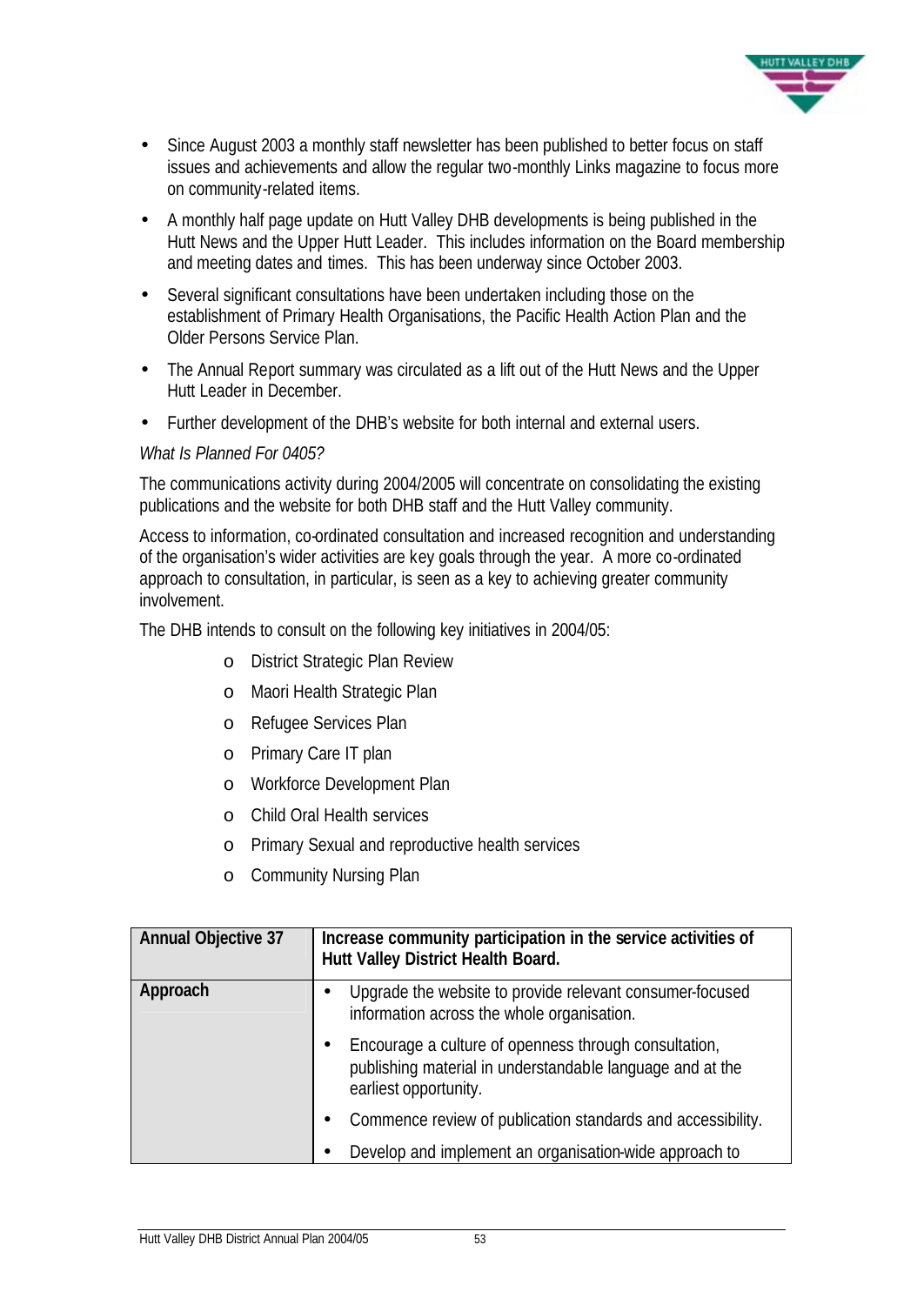

|                             | consultation programmes.                                                                                           |
|-----------------------------|--------------------------------------------------------------------------------------------------------------------|
| <b>Milestones</b>           | New look website developed, consumer tested and meeting<br>$\bullet$<br><b>State Services Commission standards</b> |
|                             | Distribution and relevance of publications has been reviewed<br>$\bullet$<br>and expanded.                         |
|                             | Consultation programme is established and being monitored.                                                         |
| <b>Risks and mitigation</b> | <b>Risks</b>                                                                                                       |
| strategies                  | Lack of commitment from key areas of the organisation.                                                             |
|                             | Slowness in developing material in some of the key areas.                                                          |
|                             | <b>Mitigations</b>                                                                                                 |
|                             |                                                                                                                    |
|                             | On-going over-sight by Executive Management Team.                                                                  |
| Indicators and targets      | Monitoring of 'hits' indicates growing usage of website<br>٠                                                       |
|                             | All key publications are widely distributed.<br>$\bullet$                                                          |
|                             | Public information easily accessible on website and through<br>$\bullet$<br>other channels.                        |
|                             | Community version of Annual Report is published by December<br>$\bullet$<br>2004.                                  |

## **3.3.13 Quality and Risk Management**

HVDHB recognises there is a range of national expectations around quality and risk management, and is fully committed to achieving the highest quality and lowest risk for service delivery within available resources. This section focuses on quality in relation to HVDHB services. Quality monitoring of external providers is dealt with in section 4.

## *What does the District Strategic Plan Say?*

The Quality section of the DSP (refer page 43) identifies a number of strategies to be applied in pursuit of high quality services, including:

- Increase clinical leadership/effectiveness with a focus on clinical audit and credentialing activities.
- Ensure participation of key stakeholders through consumer feedback
- Complete self assessment and external audit against national quality and safety standards
- Enhance the culture of continuous quality improvement through development of the workforce
- Improve quality of data including ethnicity data collection across the DHB
- Enhance the culture of active risk management through routine risk reporting and enhanced organisational and clinical policies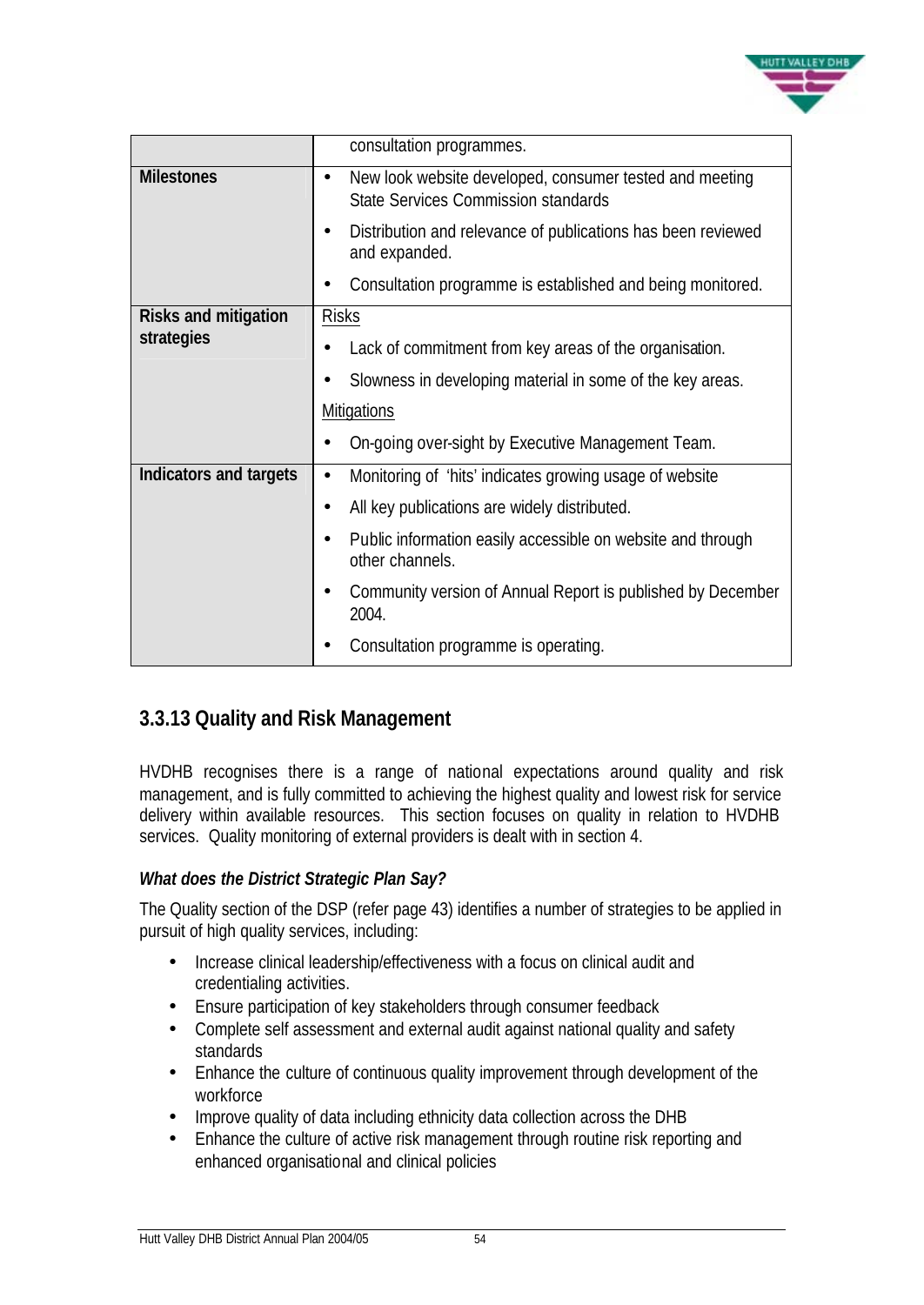

The Quality/Risk Plan provides a framework from which individual services carry out continuous quality improvement initiatives. There are strong linkages between the Quality/Risk Plan and the Maori Health Plan, with projects such as Maori Patient/Whanau satisfaction surveying, development and review of policies in provider services, accurate ethnicity data collection, improved coordination of care for Maori patients who are high users of acute health care services, reduction of Maori "Did Not Attend" outpatient clinic statistics for the top five DRGs. Progress with such initiatives is monitored through the Quality/Risk Committee structure.

## *What Progress Was Made In 0304?*

A key focus for 2003/04 has been the preparation for accreditation against the Quality Health NZ quality standards, combined with a certification audit against the Health and Disability Sector Standards, National Mental Health Standards, Restraint Minimization and Safe Practice and Infection Control.

The introduction of the Magnet Programme is seen as key to recognising excellence in patient care – it provides a framework for the following:

- the recognition and adherence to professional models of care
- commitment to the delivery of quality patient care
- an inherent and visible culture of quality improvement
- autonomy of skilled professional practice
- encouragement and support of professional development of staff

Other key quality projects to achieve compliance with these standards and quality/risk objectives has included:

- the restraint project which has culminated in a new policy, restraint approval committee, restraint register and an education programme for staff being implemented
- accuracy of patient/client information (with an emphasis on ethnicity data), has seen 90% of all front-line staff attend education sessions, resources have been updated and ongoing modular based training set for 2004 which will extend into the primary health sector
- a major revamp of the systems for the recording, management and evaluation of accidents/incidents and near-misses through the event reporting process has seen the quality of reporting and follow up improve with monthly reports and trend analysis now readily available
- implementation of the surgical audit programme
- credentialing of Medical staff within individual specialties and evidence of achievements in nursing and allied health PDRP/ CCP process.

## *What Is Planned For 0405?*

A key focus for 2004/05 will be implementing any recommendations received from the accreditation/certification process (results expected by September 2004).

While the quality and risk unit will provide advice an support throughout the organisation to ensure core principles are complied with, particular focus will be applied to the Magnet programme, increased participation from patient/clients, ongoing involvement with Maori and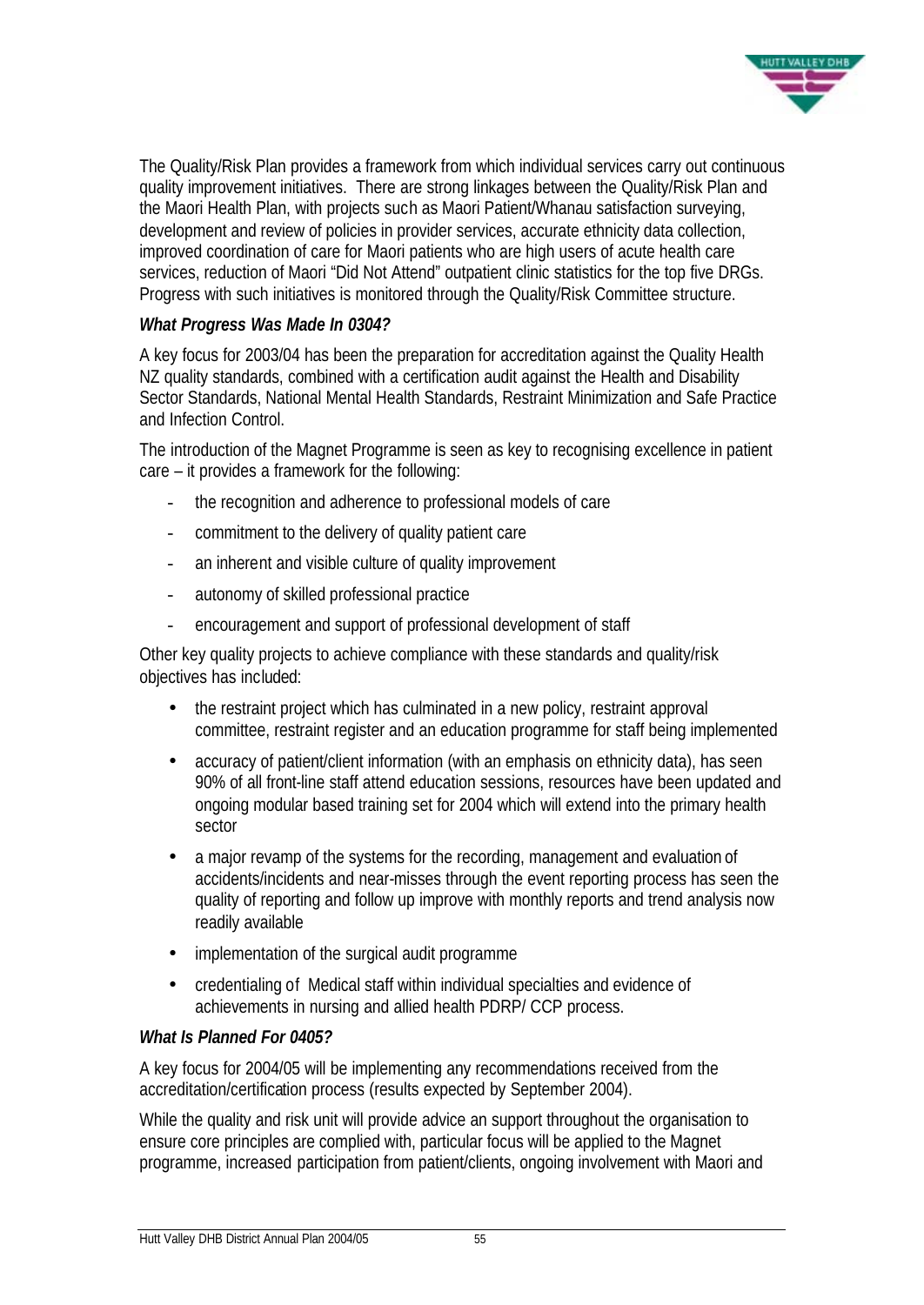

Pacific initiatives and ongoing improvements with the emergency preparedness portfolio. Specific quality improvements are also planned to address findings from a review of HVDHB's emergency department.

The activities are described in more detail in the tables below.

| Annual Objective 32                      | Quality Improvement Approach: Ensure health and disability<br>services provided are safe, people-centred and of a high<br>quality.                                                                |
|------------------------------------------|---------------------------------------------------------------------------------------------------------------------------------------------------------------------------------------------------|
| Approach                                 | To ensure clinically effective and safe systems are in place to<br>support high quality and culturally competent provision of care.                                                               |
| <b>Milestones</b>                        | Implementation of Magnet Patient Outcome Indicator<br>Programme (refer section 3.3.17).                                                                                                           |
|                                          | Achievement of accreditation/certification against national<br>standards.                                                                                                                         |
|                                          | Participation and feedback from patients/clients,<br>family/Whanau and key stakeholders is integrated into quality<br>initiatives with a particular emphasis on Maori and Pacific<br>communities. |
|                                          | A culture of quality improvement is achieved by<br>$\bullet$<br>encouragement, reward and recognition of staff at all levels.                                                                     |
| <b>Mitigation</b><br><b>Risks</b><br>and | <b>Risks</b>                                                                                                                                                                                      |
| <b>Strategies</b>                        | Non compliance with mandatory standards                                                                                                                                                           |
|                                          | Mitigation                                                                                                                                                                                        |
|                                          | Quality/risk programme in place with strong clinical leadership<br>and management overview to ensure standards are met                                                                            |
| Indicators and targets                   | Magnet Patient Outcome Indicator Programme<br>٠<br><b>Accreditation/Certification Status: October 2004</b>                                                                                        |
|                                          | Feedback/satisfaction reports: Quarterly updates                                                                                                                                                  |
|                                          | Recognition of staff: Quarterly updates                                                                                                                                                           |
|                                          | Report on Quality Systems [QUA-01 IDP]                                                                                                                                                            |

| Annual Objective 33 | Risk Management Focus: identify and improve systems to<br>support the identification, treatment and monitoring of risk in<br>DHB services and external providers. |
|---------------------|-------------------------------------------------------------------------------------------------------------------------------------------------------------------|
| Approach            | To ensure risk management systems are in place to support high<br>quality provision of care.                                                                      |
|                     | To ensure external providers are subject to routine quality and<br>compliance audits.                                                                             |
| <b>Milestones</b>   | Event reporting system used to ensure appropriate<br>identification and management of clinical issues is achieved.                                                |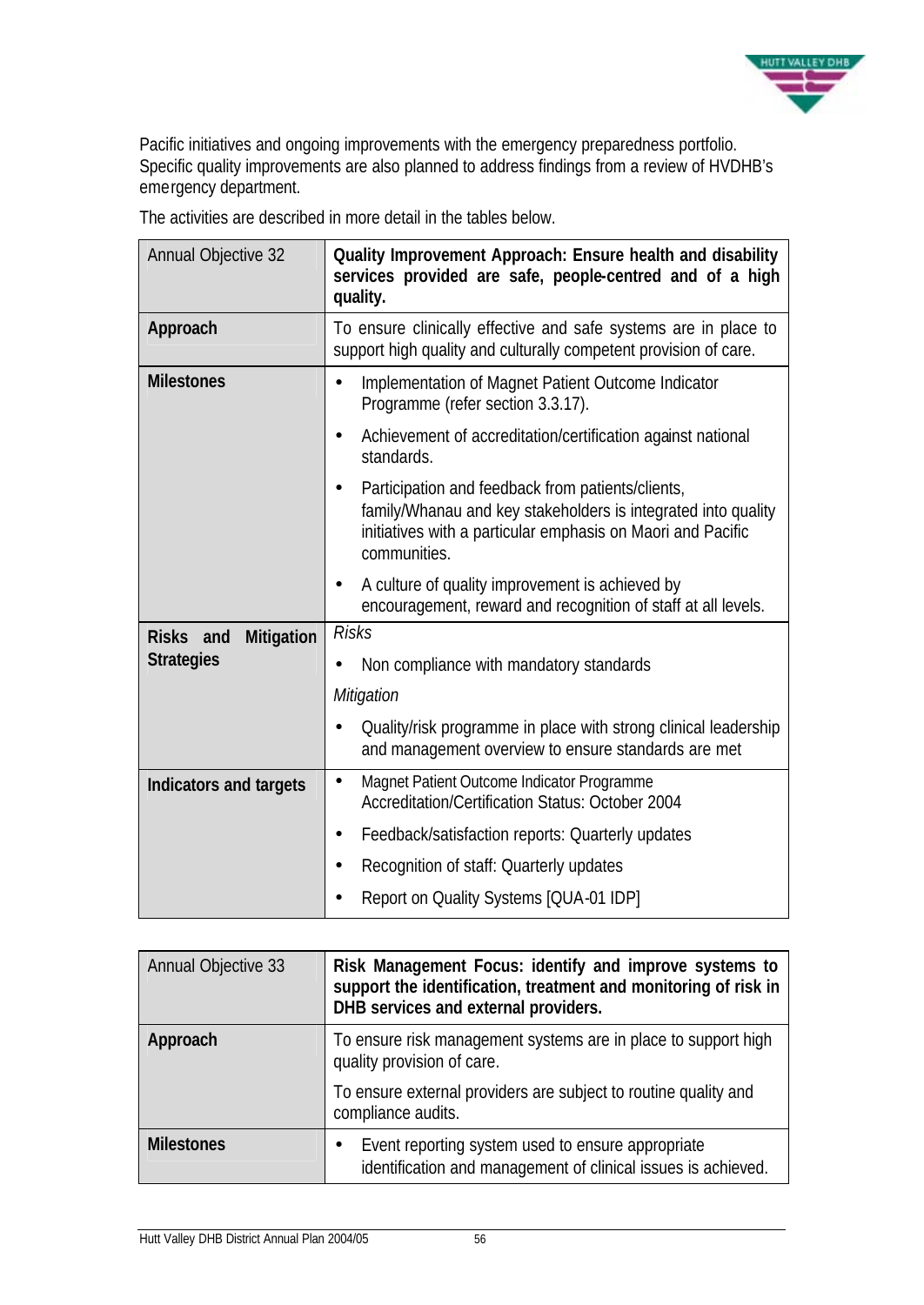

|                                | Complaints and external requests for clinical information<br>(including HDC, Privacy, Coronial and ACC) are logged<br>centrally and monitored re outcomes. |  |
|--------------------------------|------------------------------------------------------------------------------------------------------------------------------------------------------------|--|
|                                | HVDHB's has the capability to respond to any emergency<br>through its documented emergency preparedness manual<br>and associated education and drills.     |  |
|                                | Schedules are developed for the ongoing monitoring of<br>performance of external NGO providers.                                                            |  |
| <b>Mitigation</b><br>Risks and | <b>Risks</b>                                                                                                                                               |  |
| <b>Strategies</b>              | Failure to deliver agreed expectations.                                                                                                                    |  |
|                                |                                                                                                                                                            |  |
|                                | Mitigation                                                                                                                                                 |  |
|                                | Risks are identified, reported and managed within the<br>appropriate risk guidelines.                                                                      |  |
| Indicators and targets         | Event reporting provides monthly reports showing actions<br>٠<br>taken.                                                                                    |  |
|                                | Central registers kept of all complaints and external reviews.                                                                                             |  |
|                                | Emergency preparedness documentation in place and regular<br>education/drills held.                                                                        |  |

| Annual Objective 34         | Implement recommendations of ED Review                                                                                                                                                                                                                                                                                                                                                                                                                                                                                                                           |
|-----------------------------|------------------------------------------------------------------------------------------------------------------------------------------------------------------------------------------------------------------------------------------------------------------------------------------------------------------------------------------------------------------------------------------------------------------------------------------------------------------------------------------------------------------------------------------------------------------|
| Approach                    | Implement the recommendations of the internal ED review<br>$\bullet$<br>beginning 2004-05 and complete by 2007-08<br>Develop the seniority and skill level of the medical and nursing<br>staff to ensure improved quality of care around the clock,<br>including nurse management of minor injuries<br>Develop registrar training in emergency medicine as part of a<br>regional training programme which will improve the quality of<br>care delivered<br>Apply for registration by the Australasian College of Emergency<br>Medicine as an accredited provider |
| <b>Milestones</b>           | Implementation Plan developed by Q2<br>Phase 1 of Implementation Plan implemented by Q4                                                                                                                                                                                                                                                                                                                                                                                                                                                                          |
| <b>Risks and Mitigation</b> | <b>Risks</b>                                                                                                                                                                                                                                                                                                                                                                                                                                                                                                                                                     |
| <b>Strategies</b>           | Requires additional funding<br>Key workforce constraints - particularly in relation to Emergency<br>Medicine medical staff<br>Mitigation<br>Reasonable budget and phased implementation of<br>recommendations over time<br>Develop a recruitment strategy across the service                                                                                                                                                                                                                                                                                     |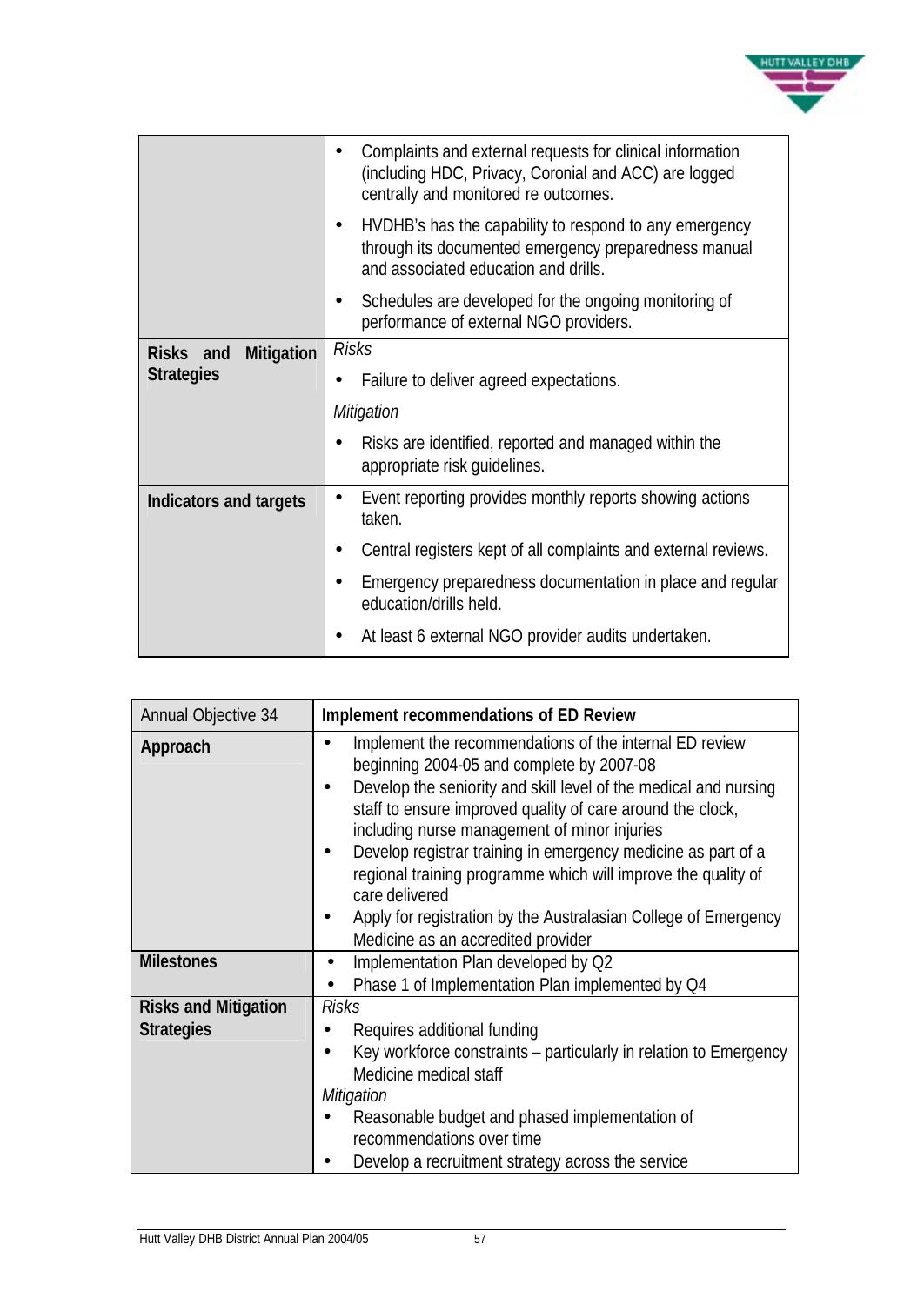

| Indicators and       | Implementation Plan by Q2               |
|----------------------|-----------------------------------------|
| targets/expectations | Report on Implementation Progress by Q4 |

## **3.3.14 Information Systems**

The role of information systems in terms of providing health services is essentially one of supplying a reliable information infrastructure to support service provision by the funder and provider arms of the DHB.

It is also an enabler in terms of developing strategies and supporting new business processes needed to progress strategic initiatives identified in the various strategy documents which aim to improve health in the Hutt Valley.

## *What does the District Strategic Plan Say?*

The DSP information section outlines a series of strategies to progress the development of information systems that support the DHB's key goals. Perhaps the foremost currently is the development of electronic medical records systems that support improved patient care and allow information to be passed more freely between primary and secondary providers.

## *What progress has been made in 2003/04?*

The hospital provider arm in managing and processing patient information electronically has made significant progress. Electronic Discharge Summaries have been in place since May 2003 and there is currently a 90% compliance rate for all inpatient discharges. Clinical Documents are now created on-line and stored into the electronic medical record for retrieval. The rollout of electronic sign-off of results for inpatients has commenced.

## *What is planned for 2004/05?*

The main focus for 2004/05 will be the development of a Primary Care IT Plan which will allow the primary and secondary sectors in the Hutt Valley to work together on high priority objectives which have an underlying IT component.

Initiatives arising from the plan will include:

the development of cost-effective and sufficiently fast network connectivity between providers which meets MoH privacy and security guidelines

use of and support for the National Immunisation Register

use of disease management systems to provide clinical decision support for the management of such diseases as diabetes and cardiovascular disease

These initiatives are consistent with recommendations out of the WAVE project.

Other initiatives planned as part of the implementation of the WAVE report include:

- Implementation and support for the Health Practitioner Index
- Develop system(s) to support delivery of oral health in schools and the community

The following objectives have been identified for the District Annual Plan 2004/05.

| Annual Objective 35 | Development of Primary Care IT Plan to support the roll- |
|---------------------|----------------------------------------------------------|
|                     |                                                          |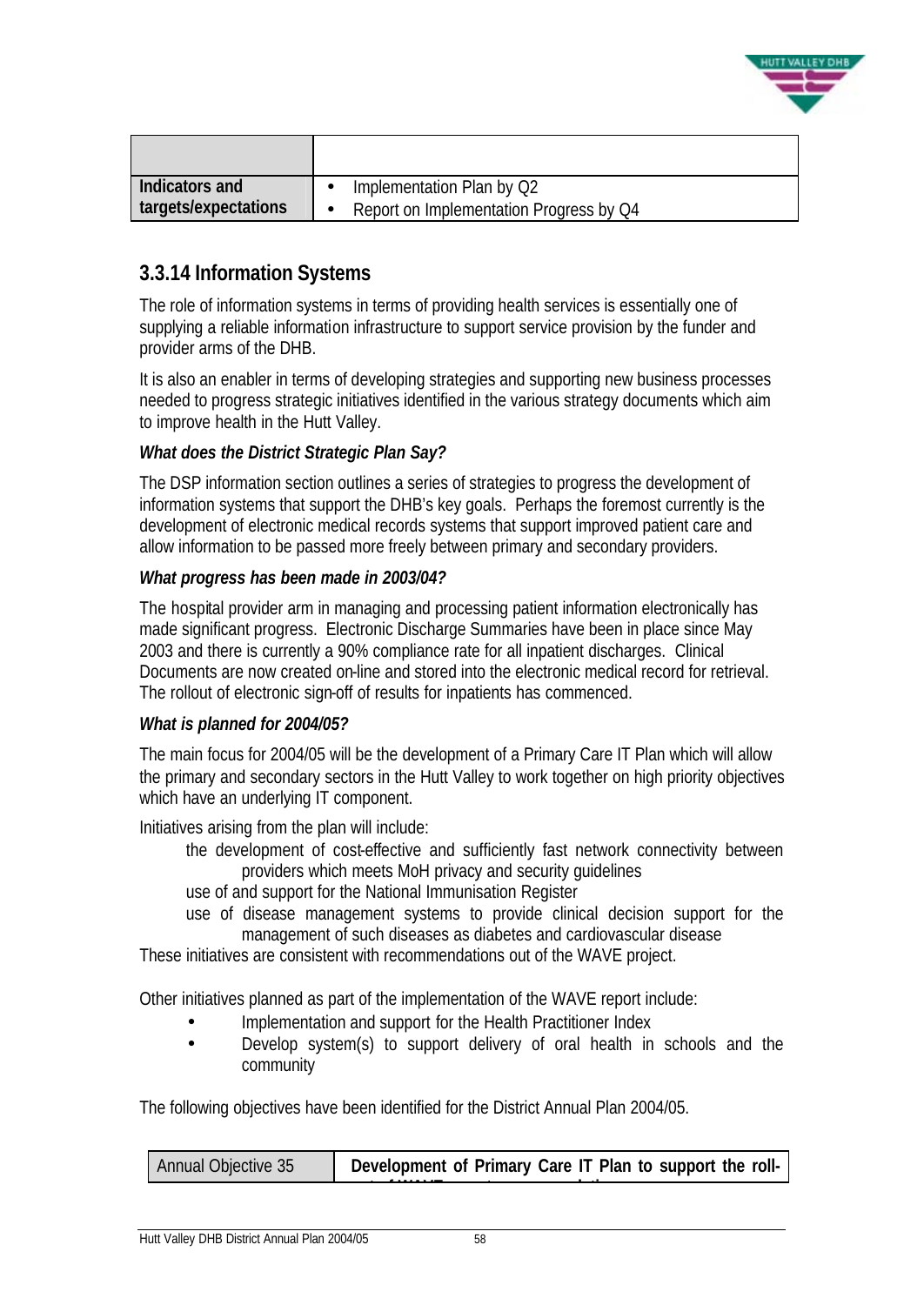

|                                                     | out of WAVE report recommendations                                                                                                                     |
|-----------------------------------------------------|--------------------------------------------------------------------------------------------------------------------------------------------------------|
| Approach                                            | Work with a Primary Care IT User Group to develop a plan<br>to enable the primary and secondary sectors to work<br>together towards agreed objectives. |
|                                                     | Support the implementation of the National Immunisation<br>Register                                                                                    |
|                                                     | Support development of clinical decision support for the<br>management of such diseases as diabetes and<br>cardiovascular disease                      |
|                                                     | Develop a Health-E Pilot proposal                                                                                                                      |
| <b>Milestones</b>                                   | Network Strategy By Q2<br>$\bullet$                                                                                                                    |
|                                                     | National Immunisation Register Implementation (as advised<br>$\bullet$<br>by MoH timeframes)                                                           |
|                                                     | Development of a Primary Care IT Plan by Q3                                                                                                            |
|                                                     | Health E-Record Pilot By Q4                                                                                                                            |
| Risks and<br><b>Mitigation</b><br><b>Strategies</b> | Primary Care IT User Group ensures user involvement in<br>$\bullet$<br>decision processes                                                              |
|                                                     | Implement agreed priorities<br>$\bullet$                                                                                                               |
|                                                     | Competing for GP time with PHO set-up                                                                                                                  |
| Indicators and targets                              | Report on progress with information management initiatives<br>$\bullet$<br>and capability development [INV-01 IDP]                                     |

| Annual Objective 36            | Implement and support Health Practitioner Index (HPI)                                           |
|--------------------------------|-------------------------------------------------------------------------------------------------|
| Approach                       | Support implementation of Health Practitioner Index and<br>build into DHB business processes    |
| <b>Milestones</b>              | HPI Phase One (on-line service but not application level<br>$\bullet$<br>integration): Apr 2005 |
| Risks and<br><b>Mitigation</b> | • Participation in Steering Group and HPI Code Development                                      |
| <b>Strategies</b>              | Accuracy and timeliness of data is critical<br>$\bullet$                                        |
|                                | Endorsement of HPI as a HISO standard                                                           |
| Indicators and targets         | On-line service complete<br>$\bullet$                                                           |

| Annual Objective 37                                 | Develop system(s) to support delivery of oral health in<br>schools and the community        |  |
|-----------------------------------------------------|---------------------------------------------------------------------------------------------|--|
| Approach                                            | Identify and implement solutions to support school dental<br>services (refer section 3.3.7) |  |
| <b>Milestones</b>                                   | Implement new School Dental System by Q3                                                    |  |
| <b>Mitigation</b><br>Risks and<br><b>Strategies</b> | Supports standards and strategies being developed on a<br>national basis                    |  |
|                                                     | System must be reliable and user-friendly and able to be                                    |  |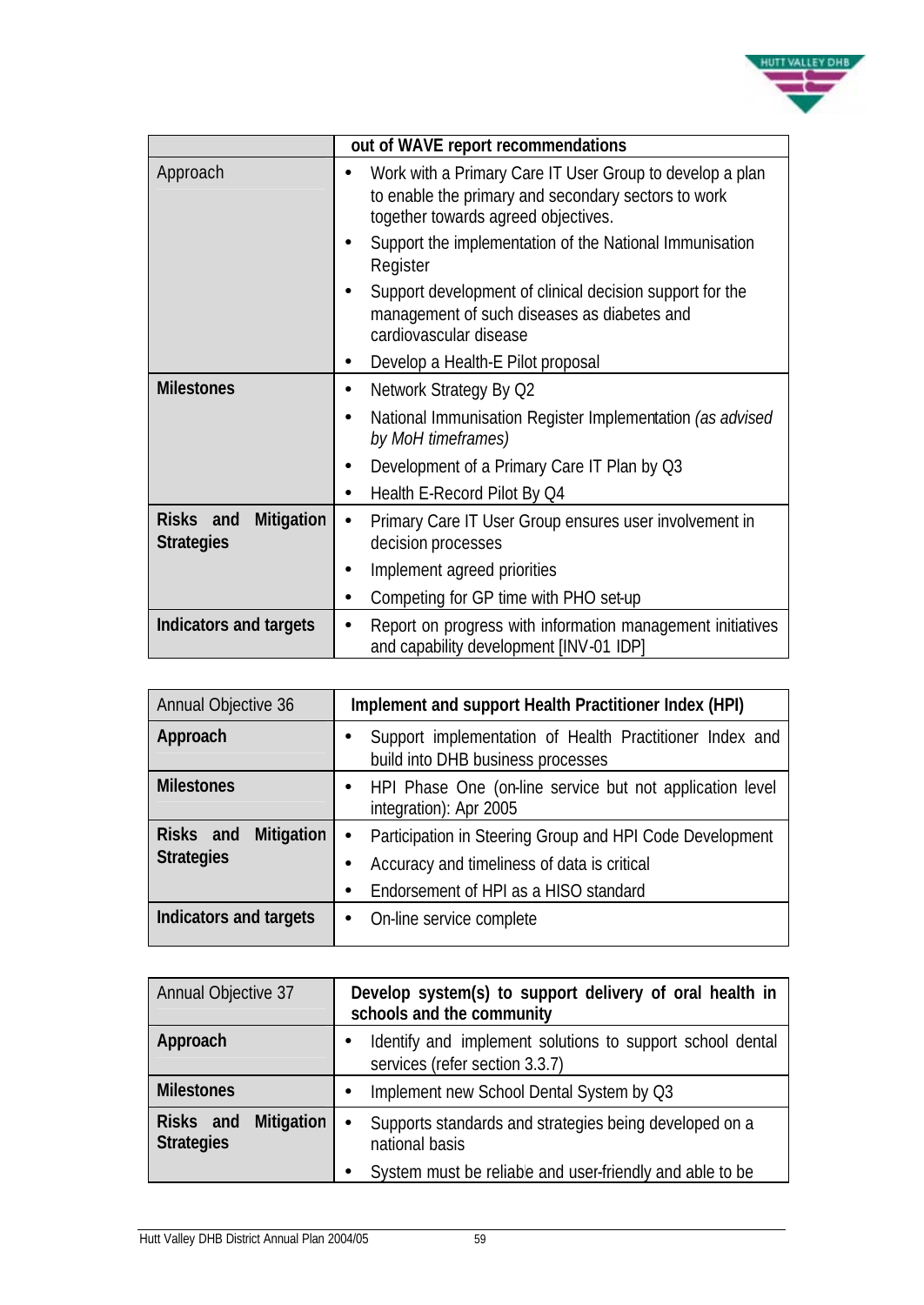

|                        | used in the field                               |
|------------------------|-------------------------------------------------|
| Indicators and targets | School Dental System in place<br>$\blacksquare$ |

## **3.3.15 Human Resources and Workforce Development**

Like all 21 DHBs Hutt Valley DHB is faced with workforce issues that are national and even international.

The Human Resources (HR) team ensures the current and future needs of the organisation in terms of its people, their organisation and their management are identified and addressed in a manner which optimises the achievement of organisational objectives. The key areas for the HR team can be split into four areas: workforce planning, workforce development, employment relations and performance management.

## *What does the District Strategic Plan Say?*

The HR section of the DSP (refer page 46) identifies a number of strategies to be applied to address the key workforce issues, including:

- Reorient the health sector, so that it is more focused on improving the health status of people living in the Hutt Valley.
- Ensure there are ongoing local workforce strategies in place (linked with national strategies) to meet required numbers of skilled staff.
- Develop recruitment, retention and staff development policies and strategies which encourage people to work in the Hutt Valley, in the primary, secondary and community sectors. This will include accredited training programmes, and co-ordinated access to educational material and courses.
- Develop the Maori and Pacific workforce to enhance Maori and Pacific Health services.

A key change is that the DHB will be working with other providers to actively plan and develop the Hutt Health workforce.

## *What Progress Was Made In 0304?*

A key focus for 2003/04 has been on project work around the outcomes of the Pulse Staff survey. The following initiatives have been implemented:

- Quarterly Senior Management Updates to all staff this takes the form of a forum for all staff to gain feedback on key organisational issues.
- Introduction of the *Excellence Awards* this involves monthly nomination of those employees who have displayed behaviours supporting the HVDHB values of Working Together, Good Leadership, Respect, Communicating Effectively, Caring and Excellence.
- Introduction of the Employee Advantage

In addition HVDHB has taken a significant role in both local and national employment relations issues, including employment agreement negotiations and tripartite discussions with unions and government in respect to the introduction of Health and Safety representative training.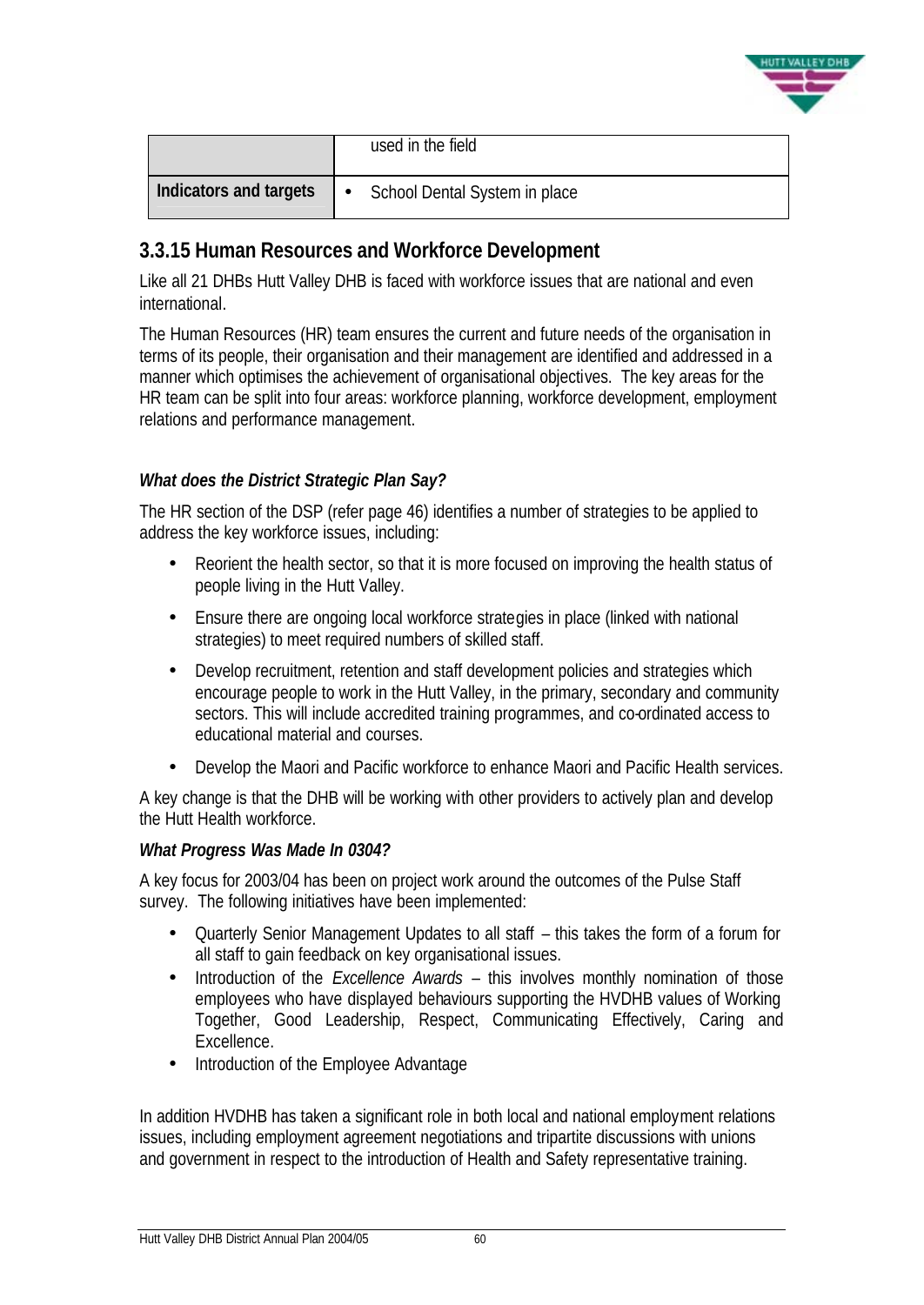

A range of work-force development initiatives has also been progressed by HVDHB. This includes:

- Sponsorship of LAMP programme a series of tailored training and development modules for managers and clinicians;
- Cadet-ship programme for Pacific people;
- Whanau Ora facilitators:
- Hospital trust scholarships;
- Dental scholarships.

Significant progress has been achieved in Health and Safety with HVDHB attaining a secondary level pass on the ACC partnership programme allowing us to manage our own work related accident rehabilitation programmes independent of ACC.

## *What Is Planned For 04/05?*

The key focus for 2004/05 will be both workforce planning for the wider DHB with particular focus on Maori and Pacific workforces, and employment relations, in particular the interaction and collaboration with unions. A key Health and Safety target will be the maintenance of our ACC partnership secondary level status.

HVDHB is fully committed to aligning its workforce planning activities in 2004/05 with the recommendations made to the Minister of Health by the Health Workforce Advisory Committee in 2003. HVDHB will address the following seven priority areas for workforce development (from HWAC):

- Workforce implications of the Primary Health Care Strategy
- Promoting a healthy workplace environment
- Educating a responsive health workforce
- Building Maori health workforce capacity
- Building Pacific health workforce capacity
- Developing the health and disability support workforce capacity for people who experience disability
- Research and evaluation.

In accord with this commitment, HVDHB has also endorsed the DHB/DHBNZ Workforce Action Plan for DHB collaboration on workforce development to

- Improve information on workforce trends and issues;
- Build relationships to improve co-ordination
- Develop a strategic workforce development capacity and capability.

This will involve the development of a HVDHB specific workforce development plan.

Human Resources will continue to provide specialist advice across the provider arm and in the primary sector as required.

The current employment relations environment promo tes regional and national multi employer collective agreements. This means that HVDHB has less influence over the outcomes.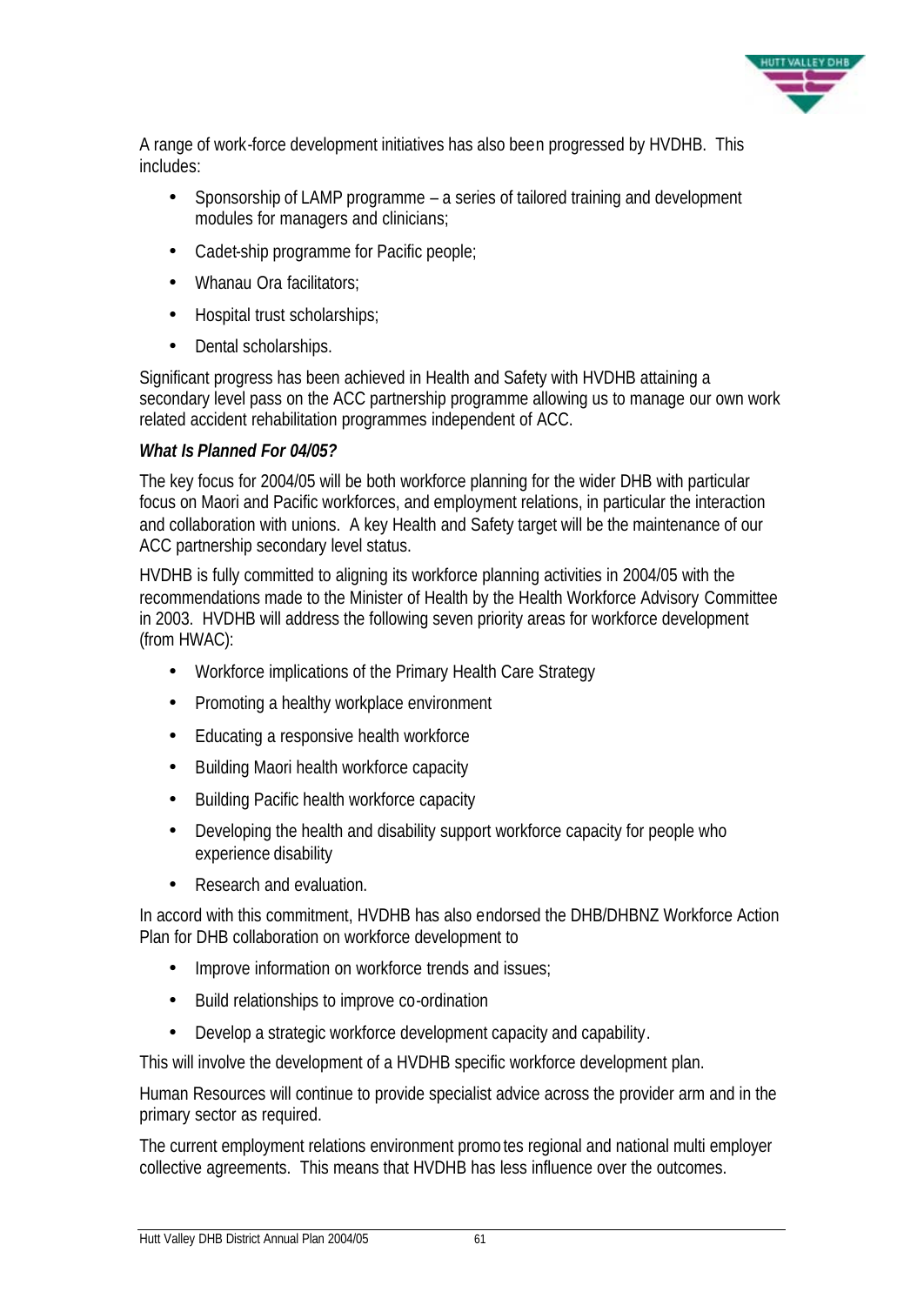

Recognising our financial parameters, and in order to maximise our influence we will participate fully in regional and national strategies as well as the negotiations.

| <b>Annual Objective 38</b> | Industrial Relations Strategies – participate in the development<br>of regional and national industrial strategies                                                 |
|----------------------------|--------------------------------------------------------------------------------------------------------------------------------------------------------------------|
| Approach                   | Work collaboratively with other DHB's, to constructively engage<br>with unions both regionally and nationally to ensure a more<br>effective approach to bargaining |
| Risks and mitigation       | <b>Risks</b>                                                                                                                                                       |
| strategies                 | Limited ability to influence strategies for national outcomes                                                                                                      |
|                            | Industrial action                                                                                                                                                  |
|                            | Relationship breakdowns                                                                                                                                            |
|                            | Mitigation                                                                                                                                                         |
|                            | Participation at an early stage                                                                                                                                    |
|                            | Proactive communication strategies                                                                                                                                 |
|                            | Contingency plans in place                                                                                                                                         |
| Indicators and targets     | Negotiations completed after the expiry of the agreements<br>$\bullet$                                                                                             |
|                            | Culture of communication and collaboration through feedback<br>$\bullet$<br>from Unions                                                                            |

| Annual Objective 39 | To develop a DHB-wide workforce development plan and<br>commence implementation                                                                                                    |
|---------------------|------------------------------------------------------------------------------------------------------------------------------------------------------------------------------------|
| Approach            | Development of a workforce development plan that is<br>aligned with HWAC recommendations and the DHBNZ<br><b>Workforce Action Plan</b>                                             |
|                     | Reaffirm current workforce initiatives in the plan                                                                                                                                 |
| <b>Milestones</b>   | Complete workforce development plan consistent with<br>the DHB/DHBNZ Workforce Action Plan – and to<br>address Health Workforce Advisory Committee<br>(HWAC) recommendations by Q2 |
|                     | Commence implementation of plan in Q3                                                                                                                                              |
|                     | Continue Maori health workforce development in line<br>with HWAC recommendations and Maori Health<br>Strategic Plan                                                                |
|                     | Continue Pacific health workforce development in line<br>with HWAC recommendations and Pacific Health Plan                                                                         |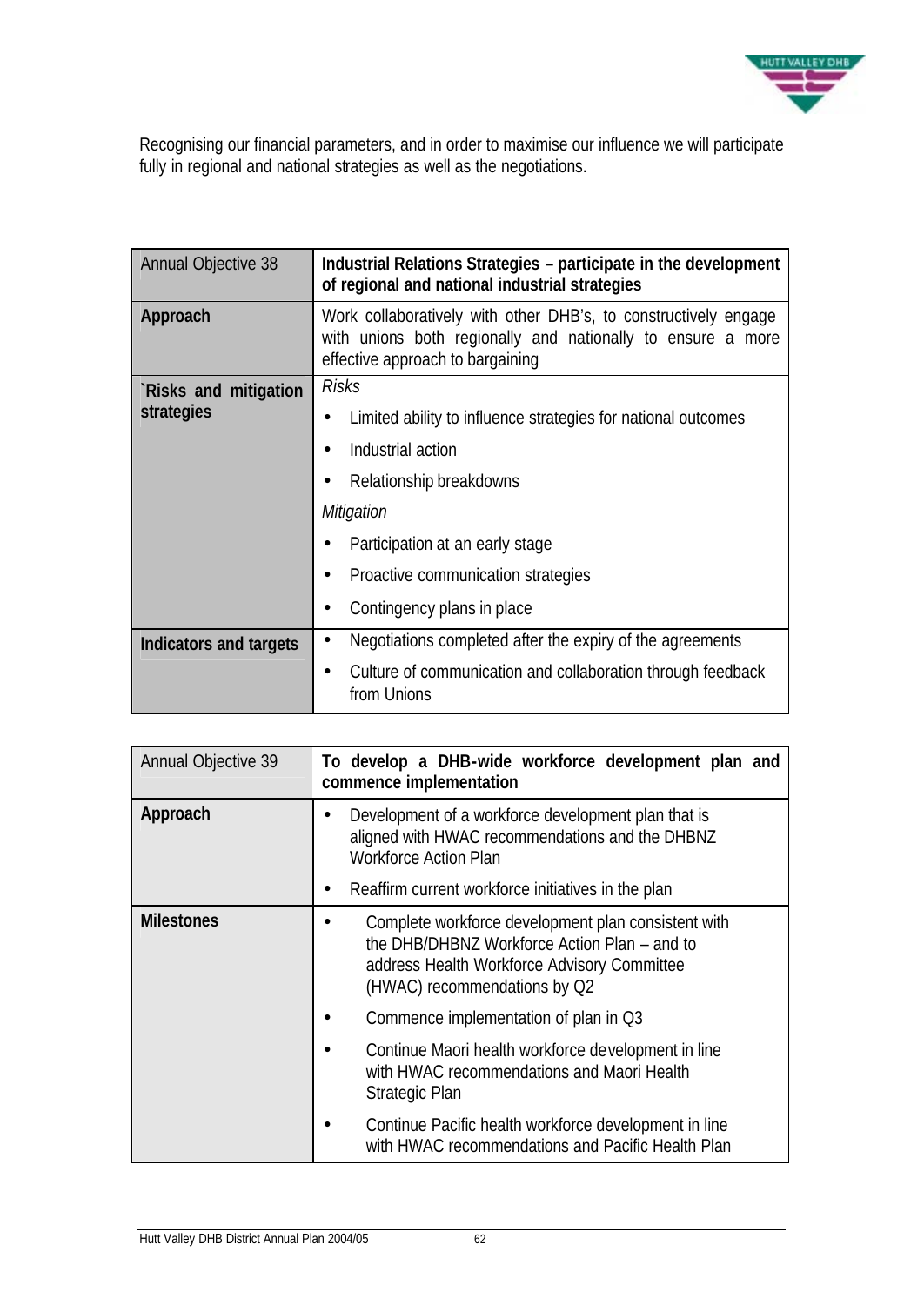

| Risks and Mitigation<br><b>Strategies</b> | <b>Risks</b><br>Workforce does not reflect community or meet future health<br>needs                              |
|-------------------------------------------|------------------------------------------------------------------------------------------------------------------|
|                                           | <b>Mitigation</b>                                                                                                |
|                                           | Active monitoring and review of workforce development policy<br>effectiveness                                    |
|                                           | Perform a stock-take of workforce information systems and<br>$\bullet$<br>develop systems further as appropriate |
| Indicators and targets                    | Completion of workforce development plan<br>$\bullet$                                                            |
|                                           | Report on progress against key milestones in workforce<br>development plan                                       |

| Annual Objective 40    | To assist in the strategic development of the NGO workforce.                                                               |
|------------------------|----------------------------------------------------------------------------------------------------------------------------|
| Approach               | To help identify key workforce gaps and provide strategic<br>assistance with the planning and implementation processes     |
| <b>Milestones</b>      | In conjunction with the workforce development project<br>$\bullet$<br>develop NGO workforce project plan                   |
|                        | Support graduate nursing programme                                                                                         |
|                        | Provide HR advice as required                                                                                              |
|                        | Provide input into Primary Health Care Nursing Project<br>relating to workforce development and employment<br>arrangements |
| Risks and Mitigation   | <b>Risks</b>                                                                                                               |
| <b>Strategies</b>      | Primary services unable to be provided – financial and resource<br>risk to DHB                                             |
|                        | Mitigation                                                                                                                 |
|                        | Work closely with community providers                                                                                      |
| Indicators and targets | Data collection relating to the Primary health care workforce<br>$\bullet$                                                 |
|                        | Assisting at least two primary care providers by end July 05                                                               |
|                        | Completion of workforce project plan milestones as relevant                                                                |

# **3.3.16 Capital Planning: Asset Management Plan**

The DSP identifies that HVDHB has been through a period of capital development through the site optimisation plan, and that it should be able to pursue a maintenance and enhancement approach over the period of the DSP.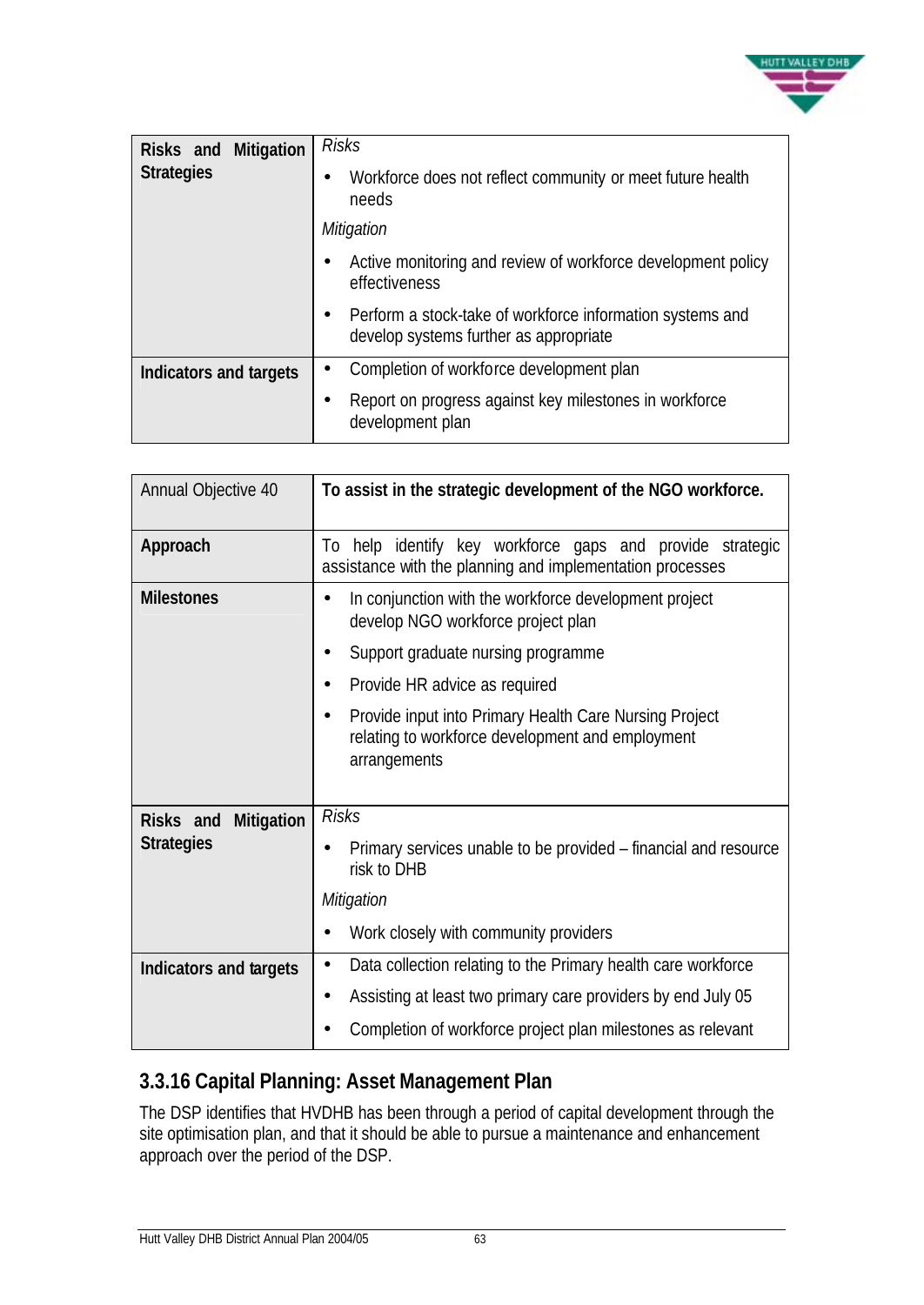

Asset management as a concept and process has operated within HVDHB for a number of years but there has been a lack of coordination between the various systems and processes. An Asset Management Plan (AMP) gives HVDHB the opportunity to develop an organisation strategy with appropriate structure and policies that will create a framework for full integration and development.

Asset management cannot stand alone as a process within an organisation as it provides a tactical link between the District Strategic Plan and the operational issues contained in the District Annual Plan. The other necessary link is with the Information Systems Strategic Plan.

The development of an AMP allows HVDHB to review the services that are currently being delivered, identify the assets required to support those services, determine how the assets will be funded in the long term, make a risk assessment of the likely consequences and failure of each asset and implement a centralised system that records and monitors this information.

## *What Progress Was Made In 0304?*

HVDHB has participated during 2003/04 in sector-wide consultation leading to the establishment of new Capital Investment Guidelines that apply across all DHBs, which include the need to prepare an Asset Management Plan each year. It is this latter document which enables HVDHB to give practical effect to implementation of its DSP capital strategy.

Development of the Asset Management Plan continues to build on the steps already undertaken at the end of the 2003 calendar year. This has included:

- Verification of existing assets
- Identification of an appropriate system to capture relevant data
- Modelling of capital costs in relation to infrastructure assets over a 15-20 year timeframe
- Identifying maintenance costs associated with the upgrade or replacement of existing assets
- Determining lifecycle asset management for infrastructure assets

A Project Group has been set up and tasked to coordinate the development and implementation of the Asset Management Plan. The sponsor of the Project Group is the Chief Financial Officer.

The following steps required to complete the plan by mid May are outlined under Objective 41.

## *What Is Planned For 0405?*

Implement the Asset Management Plan.

| <b>Annual objective 41</b> | Implement Asset Management Plan |
|----------------------------|---------------------------------|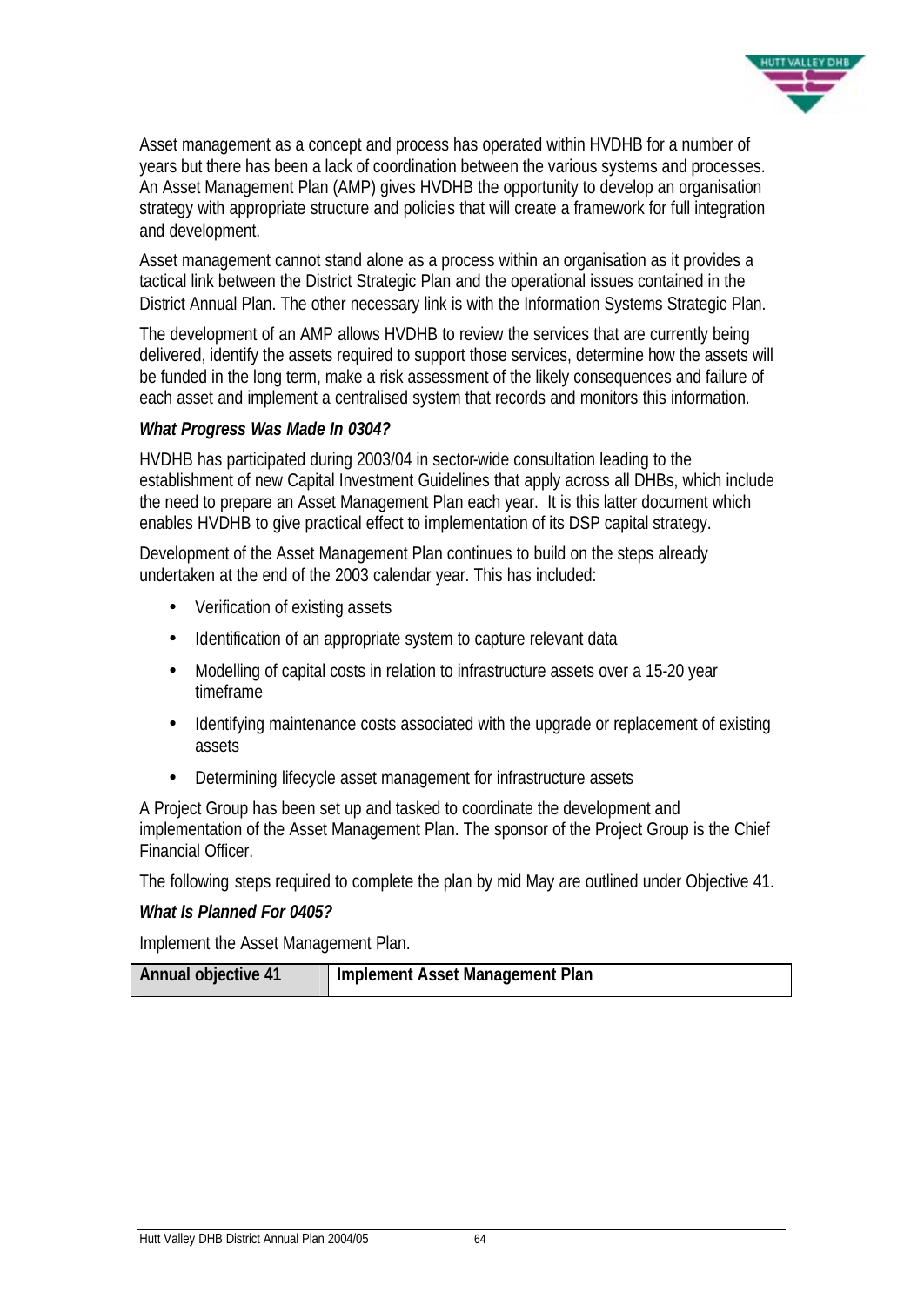

| Approach                    | Identify the service provision required in the future so that the<br>purchase or replacement of assets match the services being<br>provided                                |
|-----------------------------|----------------------------------------------------------------------------------------------------------------------------------------------------------------------------|
|                             | Identify the level of funding required for these assets and<br>determine how they will be financed                                                                         |
|                             | Identify the risk of not replacing assets in time (financial<br>constraint) including the risk of assets being decommissioned<br>due to seismic or other natural disasters |
|                             | Identify system requirements to allow for the capture of the<br>above data                                                                                                 |
|                             |                                                                                                                                                                            |
| <b>Milestones</b>           | Service provision to be determined in 2003-04 financial year<br>$\bullet$                                                                                                  |
|                             | Impact of funding assets to be determined by Sept 2004                                                                                                                     |
|                             | Identification of financial or other risks completed by Nov<br>2004                                                                                                        |
|                             | System requirements defined by August 2004                                                                                                                                 |
| <b>Risks and mitigation</b> | <b>Risks</b>                                                                                                                                                               |
| strategies                  | Risk of failure of critical equipment could create patient safety<br>issues                                                                                                |
|                             | Poor publicity in the media from not replacing assets on a<br>timely basis                                                                                                 |
|                             | Not matching capital resources with operational resources will<br>lead to inefficiencies                                                                                   |
|                             | Mitigation                                                                                                                                                                 |
|                             | Full assessment of equipment is maintained, monitored and<br>reported using an asset management system                                                                     |
|                             | Identification of problematical assets early will mitigate the<br>risk of non compliant equipment                                                                          |
|                             | Involvement of clinical and administration staff to obtain buy<br>in to process                                                                                            |
| Indicators and targets      | Plan developed and operational by December 2004<br>$\bullet$                                                                                                               |

# **3.3.17 Magnet Hospital**

HVDHB decided in December 2002 to lead the introduction of the Magnet Hospital Programme in New Zealand over a two year timeframe – following successes achieved with it in both the United States and Britain. This programme adopts a set of key governance, leadership and management principles that result in safe, quality focussed healthcare and attract, motivate and retain well qualified and committed nursing staff.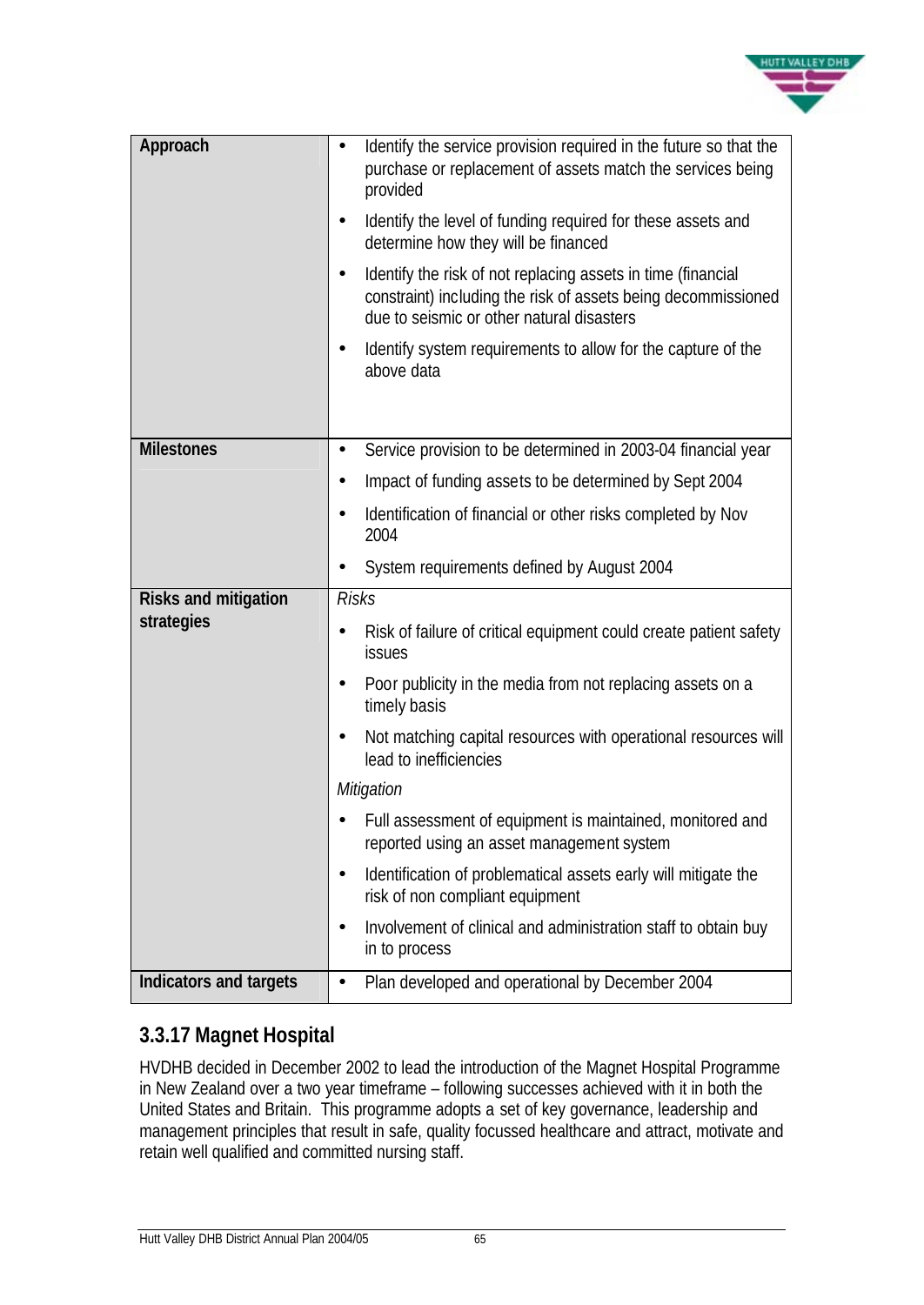

## *What Progress Was Made In 0304?*

Phase one of implementation; which was completed in July 2003, provided a comprehensive self-assessment and gap analysis relative to the Magnet standards.

Phase two involved the establishment of a champion group with input across clinical specialties. Document collation for a formal programme audit is underway, along with extensive communication to staff and the local community in regard to the activities HVDHB has in place. Required clinical indicators relating to patient outcomes are being established and data collected in regard to these. There has also been activity in reviewing models of care and collaborative practice.

## *What Is Planned For 0405?*

The key focus will be ensuring evidence of attainment of Magnet principles is captured in the submission of documentation for formal recognition of HVDHB's implementation in 2005.

| Annual objective 42                       | Participate in and trial Magnet Hospital credentialing<br>programme at Hutt Hospital                       |
|-------------------------------------------|------------------------------------------------------------------------------------------------------------|
| Approach                                  | To ensure a planned process towards the successful<br>achievement of formal Magnet Recognition (via ANCC). |
| <b>Milestones</b>                         | Q1 2004 - Hospital Nursing Workforce and Patient Outcome<br>$\bullet$<br>Study                             |
|                                           | Q1 Magnet workshop                                                                                         |
|                                           | Q2 - Completion of collection of documentation                                                             |
|                                           | <b>Q2-</b> Preparation of Documentation for submission                                                     |
|                                           | Q3 - Submission of documentation                                                                           |
|                                           | Appraiser visit – date to be confirmed                                                                     |
| <b>Risks and mitigation</b><br>strategies | <b>Risks</b>                                                                                               |
|                                           | Staff resistance with concept which may impact on ability to<br>meet milestones                            |
|                                           | Mitigation                                                                                                 |
|                                           | Dialogue with Champions and ensure Unions are involved in<br>Magnet development                            |
| Indicators and targets                    | Patient Outcome Indicator Programme<br>$\bullet$                                                           |
|                                           | Good response rate to Hospital Nursing Workforce and<br>Patient Outcome Study                              |
|                                           | Collection of HVDHB Magnet documentation within required<br>timeframe.                                     |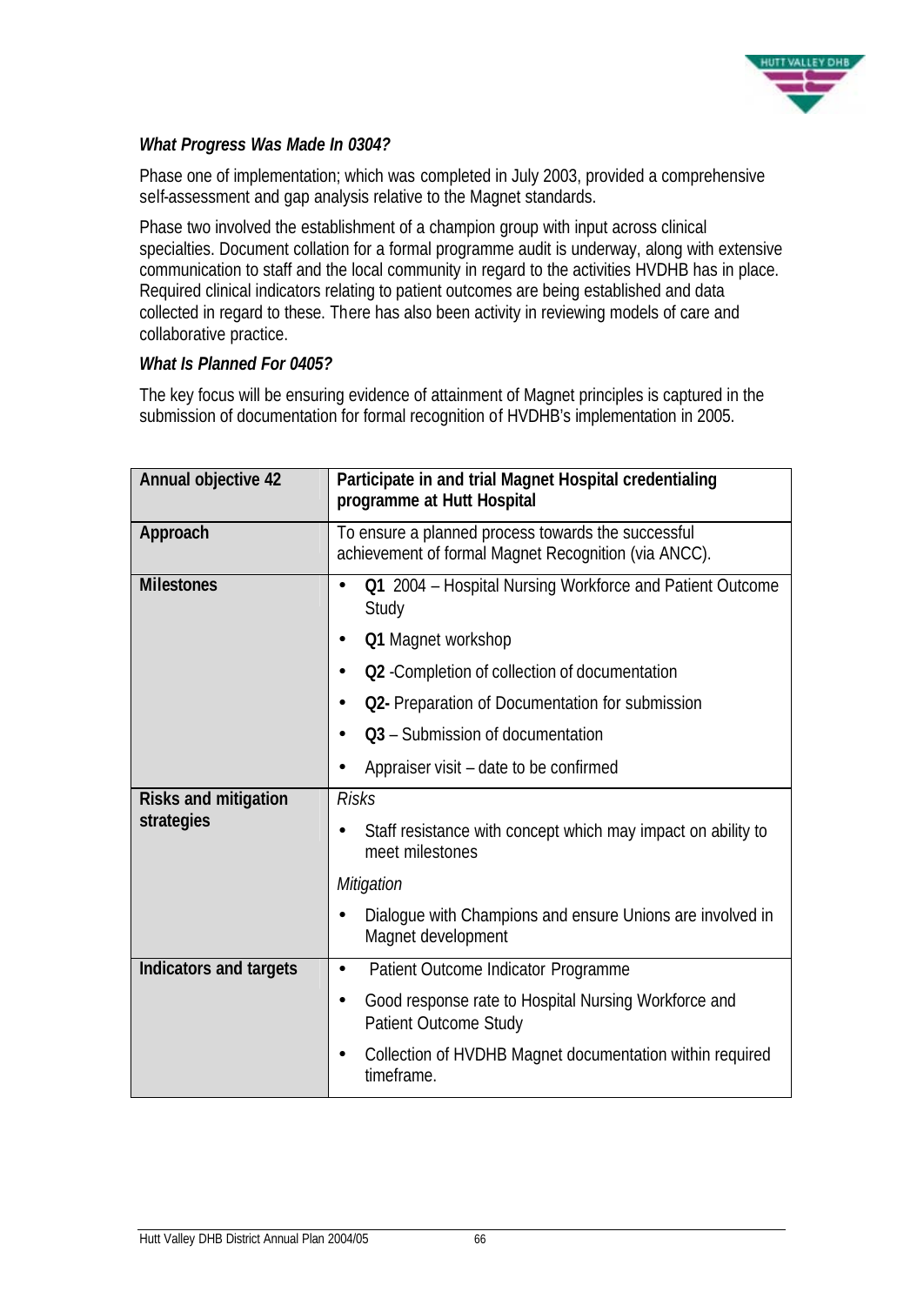

# **4 ENSURING SERVICES FOR THE HUTT VALLEY POPULATION**

# **4.1 HVDHB OVERVIEW**

# **4.1.2 Organisational Structure**

Appendix 1 provides an outline of the Board governance and management structure that applies at HVDHB for achieving the successful implementation of this DAP.

# **4.1.2 Population Profile**

A range of demographic and health status information on the Hutt Valley can be found in the HVDHB District Strategic Plan and DAP 03/04. Additional information is included in Service Plans and Fact Sheets which are also available from the HVDHB website. The focus of recent population analysis has been to support service development, particularly in the areas of Maori and Pacific Health Plan development. An ongoing focus is on inequality analysis. In addition work, will be undertaken in 2004/05 on an updated Health Needs Assessment to support the development of the next District Strategic Plan. Appendix 2 contains a summary of recent analysis focusing on inequalities between Maori, Pacific Peoples and Others in a range of key mortality and morbidity areas.

# **4.2 FUNDING HEALTH SERVICES**

This section lays out the functions and responsibilities of the Funder Arm of the DHB. It identifies the services funded by the DHB and various protocols by which those funds are allocated.

# **4.2.1 Service Coverage & Delivery**

The Operational Policy Framework established by the Ministry of Health, which sets out the quasi-regulatory rules that all DHBs must comply with, includes an extensive service coverage specification.

The service coverage specification describes the type of services and levels of access to services that the Ministry of Health requires DHBs to provide.

Over the last few years, Hutt Valley DHB has developed a much greater understanding of the contracts it inherited in 2001/02 and any gaps between actual service provision and the content of the service coverage specifications.

Hutt Valley DHB expects to meet Government service coverage expectations with the following exceptions and caveats:

• A low income dental relief of pain service has never been funded in the Hutt Valley, though there is partial access to this service via the Hutt Hospital dental outpatients;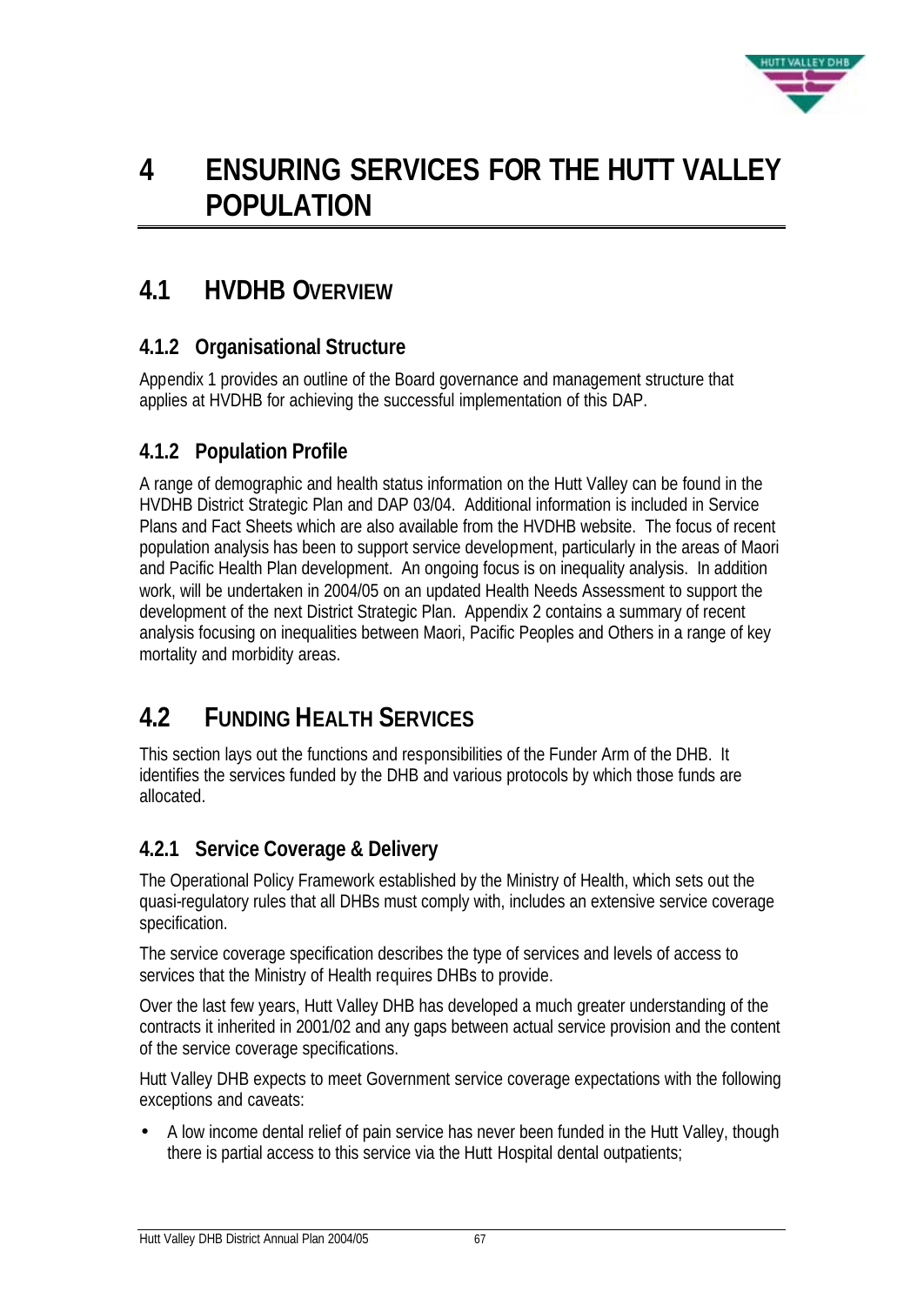

- The Hutt Valley is not funded at Blueprint levels and does not achieve the 3% intervention rate target for mental health. We will, however, ensure that the DHB will continue to provide service coverage to the level of blueprint funding available.
- Community radiology is available free of charge only for cardholders;
- Hutt Valley DHB is not able to see all primary school age children every 12 months for an oral health examination. We have instituted a 12-month recall for high ne ed individuals, and up to 24 month recalls for low need individuals.
- Hutt Valley DHB has little influence over the provision of most tertiary services provided by other DHBs and has difficulty determining access levels. Hutt DHB will however, develop a resolution plan with Capital and Coast DHB that will formalise a mechanism for discussion and escalation regarding issues of tertiary service coverage.

Although Hutt Valley DHB expects to comply with national service specification framework requirements, compliance may be limited where knowledge of requirements is incomplete or where staff shortages occur. In particular, Hutt Valley DHB does not currently meet all quality requirements for specialist medical staffing and triage times.

Hutt Valley DHB is responsible for funding the following services in 2004/05:

- Local Maori Health services:
- Local Pacific Peoples Health services;
- Local personal health services;
- Local mental health services;
- Local older person disability support services;
- Some regional and national personal and mental health services.

At the time of preparing this District Annual Plan, Hutt Valley DHB did not have responsibility for funding a range of other services, currently funded by the Ministry of Health. Funding of all or some of that range of services, listed below, may be devolved to Hutt Valley DHB in full or part during the period covered by this Plan, however the details are currently unknown.

- Workforce development and clinical training;
- Public Health:
- Maternity;
- Maori and Pacific Provider development;
- National contracts:
- Disability Support Services (under-65s).

Approximately 50% of the funding received by the Funder Arm of Hutt Valley DHB is allocated to the Provider Arm. A service level agreement has been agreed between the two arms. This is attached to this Plan as Appendix 4.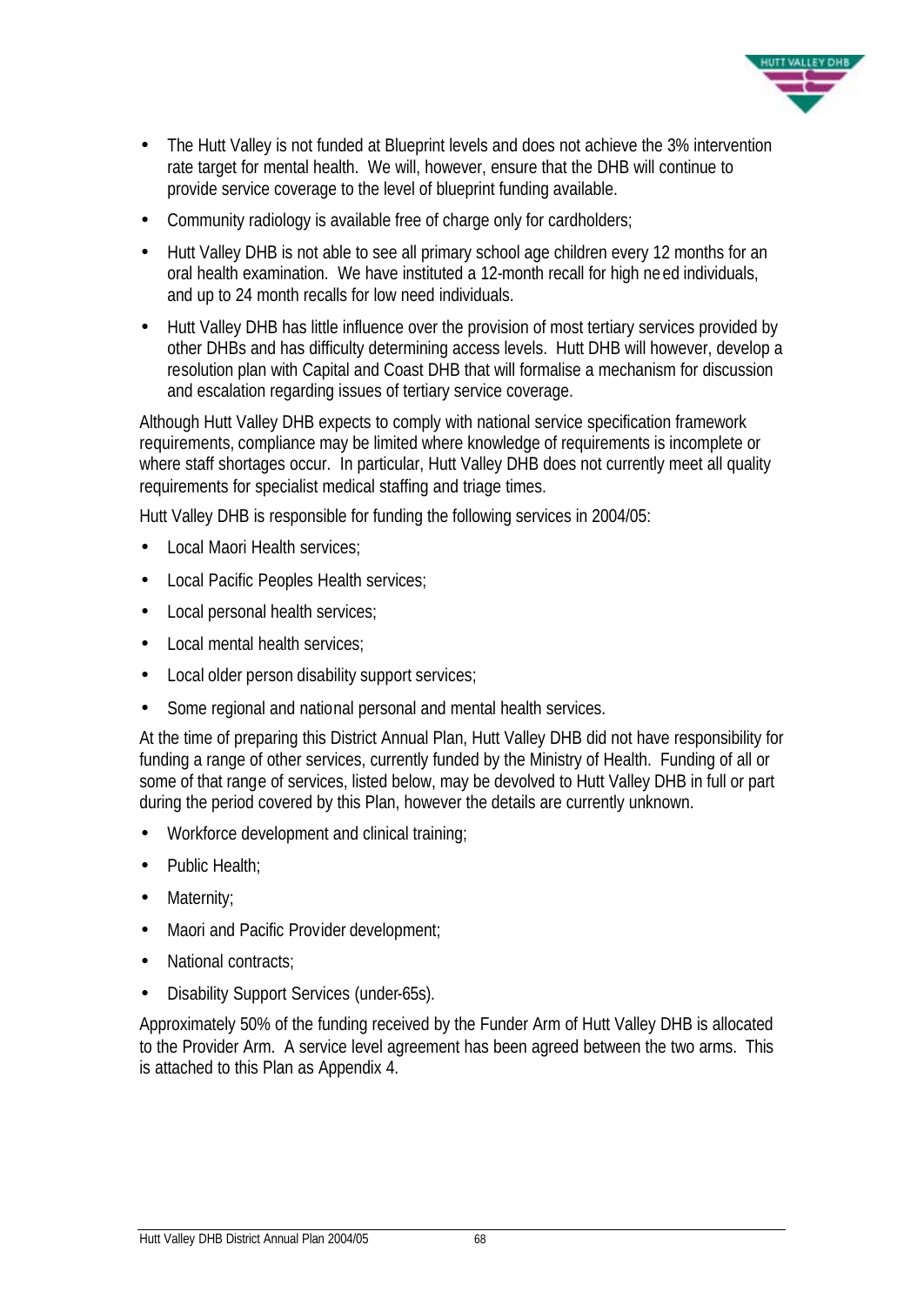

# **4.2.2 Decision Making and Prioritising**

### *Decision Making Principles*

The principles of the HVDHB Decision-Making Framework are listed below.

#### **Effectiveness**

HVDHB will consider the available information on the effectiveness of the service or intervention under consideration. Effectiveness will include the extent to which health and disability services produce desired health outcomes, such as reductions in pain, the maintenance of daily living activities, and extending life. The implication of this principle is that HVDHB will not normally fund services where there is weak or no evidence of effectiveness. Interventions such as workforce development or quality initiatives will generally be considered as attempts to improve the effectiveness of services. This principle may be seen to disadvantage new or emerging interventions for which limited evidence exists. Effectiveness will be quantified where possible.

### Equity

HVDHB will seek equity of outcome to reduce disparities in health status where possible for groups with lower levels of health, including (but not limited to) the Maori population, the Pacific population and groups of low socio -economic status. The implication of this principle is that all other things being equal, HVDHB would fund a service aimed at improving health outcomes for Maori or Pacific or other groups with lower average health status before funding a similar service targeting the general population. For instance, a smoking cessation initiative might be targeted at Maori until their outcomes are equivalent to the general population, if there were insufficient funds to service the whole population.

As part of its equity considerations, HVDHB is committed to using the Reducing Inequalities Intervention Framework and the Health Equity Assessment Tool (HEAT) when refocusing mainstream funding and planning to address health inequalities.

### **Acceptability**

The expectations and values of Hutt Valley residents will be considered in HVDHB's decision making processes. The implication of this principle is that some services where the evidence for effectiveness is weak, but which are highly valued by the community, may continue to be funded. In light of the Maori Health principle, the values of the Maori community would need to be given particular consideration.

Consistency with the New Zealand Health Strategy & New Zealand Disability Strategy HVDHB will give priority to initiatives that are consistent with the NZHS and NZDS health gain and service priority areas, and with our strategic plan.

### Value for Money

HVDHB will consider the total economic costs of services, including flow-on effects in both the health and other social sectors, to ensure available funding is used to achieve the maximum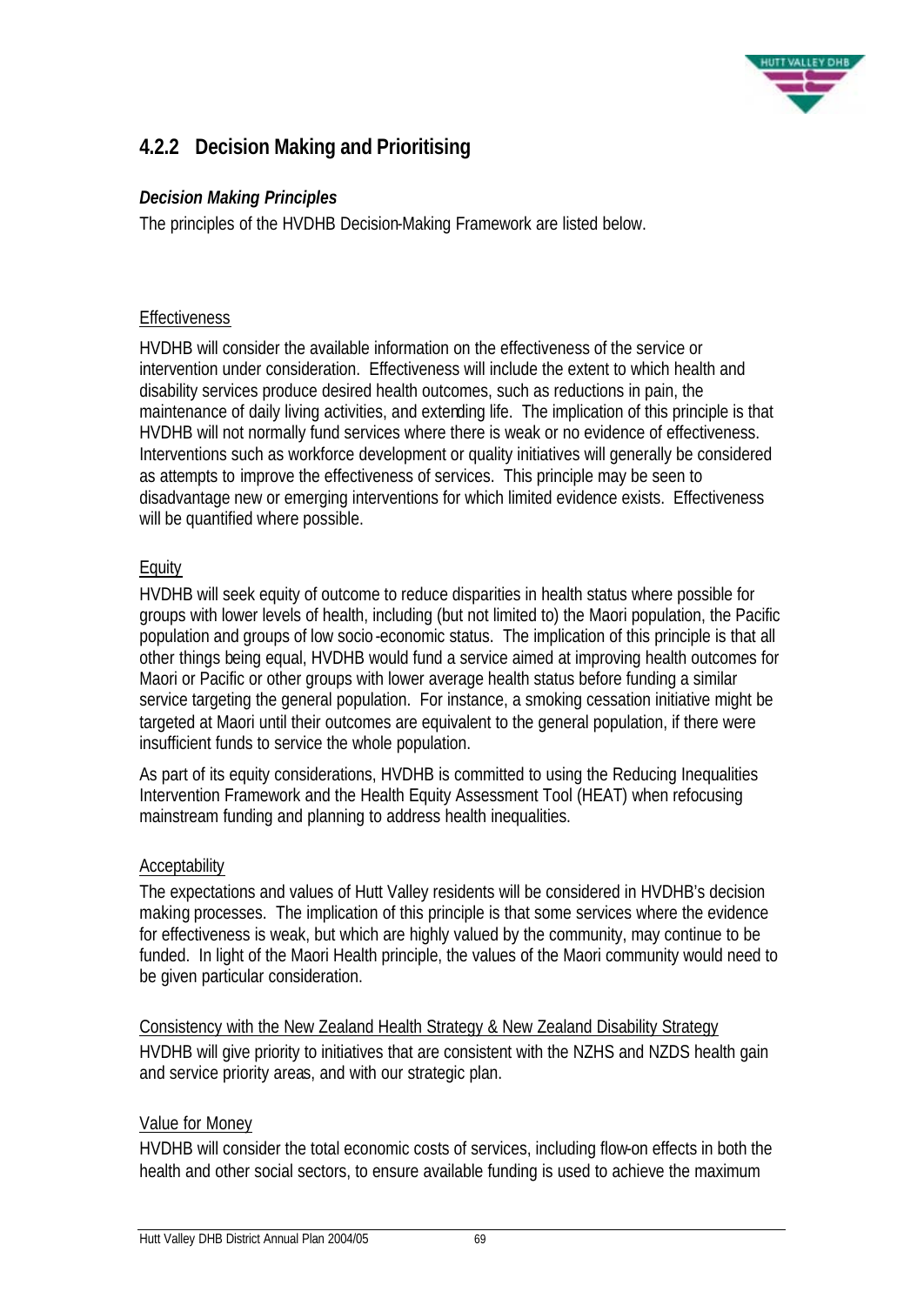

possible gain in health and independence status. Total economic cost includes cost to the user. The implication of considering all economic costs is that some interventions that appear high cost (e.g. kidney transplants) may actually be low cost when the downstream costs of the alternatives (e.g. ongoing dialysis) are considered. Considering intersectoral costs and benefits has the general impact of promoting services or interventions that may relieve costs on other social service agencies. For instance, surgery that allows someone to return to work may save the payment of a benefit. Total economic costs will often be very difficult to calculate accurately, but potential cost impacts can at least be considered. Costs may be considered in light of the number of people benefiting from the intervention. Combining cost and effectiveness information will, where good information exists, allow the calculation of cost effectiveness, or cost utility ratios, to allow for the comparison of different service options.

#### Maori Developme nt in Health

In making funding decisions, HVDHB acknowledges the special relationship between Maori and the Crown under the Treaty of Waitangi and encourages Maori participation in providing and using services. Maori Health issues will be considered when applying all of the other decision making principles. One implication of this principle is that those proposing service initiatives will need to identify as specifically as possible the impact on Maori. This may include estimating prevalence and access issues among Maori, discussing effectiveness for Maori populations, etc. The principle means that HVDHB will give priority to services targeting, or provided by, Maori, all other things being equal.

HVDHB has developed a methodology to apply these princip les and to score service proposals and rank them in priority order. The ranking thus derived is an input to the Board decision making process.

### *Provider Selection Policy*

Hutt Valley DHB has determined a provider selection policy. This policy complies with the principles laid down by Cabinet and ensures the necessary protocols and procedures are in place to ensure:

- The most effective option is selected to achieve the gains in health and independence for people living in the Hutt Valley; and
- To close to gaps in health status within the available health funding.

### *Administration of funding agreements with providers*

#### Operational Management

Planning and Funding staff will administer funding Agreements. A key relationship (portfolio) manager will be assigned to each provider.

#### Authority to Approve Contracts

An internal DHB mechanism, the Funding Management Group (FMG), is in place to oversee and give structure to management of delegated authority relating to renewing and changing service agreements.

The role of the FMG is, within the confines of policy approved by the Board, to:

• Approve service agreements up to the amount set by Board delegations;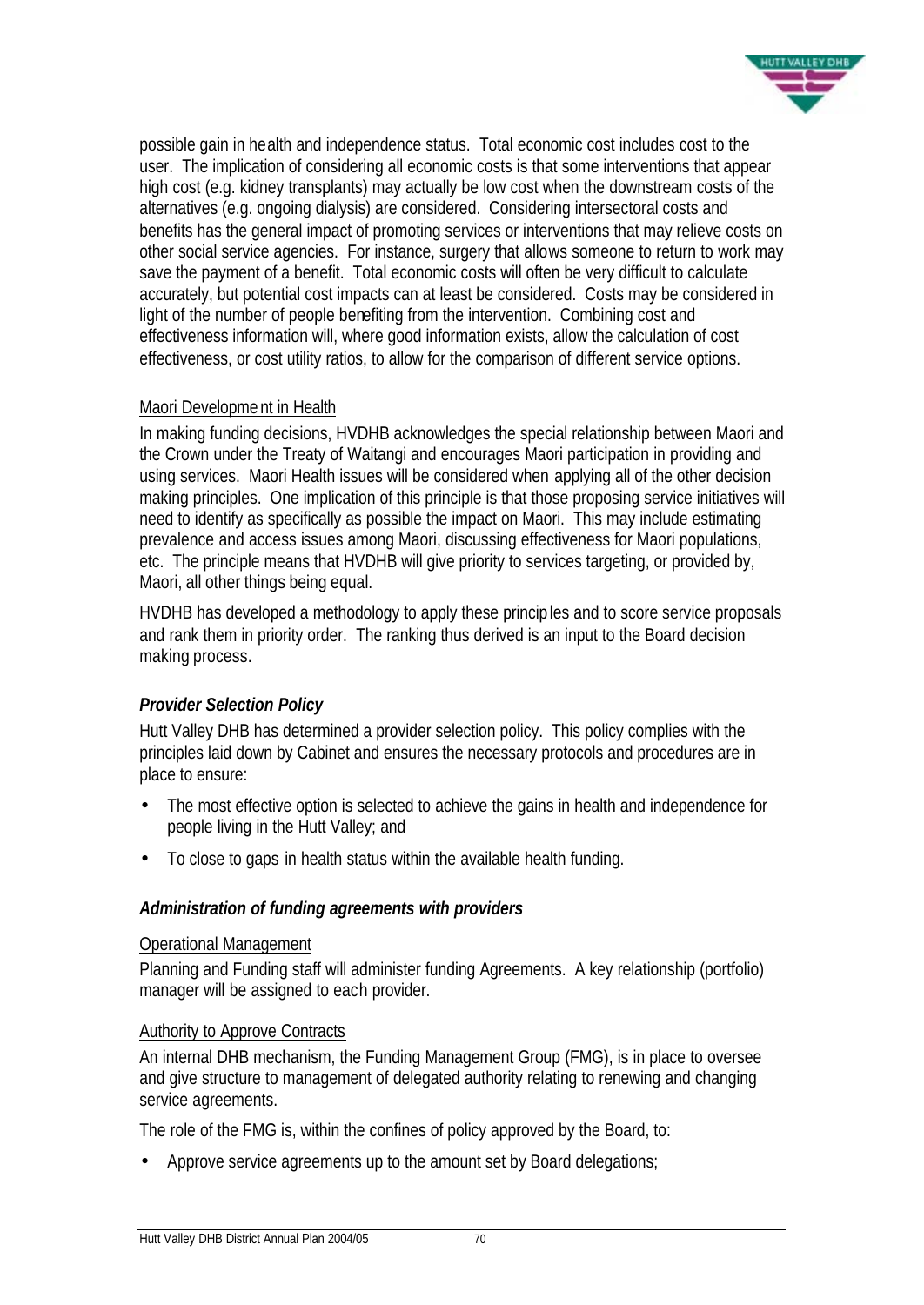

- Approve provider selection processes and documentation;
- Approve negotiating briefs;
- Approve the annual funding schedule for submission to the Community and Public Health Advisory Committee (CPHAC).

Minor service agreement decisions below the FMG threshold shall be made by the General Manager Funding and Planning and portfolio manger concerned, but will be fully documented.

## **4.2.3 Service Monitoring and Evaluation**

Hutt Valley DHB performance management includes the following key components:

- Minimum quality and corporate capability standards;
- Pre-agreement audit as required;
- Service specifications;
- Business rules:
- Volume and price schedule;
- Provider reporting and monitoring, with at least a quarterly review with all providers to monitor and discuss performance;
- Provider feedback;
- Scheduled compliance audits;
- Issue based audits:
- Outcomes review.

Hutt Valley DHB has an Audit Schedule for the 2004/05 year. The following will be priorities for monitoring and performance review/audit.

- Existing providers about whom concerns have been raised;
- New providers/providers with new contracts;
- Existing providers who have not been reviewed for 3 or more years.

The Planning and Funding division have the capability and capacity to undertake this work, with a good split of analytical, planning, service development and contract management expertise. The Central Region Technical Advisory Service is also tasked with undertaking some of the core analytical and regional mental health service development components. All NGO audits are currently sub-contracted to an external provider through TAS. (See Section 4.2.6).

#### Nationwide Service Framework

Hutt Valley DHB will apply the national service framework for service specifications, reporting units, pricing and business rules, unless there are sound documented reasons for diverging.

# **4.2.4 Additional Funding Responsibilities**

Relatively new funding responsibilities that apply at HVDHB in 2004/05 are for:

• Older Persons disability support services (first full year in 2004/05);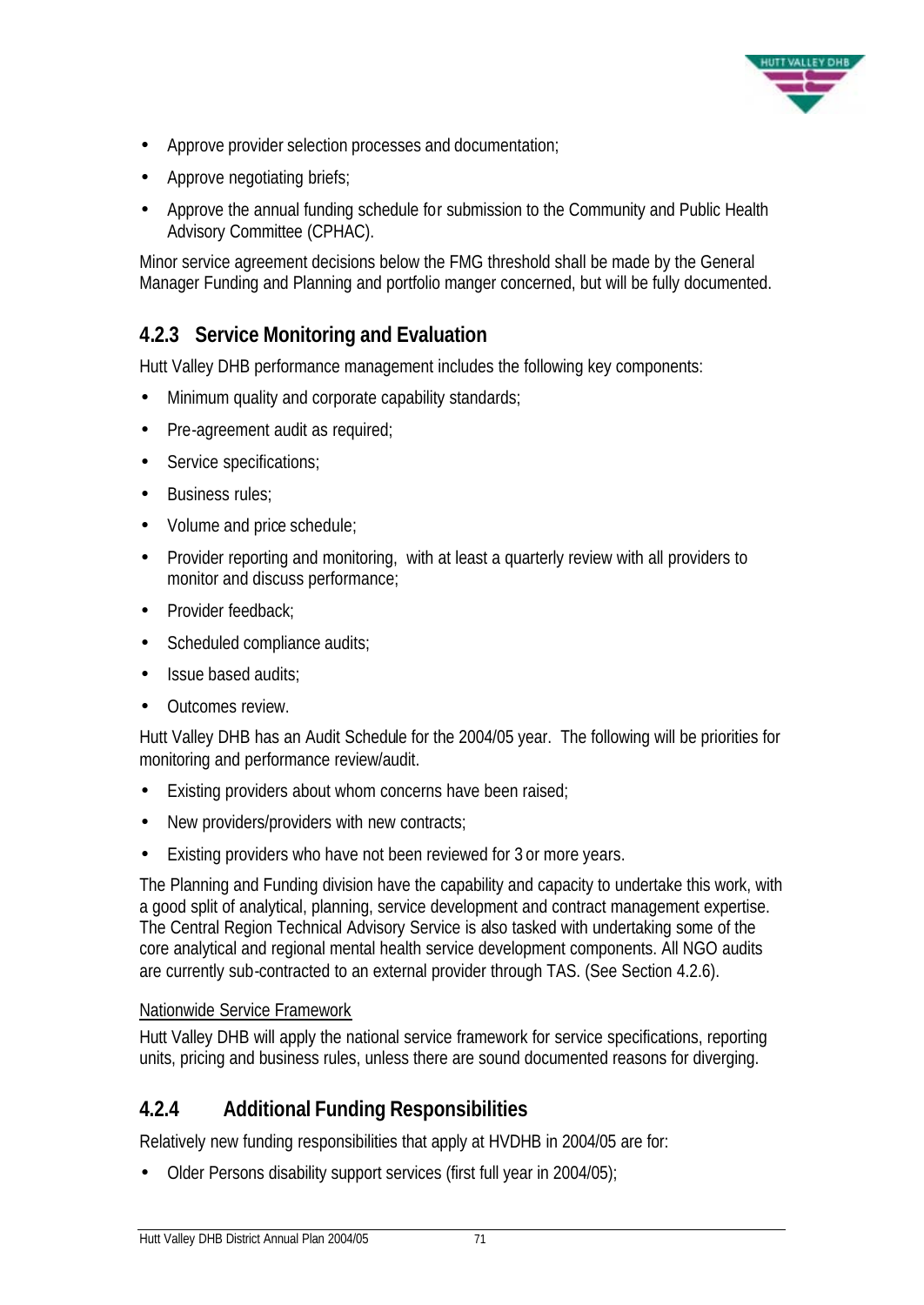

• Maori Health contracts.

HVDHB has taken steps to ensure that the required management expertise and governance is applied to effectively deal with these additional funding responsibilities. This includes an increasingly important role for DSAC (the Disability Support Advisory Committee) and for Maori.

# **4.2.5 Service Change**

The following reviews are being conducted in the 2004/05 year, all of which may result in service reconfiguration to a greater or lesser extent.

- Community and public health nursing review;
- Review of funding and purchase of Laboratory services;
- Regional clinical services review (urology, dental, breast surgical).

Any material service reconfiguration would be preceded by consultation with key stakeholders.

# **4.2.6 Collaboration**

HVDHB will continue to build on its collaborative endeavours at inter-DHB, interagency and intersectoral levels.

### *Inter DHB – Central region*

DHBs in the Central Region have jointly established the Central Region Technical Advisory Services Limited (CRTAS) to provide and/or facilitate joint regional activity around:

- Mental Health Network Support
- Quality and compliance audit tool development and implementation
- Data retrieval and analysis from national systems especially pharmhouse, lab data warehouse, NMDS
- Analysis of Inter district flows
- Monitoring and analysis of regional provider performance and cost allocation
- Support to regional forums
- Co-ordination of regional input to national projects
- Outcome reviews and analysis of effectiveness evidence

Hutt Valley DHB has negotiated a regional Memorandum of Agreement with Central DHBs, outlining how we will work together on regional service planning and funding.

Hutt Valley DHB has established a close working relationship with Capital and Coast DHB and Wairarapa DHB. We expect to build on these relationships in the coming year. Specific collaborative initiatives include:

- Review of options for laboratory service development.
- Review of urology, ENT, ophthalmology and plastics services.
- Support for the decanting of Wellington hospital as appropriate.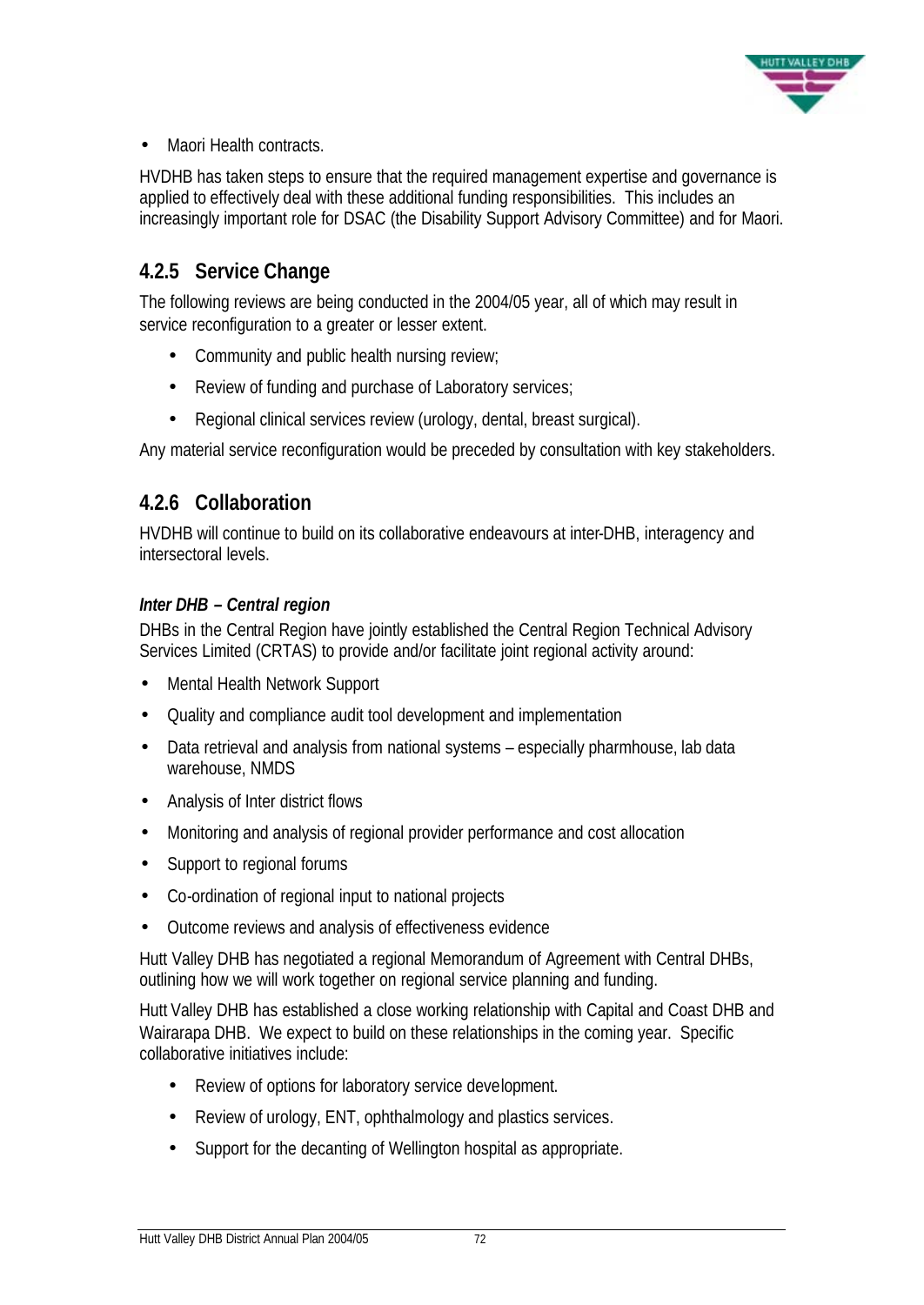

• Emergency Care co-ordination team.

Hutt Valley DHB has also established a joint project with Capital and Coast DHB and Hawkes Bay DHB to assess laboratory supply side issues and solutions at both a hospital and community laboratory market level.

The Central region Maori managers have also developed an excellent working relationship with particular regard to collaborative proposals and Maori provider development. This group will work towards developing and implementing a workplan in the 2004/05, should funding be made available for this work.

#### *National DHB Collaboration*

DHB Collaborative Initiatives that will be supported by the DHB CEOs Group for attention during the 2004/05 year include:

- PHO development
- Workforce Action Plan
- Oral health
- Pharmacy
- Referred Services Management Strategy
- Clinical Performance Indicators Strategy
- National benchmarking and pricing programme
- Older Persons
- IDF programme

Further Collaborative Initiatives for action by DHBNZ and the CEO Group are:

- *Health Sector Work Plan* Develop a single workplan for key projects across the sector, including Ministry policy activity, DHBNZ activity and regional DHB activity. Available resources to be focused on achieving the workplan;
- *Inter-sectoral activity* DHBs to summarise inter-sectoral activity they are engaged in. DHBNZ to co-ordinate and seek further inter-sectoral information from the Ministry;
- *Ministry CEO Forum* Develop an effective forum between DHB CEOs an the Ministry on policy and regulatory issues;
- *Information Technology* Describe DHB information needs and seek alignment of Ministry activity in information systems and implementation of WAVE;
- *Service Changes* Each region to share their best set of guidelines /rules for service change affecting more than one DHB. Large service changes to be considered by the DHB CEO – Ministry Group;
- *Senior Medical Officer (SMO) Employment Relations* All 21 DHBs support a collective process and strategy for SMO negotiations for a national agreement;
- *DHB Policies* DHBs to share policies through DHBNZ to avoid duplication;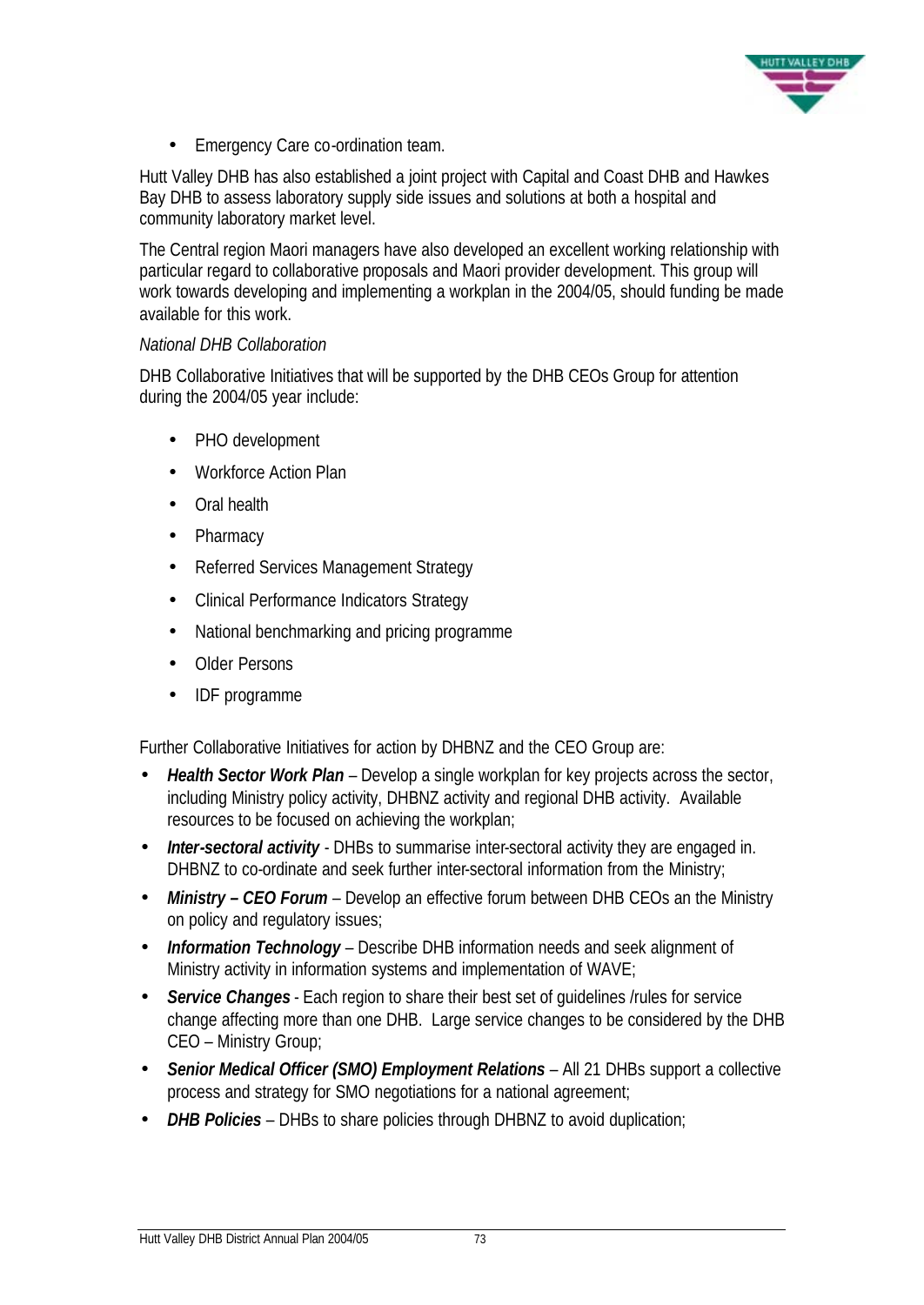

HVDHB supports District Health Boards New Zealand (DHBNZ) and will continue to participate in DHBNZ activities. DHBNZ exists to support DHBs and provide coordination of activity at the national level. DHBNZ maintains links with central agencies and works to confirm sector priorities through the Health Sector Workplan and the DHBNZ Annual Plan. DHBNZ is active in a range of areas including: Primary Health; Workforce Development; Industrial Relations; Funding and Accountability; Devolution (Health for Older People, Public Health); Service Frameworks, Pricing and prioritisation tools; and Information (WAVE).

Hutt Valley DHB will continue to jointly fund the Central Regional shared service agency (CRTAS) to perform analysis, audit and service development services. We will also continue to support DHBNZ in its coordination and policy advocacy roles.

### *Interagency*

Hutt Valley DHB is interested in developing partnerships with external health providers to ensure best use of administrative resources. In particular we are in a good position to provide HR and workforce development support to primary care and mental health providers. The Director of Nursing will work with primary care nurses on recruitment and clinical career pathway development for primary care nurses. The DHB will also continue to run the Primary Secondary Integration Steering group to continue the process of streamlining flows between primary and secondary services.

### *Intersectoral*

We are also working with the Hutt Valley City Councils and the Regional Council to establish a Hutt specific focus for intersectoral collaboration. Hutt Valley DHB is involved in the Wellington Leaders Group which includes the major Crown owned territorial authority and social service delivery organisations.

# **4.2.7 Population Based Funding & Inter-District Flows**

As part of the move toward a population based funding approach, HVDHB has been actively involved in nationwide work to correctly identify and confirm inter-district service flows – to ensure that Hutt Valley residents are receiving, in total, their fair share of nationwide population based funding.

On the basis of this work, HVDHB is pleased to note that funding for 2004/05 is fully in line with Hutt Valley's share of the New Zealand population. Moreover, in order to ensure that Hutt Valley residents receive services (when necessary) from out-of-district service providers, HVDHB is currently looking to secure appropriate IDF arrangements with all other DHBs. These arrangements are summarised in Appendix 3.

# **4.3 PROVIDING HEALTH SERVICES**

This section briefly describes services performed by the in-house Provider Arm of the DHB.

The in-house Provider Arm of Hutt Valley DHB delivers a range of hospital based and community based services in order to assist achievement of the key objectives contained in the DAP. To deliver these services the Provider Arm is structured into nine Services. In addition a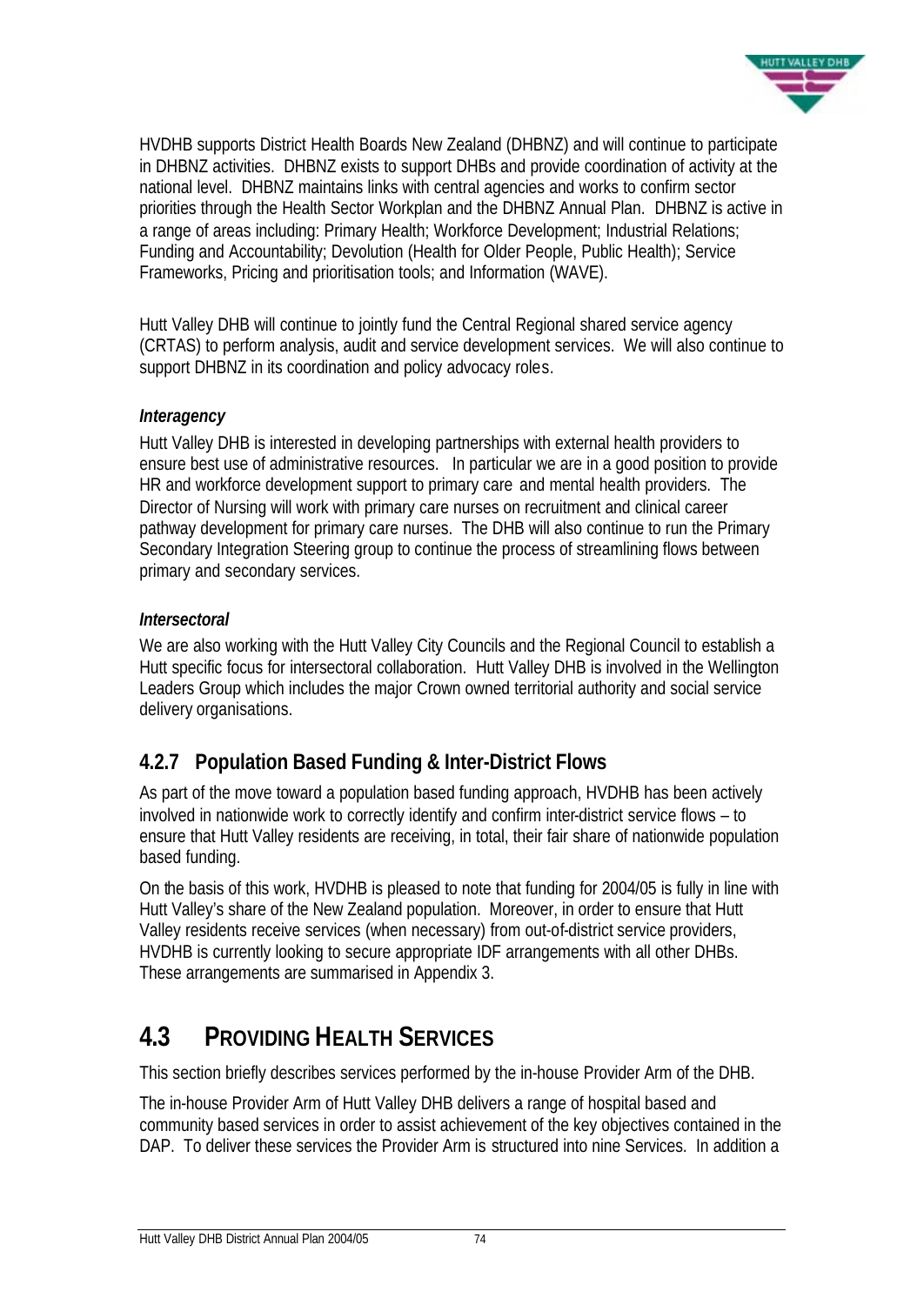

tenth Service, Clinical Support, provides ancillary health functions to all other Services. The Services and a brief description of the services provided are provided in the following sections.

## **4.3.1 Surgical Services**

Provide secondary services in general surgery, gynaecology and orthopaedics. It also provides regional tertiary and secondary services in burns, plastics and maxillofacial, and various ACC tertiary (red list) and secondary services.

## **4.3.2 Medical Services**

The medical service is primarily demand driven for acute services in emergency department, general medicine and cardiology. There is little control over referral sources and growth in acute demand follows an international trend of 5% each year. This reflects the aging population and the compression of morbidity. Acute services are supported by medical outpatient clinics, endocsopy procedures and specialist nurses who provide home visits and nurse led clinics in chronic disease management.

The service also provides regional rheumatology services which is primarily outpatient focused and specialist rehabilitation services. The specialist rehabilitation service is a co-ordinated multidisciplinary service that is customised to meet the complexity of people with disability and/or age related disorders to restore their functional ability and enable them to live as independently as possible. This service includes psychogeriatrics which supports older people with behavioural disturbances.

## **4.3.3 Maternity Services**

The Maternal Health Service has a modern Obstetric Unit that is women and family focussed.

A multidisciplinary team comprising of midwives, obstetricians, nurses, lactation consultant and support staff provide comprehensive antenatal, intrapartum and post natal secondary care support to women.

The Service also provides a Maternity facility to Independent Practitioner Access holders to bring their clients for labour and delivery.

They key goals for the service is to work with the community, be strategic in approach, focussed on outcomes and move towards a sustainable integrated model of care.

# **4.3.4 Children's Health Services**

The Children's Health Service comprises of a multidisciplinary team of Paediatricians, nurses, Play Specialist and support staff, who work together to deliver inpatient and outpatient medical care for children.

The service is closely linked to the Maternity Service in providing Specialist consultation, management and treatment for newborns.

It incorporates a Children's Ward, Children's Assessment and Short Stay Unit, Outpatient Department and Special Care Baby Unit as well as a facility and nursing response for children admitted under surgical specialities, Outpatient Department and Special Care Baby Unit.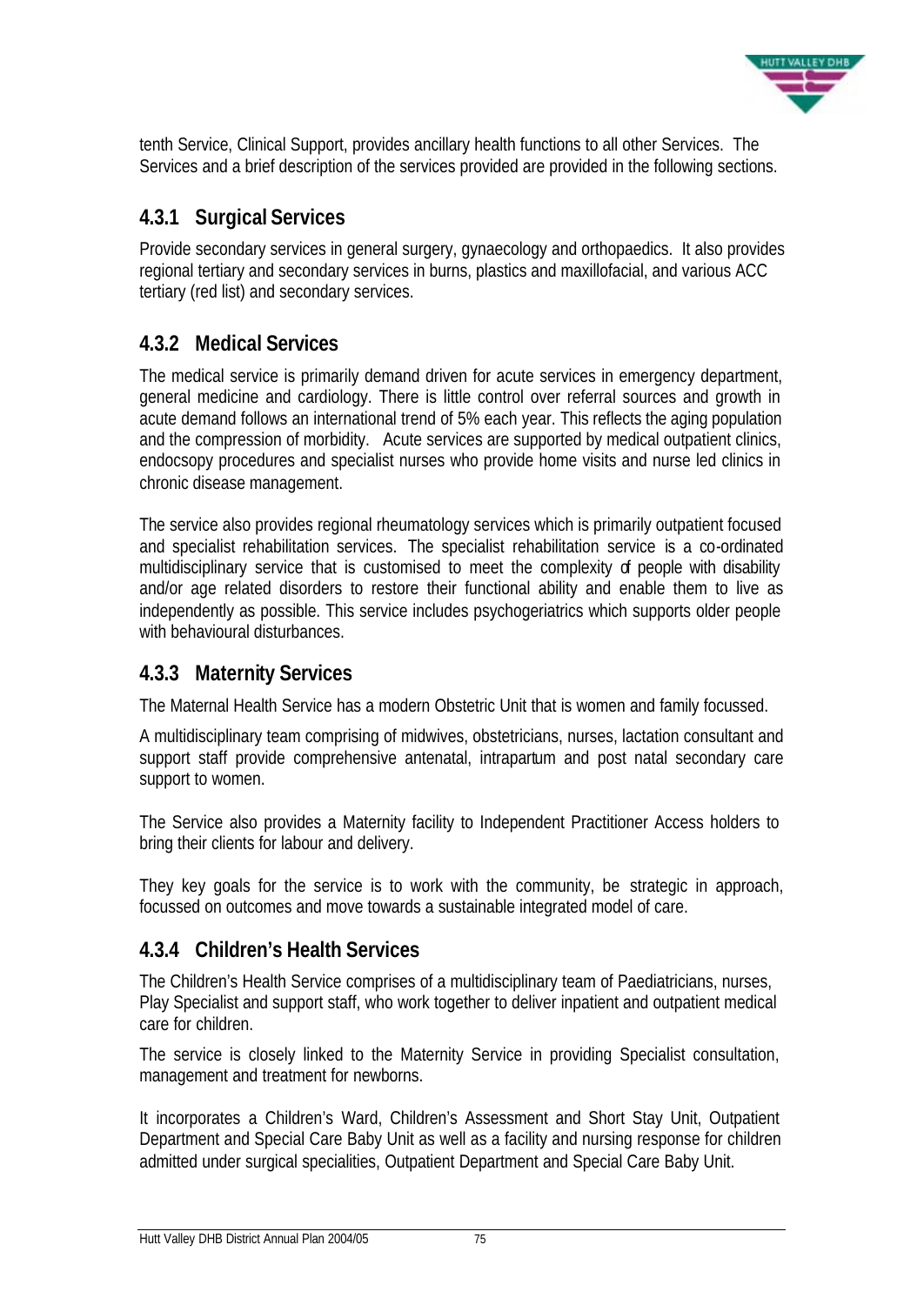

Comprehensive Nursing Home Care services provided to neonates and children compliment the respective inpatient facilities.

Children's Health is in the process of developing an integrated service for the assessment and management of children with developmental needs.

## **4.3.5 Public Health Services**

A regional service providing a wide range of public health services to the greater Wellington region. The service is also the lead provider for public health services delivered to the Wairarapa. The programmes covered include health promotion, health protection, communicable diseases, Maori Health and Pacific Peoples' Health.

### **4.3.6 Mental Health Services**

Provides mental health services for people with an identifiable or suspected psychiatric disorder which has a significant impact on that person's ability to function, or which is likely to result in long term impairment. The services covered include acute inpatient, mobile crisis assessment, community alcohol and drug, Maori mental health, Kaupapa Maori, child, adolescent and family service (CAFS), youth speciality service, intensive clinical support service, an acute day hospital and a Pacific Peoples' clinical service.

## *4.3.7 Regional Screening Services*

A regional Service that provides BreastScreening Services and Cervical Screening Services to the Greater Wellington Area and Wairarapa

BreastScreening Services provided are;

- Invitation and Recall
- Screening (through static sites and mobile services) and reading of films
- Assessment and biopsy of suspicious lesions
- Referral to treatment service
- Health Promotion

Cervical Screening services provided are:

- Maintaining data base with Cervical Screening results including results from Nelson/Marlborough DHB area]
- Recall (overdue smears only)
- Reporting to Smear takers and GP's
- Liaison with GP's, Smear takers, Laboratories and Colposcopy services
- Health Promotion.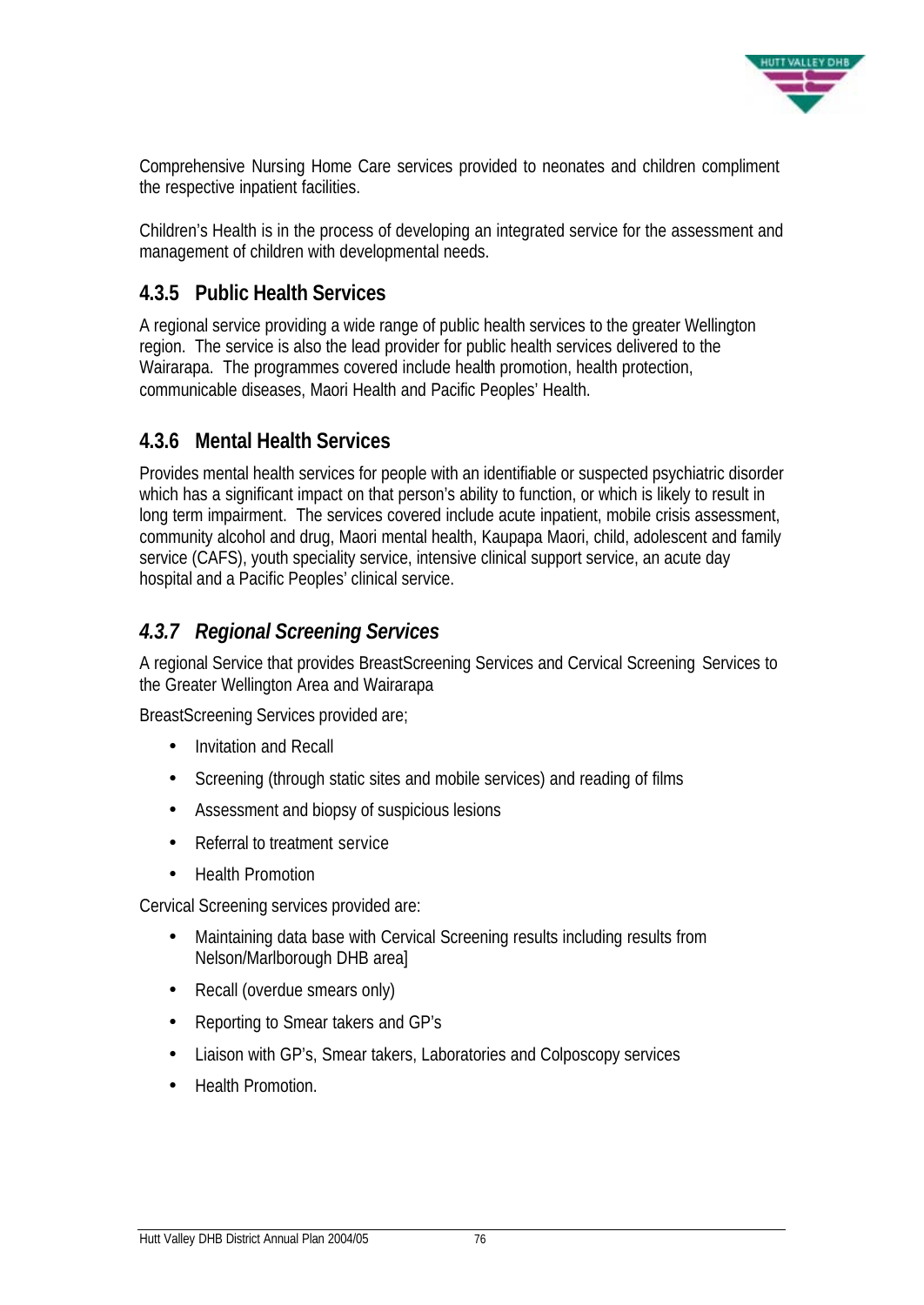

# **4.3.8 Community Health Services**

Support clients remaining in their own homes by providing services to them in their own homes. The services provided include district nursing, home help and meals on wheels.

# **4.3.9 Community Dental Services**

The Community Dental Service (CDS) comprises the Hospital Dental Department, regional School Dental Service, and the Regional Adolescent Oral Health Co-ordination Service. The Hospital Department is responsible for providing comprehensive community dental services to children, adolescents and adults in the Hutt Valley requiring specialist dental care as a result of trauma, infection, developmental anomalies or underlying medical or psychological status. As capacity allows the Department also provides care to low-income patients. This provides complimentary services to private providers.

The regional School Dental Service provides a range of dental services (including preventative care, oral health education, treatment and restoration) to preschool children aged 2 & ½ years and over and up to year 8 at school across the greater Wellington Region (Hutt Valley and Capital and Coast DHB's).

The regional Adolescent Oral Health Coordination Service aims to increase the enrolment of adolescents (up to the age of 18 years) with oral health care providers. This Service covers six DHB regions.

# **4.3.10 Clinical Support Services**

Clinical Support Services provide an extensive range of clinical and non-clinical services within the environs of the hospital campus and community. Clinical Support is diverse in nature and services are organised into professional and functional units. The services provided are essential to supporting the effective delivery of health care to hospital clients or to maintaining the facility infrastructure. Key support functions are provided on a 24 hour per day, 7 days per week basis through rostered and call-back systems.

Clinical Support Services exists in the main to provide diagnostic, treatment and general support functions to the various Personal Health Services within the Provider Arm. Diagnostic and treatment services play a key role in patient management providing for diagnosis, monitoring and treatment planning.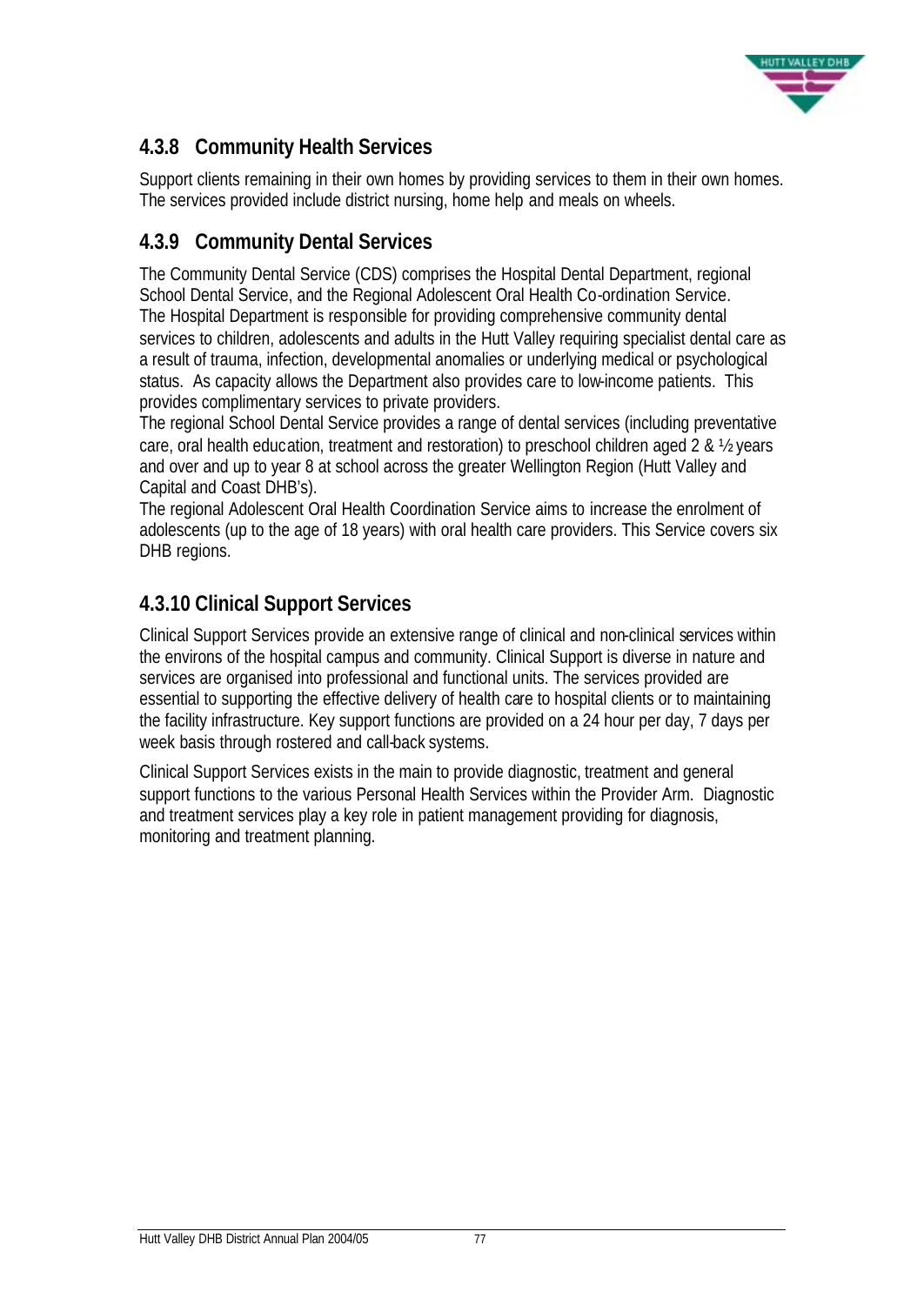

# **5 MANAGING FINANCIAL RESOURCES**

# **5.1 MANAGING WITHIN BUDGET**

Hutt Valley DHB is forecasting a small surplus for the 2003/04 financial period and is looking to consolidate this position in the planning years concerned.

The 2004/05 and following two financial period forecasts show modest surpluses will be achieved. The Board and management of Hutt Valley DHB believe these surpluses are realistic and achievable. As previously stated in this Plan, the key elements to achieve these financial forecasts are containing the cost pressures arising from employment agreement settlements, minimising price increases for various clinical consumable items, and ensuring demand driven expenditure including the devolvement of DSS contracts are contained within budgeted parameters.

The revenue stream within the financial forecasts have been prepared using the information contained in the funding package for the 2004/05 and 2005/06 financial years. For the 2006/07 year an assumption of 3% revenue growth has been used to derive the revenue.

It is HVDHB's intention to repay \$5m of equity in the 2004-05 financial year as part of its strategy to contain costs and achieve a small surplus. Supplementing this strategy will be the implementation of additional efficiency gains as outlined in the tables below.

Hutt Valley DHB recognises the requirements of the Operational Policy Framework (OPF) regarding "ring fenced" monies. Hutt Valley DHB will ensure that any surplus or deficit arising from ring-fenced monies will be managed in accordance with the OPF requirements.

# **5.2 BUDGETED FINANCIAL STATEMENTS**

The following table shows the statement of financial performance for Hutt Valley DHB for the planning period. The full set of financial statements<sup>3</sup> are included in Appendix 7 of this Plan.

l

<sup>3</sup> The required financial statements are the statement of financial performance, statement of financial position, statement of movements in equity, and statement of cash flows. A statement of financial performance must be shown for each output class.

In addition, the financial information presented must be in accordance with the Public Finance Act 1989 and Financial Reporting Standard No. 29 (FRS29).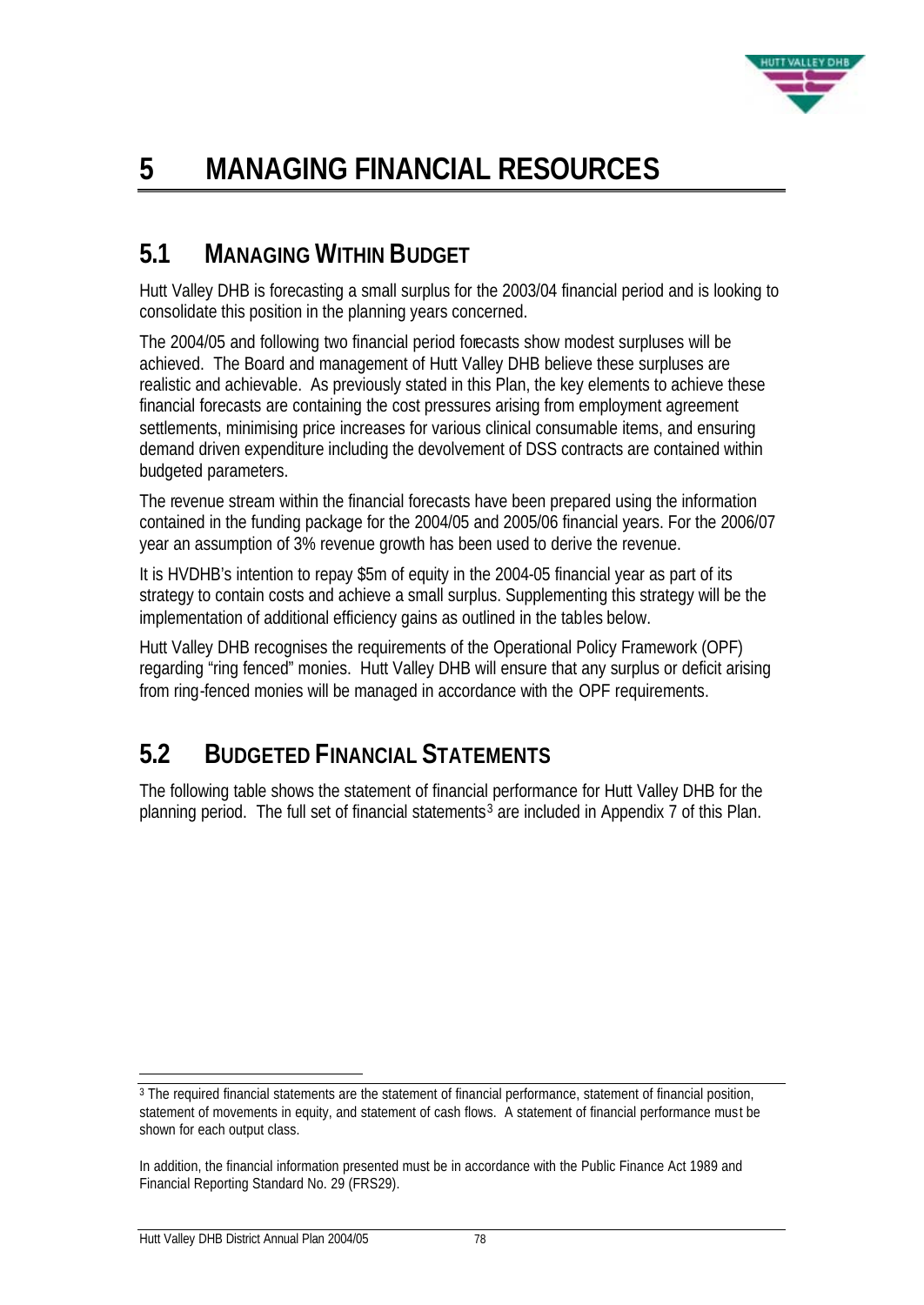

# **5.3 FORECAST STATEMENT OF FINANCIAL PERFORMANCE**

| <b>Hutt Valley District Health Board</b>           |            |            |            |            |  |  |  |
|----------------------------------------------------|------------|------------|------------|------------|--|--|--|
| <b>Forecast Statement of Financial Performance</b> |            |            |            |            |  |  |  |
| For the year ended 30 June                         |            |            |            |            |  |  |  |
|                                                    |            |            |            |            |  |  |  |
|                                                    | 2003/04    | 2004/05    | 2005/06    | 2006/07    |  |  |  |
|                                                    | \$000's    | \$000's    | \$000's    | \$000's    |  |  |  |
| Revenue                                            |            |            |            |            |  |  |  |
| Revenue                                            | 251,305    | 253,876    | 261,683    | 269,377    |  |  |  |
| <b>Interest Revenue</b>                            | 535        | 762        | 814        | 814        |  |  |  |
| <b>Total Revenue</b>                               | 251,840    | 254,638    | 262,497    | 270,191    |  |  |  |
| <b>Expenditure</b>                                 |            |            |            |            |  |  |  |
| <b>Provider Expenditure</b>                        | (127, 672) | (127, 418) | (131, 678) | (135, 628) |  |  |  |
| <b>Operating Expenditure</b>                       | (109, 220) | (111, 936) | (115,580)  | (118, 743) |  |  |  |
| Depreciation                                       | (6,944)    | (7, 188)   | (7, 734)   | (8, 301)   |  |  |  |
| Interest                                           | (1,258)    | (1,258)    | (1,222)    | (1,258)    |  |  |  |
| Capital Charge                                     | (7, 473)   | (6,785)    | (6,239)    | (6,235)    |  |  |  |
| <b>Total Expenditure</b>                           | (252, 567) | (254, 585) | (262, 453) | (270, 165) |  |  |  |
| <b>Net Surplus/(Deficit)</b>                       | (727)      | 53         | 44         | 26         |  |  |  |
| Gain/(Loss) on Sale of Assets                      | 727        |            |            |            |  |  |  |
| <b>Net Surplus/(Deficit)</b>                       |            | 53         | 44         | 26         |  |  |  |

# **5.4 SUMMARY OF 2004/05 OPERATING BUDGET**

The operating forecast for 2004/05 is a surplus of \$53k.

# **5.4.1 Funding Advice**

The Funding Package advice was received in December with an overall increase in price and demographics of 2.55%. While this increase allows for inflationary cost pressures on consumable and infrastructure items it is not likely to be sufficient to cover wage increases as predicted in current MECA negotiations.

# **5.4.2 Funder Financials**

As mentioned above the financials reflect the new funding package advice. The need to revise price/volume schedules has been re flected in the financials and incorporated into the budgets.

Our approach has been to: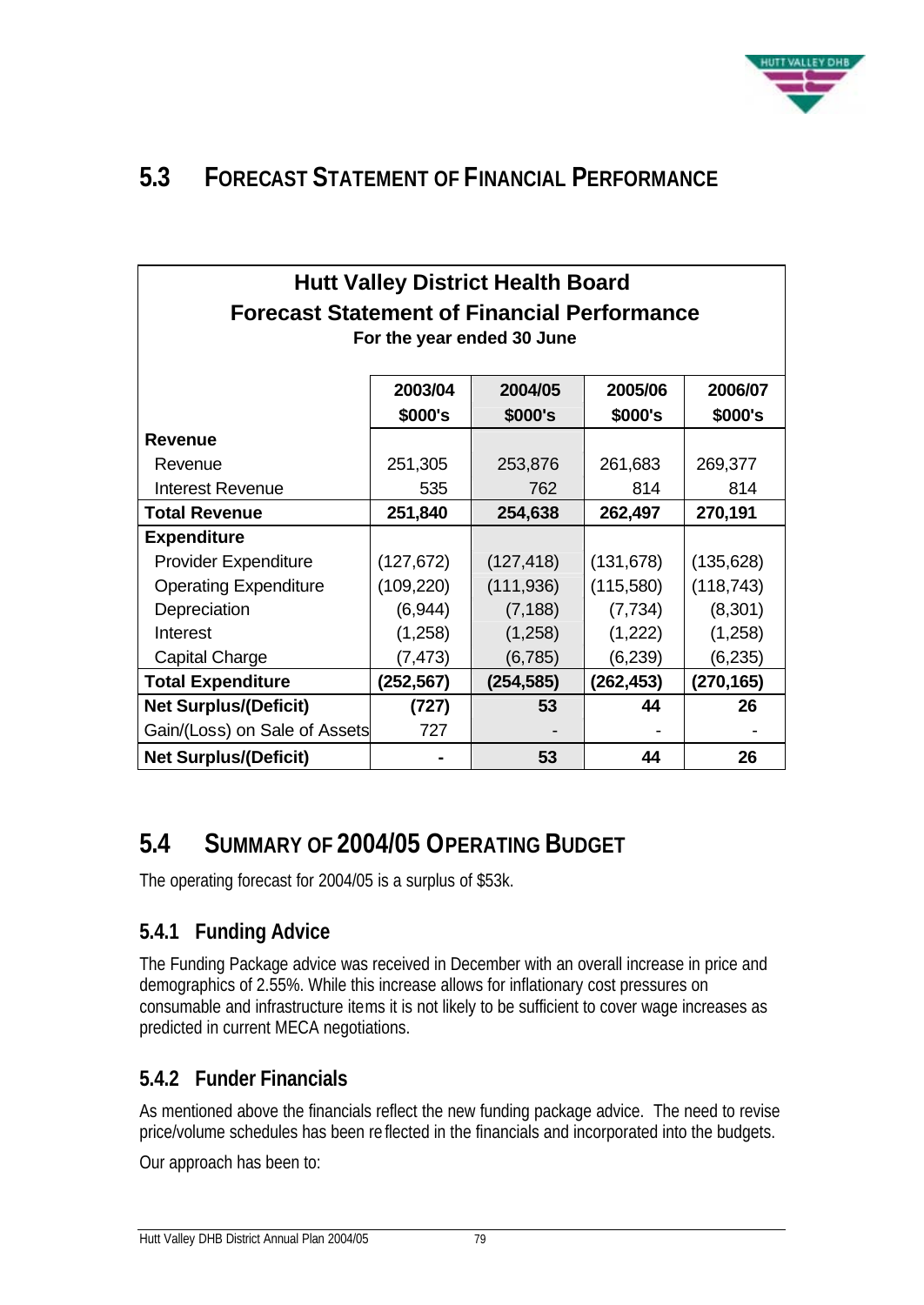

- Confirm and agree the price/volume schedules with the Provider arm;
- Identify the external Provider contract amounts including those devolved for Disability Support Services;
- Reassess the demand driven expenditure and assumptions;
- Confirm the new initiatives of \$1.2 million relating to 2003/04 will continue and have been included in the 2004-05 planning year; and
- Confirm an amount has been set aside as a price increase for NGO's and is included in the 2004-05 planning period.

Having completed the above steps we have identified that the Funder will operate with a surplus of \$750k for the 2004-05 planning year.

## **5.4.3 Provider Financials**

Service planning templates for the Provider arm were developed in the previous financial year and these have been used to determine the 2004-05 budgets. The proposed price/volume schedules for each speciality reflects a realistic volume for the service that takes into account waiting list issues. The cost structures of each service have also been reviewed and efficiencies have been incorporated into the plans where appropriate. Not all costs have been able to be contained within the price increase, therefore the Provider arm is showing a deficit of \$832k. It should be noted that with the move to Regional/National MECA negotiations the ability to control these costs at a local level is extremely limited. While we believe our assumptions for these potential increases are realistic a change of 1% from the forecast will impact on the bottom line by \$700k.

The operational performance of the Provider Arm for 2004-05 is largely due to issues that have been experienced in the 2003-04 financial year and have ongoing cost implications for future years. The increase in FTEs is largely a result of contract compliance requirements for our medical rosters of which we have little control, recruiting additional staff in the Emergency Department and General Medical Ward to cope with patient safety and quality issues. Other cost increases include the absorption in clinical supplies costs, notably blood products.

HVDHB have been able to cover these costs in the 2003-04 year due to the disposal of surplus property that was not budgeted, however this was a one off transaction whereas the additional costs mentioned above have ongoing implications for this organisation.

# **5.5 ASSUMPTIONS**

The following are the key assumptions for the annual plan. Where the assumptions could change they have been addressed in a separate section with the impact of the change identified.

# **5.5.1 Provider**

- 1. Revenue is based on the funding package received in December 2003;
- 2. The impact of the collective employment agreement settlements has been factored in to the plan on the basis of regional/national agreements;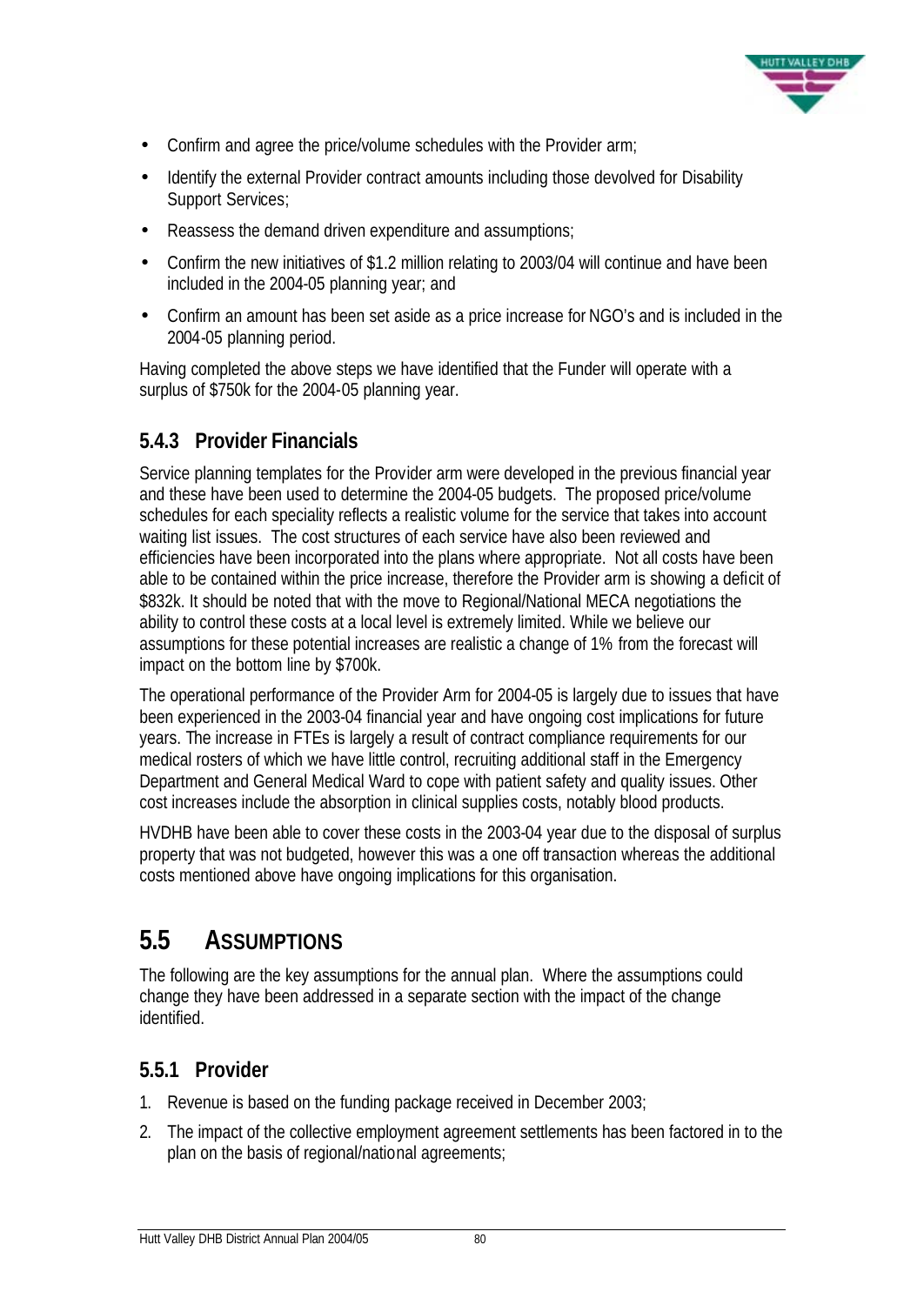

- 3. Other costs have increased in line with the CPI at 2%;
- 4. The exchange rates utilised for the \$USD and \$AUD dollar are \$0.68 and \$0.88 respectively;
- 5. Interest rates on term debt are fixed at 6.4% for the planning period;
- 6. Interest income reflects the funding received one month in advance from the MOH and it is assumed this will continue for the planning period;
- 7. The impact of the revaluation on capital charge at 11% has been factored into the Plan for both revenue and expenses.
- 8. Capital expenditure projects and equipment will be funded from operating cash surplus;
- 9. Repayment of equity has been factored into the Plan;
- 10. The number of inpatients will not be greater than current activity levels thereby not causing additional costs through unbudgeted bed days;
- 11. The complexity and casemix will not significantly change from the current years trend thereby causing additional costs;
- 12. FTE levels will be recruited to budgeted levels so there is no adverse impact on employment costs;
- 13. A proportion of the DHB Corporate service costs have been allocated to the Governance output class according to standard accounting drivers, which are proxies for the likely use of corporate resources;
- 14. Revenue for 2006-07 is based on an assumption of a 3% increase on price and costs.

15.

## **5.5.2 Funder**

- 1. Any additional contracts devolved from the MOH will be devolved with sufficient funding to cover the full cost of the contract;
- 2. Demand driven expenditure will not exceed the budgeted increase of 2.13%;
- 3. Pharmaceutical savings from STAT dispensing have been calculated on the basis that only 50% of Pharmac's original saving calculations will be realised;
- 4. The level of Pharmac rebates forecast in the 2003-04 financial year will continue.

## **5.5.3 Risks**

While all of the above assumptions are critical there are some key areas that would impact on our plan significantly if the assumption changes. These are detailed below along with the financial impact of any change.

*Revaluation of Assets* – It is assumed that any additional costs associated with depreciation and capital charge will be funded by the Ministry for the planning period. If this does not occur then the bottom line will deteriorate by approx. \$3.7m.

*Demand Driven Expenditure* – We have assumed that price & volume growth can be contained within the planning parameters of 2.13%. If this does not occur then for every 1% adverse change this will impact adversely on our bottom line by approx \$400k.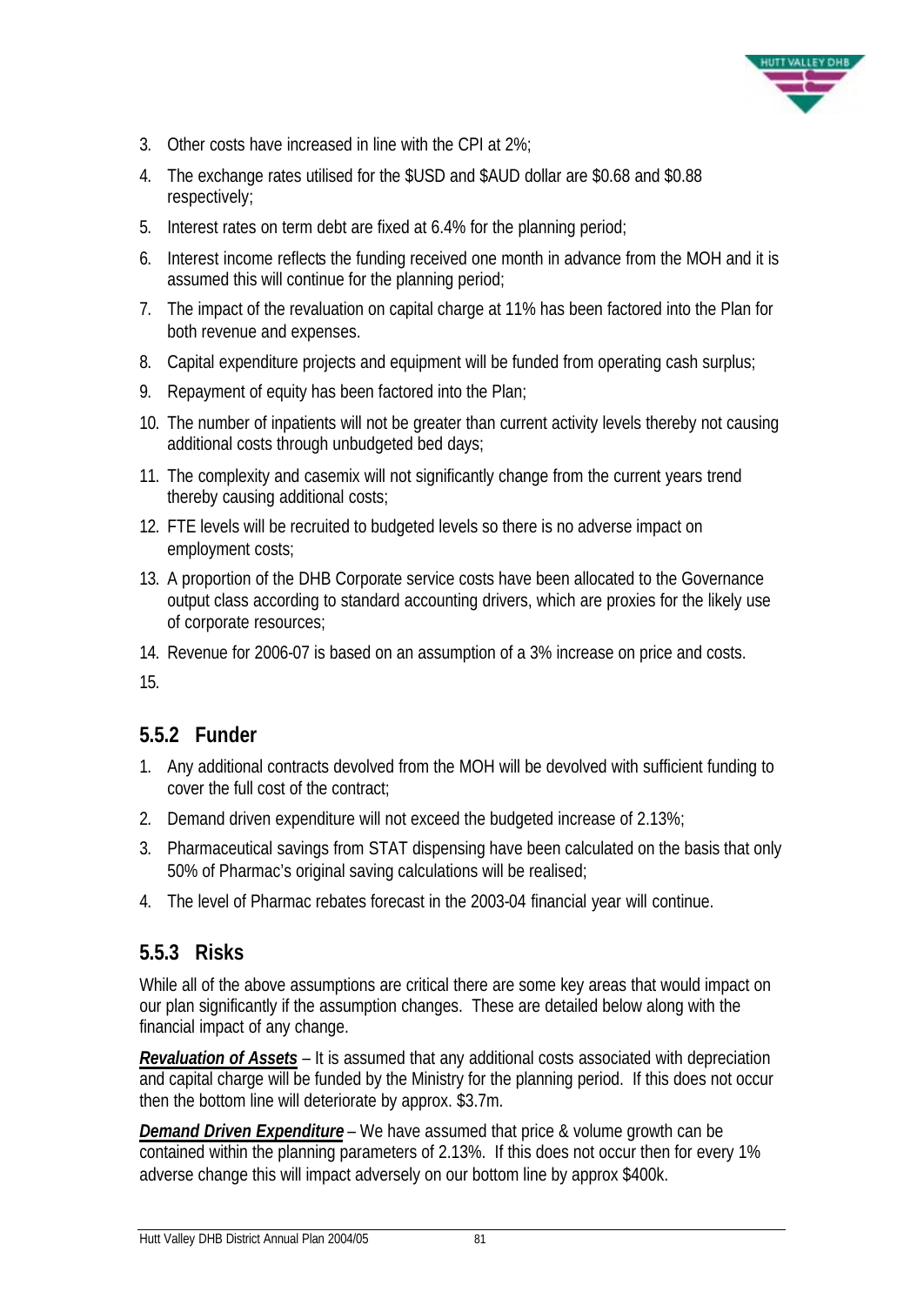

*Employment Costs* – We have assumed an increase in employment costs and a change of 1% will adversely imp act on the bottom line by \$700k.

*Revenue in Advance* – We have built into the Plan, additional interest revenue on the basis the Ministry will continue to pay the Provider funding in advance. This premise is based on the DHB being a good performer from a financial perspective and that Hutt Valley DHB will continue to meet plan.

## **5.5.4 Outyears 2005-06 to 2006-07**

The financials for the two out years have been calculated using the following information and assumptions:

#### *2005-06*

- The core revenue increase is based on the funding advice received in December;
- The costs for the Provider Arm have been built up using an overall cost increase of 3%;
- The costs for the demand driven expenditure has been based on a 2.5% increase;

#### *2006-07*

• In the absence of any funding information for this financial year we have assumed a price increase of 3% and a cost increase of the same amount. This has little impact on the overall result of the DHB.

# **5.6 CAPITAL EXPENDITURE**

In line with the Asset Management Plan, HVDHB plans to increase its capital expenditure commitments over the planning period. It is anticipated that \$39m will be spent in the next five years ensuring that infrastructure, IT and medical equipment requirements are maintained, upgraded or replaced appropriately.

The following table outlines the Capital Expenditure requirements over the next three-year planning period.

| For the Year ended 30 June | 2004-05 | 2005-06 | 2006-07 |
|----------------------------|---------|---------|---------|
|                            | \$000's | \$000's | \$000's |
| Property                   | 2,946   | 3,143   | 3,337   |
| <b>Medical Equipment</b>   | 2,602   | 2,790   | 3,075   |
| <b>Computer Equipment</b>  | 1,500   | 1,500   | 1,500   |
| Other                      | 137     | 234     | 228     |
| <b>Total</b>               | 7,185   | 7,667   | 8,140   |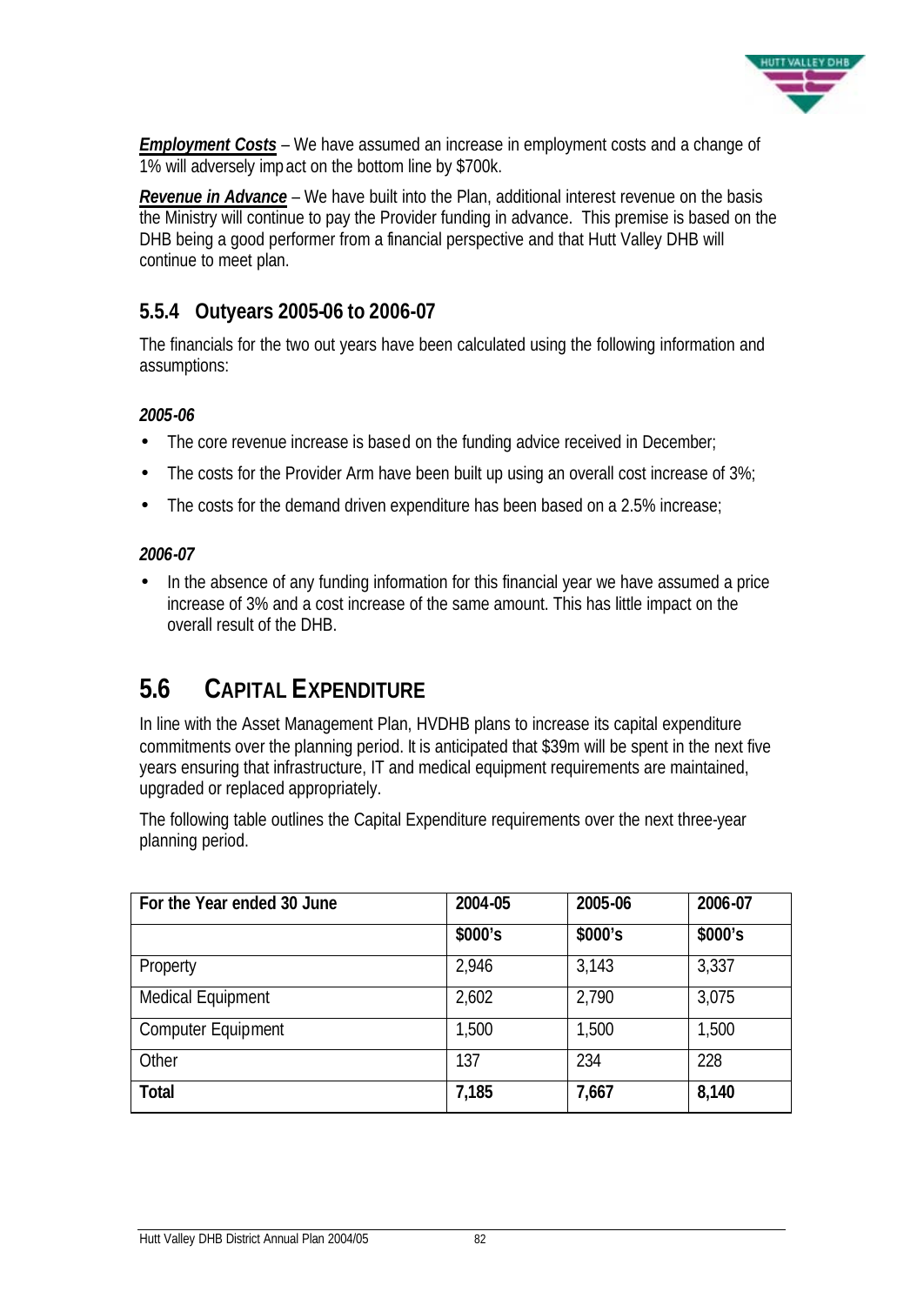

### *Principles*

In determining our capital expenditure requirements we have identified the following key principles:

- Expenditure is in keeping with depreciation, i.e. the spend is no more than the depreciation charge each year;
- The capex spend is financially affordable and will improve the efficiency of the organisation;
- All capital expenditure will be financed through current operational funding no additional funding from debt or equity will be required.
- There are no assets that have been identified as surplus to long-term health service delivery needs.

# **5.7 EFFICIENCY INITIATIVES**

It is important to recognise that efficiencies tend to curb cost growth rather than deliver net reductions in cost.

The table below identifies those efficiencies that will impact on the 2004/05 planning period and have been incorporated into the annual plan. These efficiencies build on those contained in last years plan.

| <b>Efficiency Initiative</b>          | Comment                                                                                                                   |         | Savings/New Revenue (\$000) |         |
|---------------------------------------|---------------------------------------------------------------------------------------------------------------------------|---------|-----------------------------|---------|
|                                       |                                                                                                                           | 2004/05 | 2005/06                     | 2006/07 |
| <b>Review of Contracts</b>            | Reviewing our Clinical Supply<br>contracts it is anticipated that<br>savings will culminate in the region<br>of:          | 200     | 200                         | 200     |
| <b>Buying Group</b><br>Initiatives    | Savings from buying group initiatives<br>particularly on printing and stationery<br>will deliver a reduction in costs of: | 100     | 100                         | 100     |
| Review of<br><b>Outsourcing Costs</b> | Reviewing our Outsourcing contracts<br>it is anticipated that savings will be<br>achieved of:                             | 100     | 100                         | 100     |
| <b>ACC Partnership</b><br>Programme   | As a result of the accreditation<br>process to the Partnership<br>Programme, HVDHB will gain<br>additional savings of:    | 200     | 200                         | 200     |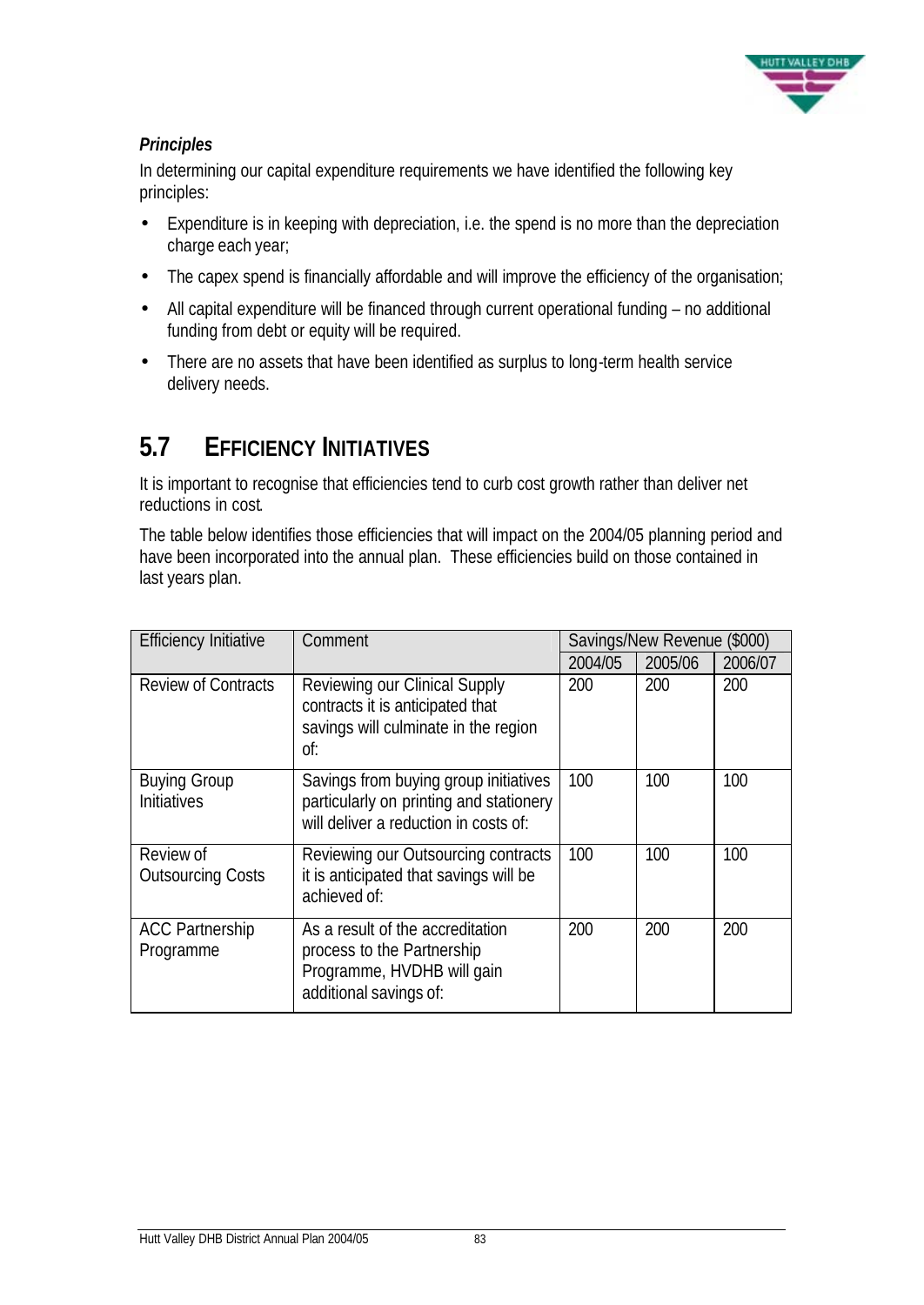

### **New Technology Gains**

| Comment<br><b>Efficiency Initiative</b>      |                                                                                                                                                                             |         | Savings/New Revenue (\$000) |         |
|----------------------------------------------|-----------------------------------------------------------------------------------------------------------------------------------------------------------------------------|---------|-----------------------------|---------|
|                                              |                                                                                                                                                                             | 2004/05 | 2005/06                     | 2006/07 |
| <b>Electronic Medical</b><br>Record: Phase 2 | With the development and<br>implementation of electronic<br>discharge summaries, it is<br>anticipated that savings will<br>culminate in the region of:                      | 150     | 150                         | 150     |
| <b>Electronic Medical</b><br>Record: Phase 3 | With the development and<br>implementation of electronic referral<br>summaries, it is anticipated that<br>savings will culminate in the region<br>of:                       | 150     | 150                         | 150     |
| Primary Care Plan                            | With the introduction of a common<br>platform and infrastructure, HVDHB<br>will help to reduce costs by<br>streamlining care and reducing<br>duplication across the sector: |         | 100                         | 100     |

# **5.8 ASSET VALUATION**

Under the Crown Accounting Policies we revalued our land & buildings using the Financial Reporting Standard (FRS 3). This exercise has increased equity by \$34m and has an impact on the capital charge element payable to the Crown. The financial statements for the 2004-05 and two outyears have assumed that revenue will be paid by the Crown to compensate the DHB for the additional capital charge. This element amounts to \$3,744k.

# **5.9 BUSINESS CASES**

At the time of writing this Plan there were no business cases that require the approval of the Ministry of Health or the Treasury.

# **5.10 DEBT AND EQUITY**

The key banking covenant ratio targets and the budgeted ratios for the 2004/05 year, and the two following years, are shown in the following table . It can be seen that the budgeted ratios are well within the covenant ratios required by the Crown Financing Agency (CFA) and there is scope for additional debt or equity to fund major projects if required. The CFA is the key lender of debt to the HVDHB with a loan of \$19m at a fixed interest rate of 6.4%. This loan is due for repayment in December 2007. HVDHB also has a \$4m working capital facility with the BNZ if required.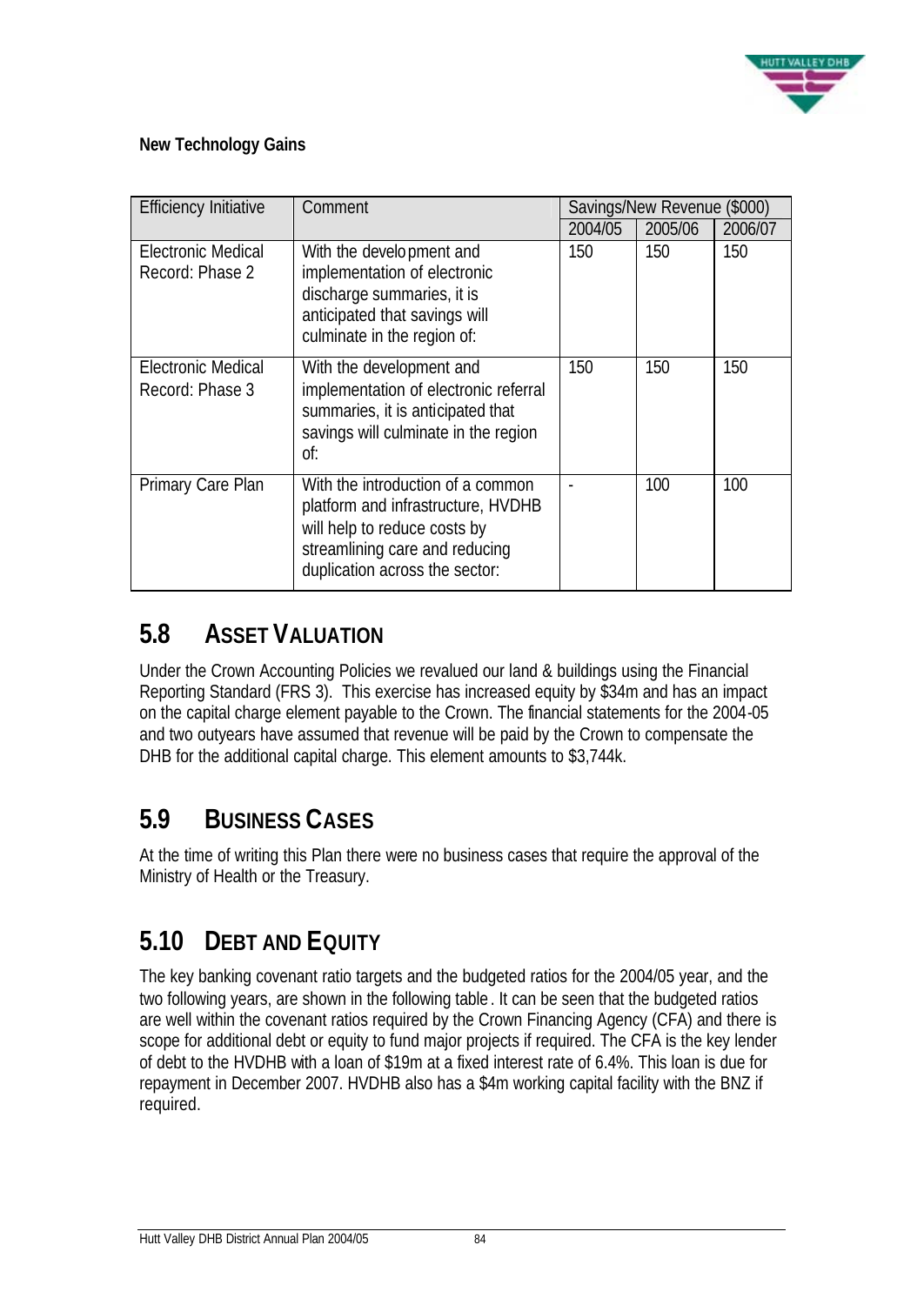

#### Covenant Ratios

*As at 30 June*

|                             | 2003-04 | 2004-05 | 2005-06 | 2006-07 |
|-----------------------------|---------|---------|---------|---------|
|                             |         |         |         |         |
| Debt to Debt plus Equity    | 21.7%   | 23.0%   | 24.5%   | 24.5%   |
| <b>CFA Target</b>           | 50%     | 50%     | 50%     | 50%     |
|                             |         |         |         |         |
| <b>Interest Times Cover</b> | 6,52    | 6.76    | 7.36    | 7.62    |
| <b>CFA Target</b>           |         | 2       | 3       | 3       |

# **5.11 STATEMENT OF CASHFLOWS**

The Table below demonstrates the impact of HVDHB's strategy to increase the total capex spend and repayment of equity over the next three years. It should be noted that this approach is key to the success of HVDHB and will not adversely impact on the financial performance of the organisation.

### **Forecast Statement of Cash Flows**

#### **For the year ended 30 June**

|                                         | 2003/04    | 2004/05    | 2005/06    | 2006/07    |
|-----------------------------------------|------------|------------|------------|------------|
|                                         | \$000's    | \$000's    | \$000's    | \$000's    |
| <b>Operating Cash Flows</b>             |            |            |            |            |
| Cash Receipts                           | 255,578    | 255,762    | 262,212    | 269,811    |
| <b>Cash Payments</b>                    | (250, 550) | (247, 686) | (251, 617) | (260, 429) |
| <b>Net Operating Cash Flows</b>         | 5,028      | 8,076      | 10,595     | 9,382      |
| <b>Investing Cash Flows</b>             |            |            |            |            |
| Cash Received from Sale of Fixed Assets | 738        |            |            |            |
| Cash Paid for Purchase of Fixed Assets  | (6, 479)   | (6, 332)   | (7, 882)   | (8,096)    |
| <b>Net Investing Cash Flows</b>         | (5,741)    | (6, 332)   | (7, 882)   | (8,096)    |
| <b>Financing Cash Flows</b>             |            |            |            |            |
| Equity/ loans repaid                    | (8,090)    | (5,000)    | (5,000)    |            |
| <b>Net Financing Cash Flows</b>         | (8,090)    | (5,000)    | (5,000)    |            |
| <b>Net Cash Flows</b>                   | (8, 803)   | (3,256)    | (2, 287)   | 1,286      |
| Opening Cash Balance                    | 15,740     | 6,937      | 3,681      | 1,394      |
| <b>Closing Cash Balance</b>             | 6,937      | 3,681      | 1,394      | 2,680      |
| Bank in Funds                           | 6,937      | 3,681      | 1,394      | 2,680      |
| <b>Total Cash on Hand</b>               | 6,937      | 3,681      | 1,394      | 2,680      |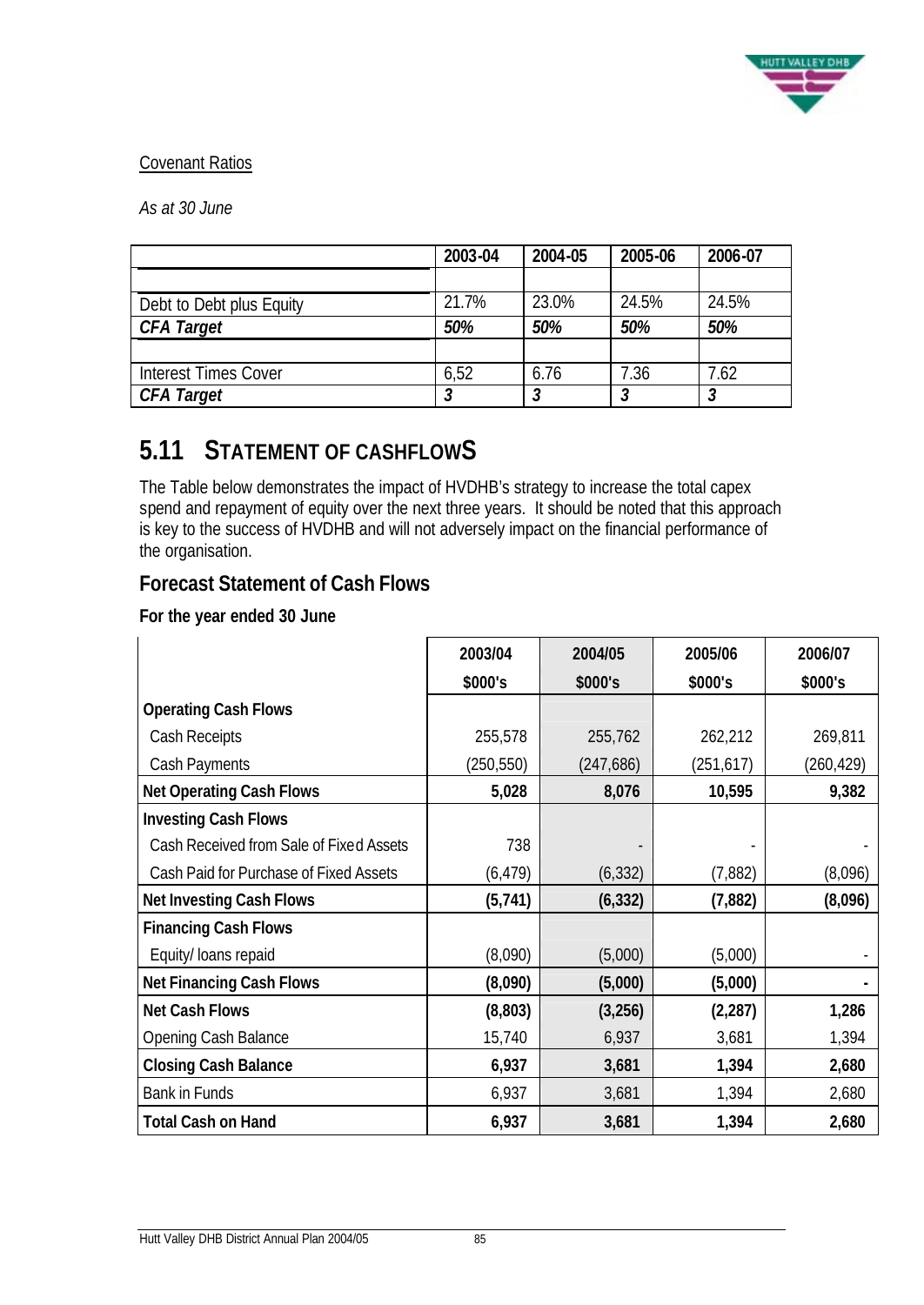

# **6 MEASURING SUCCESS**

This section identifies the key performance indicators chosen by the DHB to measure its performance in the 2004/05 year. These indicators form the basis of the DHB statement of service performance in the SOI. They include some MoH measures.

The indicators of DHB Performance (IDP) specified by the MOH and associated targets are shown in Appendix 5 of this plan.

| <b>DAP Objective</b>                                                                                                                                                  | HVDHB SOI Targets for 2004/05                                                                                                                                                                                                                                          |  |  |  |  |
|-----------------------------------------------------------------------------------------------------------------------------------------------------------------------|------------------------------------------------------------------------------------------------------------------------------------------------------------------------------------------------------------------------------------------------------------------------|--|--|--|--|
| 1. Develop and support PHOs in<br>the Hutt Valley                                                                                                                     | 85% of Hutt population enrolled in a PHO by 30 June 2005<br>$\bullet$<br>Evidence of collaborative-approach to PHO service delivery<br>$\bullet$<br>[SER-01 IDP]                                                                                                       |  |  |  |  |
| 2. Alignment of Community and<br>Public Health Nursing in Primary<br>Care                                                                                             | Framework for Community and Public Health Nursing<br>$\bullet$<br>Service Plan<br>Nursing Practice and Development [part of INV-02 IDP]<br>$\bullet$                                                                                                                   |  |  |  |  |
| 3. Advance Management of Referred<br><b>Services</b>                                                                                                                  | Achievement of key milestones:                                                                                                                                                                                                                                         |  |  |  |  |
|                                                                                                                                                                       | Referred services strategy complete<br>$\bullet$<br>Three referred services work plan projects implemented<br>$\bullet$                                                                                                                                                |  |  |  |  |
|                                                                                                                                                                       | Laboratory services business cases completed for hospital<br>and community markets (contingent on regional work)                                                                                                                                                       |  |  |  |  |
|                                                                                                                                                                       | Medication management project implemented and<br>$\bullet$<br>reviewed                                                                                                                                                                                                 |  |  |  |  |
| 4. Develop a primary mental health<br>initiative that expands access to<br>people with mental health needs<br>above the 3% threshold                                  | Development of pilot proposal<br>$\bullet$                                                                                                                                                                                                                             |  |  |  |  |
| 5. Alignment of Public Health<br>Services Purchased by the MOH to<br>the Strategic Priorities of Hutt Valley<br>DHB: implement shared decision<br>making with MOH     | RPH Service Plans are aligned to regional priorities by end<br>Q3.                                                                                                                                                                                                     |  |  |  |  |
| 6. Work intersectorally with key<br>agencies in specific areas                                                                                                        | Six monthly update & progress report to HVDHB Board<br>$\bullet$                                                                                                                                                                                                       |  |  |  |  |
| 7. Contribute to improvement and<br>participation in population health<br>programmes especially National<br>Cervical Screening Programme and<br>Breastscreen Aotearoa | BreastScreening Coverage to reach 29% of eligible<br>$\bullet$<br>population (this only refers to the 50-65 age group at this<br>time)<br>Cervical Screening Coverage rate to reach 80%<br>$\bullet$<br>Participation rate is maintained at > 90%<br>٠                 |  |  |  |  |
| 8. Pacific Health Plan Implementation                                                                                                                                 | Report on progress towards the implementation of priority<br>$\bullet$<br>areas identified in the Pacific Health & Disability Action<br>Plans [PAC-01 IDP]<br>Report quarterly on implementation of the Pacific<br>$\bullet$<br>health Plan recommendations for Year 1 |  |  |  |  |

#### **HVDHB Key Performance Indicators (SOI Targets) for 2004/05**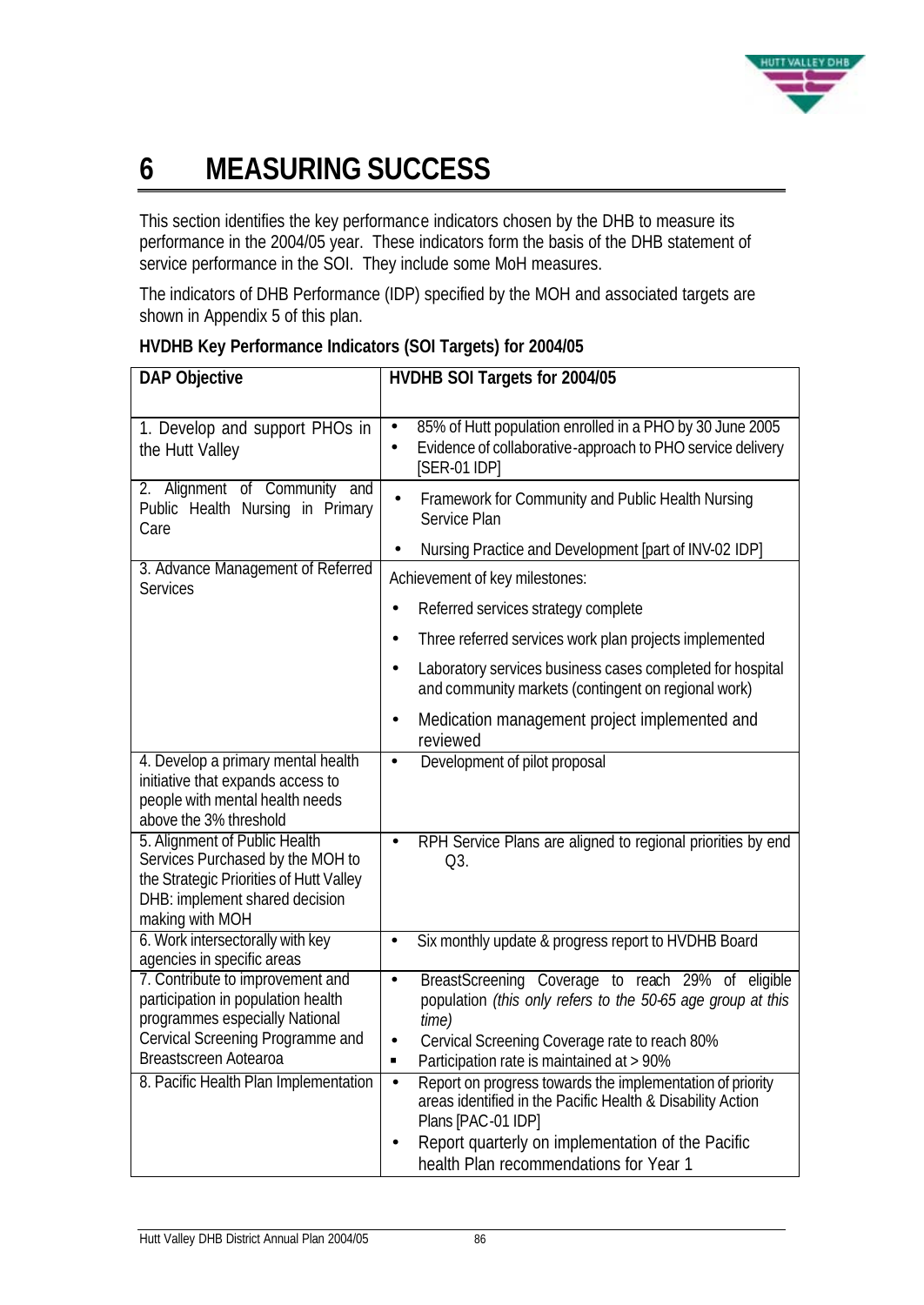

| <b>DAP Objective</b>                                                                              | HVDHB SOI Targets for 2004/05                                                                                                                                                                                                                                                                                                             |            |            |            |                                                                                                                  |
|---------------------------------------------------------------------------------------------------|-------------------------------------------------------------------------------------------------------------------------------------------------------------------------------------------------------------------------------------------------------------------------------------------------------------------------------------------|------------|------------|------------|------------------------------------------------------------------------------------------------------------------|
|                                                                                                   |                                                                                                                                                                                                                                                                                                                                           |            |            |            |                                                                                                                  |
| 9. Enhance Reducing Inequalities in<br><b>Health Intervention Framework</b>                       | Report on progress towards raising awareness<br>Οf<br>$\bullet$<br>inequalities and refocusing planning & funding activities to<br>address inequalities in health [RIH-01 IDP]                                                                                                                                                            |            |            |            |                                                                                                                  |
| 10. Develop a Refugee Services Plan                                                               | Service Plan for Refugee Health<br>$\bullet$                                                                                                                                                                                                                                                                                              |            |            |            |                                                                                                                  |
| 11. Implement Maori Health Strategic<br>Plan                                                      | Finalisation of Maori Health Strategic Plan in Q2<br>$\bullet$<br>$\bullet$<br>Maori Health Providers [HKO-02 IDP]                                                                                                                                                                                                                        |            |            |            | Report on development of Maori Health workforce and                                                              |
| 12. Improve access to and<br>effectiveness of mainstream services<br>for Maori                    | Progress report on local Iwi/Maori engagement &<br>$\bullet$<br>participation in decision-making [HKO-01 IDP]<br>$\bullet$                                                                                                                                                                                                                |            |            |            | Report on improving mainstream effectiveness [HKO-3 IDP]                                                         |
| 13. Increase investment in Maori<br>Health to reduce health inequalities                          | $\bullet$<br>[RIS-02 IDP]                                                                                                                                                                                                                                                                                                                 |            |            |            | Report on funding for Maori Health and Disability Initiatives                                                    |
| 14. Implement a regional Whanau<br>Ora Improvement framework                                      | New Service specification on the NSF by Q4<br>$\bullet$<br>Local service specifications prepared for alignment to<br>$\bullet$<br>Whanau Ora service specification by Q3                                                                                                                                                                  |            |            |            |                                                                                                                  |
| 15. Implement a comprehensive<br>approach to the reduction of<br>incidence and impact of diabetes | Diabetes <i>detection</i> and follow-up rate [POP-02 IDP]<br>$\bullet$<br>Diabetes managementrate [POP-03 IDP]<br>$\bullet$<br>Diabetic retinopathy screening [POP-04 IDP]<br>Respective targets are:                                                                                                                                     |            |            |            |                                                                                                                  |
|                                                                                                   |                                                                                                                                                                                                                                                                                                                                           | Total      | Maori      | Pacific    | Other                                                                                                            |
|                                                                                                   | Detection                                                                                                                                                                                                                                                                                                                                 | 77%        | 50%        | 85%        | 75%                                                                                                              |
|                                                                                                   | Management<br>Screening                                                                                                                                                                                                                                                                                                                   | 70%<br>80% | 54%<br>80% | 44%<br>80% | 76%<br>80%                                                                                                       |
| 16. Implement a cardiovascular                                                                    |                                                                                                                                                                                                                                                                                                                                           |            |            |            |                                                                                                                  |
| package of care                                                                                   | $\bullet$<br>coronary syndrome, stroke [POP-01 IDP]                                                                                                                                                                                                                                                                                       |            |            |            | Report on implementation of plan and progress made<br>relative to service indicators - primary prevention, acute |
| 17. Meet Elective Services Waiting<br><b>Time Targets</b>                                         | 100% of people waiting for first-specialist assessments will<br>$\bullet$<br>not wait longer than 6 months by 30 June 2005 (subject to<br>them being available for the assessment)<br>100% of patients given certainty receive treatment within 6<br>months<br>Report on ongoing quality improvement in elective services<br>[SER-03 IDP] |            |            |            |                                                                                                                  |
| 18. Improving access to services<br>locally, including urology and<br>ophthalmology services      | $\bullet$<br>Q2                                                                                                                                                                                                                                                                                                                           |            |            |            | Completion of two local service expansion option papers by                                                       |
| 19. Promote regional access to<br>elective services                                               | $\bullet$<br>Q2                                                                                                                                                                                                                                                                                                                           |            |            |            | Complete a regional service expansion business case by                                                           |
| 20. Achieve baby friendly hospital<br>accreditation                                               | Report on progress and completion of steps ready for<br>$\bullet$<br>accreditation by the NZ Breastfeeding Authority<br>$[POP-10]$<br>IDP <sub>l</sub>                                                                                                                                                                                    |            |            |            |                                                                                                                  |
| 21. Improve childhood immunisation<br>rates                                                       | Report on progress toward NIR implementation<br>$\bullet$<br>[POP-12 IDP]                                                                                                                                                                                                                                                                 |            |            |            |                                                                                                                  |
| 22. Improve child health                                                                          | <b>Complete School Dental Services Facilities Review</b><br>$\bullet$<br>Oral Health Targets - children caries free at age five years<br>$\bullet$<br>[POP-05 IDP], and mean Decayed/Missing/Filled teeth<br>score at year 8 school [POP-06 IDP]                                                                                          |            |            |            |                                                                                                                  |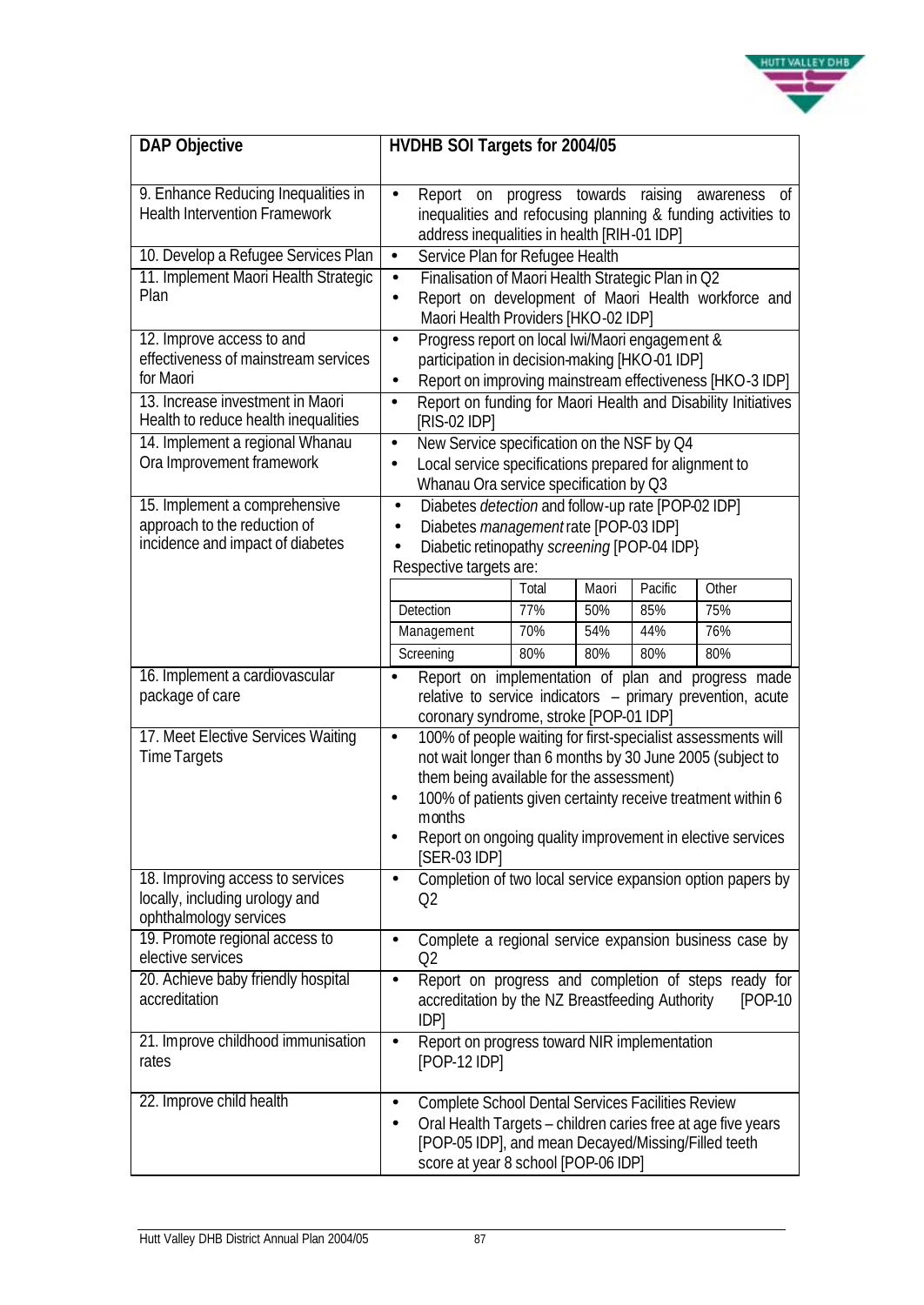

| <b>DAP Objective</b>                                                                                           | HVDHB SOI Targets for 2004/05                                                                                             |       |        |         |                                                               |
|----------------------------------------------------------------------------------------------------------------|---------------------------------------------------------------------------------------------------------------------------|-------|--------|---------|---------------------------------------------------------------|
|                                                                                                                |                                                                                                                           |       |        |         |                                                               |
|                                                                                                                | The respective targets for 2004/05 are:                                                                                   |       |        |         |                                                               |
|                                                                                                                |                                                                                                                           | Total | Maori  | Pacific | Other                                                         |
|                                                                                                                | Caries-free                                                                                                               | 61%   | 40%    | 33%     | 70%                                                           |
|                                                                                                                | Mean<br><b>DMTF</b>                                                                                                       | 0.8   | 1.1    | 1.1     | 0.8                                                           |
| 23. Improve youth health outcomes                                                                              | $\bullet$                                                                                                                 |       |        |         | Increased oral health completions achieved for young          |
|                                                                                                                | people (up to 18 years) over 55 %                                                                                         |       |        |         | Effectiveness of youth health services targeted at schools is |
|                                                                                                                | $\bullet$<br>well understood                                                                                              |       |        |         |                                                               |
|                                                                                                                | $\bullet$                                                                                                                 |       |        |         | Youth Health - Teenage Pregnancy Rates [POP-11 IDP],          |
|                                                                                                                | discharge rate per 1000                                                                                                   |       |        |         |                                                               |
|                                                                                                                |                                                                                                                           | Total | Maori  | Pacific | Other                                                         |
|                                                                                                                | <b>Teen Births</b>                                                                                                        | <8    | $<$ 15 | -8      | &5                                                            |
| 24. Advance implementation of                                                                                  | Report on targets set for improving the health status of                                                                  |       |        |         |                                                               |
| Mental Health Blueprint                                                                                        | people with severe mental illness [POP-08 IDP]                                                                            |       |        |         |                                                               |
|                                                                                                                | Total<br>Maori<br>Other                                                                                                   |       |        |         |                                                               |
|                                                                                                                | Children & Youth 0-19                                                                                                     |       | 0.8%   | 0.8%    | 0.8%                                                          |
|                                                                                                                | Adults aged 20-64                                                                                                         |       | 1.2%   | 1.3%    | 1.1%                                                          |
|                                                                                                                | Older People aged 65+                                                                                                     |       | 0.4%   | 0.4%    | 0.4%                                                          |
| 25. Ensure appropriate access to<br>regional mental health services for<br>residents of Hutt Valley            | Report on improvements in access to regional specialty<br>$\bullet$<br>services currently provided by Capital & Coast DHB |       |        |         |                                                               |
| 26. Develop a project plan for the<br>implementation of measurement of<br>mental health outcomes (MH<br>SMART) | Business case accepted by Ministry of Health<br>$\bullet$<br>Report on implementation progress                            |       |        |         |                                                               |
| 27. Primary - Secondary Integration                                                                            | Clinicians are supportive of the new programmes<br>$\bullet$                                                              |       |        |         |                                                               |
|                                                                                                                | Patient satisfaction is increased<br>$\bullet$                                                                            |       |        |         |                                                               |
|                                                                                                                | Patient flows improve and waiting times for services reduce                                                               |       |        |         |                                                               |
|                                                                                                                | Maternity Services Work Plan                                                                                              |       |        |         |                                                               |
| 28. Manage Acute Demand                                                                                        | ED strategy for redirecting inappropriate self-referrals                                                                  |       |        |         |                                                               |
| pressures on provider arm                                                                                      | complete and implemented                                                                                                  |       |        |         |                                                               |
|                                                                                                                |                                                                                                                           |       |        |         | Ambulatory Sensitive Admission Targets [POP-13 IDP]           |
|                                                                                                                | Discharge Rate per 1000 population                                                                                        | Total | Maori  | Pacific | Other                                                         |
|                                                                                                                | Children 0-4                                                                                                              | 90    | 85     | 115     | 90                                                            |
|                                                                                                                | Children 5-14                                                                                                             | 21    | 21     | 31      | 20                                                            |
|                                                                                                                | Children 15-24                                                                                                            | 15    | 17     | 13      | 14                                                            |
|                                                                                                                | Adults 65-74                                                                                                              | 74    | 115    | 120     | 70                                                            |
| 29. Advance the objectives of the                                                                              | Provider Arm accessibility survey completed<br>$\bullet$                                                                  |       |        |         |                                                               |
| <b>Disability Strategy</b>                                                                                     | Report quarterly on implementation plan<br>$\bullet$                                                                      |       |        |         |                                                               |
| 30. Implement the findings of the                                                                              | $\bullet$                                                                                                                 |       |        |         | Improved access to services for Maori and Pacific Peoples     |
| Older Persons Plan                                                                                             | Referral processes are streamlined<br>$\bullet$                                                                           |       |        |         |                                                               |
|                                                                                                                | $\bullet$                                                                                                                 |       |        |         | Providers and consumers are aware of what services are        |
|                                                                                                                | available                                                                                                                 |       |        |         |                                                               |
|                                                                                                                | ٠                                                                                                                         |       |        |         | Residential Care Home care expenditure ratio [POP-14 IDP      |
|                                                                                                                | - Targets will be agreed within three months of the baseline                                                              |       |        |         |                                                               |

*information becoming available]*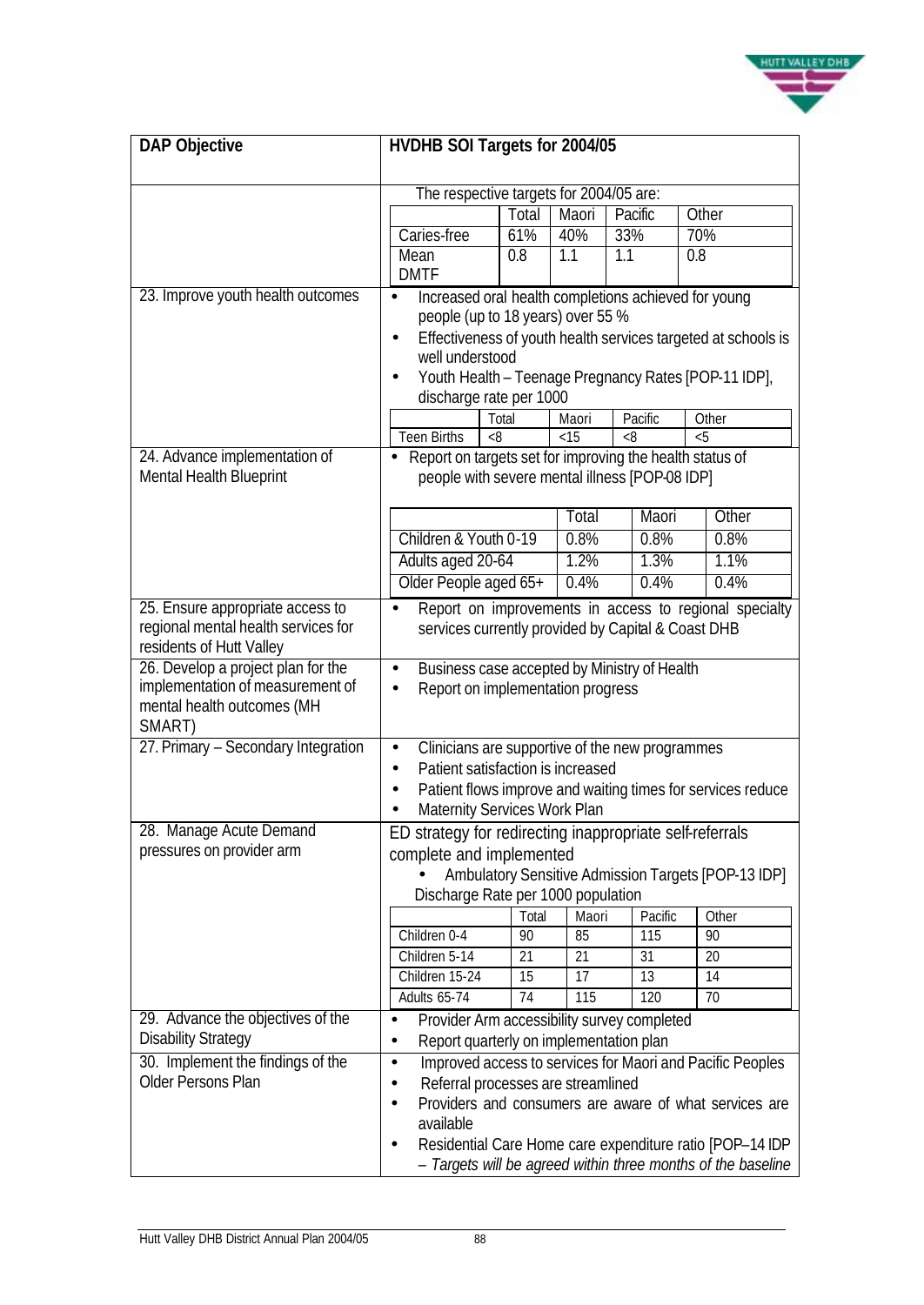

| <b>DAP Objective</b>                                                                                                                                                       | HVDHB SOI Targets for 2004/05                                                                                                                                                                                                                                                                                                                                                                             |  |  |  |
|----------------------------------------------------------------------------------------------------------------------------------------------------------------------------|-----------------------------------------------------------------------------------------------------------------------------------------------------------------------------------------------------------------------------------------------------------------------------------------------------------------------------------------------------------------------------------------------------------|--|--|--|
|                                                                                                                                                                            |                                                                                                                                                                                                                                                                                                                                                                                                           |  |  |  |
| 31. Increase community participation<br>in the governance and service<br>activities of Hutt Valley District Health<br><b>Board</b>                                         | information becoming available]<br>Monitoring of 'hits' indicates growing usage of website<br>$\bullet$<br>All key publications are widely distributed<br>$\bullet$<br>Public information easily accessible on website and through<br>$\bullet$<br>other channels<br>Community version of Annual report is published by<br>$\bullet$<br>December 2004<br>Consultation programme is operating<br>$\bullet$ |  |  |  |
| 32. Quality Improvement Approach:<br>Ensure health and disability services<br>provided are safe, people-centred<br>and of a high quality                                   | Magnet Patient Outcome Indicator Programme<br>$\bullet$<br>Accreditation/Certification Status: October 2004<br>$\bullet$<br>Feedback/satisfaction reports: Quarterly updates<br>Recognition of staff: Quarterly updates<br>$\bullet$<br>Report on Quality Systems [QUA-01 IDP]<br>$\bullet$                                                                                                               |  |  |  |
| 33. Risk Management Focus: Identify<br>and improve systems to support the<br>identification, treatment and<br>monitoring of risk in DHB services<br>and external providers | Event reporting provides monthly reports showing actions<br>$\bullet$<br>taken.<br>Central registers kept of all complaints and external<br>$\bullet$<br>reviews.<br>Emergency preparedness documentation in place and<br>٠<br>regular education/drills held.<br>At least 6 external provider audits undertaken.<br>$\bullet$                                                                             |  |  |  |
| 34. Implement recommendations of<br>the Emergency Department Review                                                                                                        | Implementation Plan by Q2<br>$\bullet$<br>Report on Implementation Progress by Q4<br>$\bullet$                                                                                                                                                                                                                                                                                                            |  |  |  |
| 35. Development of Primary Care IT<br>Plan to support the roll-out of WAVE<br>report recommendations                                                                       | Report on progress with information management initiatives<br>$\bullet$<br>and capability development [INV-01 IDP]                                                                                                                                                                                                                                                                                        |  |  |  |
| 36. Implement and support Health<br><b>Practitioner Index</b>                                                                                                              | On-line service complete<br>$\bullet$                                                                                                                                                                                                                                                                                                                                                                     |  |  |  |
| 37. Develop system(s) to support<br>delivery of oral health in schools and<br>the community                                                                                | School Dental System in place<br>$\bullet$                                                                                                                                                                                                                                                                                                                                                                |  |  |  |
| 38. Industrial Relations Strategies -<br>participate in the development of                                                                                                 | Negotiations completed after the expiry of the agreements<br>$\bullet$                                                                                                                                                                                                                                                                                                                                    |  |  |  |
| regional and national industrial<br>strategies                                                                                                                             | Culture of communication and collaboration                                                                                                                                                                                                                                                                                                                                                                |  |  |  |
| 39. To develop a DHB-wide<br>workforce development plan and                                                                                                                | Completion of workforce development plan<br>$\bullet$                                                                                                                                                                                                                                                                                                                                                     |  |  |  |
| commence implementation                                                                                                                                                    | Report on progress against key milestones in workforce<br>development plan                                                                                                                                                                                                                                                                                                                                |  |  |  |
|                                                                                                                                                                            |                                                                                                                                                                                                                                                                                                                                                                                                           |  |  |  |
| 40. To assist in the strategic<br>development of the primary health<br>care workforce                                                                                      | Data collection relating to the Primary health care workforce<br>$\bullet$<br>Assisting at least two primary care providers by end July 05<br>Completion of workforce project plan milestones as relevant<br>$\bullet$                                                                                                                                                                                    |  |  |  |
| 41. Implement Asset Management<br>Plan                                                                                                                                     | Plan developed and operational by December 2004<br>$\bullet$                                                                                                                                                                                                                                                                                                                                              |  |  |  |
| 42. Participate in and trial Magnet<br>Hospital credentialing programme at                                                                                                 | Patient Outcome Indicator Programme<br>$\bullet$                                                                                                                                                                                                                                                                                                                                                          |  |  |  |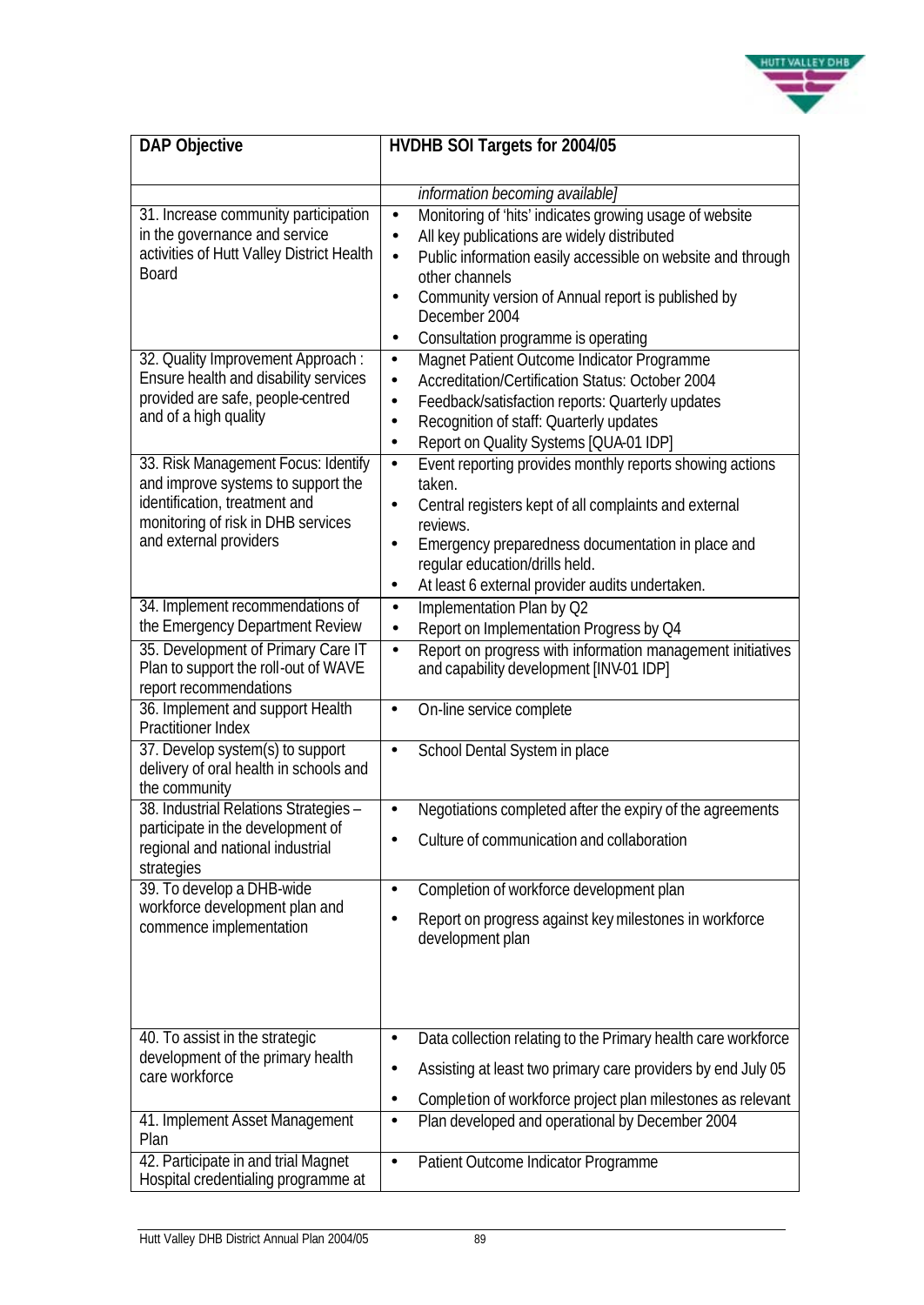

| DAP Objective        | HVDHB SOI Targets for 2004/05                                                 |
|----------------------|-------------------------------------------------------------------------------|
| <b>Hutt Hospital</b> | Good response rate to Hospital Nursing Workforce and<br>Patient Outcome Study |
|                      | Collection of HVDHB Magnet documentation within required<br>timeframe.        |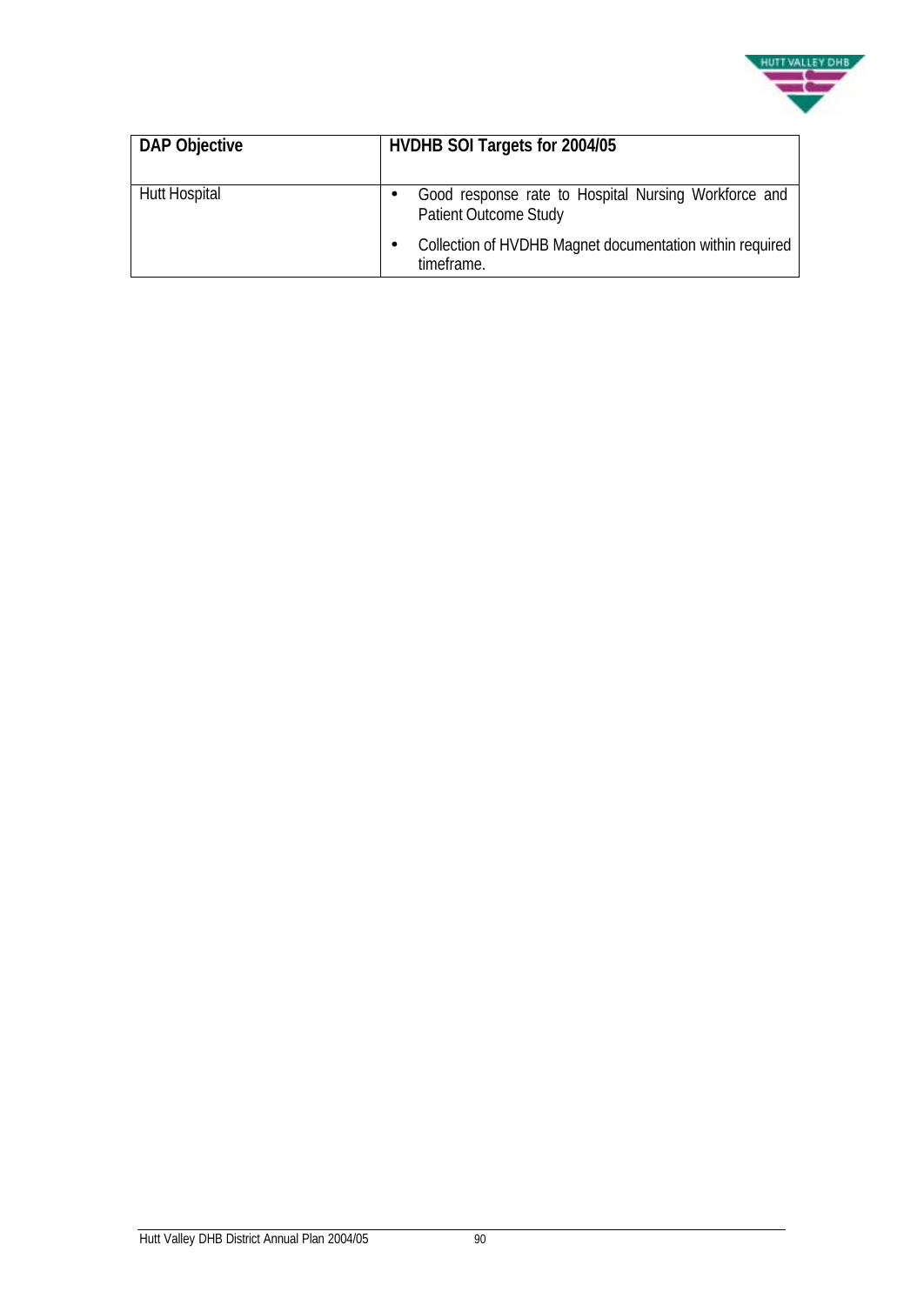

# **7 REFERENCES**

The following documents have been developed within the DHB and referenced within this Plan. All documents are available on the HVDHB web site.

- Pacific Health Plan *(currently subject to consultation will be provided in time for final DAP)*
- Wellington Regional Public Health Strategic Plan
- Older Persons' Plan *(currently subject to consultation – will be provided in time for final DAP)*
- HVDHB Referred Services Workplan
- Primary Nursing Business Plan (2002-2005)
- Regional Mental Health plan *currently subject to consultation will be provided in time for final DAP)*
- Quality/Risk Plan
- Asset Management Plan (*currently subject to development will be provided with final DAP)*
- Consultation Policy
- Five Year District Strategic Plan
- Service Plans (that informed District Strategic Plan)
	- o Primary Care Service Plan
	- o Healthy Communities Service Plan
	- o Maori Health Plan
	- o Pacific Health Plan
	- o Cardiovascular Disease Plan
	- o Respiratory Service Plan
	- o Cancer Service Plan
	- o Diabetes Plan
	- o Surgical Service Plan
	- o Child Health Plan
	- o Maternity Plan
	- o Oral Health Plan
	- o Youth Health Plan
	- o Mental Health Plan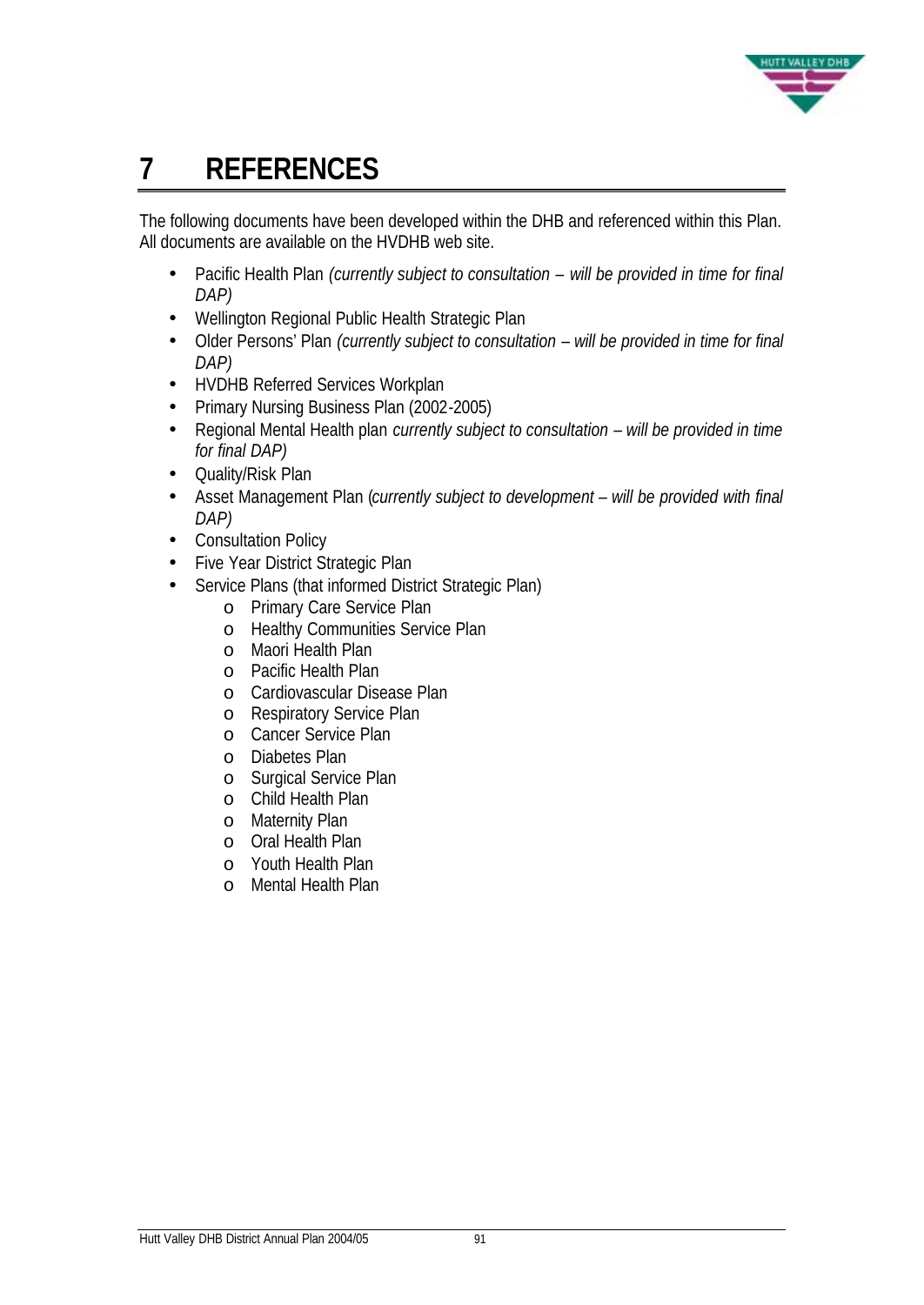

# **8 APPENDICES**

The following documents are considered attachments to the District Annual Plan for the period 1 July 2003 to 30 June 2006:

- 1. Organisational Structure
- 2. Population Profile
- 3. IDF Targets for 2004/05
- 4. Service Level Agreement (Volume Schedule) –*MoH Template sent electronically*
- 5. Crown Funding Agreement Indicators of DHB Performance
- 6. Statement of Intent
- 7. Forecast Financial Statements
- 8. Revenue Reconciliation
- 9. Consolidated list of Service Coverage Exceptions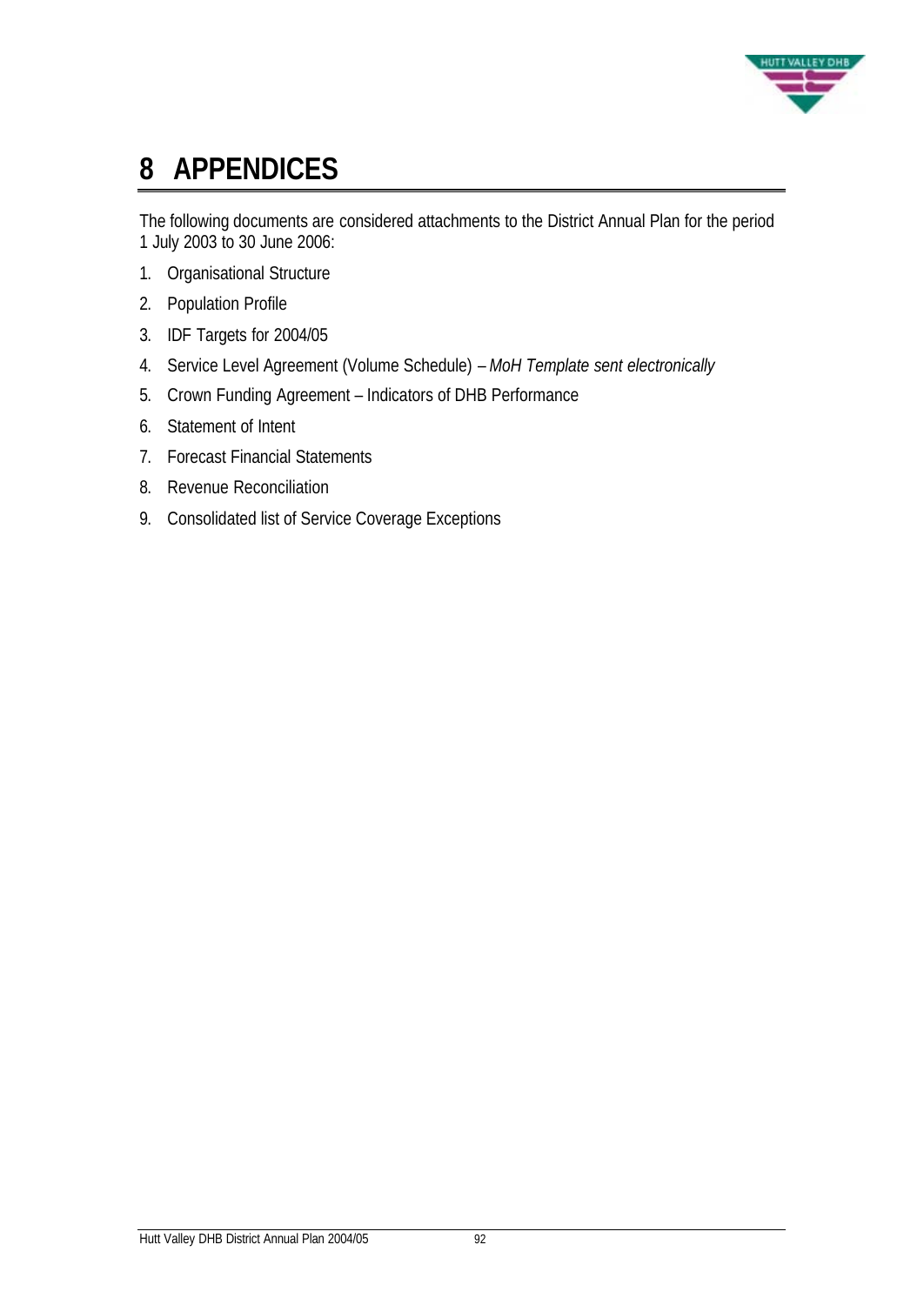

# **APPENDIX 1. ORGANISATIONAL STRUCTURE**

#### **Board Profile**

Accountability for the overall performance of Hutt Valley DHB, from both a funder and provider perspective, is the sole responsibility of the Board. In practical terms, this means the Board is accountable for the delivery of the strategic direction agreed to in the District Strategic Plan. This accountability then extends to the staged implementation of the strategic direction on an annual basis by way of achieving the performance targets and milestones in this Plan.

The Board comprises 11 members: seven elected in October 2001 by the Hutt Valley community and four appointed by the Minister of Health. The Minister of Health has appointed the Chair and Deputy Chair from the 11 members.

The following advisory committees are in place, along with their relevant terms of reference, code of conduct, standing orders and related procedures. The committees meet regularly throughout the year and are supported by the Board Secretariat, Corporate Services, Planning and Funding or Provider teams as appropriate.

#### *Community and Public Health Advisory Committee*

Provides advice and recommendations to the Board on the health needs of the resident population. It also advises the Board on priorities for the use of the available health funding.

### *Disability Support Advisory Committee*

Provides advice and recommendations to the Board on the disability support needs of the resident population. It also provides advice and recommendations to the Board on priorities for the use of the available disability funding.

### *Hospital Advisory Committee*

Monitors, advises and provides recommendations to the Board on the financial and operational performance of the services provided by the Provider Arm of the DHB.

### *Finance, Property and Audit Committee*

Monitors the DHB's financial performance and is required to provide sound advice to the Board on the financial affairs of the DHB including, but not limited to, financial operating and planning activities, capital development, cash flow and balance sheet management. It also oversees all financial and non-financial activities of DHB audit and property issues.

#### **Organisational Structure**

Hutt Valley DHB has designed the organisation to maintain a clear separation between management of planning and funding activities and management of hospital service provision activities. This is to avoid any real or perceived conflict of interest with respect to being seen to be unfairly favouring our hospital service provider in funding decisions.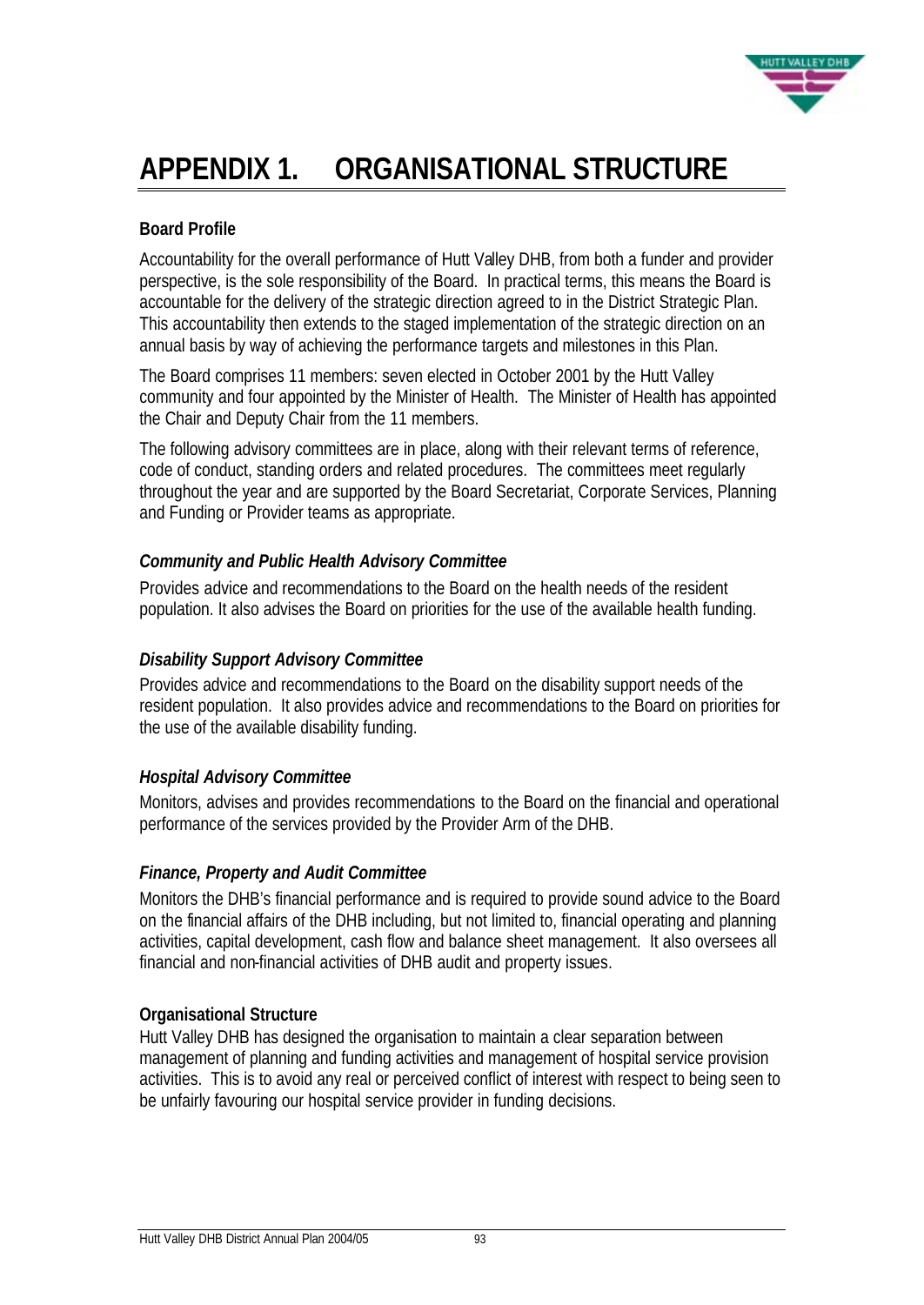

This separation has also been maintained in a practical way at the DHB Board level, and within the various Board committees required by legislation, as outlined above.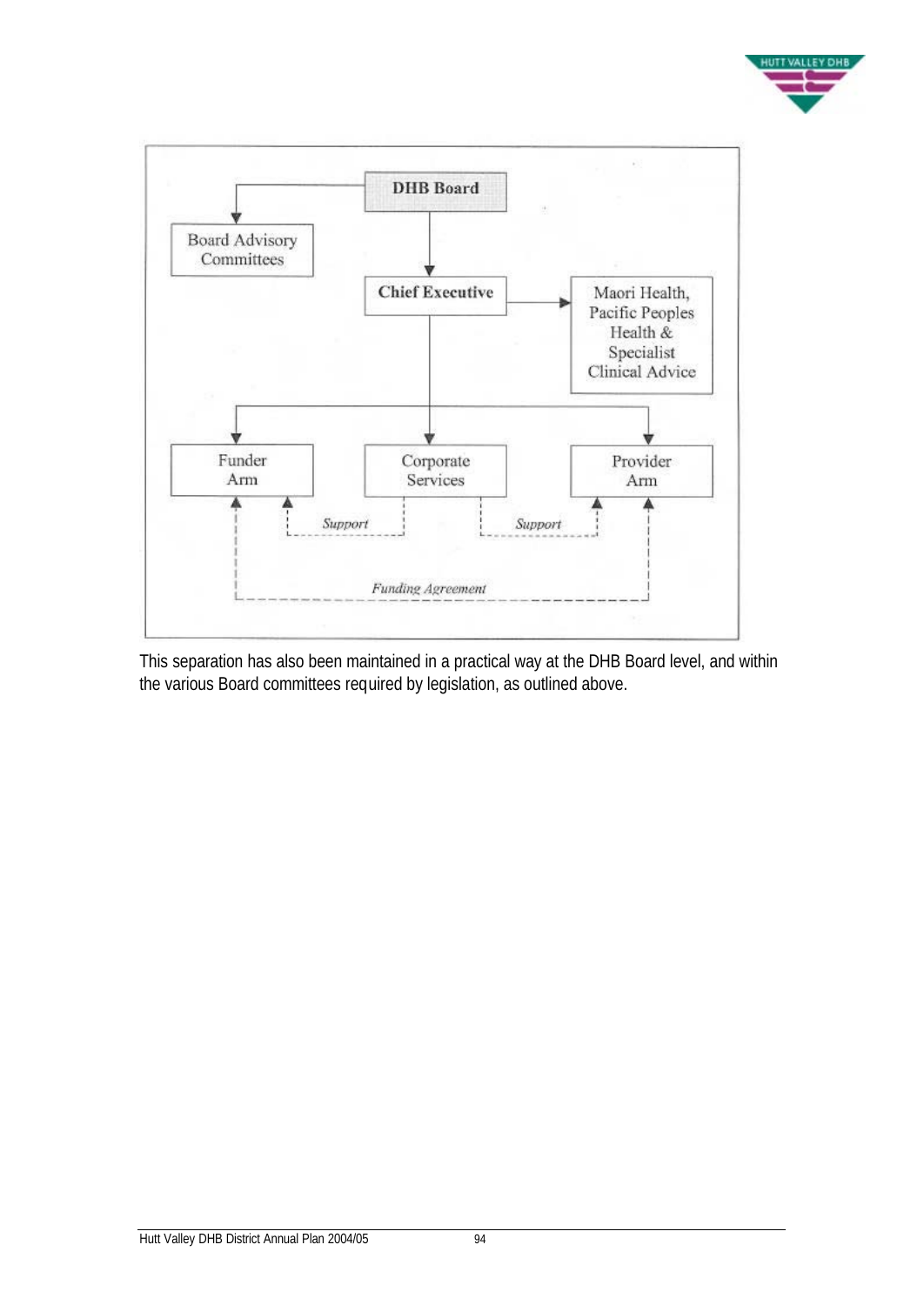

# **APPENDIX 2. POPULATION PROFILE**

A variety of Hutt Valley Health Profile Information has been previously published in the District Annual Plan for 2003/2004 (Appendix 2), the Annual Report for 2002/2003 and the District Strategic Plan 2002-2007. These and other sources of information (e.g. Service Plans, Maps, Populations and Factsheets) on the population and health status of Hutt Valley residents are available on our website (www.huttvalleydhb.org.nz ).

Population projection figures have been produced by Statistics New Zealand and the current estimate for the HVDHB population is around 136,800 people. The following table shows HVDHB ethnic projections going out to 2021.



Recent analysis has focused on supporting the development of service plans and identifying local inequalities. The following tables summarise an analysis of ethnic differences in age standardised mortality rates for major causes of death. Similar analysis for hospitalisations is planned, awaiting the release of recent data.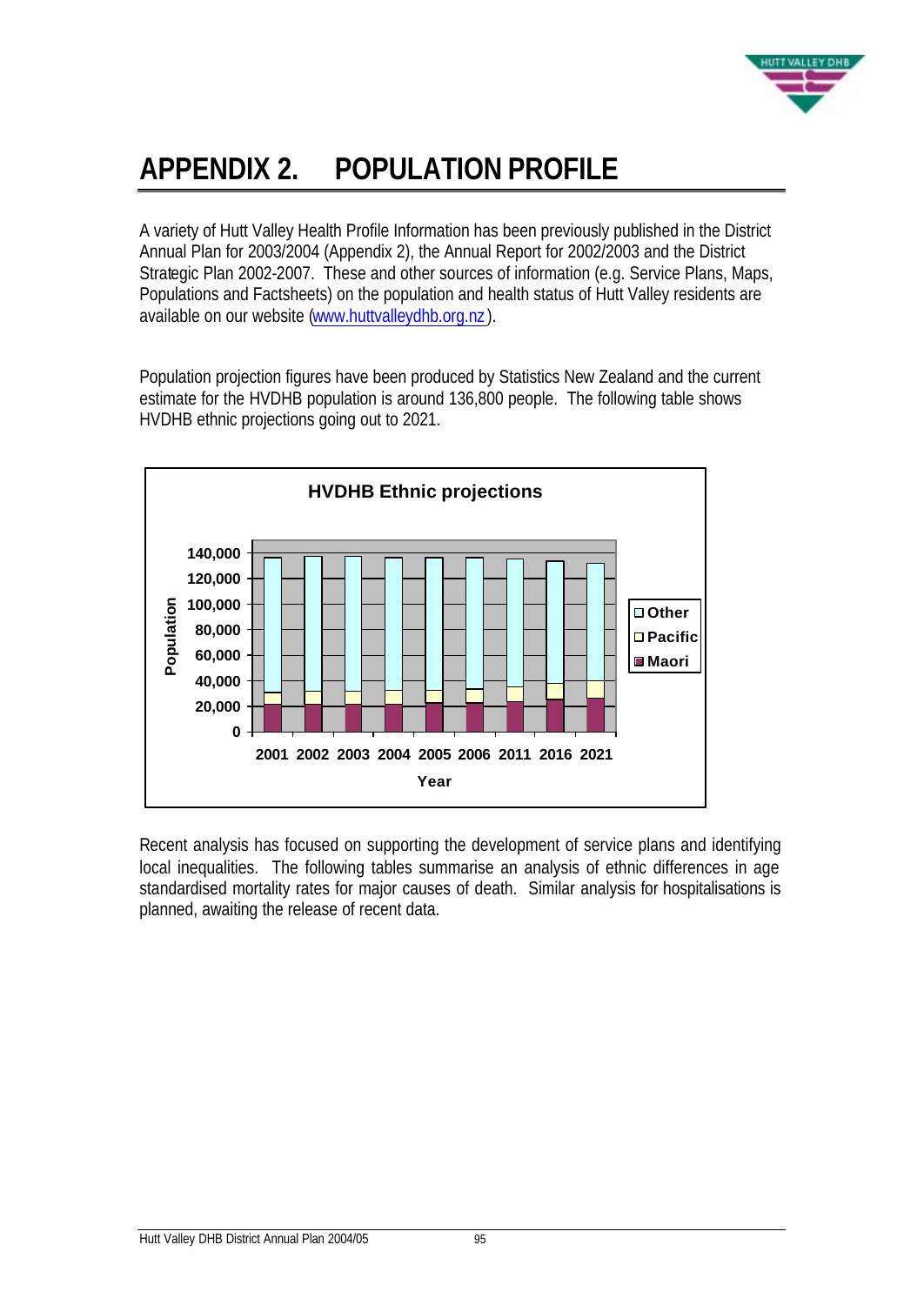





The above tables show that, after adjusting for differences in the age structures of their populations, Maori & Pacific Peoples have significantly higher rates of death for a variety of conditions compared to others. These differences are particularly notable for Sudden Infant Death Syndrome (SIDS), diabetes & endocrine diseases.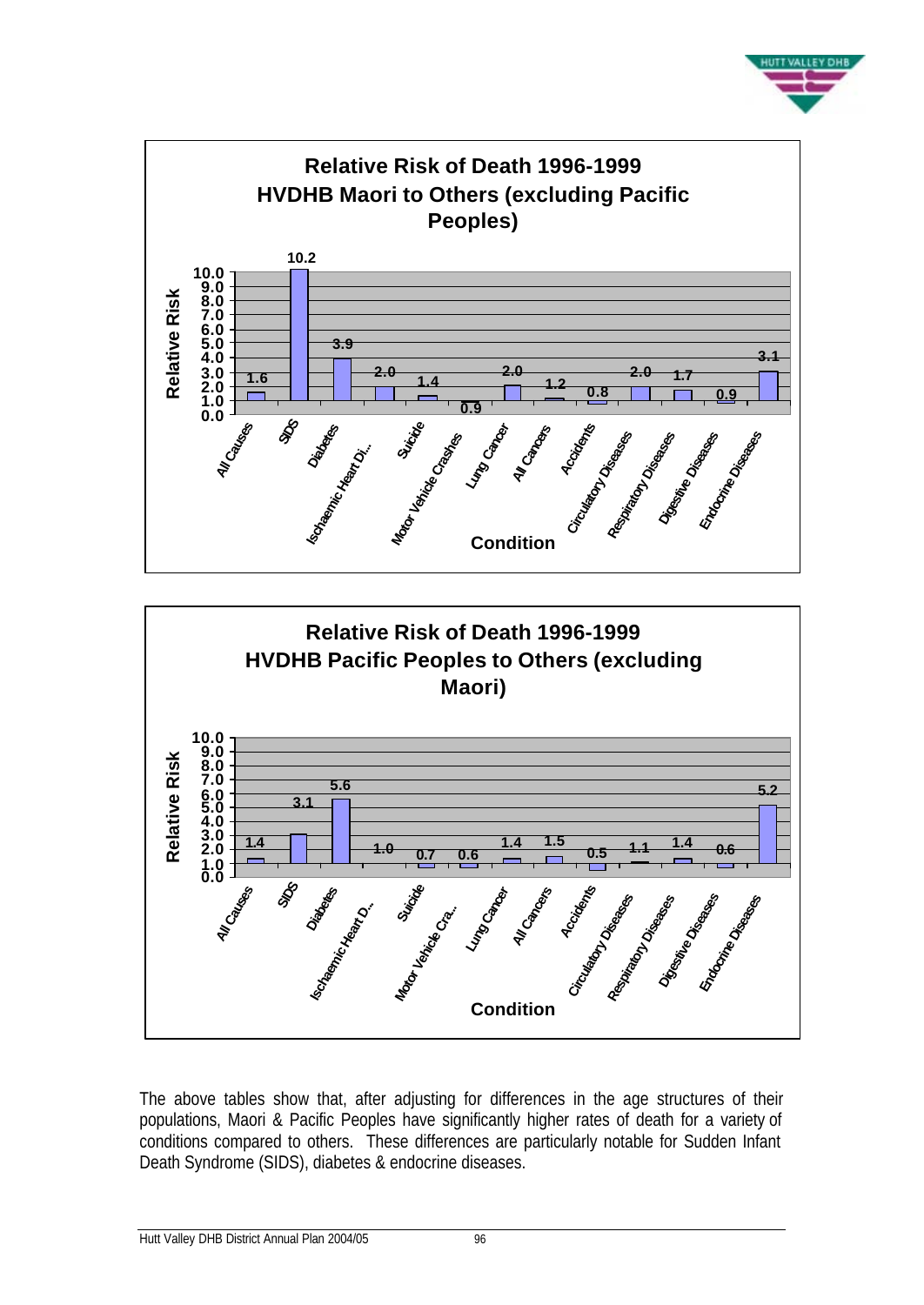

Additional tables on HVDHB ethnic mortality are presented in this appendix.

The Central Region Technical Advisory Service will be proving support in the area of Health Needs Assessment to central region DHBs, including Avoidable Hospitalisation analysis during 2004. This and other work will provide background information to feed into the development of the next District Strategic Plan.

#### **HVDHB Ethnic Mortality**

The following tables summarise ethnic death information for Hutt Valley residents, particularly for Maori & pacific Peoples. Each year around a thousand Hutt valley residents will die.



A comb ination of population growth and improvements in ethnicities coding during the 1990s has resulted in increasing numbers of Maori & Pacific deaths.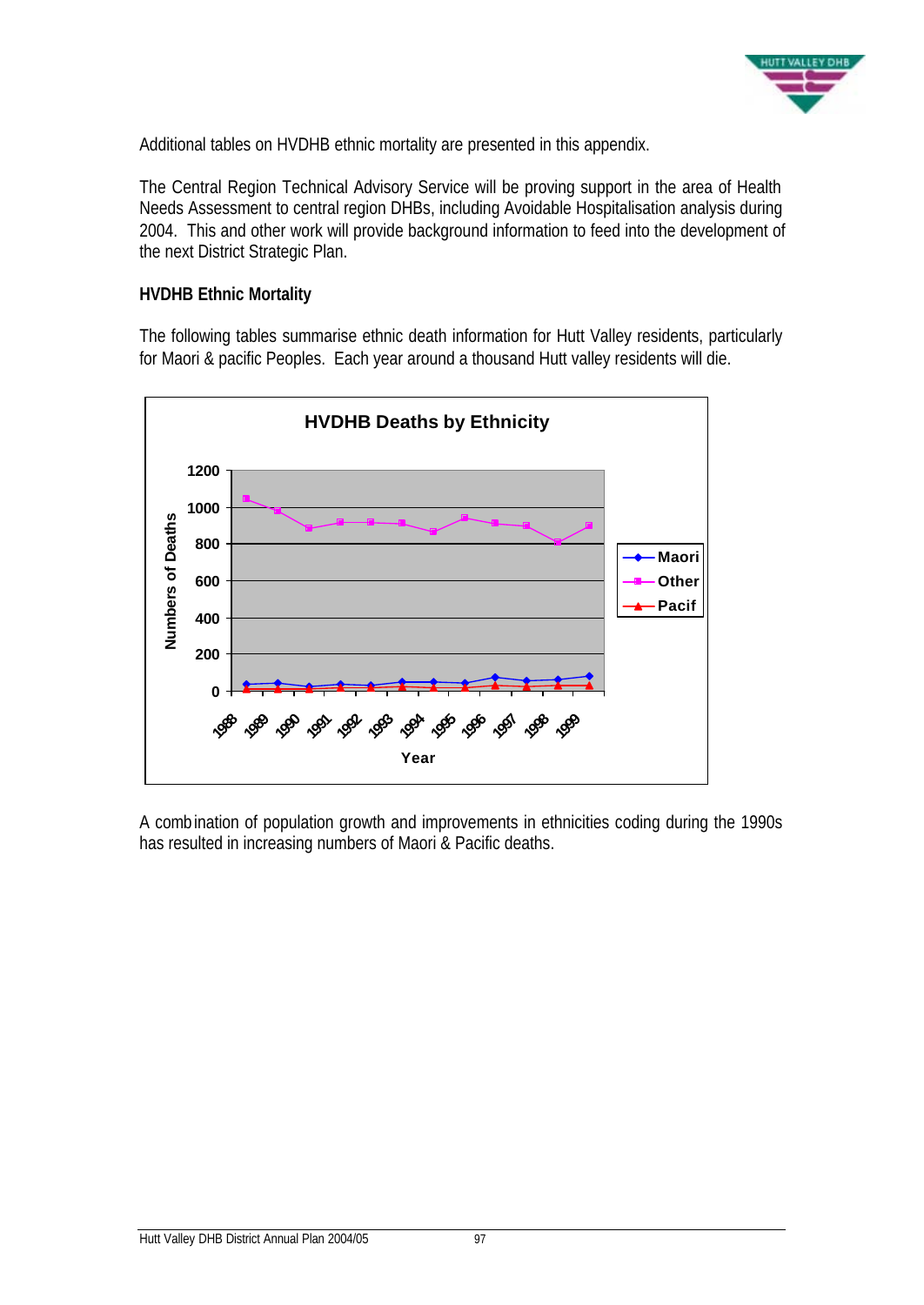





The major causes of death for HVDHB Maori & Pacific Peoples show some differences.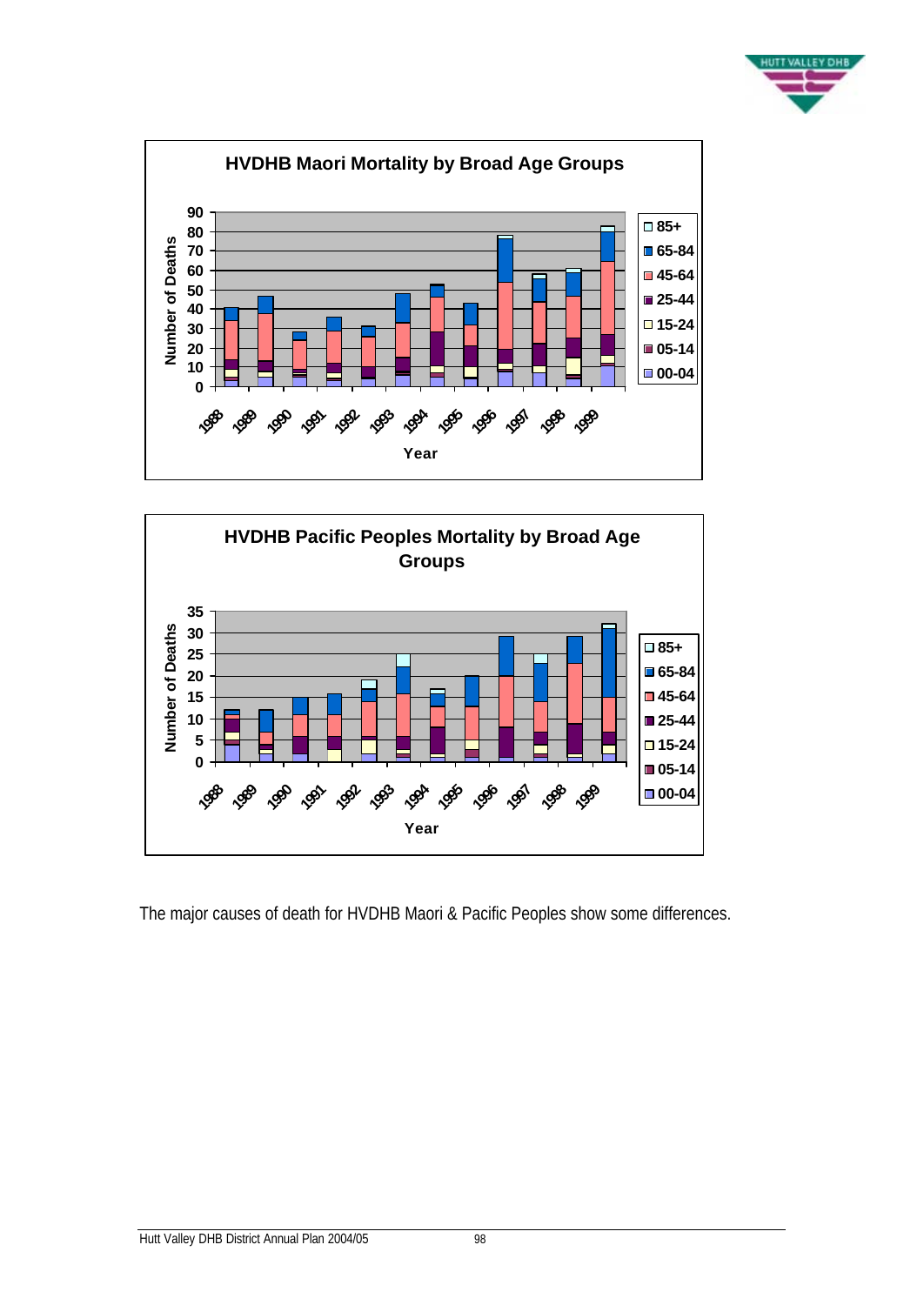



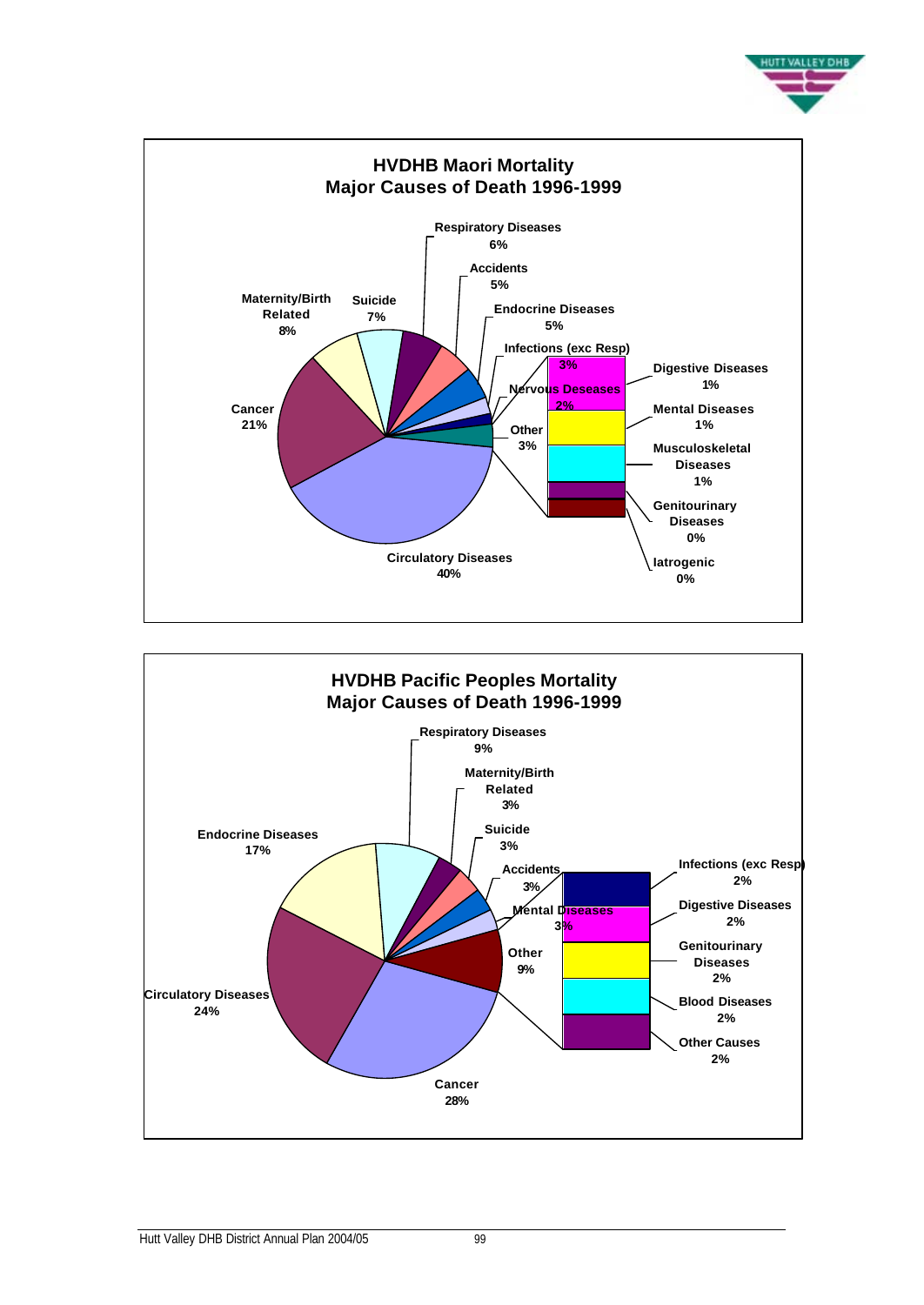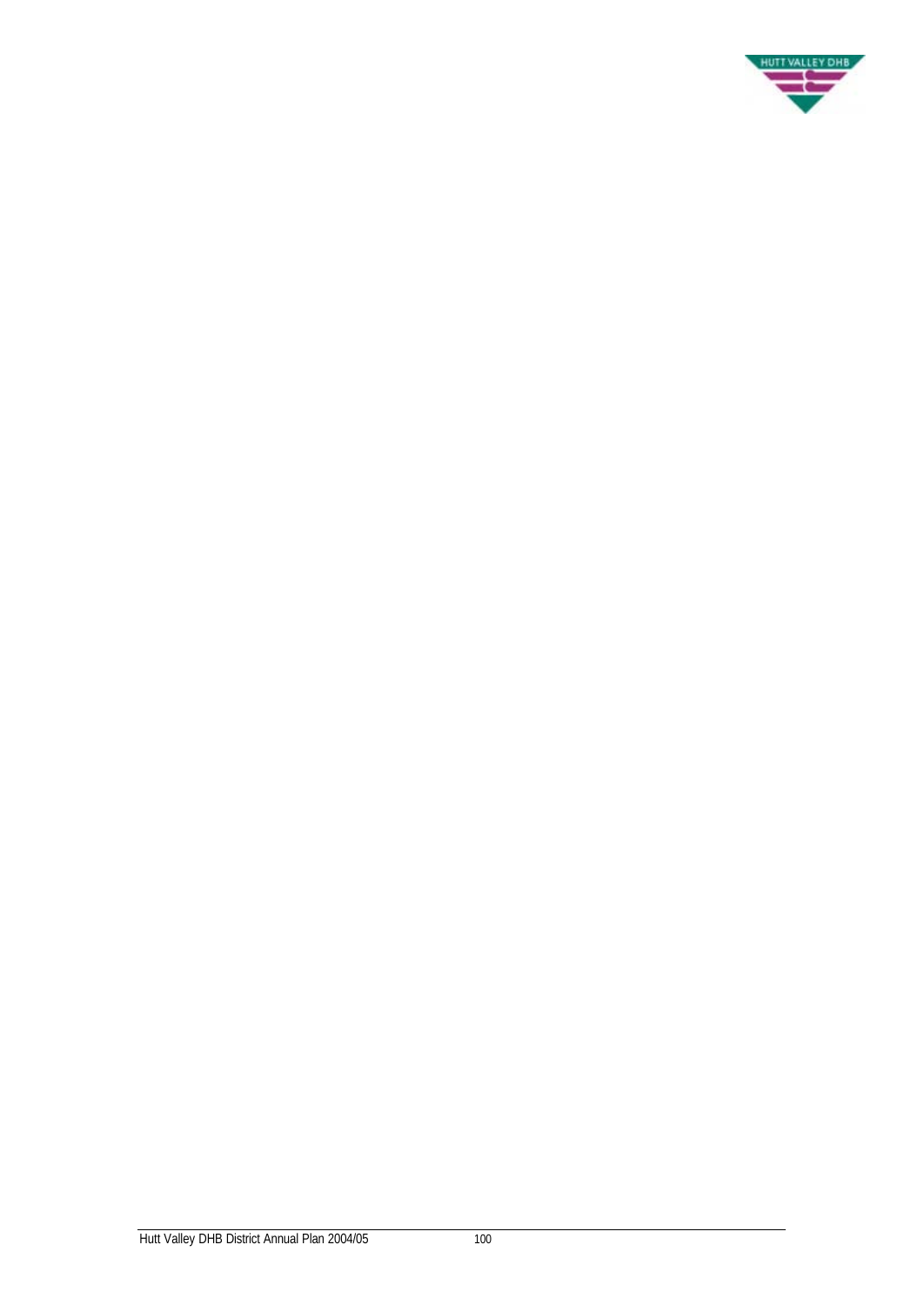

# **APPENDIX 3. IDF TARGETS FOR 2004/05**

### *Population Based funding & Inter-District Flows*

IDFs arise where residents within one DHB's community receive health care in another DHB.

Approximately 25% of hospital admissions, for Hutt Valley residents, are to Wellington hospital and approximately 7% are to other hospitals around the country.

There are admissions to the Hutt hospital of residents external to the Hutt Valley: particularly in the tertiary services of plastics, burns and rheumatology. Hutt Valley DHB is the lead DHB for a number of regional and national NGO contracts (including the Family Planning Association contract) and this generates a number of inward funding flows from other DHBs.

Hutt Valley DHB has agreed with other DHBs in the central region to the default OPF rules which state wash-ups on inpatient DRGs and no wash-ups on other services.

The major IDFs with other DHBs are summarised below. These amounts will change as IDFs are recalculated. In particular HVDHB is aware that flows to CCDHB are understated.

|                           | <b>Total Outl</b> | <b>Total In Flow</b> | <b>Net Flow</b> |
|---------------------------|-------------------|----------------------|-----------------|
|                           | <b>Flow</b>       |                      |                 |
| <b>Auckland</b>           | 3,248,869         | 395,614              | (2,853,255)     |
| <b>Bay of Plenty</b>      | 75,620            | 106,842              | 31,223          |
| Canterbury                | 1,187,595         | 354,111              | (833, 485)      |
| <b>Capital and Coast</b>  | 38,560,235        | 22,674,459           | (15,885,776)    |
| <b>Counties Manukau</b>   | 526,934           | 281,619              | (245, 315)      |
| <b>Hawkes Bay</b>         | 623,304           | 1,494,199            | 870,895         |
| Lakes                     | 117,430           | 88,006               | (29, 424)       |
| <b>MidCentral</b>         | 537,850           | 2,558,427            | 2,020,576       |
| <b>Nelson Marlborough</b> | 67,101            | 715,076              | 647,975         |
| Northland                 | 42,757            | 74,884               | 32,128          |
| Otago                     | 747,431           | 88,989               | (658, 442)      |
| <b>South Canterbury</b>   | 1,901             | 31,603               | 29,701          |
| Southland                 | 23,512            | 44,056               | 20,544          |
| Tairawhiti                | 41,715            | 180,421              | 138,706         |
| Taranaki                  | 635,487           | 236,331              | (399, 156)      |
| Waikato                   | 1,019,872         | 657,948              | (361, 925)      |
| Wairarapa                 | 276,662           | 2,732,865            | 2,456,203       |
| Waitemata                 | 75,217            | 374,857              | 299,640         |
| <b>West Coast</b>         | 17,943            | 47,299               | 29,356          |
| Whanganui                 | 446,657           | 1,130,540            | 683,883         |
|                           |                   |                      |                 |
| <b>Total IDF</b>          | 48,274,093        | 34,268,146           | (14,005,947)    |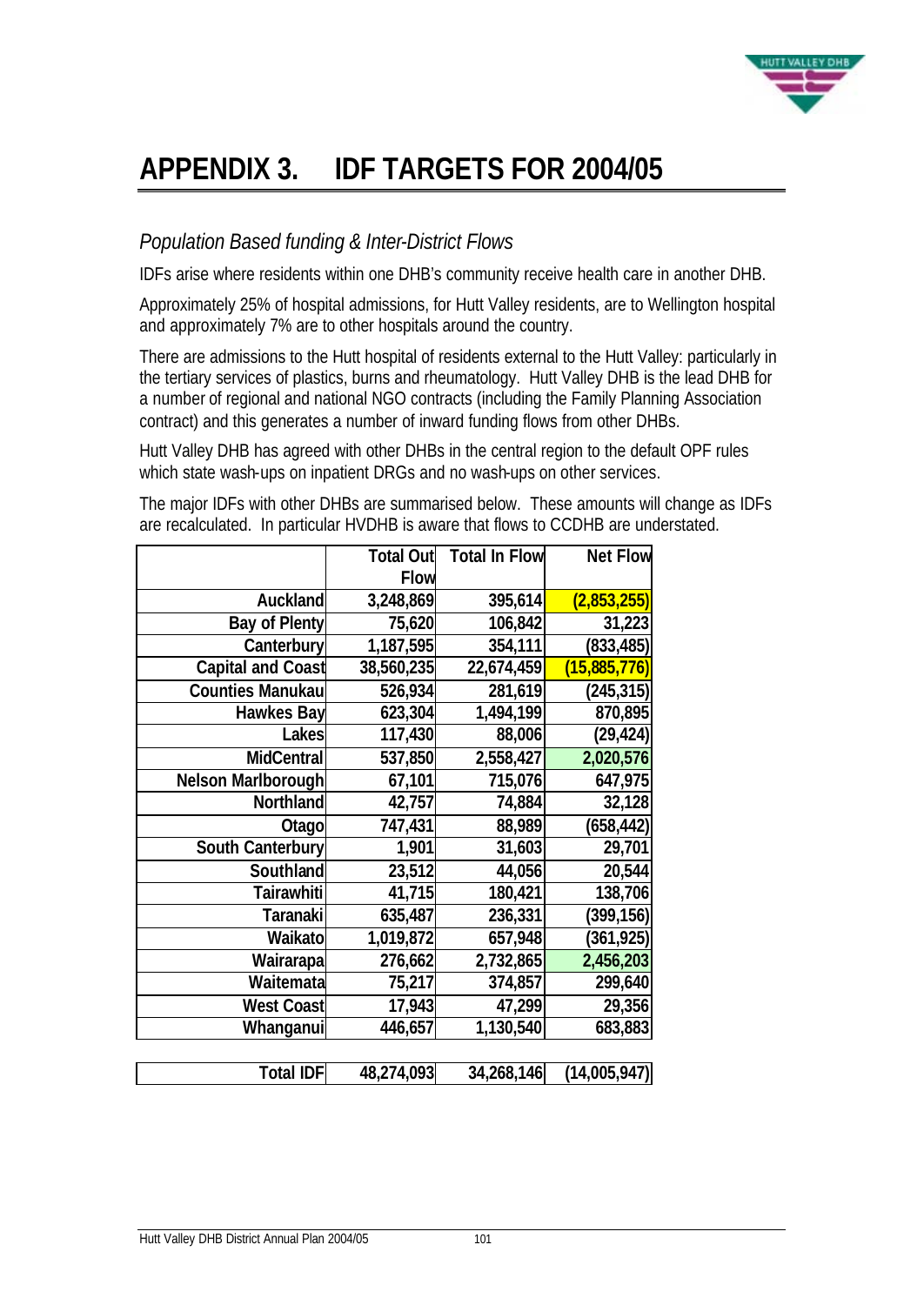

# **APPENDIX 4. SERVICE LEVEL AGREEMENT**

### **PERSONAL HEALTH**

| Purchase<br><b>Unit Code</b> | <b>Purchase Unit</b><br><b>Description</b>        | Unit of<br><b>Measure</b>             | <b>IDF</b><br><b>Class</b> | Unit<br>Price | <b>Contract</b><br>Volume | <b>Total</b><br>Amount | Volume<br>Variance |
|------------------------------|---------------------------------------------------|---------------------------------------|----------------------------|---------------|---------------------------|------------------------|--------------------|
| AH01001                      | <b>Dietetics</b>                                  | Contacts                              | non-IDF                    | 50            | 2,685                     | 134,868                | 0%                 |
| AH01003                      | Occupational Therapy                              | Contacts                              | non-IDF                    | 63            | 5,777                     | 362,708                | 31%                |
| AH01005                      | Physiotherapy                                     | Contacts                              | non-IDF                    | 38            | 14,832                    | 558,637                | 28%                |
| AH01007                      | Social Work                                       | Contacts                              | non-IDF                    | 50            | 1,648                     | 82,779                 | $-18%$             |
| AH01006                      | Podiatly                                          | Contacts                              | non-IDF                    | 42            | 2,953                     | 123,555                | 97%                |
| AH01008                      | <b>Speech Therapy</b>                             | Contacts                              | non-IDF                    | 50            | 628                       | 31,544                 | $-37%$             |
| C01003                       | Well Child (0-18<br>years)                        | Service                               | non-IDF                    | 2,206,140     |                           | 2,206,140              | 0%                 |
| CS02001                      | <b>Community Laboratory</b><br>(HHS)              | <b>Tests</b>                          | non-IDF                    | 20            | 1,797                     | 36,495                 | $-33%$             |
| CS04001                      | Community referred<br>tests - cardiology          | <b>Tests</b>                          | non-IDF                    | 112           | 650                       | 72,898                 | $0\%$              |
| CS04003                      | Community referred<br>tests - audiology           | Tests                                 | non-IDF                    | 36            | 1,200                     | 42,672                 | $-20%$             |
| CS04008                      | Community referred<br>tests - respiratory         | Tests                                 | non-IDF                    | 101           | 86                        | 8,652                  | 115%               |
| D01001                       | <b>Inpatient Dental</b><br>treatment              | Cost<br>Weighted<br><b>Discharges</b> | non-IDF                    | 2,798         | 134                       | 374,612                | $0\%$              |
| D01002                       | <b>Outpatient Dental</b><br>treatment             | <b>Attendances</b>                    | non-IDF                    | 148           | 9,581                     | 1,417,219              | 0%                 |
| D01003                       | School dental services                            | <b>Clients</b>                        | non-IDF                    | 70            | 55,341                    | 3,898,117              | 0%                 |
| DO1009                       | Oral Health Regional<br>Co-ordination Services    | Service                               | non-IDF                    | 256,375       |                           | 256,375                | $0\%$              |
| <b>DOM101</b>                | Community Services -<br>professional services     | Contacts                              | non-IDF                    | 43            | 27,627                    | 1,199,110              | 0%                 |
| <b>DOM102</b>                | Community Services -<br>home oxygen               | <b>Clients</b>                        | non-IDF                    | 327,893       | 1                         | 327,893                | $0\%$              |
| <b>DOM103</b>                | <b>Community Services -</b><br>stomal service     | <b>Clients</b>                        | non-IDF                    | 487,380       | 1                         | 487,380                | $0\%$              |
| <b>DOM104</b>                | <b>Community Services -</b><br>continence service | <b>Clients</b>                        | non-IDF                    | 471,357       |                           | 471,357                | 0%                 |
| <b>DOM105</b>                | Community Services -<br>Home Help                 | Hours                                 | non-IDF                    | 16            | 4,345                     | 71,339                 | $-12%$             |
| <b>DOM106</b>                | <b>Community Services -</b>                       | Meals                                 | non-IDF                    |               |                           |                        | $-2%$              |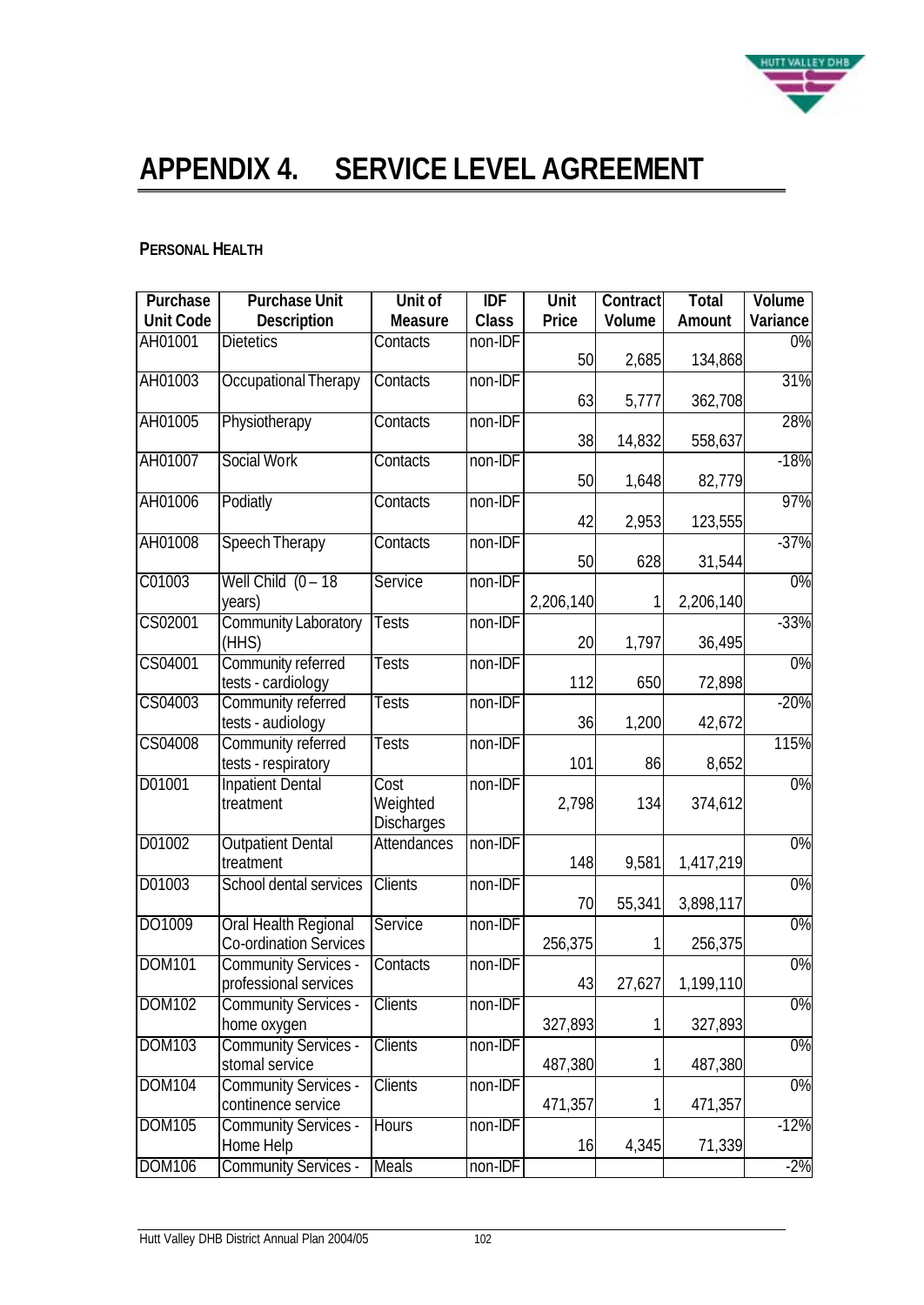| meals on wheels<br>43,994<br>163,582<br>4<br>non-IDF<br>$-13%$<br><b>Community Services -</b><br>Hours<br>personal care<br>504<br>8,275<br>16<br>0%<br>Attendances<br>non-IDF<br><b>Emergency Dept -</b><br>Level 4<br>131<br>33,344<br>4,382,338<br>ED08001<br><b>Emergency Care Co-</b><br>non-IDF<br>0%<br>Service<br>ordination<br>43,783<br>43,783<br>11<br><b>HS0011</b><br>0%<br>Administration of dental Service<br>non-IDF<br>10,000<br>benefit<br>2<br>22,441<br>Service Integration and Service<br>0%<br><b>HS0037</b><br>non-IDF<br><b>Health Information</b><br>333,877<br>1<br>333,877<br>Projects<br><b>HS0075</b><br><b>Cleft Palate</b><br>Service<br>non-IDF<br>0%<br>110,005<br>$\mathbf{1}$<br>110,005<br>Programme<br>Cost weighted IDF -<br>$-21%$<br>M00001<br><b>General Internal</b><br>183<br>Medical Services -<br>discharges<br>511,959<br>acute<br>2,798<br><b>Inpatient Services</b><br>(DRGs)<br>Cost weighted IDF -<br>0%<br>M00001<br><b>General Internal</b><br>elective<br>Medical Services -<br>discharges<br>2,798<br>3,654<br><b>Inpatient Services</b><br>(DRGs)<br>11%<br>M00001<br><b>General Internal</b><br>Cost weighted non-IDF<br>Medical Services -<br>2,798<br>discharges<br>3,382<br>9,464,233<br><b>Inpatient Services</b><br>(DRGs)<br>General Medicine - 1st<br>0%<br>Attendances<br>non-IDF<br>attendance<br>197<br>390<br>76,736<br><b>General Medicine -</b><br>Attendances<br>0%<br>non-IDF<br>125<br>520<br>Subsequent attendance<br>64,853<br>22%<br>Attendances<br><b>Adult Acute</b><br>non-IDF<br>580<br>1,100<br>637,579<br>Assessments<br>Models of Care<br>Service<br>non-IDF<br>$0\%$<br>$\mathbf{1}$<br>193,230<br>193,230<br>7%<br>Cost weighted IDF -<br>M10001<br>Cardiology - Inpatient<br>Services (DRGs)<br>106<br>discharges<br>2,798<br>acute<br>296,111<br>46%<br>M10001<br>Cost weighted IDF -<br>Cardiology - Inpatient<br>Services (DRGs)<br>discharges<br>elective<br>2,798<br>4,071<br>Cardiology - Inpatient<br>$-6%$<br>M10001<br>Cost weighted<br>non-IDF<br>Services (DRGs)<br>discharges<br>1,417<br>2,798<br>3,964,945<br>4%<br>M10002<br>Cardiology - 1st<br><b>Attendances</b><br>non-IDF<br>attendance<br>194<br>783<br>151,961<br>0%<br>M10003<br>Cardiology -<br>Attendances<br>non-IDF<br>Subsequent attendance<br>129<br>1,918<br>246,606<br>25%<br>M10004<br>Cardiac Education and<br><b>Clients</b><br>non-IDF<br>95<br>Management<br>1,000<br>94,638<br>M15002<br>41%<br>Dermatology - 1st<br><b>Attendances</b><br>non-IDF<br>attendance<br>155<br>450<br>69,858<br>0%<br>M15003<br>Attendances<br>non-IDF<br>Dermatology -<br>Subsequent attendance<br>106<br>38,626<br>366 | Purchase<br><b>Unit Code</b> | <b>Purchase Unit</b><br><b>Description</b> | Unit of<br><b>Measure</b> | <b>IDF</b><br><b>Class</b> | Unit<br><b>Price</b> | Contract<br>Volume | Total<br>Amount | Volume<br>Variance |
|-------------------------------------------------------------------------------------------------------------------------------------------------------------------------------------------------------------------------------------------------------------------------------------------------------------------------------------------------------------------------------------------------------------------------------------------------------------------------------------------------------------------------------------------------------------------------------------------------------------------------------------------------------------------------------------------------------------------------------------------------------------------------------------------------------------------------------------------------------------------------------------------------------------------------------------------------------------------------------------------------------------------------------------------------------------------------------------------------------------------------------------------------------------------------------------------------------------------------------------------------------------------------------------------------------------------------------------------------------------------------------------------------------------------------------------------------------------------------------------------------------------------------------------------------------------------------------------------------------------------------------------------------------------------------------------------------------------------------------------------------------------------------------------------------------------------------------------------------------------------------------------------------------------------------------------------------------------------------------------------------------------------------------------------------------------------------------------------------------------------------------------------------------------------------------------------------------------------------------------------------------------------------------------------------------------------------------------------------------------------------------------------------------------------------------------------------------------------------------------------------------------------------------------------------------------------------------------------------------------------------------------------------------------------------------|------------------------------|--------------------------------------------|---------------------------|----------------------------|----------------------|--------------------|-----------------|--------------------|
|                                                                                                                                                                                                                                                                                                                                                                                                                                                                                                                                                                                                                                                                                                                                                                                                                                                                                                                                                                                                                                                                                                                                                                                                                                                                                                                                                                                                                                                                                                                                                                                                                                                                                                                                                                                                                                                                                                                                                                                                                                                                                                                                                                                                                                                                                                                                                                                                                                                                                                                                                                                                                                                                               |                              |                                            |                           |                            |                      |                    |                 |                    |
|                                                                                                                                                                                                                                                                                                                                                                                                                                                                                                                                                                                                                                                                                                                                                                                                                                                                                                                                                                                                                                                                                                                                                                                                                                                                                                                                                                                                                                                                                                                                                                                                                                                                                                                                                                                                                                                                                                                                                                                                                                                                                                                                                                                                                                                                                                                                                                                                                                                                                                                                                                                                                                                                               | <b>DOM107</b>                |                                            |                           |                            |                      |                    |                 |                    |
|                                                                                                                                                                                                                                                                                                                                                                                                                                                                                                                                                                                                                                                                                                                                                                                                                                                                                                                                                                                                                                                                                                                                                                                                                                                                                                                                                                                                                                                                                                                                                                                                                                                                                                                                                                                                                                                                                                                                                                                                                                                                                                                                                                                                                                                                                                                                                                                                                                                                                                                                                                                                                                                                               |                              |                                            |                           |                            |                      |                    |                 |                    |
|                                                                                                                                                                                                                                                                                                                                                                                                                                                                                                                                                                                                                                                                                                                                                                                                                                                                                                                                                                                                                                                                                                                                                                                                                                                                                                                                                                                                                                                                                                                                                                                                                                                                                                                                                                                                                                                                                                                                                                                                                                                                                                                                                                                                                                                                                                                                                                                                                                                                                                                                                                                                                                                                               | ED04001                      |                                            |                           |                            |                      |                    |                 |                    |
|                                                                                                                                                                                                                                                                                                                                                                                                                                                                                                                                                                                                                                                                                                                                                                                                                                                                                                                                                                                                                                                                                                                                                                                                                                                                                                                                                                                                                                                                                                                                                                                                                                                                                                                                                                                                                                                                                                                                                                                                                                                                                                                                                                                                                                                                                                                                                                                                                                                                                                                                                                                                                                                                               |                              |                                            |                           |                            |                      |                    |                 |                    |
|                                                                                                                                                                                                                                                                                                                                                                                                                                                                                                                                                                                                                                                                                                                                                                                                                                                                                                                                                                                                                                                                                                                                                                                                                                                                                                                                                                                                                                                                                                                                                                                                                                                                                                                                                                                                                                                                                                                                                                                                                                                                                                                                                                                                                                                                                                                                                                                                                                                                                                                                                                                                                                                                               |                              |                                            |                           |                            |                      |                    |                 |                    |
|                                                                                                                                                                                                                                                                                                                                                                                                                                                                                                                                                                                                                                                                                                                                                                                                                                                                                                                                                                                                                                                                                                                                                                                                                                                                                                                                                                                                                                                                                                                                                                                                                                                                                                                                                                                                                                                                                                                                                                                                                                                                                                                                                                                                                                                                                                                                                                                                                                                                                                                                                                                                                                                                               |                              |                                            |                           |                            |                      |                    |                 |                    |
|                                                                                                                                                                                                                                                                                                                                                                                                                                                                                                                                                                                                                                                                                                                                                                                                                                                                                                                                                                                                                                                                                                                                                                                                                                                                                                                                                                                                                                                                                                                                                                                                                                                                                                                                                                                                                                                                                                                                                                                                                                                                                                                                                                                                                                                                                                                                                                                                                                                                                                                                                                                                                                                                               |                              |                                            |                           |                            |                      |                    |                 |                    |
|                                                                                                                                                                                                                                                                                                                                                                                                                                                                                                                                                                                                                                                                                                                                                                                                                                                                                                                                                                                                                                                                                                                                                                                                                                                                                                                                                                                                                                                                                                                                                                                                                                                                                                                                                                                                                                                                                                                                                                                                                                                                                                                                                                                                                                                                                                                                                                                                                                                                                                                                                                                                                                                                               |                              |                                            |                           |                            |                      |                    |                 |                    |
|                                                                                                                                                                                                                                                                                                                                                                                                                                                                                                                                                                                                                                                                                                                                                                                                                                                                                                                                                                                                                                                                                                                                                                                                                                                                                                                                                                                                                                                                                                                                                                                                                                                                                                                                                                                                                                                                                                                                                                                                                                                                                                                                                                                                                                                                                                                                                                                                                                                                                                                                                                                                                                                                               |                              |                                            |                           |                            |                      |                    |                 |                    |
|                                                                                                                                                                                                                                                                                                                                                                                                                                                                                                                                                                                                                                                                                                                                                                                                                                                                                                                                                                                                                                                                                                                                                                                                                                                                                                                                                                                                                                                                                                                                                                                                                                                                                                                                                                                                                                                                                                                                                                                                                                                                                                                                                                                                                                                                                                                                                                                                                                                                                                                                                                                                                                                                               |                              |                                            |                           |                            |                      |                    |                 |                    |
|                                                                                                                                                                                                                                                                                                                                                                                                                                                                                                                                                                                                                                                                                                                                                                                                                                                                                                                                                                                                                                                                                                                                                                                                                                                                                                                                                                                                                                                                                                                                                                                                                                                                                                                                                                                                                                                                                                                                                                                                                                                                                                                                                                                                                                                                                                                                                                                                                                                                                                                                                                                                                                                                               |                              |                                            |                           |                            |                      |                    |                 |                    |
|                                                                                                                                                                                                                                                                                                                                                                                                                                                                                                                                                                                                                                                                                                                                                                                                                                                                                                                                                                                                                                                                                                                                                                                                                                                                                                                                                                                                                                                                                                                                                                                                                                                                                                                                                                                                                                                                                                                                                                                                                                                                                                                                                                                                                                                                                                                                                                                                                                                                                                                                                                                                                                                                               |                              |                                            |                           |                            |                      |                    |                 |                    |
|                                                                                                                                                                                                                                                                                                                                                                                                                                                                                                                                                                                                                                                                                                                                                                                                                                                                                                                                                                                                                                                                                                                                                                                                                                                                                                                                                                                                                                                                                                                                                                                                                                                                                                                                                                                                                                                                                                                                                                                                                                                                                                                                                                                                                                                                                                                                                                                                                                                                                                                                                                                                                                                                               |                              |                                            |                           |                            |                      |                    |                 |                    |
|                                                                                                                                                                                                                                                                                                                                                                                                                                                                                                                                                                                                                                                                                                                                                                                                                                                                                                                                                                                                                                                                                                                                                                                                                                                                                                                                                                                                                                                                                                                                                                                                                                                                                                                                                                                                                                                                                                                                                                                                                                                                                                                                                                                                                                                                                                                                                                                                                                                                                                                                                                                                                                                                               |                              |                                            |                           |                            |                      |                    |                 |                    |
|                                                                                                                                                                                                                                                                                                                                                                                                                                                                                                                                                                                                                                                                                                                                                                                                                                                                                                                                                                                                                                                                                                                                                                                                                                                                                                                                                                                                                                                                                                                                                                                                                                                                                                                                                                                                                                                                                                                                                                                                                                                                                                                                                                                                                                                                                                                                                                                                                                                                                                                                                                                                                                                                               |                              |                                            |                           |                            |                      |                    |                 |                    |
|                                                                                                                                                                                                                                                                                                                                                                                                                                                                                                                                                                                                                                                                                                                                                                                                                                                                                                                                                                                                                                                                                                                                                                                                                                                                                                                                                                                                                                                                                                                                                                                                                                                                                                                                                                                                                                                                                                                                                                                                                                                                                                                                                                                                                                                                                                                                                                                                                                                                                                                                                                                                                                                                               |                              |                                            |                           |                            |                      |                    |                 |                    |
|                                                                                                                                                                                                                                                                                                                                                                                                                                                                                                                                                                                                                                                                                                                                                                                                                                                                                                                                                                                                                                                                                                                                                                                                                                                                                                                                                                                                                                                                                                                                                                                                                                                                                                                                                                                                                                                                                                                                                                                                                                                                                                                                                                                                                                                                                                                                                                                                                                                                                                                                                                                                                                                                               |                              |                                            |                           |                            |                      |                    |                 |                    |
|                                                                                                                                                                                                                                                                                                                                                                                                                                                                                                                                                                                                                                                                                                                                                                                                                                                                                                                                                                                                                                                                                                                                                                                                                                                                                                                                                                                                                                                                                                                                                                                                                                                                                                                                                                                                                                                                                                                                                                                                                                                                                                                                                                                                                                                                                                                                                                                                                                                                                                                                                                                                                                                                               |                              |                                            |                           |                            |                      |                    |                 |                    |
|                                                                                                                                                                                                                                                                                                                                                                                                                                                                                                                                                                                                                                                                                                                                                                                                                                                                                                                                                                                                                                                                                                                                                                                                                                                                                                                                                                                                                                                                                                                                                                                                                                                                                                                                                                                                                                                                                                                                                                                                                                                                                                                                                                                                                                                                                                                                                                                                                                                                                                                                                                                                                                                                               |                              |                                            |                           |                            |                      |                    |                 |                    |
|                                                                                                                                                                                                                                                                                                                                                                                                                                                                                                                                                                                                                                                                                                                                                                                                                                                                                                                                                                                                                                                                                                                                                                                                                                                                                                                                                                                                                                                                                                                                                                                                                                                                                                                                                                                                                                                                                                                                                                                                                                                                                                                                                                                                                                                                                                                                                                                                                                                                                                                                                                                                                                                                               |                              |                                            |                           |                            |                      |                    |                 |                    |
|                                                                                                                                                                                                                                                                                                                                                                                                                                                                                                                                                                                                                                                                                                                                                                                                                                                                                                                                                                                                                                                                                                                                                                                                                                                                                                                                                                                                                                                                                                                                                                                                                                                                                                                                                                                                                                                                                                                                                                                                                                                                                                                                                                                                                                                                                                                                                                                                                                                                                                                                                                                                                                                                               |                              |                                            |                           |                            |                      |                    |                 |                    |
|                                                                                                                                                                                                                                                                                                                                                                                                                                                                                                                                                                                                                                                                                                                                                                                                                                                                                                                                                                                                                                                                                                                                                                                                                                                                                                                                                                                                                                                                                                                                                                                                                                                                                                                                                                                                                                                                                                                                                                                                                                                                                                                                                                                                                                                                                                                                                                                                                                                                                                                                                                                                                                                                               |                              |                                            |                           |                            |                      |                    |                 |                    |
|                                                                                                                                                                                                                                                                                                                                                                                                                                                                                                                                                                                                                                                                                                                                                                                                                                                                                                                                                                                                                                                                                                                                                                                                                                                                                                                                                                                                                                                                                                                                                                                                                                                                                                                                                                                                                                                                                                                                                                                                                                                                                                                                                                                                                                                                                                                                                                                                                                                                                                                                                                                                                                                                               |                              |                                            |                           |                            |                      |                    |                 |                    |
|                                                                                                                                                                                                                                                                                                                                                                                                                                                                                                                                                                                                                                                                                                                                                                                                                                                                                                                                                                                                                                                                                                                                                                                                                                                                                                                                                                                                                                                                                                                                                                                                                                                                                                                                                                                                                                                                                                                                                                                                                                                                                                                                                                                                                                                                                                                                                                                                                                                                                                                                                                                                                                                                               |                              |                                            |                           |                            |                      |                    |                 |                    |
|                                                                                                                                                                                                                                                                                                                                                                                                                                                                                                                                                                                                                                                                                                                                                                                                                                                                                                                                                                                                                                                                                                                                                                                                                                                                                                                                                                                                                                                                                                                                                                                                                                                                                                                                                                                                                                                                                                                                                                                                                                                                                                                                                                                                                                                                                                                                                                                                                                                                                                                                                                                                                                                                               | M00002                       |                                            |                           |                            |                      |                    |                 |                    |
|                                                                                                                                                                                                                                                                                                                                                                                                                                                                                                                                                                                                                                                                                                                                                                                                                                                                                                                                                                                                                                                                                                                                                                                                                                                                                                                                                                                                                                                                                                                                                                                                                                                                                                                                                                                                                                                                                                                                                                                                                                                                                                                                                                                                                                                                                                                                                                                                                                                                                                                                                                                                                                                                               |                              |                                            |                           |                            |                      |                    |                 |                    |
|                                                                                                                                                                                                                                                                                                                                                                                                                                                                                                                                                                                                                                                                                                                                                                                                                                                                                                                                                                                                                                                                                                                                                                                                                                                                                                                                                                                                                                                                                                                                                                                                                                                                                                                                                                                                                                                                                                                                                                                                                                                                                                                                                                                                                                                                                                                                                                                                                                                                                                                                                                                                                                                                               | M00003                       |                                            |                           |                            |                      |                    |                 |                    |
|                                                                                                                                                                                                                                                                                                                                                                                                                                                                                                                                                                                                                                                                                                                                                                                                                                                                                                                                                                                                                                                                                                                                                                                                                                                                                                                                                                                                                                                                                                                                                                                                                                                                                                                                                                                                                                                                                                                                                                                                                                                                                                                                                                                                                                                                                                                                                                                                                                                                                                                                                                                                                                                                               |                              |                                            |                           |                            |                      |                    |                 |                    |
|                                                                                                                                                                                                                                                                                                                                                                                                                                                                                                                                                                                                                                                                                                                                                                                                                                                                                                                                                                                                                                                                                                                                                                                                                                                                                                                                                                                                                                                                                                                                                                                                                                                                                                                                                                                                                                                                                                                                                                                                                                                                                                                                                                                                                                                                                                                                                                                                                                                                                                                                                                                                                                                                               | M00004                       |                                            |                           |                            |                      |                    |                 |                    |
|                                                                                                                                                                                                                                                                                                                                                                                                                                                                                                                                                                                                                                                                                                                                                                                                                                                                                                                                                                                                                                                                                                                                                                                                                                                                                                                                                                                                                                                                                                                                                                                                                                                                                                                                                                                                                                                                                                                                                                                                                                                                                                                                                                                                                                                                                                                                                                                                                                                                                                                                                                                                                                                                               |                              |                                            |                           |                            |                      |                    |                 |                    |
|                                                                                                                                                                                                                                                                                                                                                                                                                                                                                                                                                                                                                                                                                                                                                                                                                                                                                                                                                                                                                                                                                                                                                                                                                                                                                                                                                                                                                                                                                                                                                                                                                                                                                                                                                                                                                                                                                                                                                                                                                                                                                                                                                                                                                                                                                                                                                                                                                                                                                                                                                                                                                                                                               | M00008                       |                                            |                           |                            |                      |                    |                 |                    |
|                                                                                                                                                                                                                                                                                                                                                                                                                                                                                                                                                                                                                                                                                                                                                                                                                                                                                                                                                                                                                                                                                                                                                                                                                                                                                                                                                                                                                                                                                                                                                                                                                                                                                                                                                                                                                                                                                                                                                                                                                                                                                                                                                                                                                                                                                                                                                                                                                                                                                                                                                                                                                                                                               |                              |                                            |                           |                            |                      |                    |                 |                    |
|                                                                                                                                                                                                                                                                                                                                                                                                                                                                                                                                                                                                                                                                                                                                                                                                                                                                                                                                                                                                                                                                                                                                                                                                                                                                                                                                                                                                                                                                                                                                                                                                                                                                                                                                                                                                                                                                                                                                                                                                                                                                                                                                                                                                                                                                                                                                                                                                                                                                                                                                                                                                                                                                               |                              |                                            |                           |                            |                      |                    |                 |                    |
|                                                                                                                                                                                                                                                                                                                                                                                                                                                                                                                                                                                                                                                                                                                                                                                                                                                                                                                                                                                                                                                                                                                                                                                                                                                                                                                                                                                                                                                                                                                                                                                                                                                                                                                                                                                                                                                                                                                                                                                                                                                                                                                                                                                                                                                                                                                                                                                                                                                                                                                                                                                                                                                                               |                              |                                            |                           |                            |                      |                    |                 |                    |
|                                                                                                                                                                                                                                                                                                                                                                                                                                                                                                                                                                                                                                                                                                                                                                                                                                                                                                                                                                                                                                                                                                                                                                                                                                                                                                                                                                                                                                                                                                                                                                                                                                                                                                                                                                                                                                                                                                                                                                                                                                                                                                                                                                                                                                                                                                                                                                                                                                                                                                                                                                                                                                                                               |                              |                                            |                           |                            |                      |                    |                 |                    |
|                                                                                                                                                                                                                                                                                                                                                                                                                                                                                                                                                                                                                                                                                                                                                                                                                                                                                                                                                                                                                                                                                                                                                                                                                                                                                                                                                                                                                                                                                                                                                                                                                                                                                                                                                                                                                                                                                                                                                                                                                                                                                                                                                                                                                                                                                                                                                                                                                                                                                                                                                                                                                                                                               |                              |                                            |                           |                            |                      |                    |                 |                    |
|                                                                                                                                                                                                                                                                                                                                                                                                                                                                                                                                                                                                                                                                                                                                                                                                                                                                                                                                                                                                                                                                                                                                                                                                                                                                                                                                                                                                                                                                                                                                                                                                                                                                                                                                                                                                                                                                                                                                                                                                                                                                                                                                                                                                                                                                                                                                                                                                                                                                                                                                                                                                                                                                               |                              |                                            |                           |                            |                      |                    |                 |                    |
|                                                                                                                                                                                                                                                                                                                                                                                                                                                                                                                                                                                                                                                                                                                                                                                                                                                                                                                                                                                                                                                                                                                                                                                                                                                                                                                                                                                                                                                                                                                                                                                                                                                                                                                                                                                                                                                                                                                                                                                                                                                                                                                                                                                                                                                                                                                                                                                                                                                                                                                                                                                                                                                                               |                              |                                            |                           |                            |                      |                    |                 |                    |
|                                                                                                                                                                                                                                                                                                                                                                                                                                                                                                                                                                                                                                                                                                                                                                                                                                                                                                                                                                                                                                                                                                                                                                                                                                                                                                                                                                                                                                                                                                                                                                                                                                                                                                                                                                                                                                                                                                                                                                                                                                                                                                                                                                                                                                                                                                                                                                                                                                                                                                                                                                                                                                                                               |                              |                                            |                           |                            |                      |                    |                 |                    |
|                                                                                                                                                                                                                                                                                                                                                                                                                                                                                                                                                                                                                                                                                                                                                                                                                                                                                                                                                                                                                                                                                                                                                                                                                                                                                                                                                                                                                                                                                                                                                                                                                                                                                                                                                                                                                                                                                                                                                                                                                                                                                                                                                                                                                                                                                                                                                                                                                                                                                                                                                                                                                                                                               |                              |                                            |                           |                            |                      |                    |                 |                    |
|                                                                                                                                                                                                                                                                                                                                                                                                                                                                                                                                                                                                                                                                                                                                                                                                                                                                                                                                                                                                                                                                                                                                                                                                                                                                                                                                                                                                                                                                                                                                                                                                                                                                                                                                                                                                                                                                                                                                                                                                                                                                                                                                                                                                                                                                                                                                                                                                                                                                                                                                                                                                                                                                               |                              |                                            |                           |                            |                      |                    |                 |                    |
|                                                                                                                                                                                                                                                                                                                                                                                                                                                                                                                                                                                                                                                                                                                                                                                                                                                                                                                                                                                                                                                                                                                                                                                                                                                                                                                                                                                                                                                                                                                                                                                                                                                                                                                                                                                                                                                                                                                                                                                                                                                                                                                                                                                                                                                                                                                                                                                                                                                                                                                                                                                                                                                                               |                              |                                            |                           |                            |                      |                    |                 |                    |
|                                                                                                                                                                                                                                                                                                                                                                                                                                                                                                                                                                                                                                                                                                                                                                                                                                                                                                                                                                                                                                                                                                                                                                                                                                                                                                                                                                                                                                                                                                                                                                                                                                                                                                                                                                                                                                                                                                                                                                                                                                                                                                                                                                                                                                                                                                                                                                                                                                                                                                                                                                                                                                                                               |                              |                                            |                           |                            |                      |                    |                 |                    |
|                                                                                                                                                                                                                                                                                                                                                                                                                                                                                                                                                                                                                                                                                                                                                                                                                                                                                                                                                                                                                                                                                                                                                                                                                                                                                                                                                                                                                                                                                                                                                                                                                                                                                                                                                                                                                                                                                                                                                                                                                                                                                                                                                                                                                                                                                                                                                                                                                                                                                                                                                                                                                                                                               |                              |                                            |                           |                            |                      |                    |                 |                    |
|                                                                                                                                                                                                                                                                                                                                                                                                                                                                                                                                                                                                                                                                                                                                                                                                                                                                                                                                                                                                                                                                                                                                                                                                                                                                                                                                                                                                                                                                                                                                                                                                                                                                                                                                                                                                                                                                                                                                                                                                                                                                                                                                                                                                                                                                                                                                                                                                                                                                                                                                                                                                                                                                               |                              |                                            |                           |                            |                      |                    |                 |                    |
|                                                                                                                                                                                                                                                                                                                                                                                                                                                                                                                                                                                                                                                                                                                                                                                                                                                                                                                                                                                                                                                                                                                                                                                                                                                                                                                                                                                                                                                                                                                                                                                                                                                                                                                                                                                                                                                                                                                                                                                                                                                                                                                                                                                                                                                                                                                                                                                                                                                                                                                                                                                                                                                                               |                              |                                            |                           |                            |                      |                    |                 |                    |
|                                                                                                                                                                                                                                                                                                                                                                                                                                                                                                                                                                                                                                                                                                                                                                                                                                                                                                                                                                                                                                                                                                                                                                                                                                                                                                                                                                                                                                                                                                                                                                                                                                                                                                                                                                                                                                                                                                                                                                                                                                                                                                                                                                                                                                                                                                                                                                                                                                                                                                                                                                                                                                                                               |                              |                                            |                           |                            |                      |                    |                 |                    |

HUTT VALLEY OHE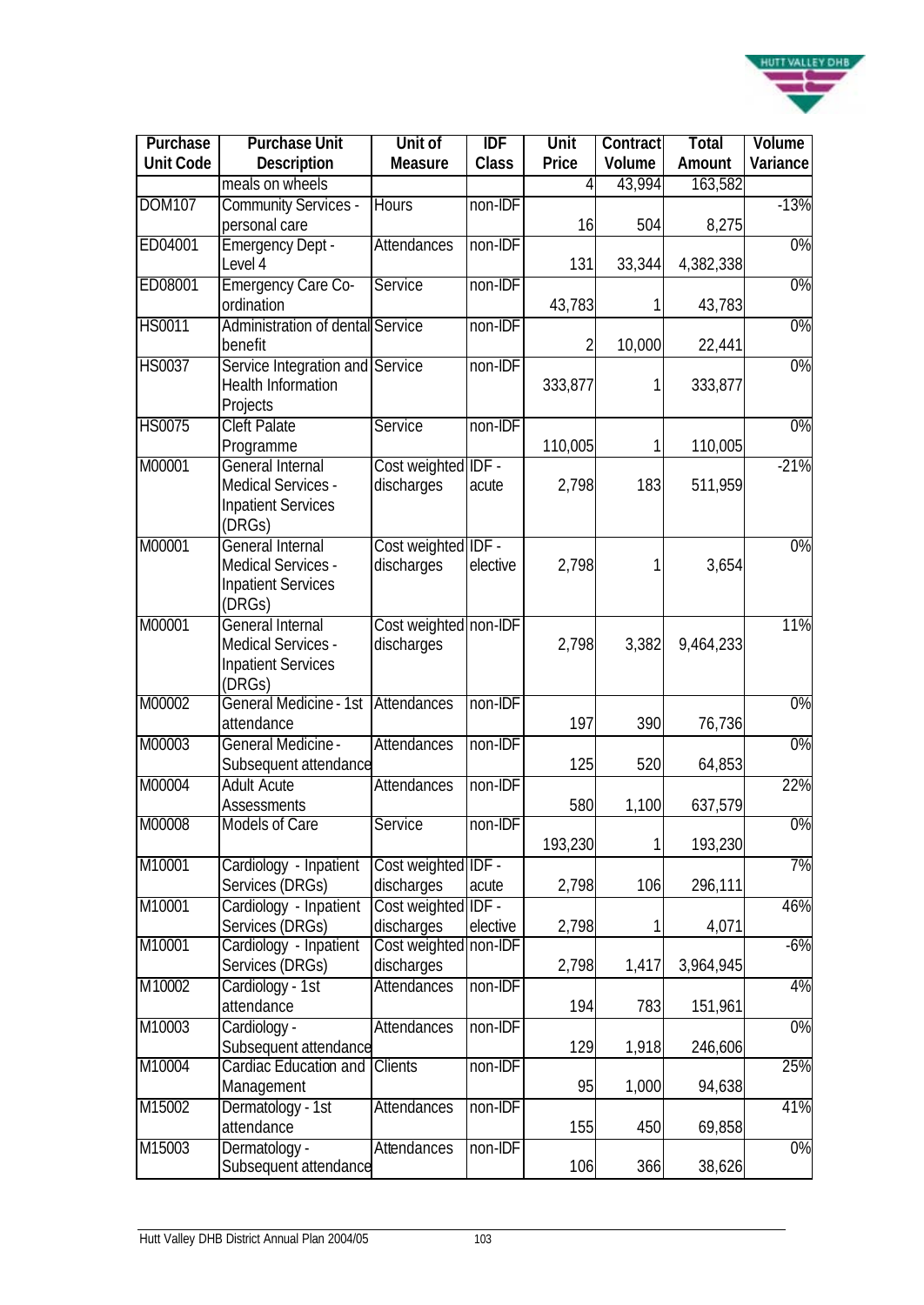| <b>Purchase</b><br><b>Unit Code</b> | <b>Purchase Unit</b><br><b>Description</b>                  | Unit of<br><b>Measure</b>             | <b>IDF</b><br><b>Class</b> | Unit<br>Price | Contract<br>Volume | <b>Total</b><br>Amount | Volume<br>Variance |
|-------------------------------------|-------------------------------------------------------------|---------------------------------------|----------------------------|---------------|--------------------|------------------------|--------------------|
| M15004                              | Dermatology - UV<br>Treatment                               | <b>Treatment</b>                      | non-IDF                    | 30            | 1,361              | 41,295                 | $-28%$             |
| M20002                              | Endocrinology - 1st<br>attendance                           | Attendances                           | non-IDF                    | 226           | 120                | 27,145                 | $-7%$              |
| M20003                              | Endocrinology -<br>Subsequent attendance                    | Attendances                           | non-IDF                    | 133           | 220                | 29,355                 | 0%                 |
| M20004                              | Diabetes - 1st<br>attendance                                | Attendances                           | non-IDF                    | 177           | 193                | 34,233                 | 2%                 |
| M20005                              | Diabetes - Subsequent Attendances<br>non-IDF<br>attendance  |                                       | 133                        | 1,190         | 158,776            | 32%                    |                    |
| M20006                              | <b>Diabetes Education</b><br>and Management                 | <b>Clients</b>                        | non-IDF                    | 167           | 700                | 117,257                | $-36%$             |
| M25001                              | Gastroenterology -<br><b>Inpatient Services</b><br>(DRGs)   | Cost weighted IDF -<br>discharges     | acute                      | 2,798         | 3                  | 9,542                  | 71%                |
| M25001                              | Gastroenterology -<br><b>Inpatient Services</b><br>(DRGs)   | Cost weighted IDF -<br>discharges     | elective                   | 2,798         | 5                  | 13,332                 | 59%                |
| M25001                              | Gastroenterology -<br><b>Inpatient Services</b><br>(DRGs)   | Cost weighted non-IDF<br>discharges   |                            | 2,798         | 62                 | 173,484                | 3%                 |
| M25002                              | Gastroenterology - 1st<br>attendance                        | Attendances                           | non-IDF                    | 261           | 423                | 110,316                | 6%                 |
| M25003                              | Gastroenterology -<br>Subsequent attendance                 | Attendances                           | non-IDF                    | 109           | 800                | 87,352                 | 33%                |
| M25004                              | Gastroenterology -<br><b>ERCP</b>                           | Procedures                            | non-IDF                    | 864           | 64                 | 55,533                 | 46%                |
| M25005                              | Gastroenterology -<br>Colonoscopy                           | Procedures                            | non-IDF                    | 657           | 510                | 335,013                | 2%                 |
| M25006                              | Gastroenterology -<br>Gastroscopy                           | Procedures                            | non-IDF                    | 433           | 732                | 316,820                | 10%                |
| M55001                              | Paediatric Medical<br>Service (Inpatient)                   | Cost<br>Weighted<br><b>Discharges</b> | $IDF -$<br>acute           | 2,798         | 62                 | 172,766                | 21%                |
| M55001                              | Paediatric Medical<br>Service (Inpatient)                   | Cost<br>Weighted<br><b>Discharges</b> | non-IDF                    | 2,798         | 749                | 2,094,593              | $-5%$              |
| M55002                              | Paediatric Medical<br>Outpatient - 1st<br>attendance        | Attendances                           | non-IDF                    | 182           | 767                | 139,772                | $-17%$             |
| M55003                              | Paediatric Medical<br>Outpatient -<br>Subsequent attendance | Attendances                           | non-IDF                    | 123           | 3,282              | 404,275                | $-6%$              |
| M55004                              | Paediatric Acute<br>Assessments                             | Attendances                           | non-IDF                    | 580           | 1,350              | 782,483                | 0%                 |
| M55005                              | Paediatric community<br>programme                           | Service                               | non-IDF                    | 96,849        | 1                  | 96,849                 | 0%                 |
| M65002                              | Respiratory - 1st<br>attendance                             | Attendances                           | non-IDF                    | 252           | 294                | 74,236                 | 16%                |
| M65003                              | Respiratory -                                               | <b>Attendances</b>                    | non-IDF                    |               |                    |                        | 0%                 |

HUTT VALLEY OHE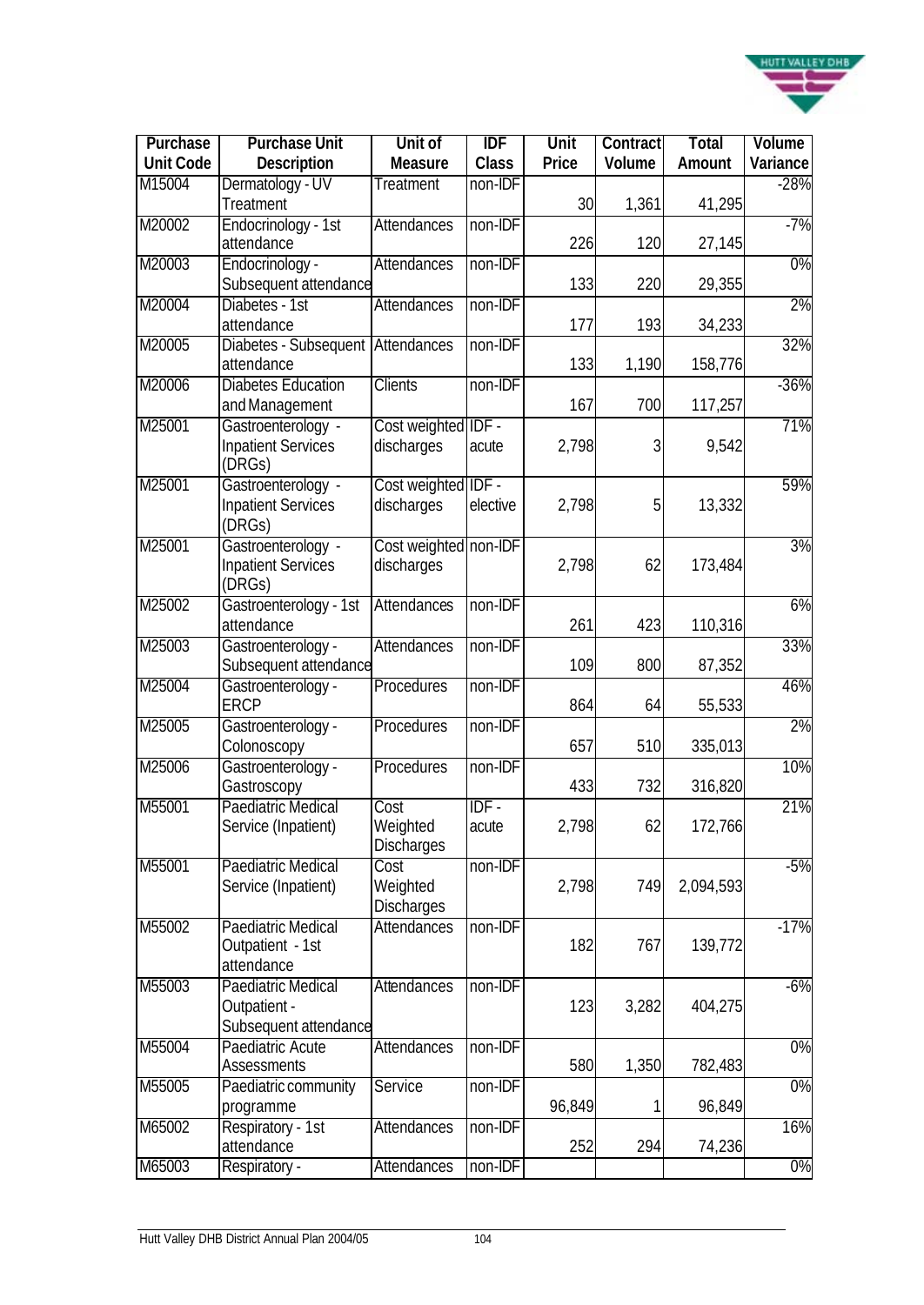

| <b>Purchase</b><br><b>Unit Code</b> | Unit of<br><b>Purchase Unit</b><br>Unit<br>Contract<br><b>IDF</b><br><b>Class</b><br><b>Price</b><br>Volume<br><b>Description</b><br><b>Measure</b> |                                     | <b>Total</b><br>Amount | <b>Volume</b><br>Variance |         |           |        |
|-------------------------------------|-----------------------------------------------------------------------------------------------------------------------------------------------------|-------------------------------------|------------------------|---------------------------|---------|-----------|--------|
|                                     | Subsequent attendance                                                                                                                               |                                     |                        | 163                       | 528     | 85,820    |        |
| M65004                              | <b>Respiratory Education</b><br>and Management                                                                                                      | <b>Clients</b>                      | non-IDF                | 98                        | 259     | 25,414    | $-35%$ |
| M65005                              | Respiratory -<br>Bronchoscopy                                                                                                                       | Procedures                          | non-IDF                | 431                       | 5       | 2,153     | $-75%$ |
| M65012                              | <b>COPD Pilot</b>                                                                                                                                   | Service                             | non-IDF                | 102,550                   |         | 102,550   | 0%     |
| M70001                              | Rheumatology (incl<br>Immunology) - Inpatient<br>Services (DRGs)                                                                                    | Cost weighted IDF -<br>discharges   | acute                  | 2,798                     | 9       | 25,241    | 29%    |
| M70001                              | Rheumatology (incl<br>Immunology) - Inpatient discharges<br>Services (DRGs)                                                                         | Cost weighted IDF -                 | elective               | 2,798                     | 232     | 648,621   | 17%    |
| M70001                              | Cost weighted non-IDF<br>Rheumatology (incl<br>Immunology) - Inpatient<br>discharges<br>Services (DRGs)                                             |                                     | 2,798                  | 162                       | 453,055 | $-18%$    |        |
| M70002                              | Rheumatology (incl<br>immunology) - 1st<br>attendance                                                                                               | Attendances                         | non-IDF                | 287                       | 959     | 275,787   | 7%     |
| M70003                              | Rheumatology (incl<br>immunology) -<br>Subsequent attendance                                                                                        | Attendances                         | non-IDF                | 169                       | 3,520   | 593,499   | 0%     |
| MS01001                             | Nurse Led Outpatient<br>Clinics                                                                                                                     | Attendances                         | non-IDF                | 48                        | 2,558   | 123,752   | 0%     |
| OT02001                             | <b>Coroner Deaths</b><br>not requiring Post<br>Mortem                                                                                               |                                     | non-IDF                | 41                        | 34      | 1,379     | 0%     |
| M90001                              | Care and Review                                                                                                                                     | <b>Services</b>                     | non-<br><b>IDF</b>     | 67,626                    |         | 67,626    | 0%     |
| S00001                              | <b>General Surgery -</b><br><b>Inpatient Services</b><br>(DRGs)                                                                                     | Cost weighted IDF -<br>discharges   | acute                  | 2,798                     | 106     | 297,707   | $-11%$ |
| S00001                              | <b>General Surgery -</b><br><b>Inpatient Services</b><br>(DRGs)                                                                                     | Cost weighted IDF -<br>discharges   | elective               | 2,798                     | 151     | 423,523   | 405%   |
| S00001                              | <b>General Surgery -</b><br><b>Inpatient Services</b><br>(DRGs)                                                                                     | Cost weighted non-IDF<br>discharges |                        | 2,798                     | 1,828   | 5,114,836 | $-1%$  |
| S00004                              | <b>General Surgery -</b><br>Colonoscopy                                                                                                             | Procedures                          | non-<br><b>IDF</b>     | 656                       | 20      | 13,130    | $-38%$ |
| S00007                              | <b>General Surgery -</b><br>Subsequent attendance                                                                                                   | Attendances                         | non-<br><b>IDF</b>     | 91                        | 2,900   | 263,829   | $0\%$  |
| S00008                              | <b>Minor Operations</b>                                                                                                                             | Procedures                          | non-<br><b>IDF</b>     | 237                       | 1,000   | 236,820   | 0%     |
| S25001                              | Ear, Nose and Throat -<br><b>Inpatient Services</b><br>(DRGs)                                                                                       | Cost weighted IDF -<br>discharges   | acute                  | 2,798                     |         | 2,768     | $0\%$  |
| S25001                              | Ear, Nose and Throat -<br><b>Inpatient Services</b><br>(DRGs)                                                                                       | Cost weighted IDF -<br>discharges   | elective               | 2,798                     | 29      | 82,349    | $-41%$ |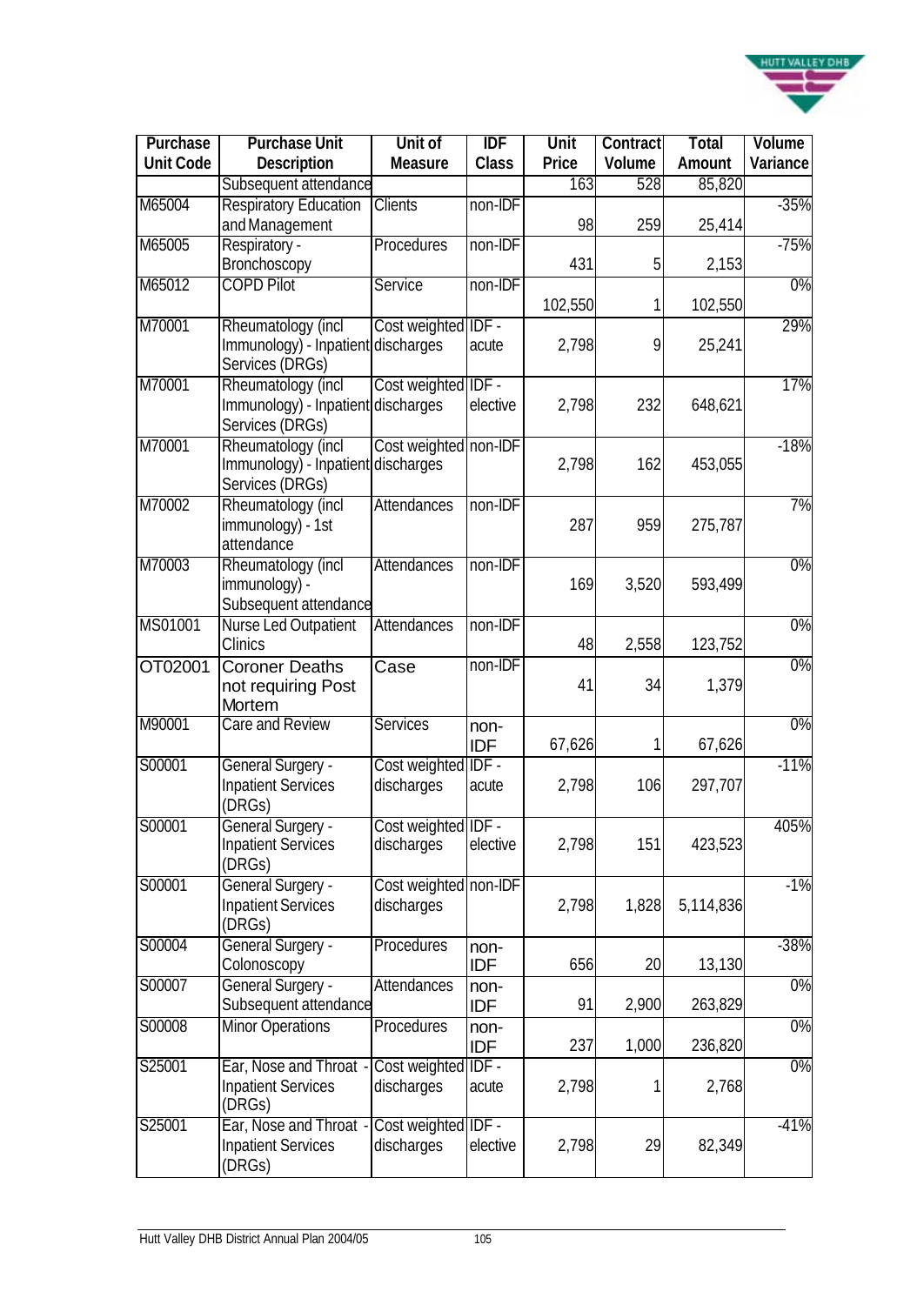

| Purchase         | <b>Purchase Unit</b>                                                       | Unit of                             | <b>IDF</b>          | Unit         | <b>Contract</b> | Total     | <b>Volume</b> |
|------------------|----------------------------------------------------------------------------|-------------------------------------|---------------------|--------------|-----------------|-----------|---------------|
| <b>Unit Code</b> | <b>Description</b>                                                         | <b>Measure</b>                      | <b>Class</b>        | <b>Price</b> | Volume          | Amount    | Variance      |
| S25001           | Ear, Nose and Throat -<br><b>Inpatient Services</b><br>(DRGs)              | Cost weighted<br>discharges         | non-IDF             | 2,798        | 260             | 726,848   | 8%            |
| S25002           | Ear Nose and Throat -<br>1st attendance                                    | Attendances                         | non-<br><b>IDF</b>  | 130          | 1,075           | 139,527   | 0%            |
| S25003           | Ear Nose and Throat -<br>Subsequent attendance                             | Attendances                         | non-<br><b>IDF</b>  | 90           | 1,505           | 135,083   | $0\%$         |
| S30001           | Gynaecology - Inpatient<br>Services (DRGs)                                 | Cost weighted<br>discharges         | $IDF -$<br>acute    | 2,798        | 17              | 47,755    | $-34%$        |
| S30001           | Gynaecology - Inpatient<br>Services (DRGs)                                 | Cost weighted<br>discharges         | $IDF -$<br>elective | 2,798        | 46              | 128,460   | 0%            |
| S30001           | Gynaecology - Inpatient Cost weighted<br>Services (DRGs)                   | discharges                          | non-IDF             | 2,798        | 277             | 775,149   | 1%            |
| S30002           | Gynaecology - 1st<br>attendance                                            | Attendances                         | non-<br><b>IDF</b>  | 199          | 1,100           | 218,919   | 0%            |
| S30003           | Gynaecology -<br>Subsequent attendance                                     | Attendances                         | non-<br><b>IDF</b>  | 163          | 1,330           | 216,946   | $0\%$         |
| S30006           | Termination of<br>Pregnancy                                                | Procedures                          | non-<br><b>IDF</b>  | 805          | 25              | 20,136    | $-58%$        |
| S30008           | <b>Gynae Minor</b><br>Procedure - High Cost                                | Procedures                          | non-<br><b>IDF</b>  | 469          | 70              | 32,796    | 0%            |
| S45001           | Orthopaedics -<br><b>Inpatient Services</b><br>(DRGs)                      | Cost weighted IDF -<br>discharges   | acute               | 2,798        | 147             | 411,854   | $-58%$        |
| S45001           | Orthopaedics -<br><b>Inpatient Services</b><br>(DRGs)                      | Cost weighted IDF -<br>discharges   | elective            | 2,798        | 192             | 535,913   | 274%          |
| S45001           | Orthopaedics -<br><b>Inpatient Services</b><br>(DRGs)                      | Cost weighted non-IDF<br>discharges |                     | 2,798        | 2,021           | 5,655,812 | 3%            |
| S45002           | Orthopaedics - 1st<br>attendance                                           | Attendances                         | non-<br><b>IDF</b>  | 251          | 810             | 203,384   | 0%            |
| S45003           | Orthopaedics -<br>Subsequent attendance                                    | Attendances                         | non-<br><b>IDF</b>  | 139          | 1,650           | 230,174   | $0\%$         |
| S45004           | Fracture Clinic - 1st<br>attendance                                        | Attendances                         | non-<br><b>IDF</b>  | 234          | 2,562           | 599,787   | 13%           |
| S45005           | Fracture Clinic -<br>Subsequent attendance                                 | Attendances                         | non-<br><b>IDF</b>  | 119          | 6,500           | 772,688   | 0%            |
| S60001           | Plastic & Burns -<br><b>Inpatient Services</b><br>(DRGs)                   | Cost weighted<br>discharges         | IDF-<br>acute       | 2,798        | 1,075           | 3,008,262 | 12%           |
| S60001           | Plastic & Burns -<br><b>Inpatient Services</b><br>(DRGs)                   | Cost weighted IDF -<br>discharges   | elective            | 2,798        | 1,086           | 3,039,296 | 5%            |
| S60001           | Plastic & Burns -<br><b>Inpatient Services</b><br>(DRGs)                   | Cost weighted<br>discharges         | non-IDF             | 2,798        | 764             | 2,136,858 | $-24%$        |
| S60002           | Plastics (incl Burns and Attendances<br>Maxillofacial) - 1st<br>attendance |                                     | non-<br><b>IDF</b>  | 163          | 2,190           | 355,960   | 0%            |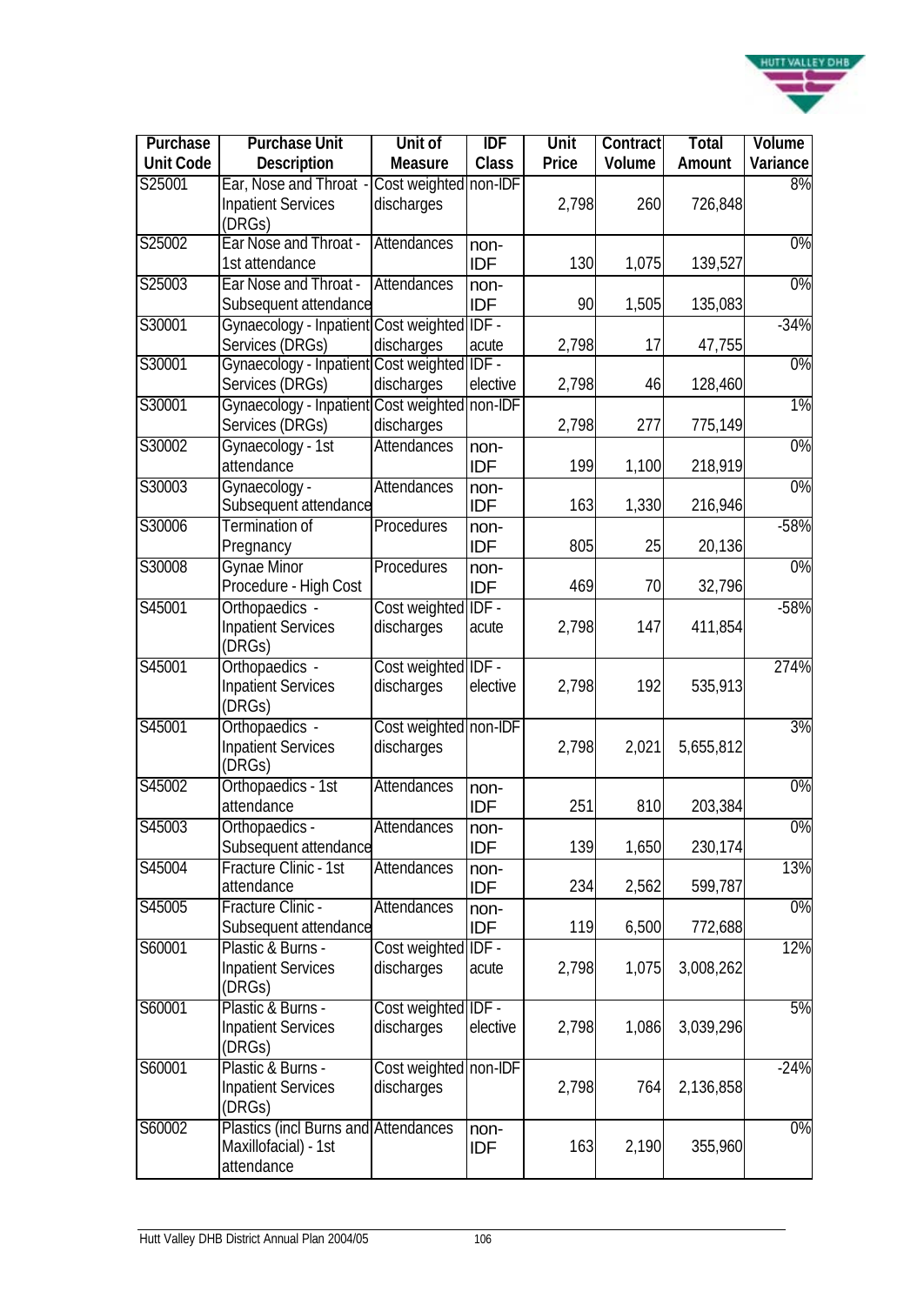

| Purchase         | <b>Purchase Unit</b><br>Unit of<br><b>IDF</b><br>Unit                              |                                       | Contract           | <b>Total</b> | Volume |            |          |
|------------------|------------------------------------------------------------------------------------|---------------------------------------|--------------------|--------------|--------|------------|----------|
| <b>Unit Code</b> | <b>Description</b>                                                                 | <b>Measure</b>                        | <b>Class</b>       | Price        | Volume | Amount     | Variance |
| S60003           | Plastics (incl Burns and<br>Maxillofacial) -<br>Subsequent attendance              | Attendances                           | non-<br><b>IDF</b> | 183          | 7,300  | 1,337,168  | 0%       |
| S60004           | <b>Pulsed Dye Laser</b><br>Treatment - Initial<br>assessments                      | <b>Assessments</b>                    | non-<br><b>IDF</b> | 151          | 35     | 5,294      | 0%       |
| S60005           | <b>Pulsed Dye Laser</b><br>Treatment - treatments                                  | <b>Treatment</b>                      | non-<br><b>IDF</b> | 2,798        | 84     | 235,043    | $0\%$    |
| S00006           | General Surgery - 1st<br>attendance                                                | Attendances                           | non-<br><b>IDF</b> | 169          | 1,784  | 300,799    | 19%      |
| S30001           | Gynaecology - Inpatient Cost weighted non-IDF<br>Services (DRGs)                   | discharges                            |                    | 3,162        | 441    | 1,395,000  | $-2%$    |
| W06003           | <b>Specialist Neonatal</b>                                                         | Cost<br>Weighted<br><b>Discharges</b> | $IDF -$<br>acute   | 3,022        | 35     | 106,945    | $-51%$   |
| <b>HS0012</b>    | Pacific Island Health<br>programmes                                                | Cost weighted<br>discharges           | non-IDF            | 10,946       | 12     | 131,349    | 0%       |
|                  | <b>Community Diabetes</b><br><b>Dietitian</b>                                      | Programme                             | non-IDF            | 54,736       |        | 54,736     | $0\%$    |
|                  | <b>Community Diabetes</b><br>Podiatry                                              | Programme                             | non-IDF            | 76,671       |        | 76,671     | 0%       |
|                  | <b>Adolescent Oral Health Service</b><br>- Quality                                 |                                       | non-IDF            | 38,456       |        | 38,456     | $0\%$    |
| <b>TR0101</b>    | Patient Travel &<br>Accommodation<br>Assistance                                    | Service                               | non-<br><b>IDF</b> | 144,757      | 1      | 144,757    | $0\%$    |
| W01002           | Pregnancy and<br>Parenting Education                                               | Courses                               | non-<br><b>IDF</b> | 1,382        | 50     | 69,120     | 79%      |
| W02003           | <b>Maternity Facility -Fee</b><br>for labour and delivery<br>$600 + \text{births}$ | Deliveries in<br>facility             | non-<br><b>IDF</b> | 713          | 1,800  | 1,282,746  | 0%       |
| W02006           | <b>Maternity Facility -Fee</b><br>per postnatal 600+<br>births                     | Postnatal<br>stays                    | non-<br>IDF        | 1,069        | 1,500  | 1,603,416  | 0%       |
| W03001           | <b>Secondary Maternity</b>                                                         | Deliveries in<br>catc hment<br>area   | non-<br><b>IDF</b> | 1,098        | 1,900  | 2,085,877  | $0\%$    |
| W06002           | Neonatal Homecare                                                                  | Service                               | non-<br><b>IDF</b> | 96,849       |        | 96,849     | 0%       |
| W06003           | <b>Specialist Neonatal</b>                                                         | Cost<br>Weighted<br><b>Discharges</b> | non-<br><b>IDF</b> | 3,022        | 491    | 1,483,735  | 11%      |
| W07006           | <b>Budget Hold S51</b><br><b>Obstetric Consultations</b>                           | Service                               | non-<br><b>IDF</b> | 214          | 850    | 181,579    | 0%       |
|                  | <b>TOTAL PERSONAL</b><br><b>HEALTH</b>                                             |                                       |                    |              |        | 77,183,141 |          |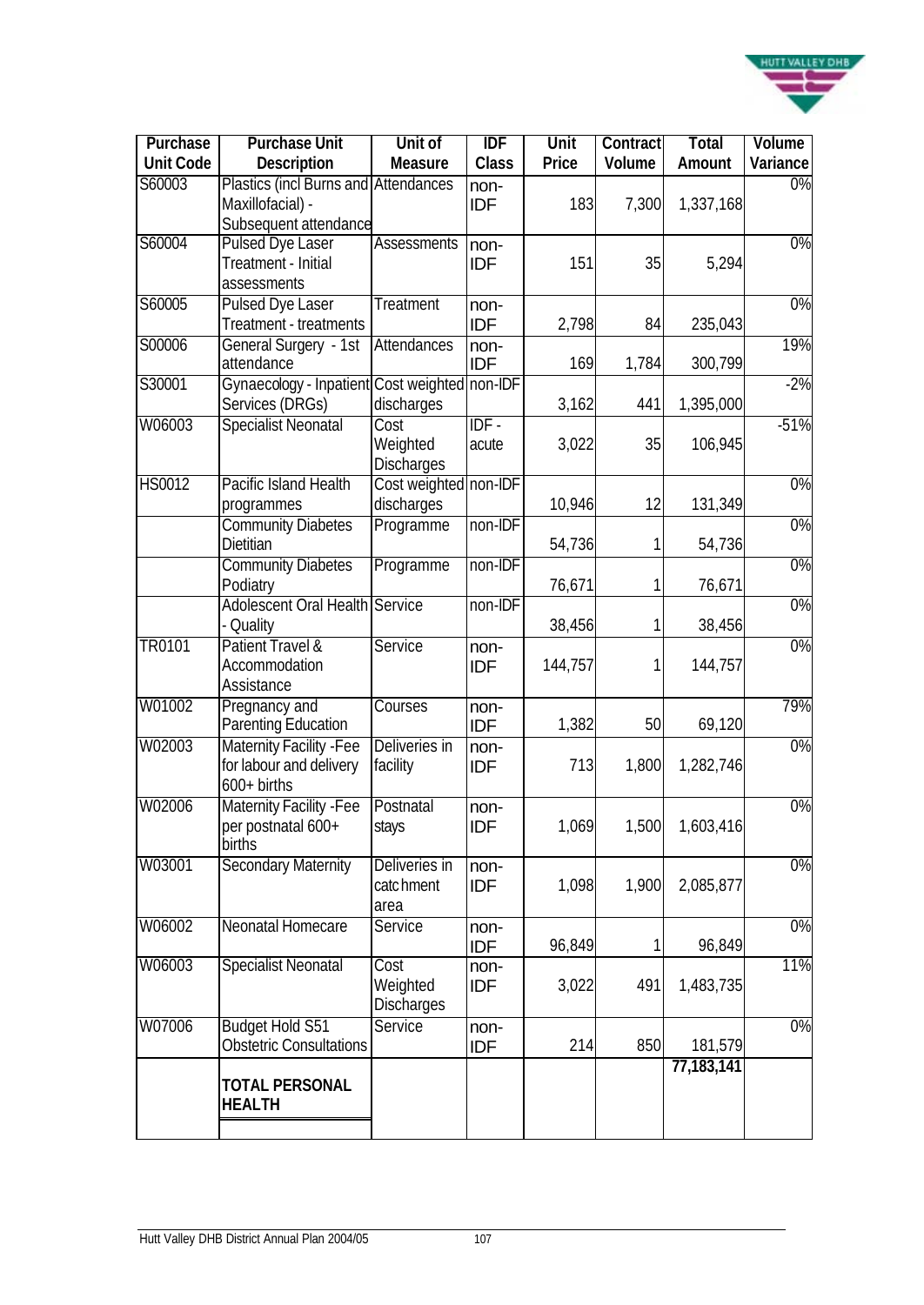

#### **Mental Health**

| Purchase         | <b>Purchase Unit</b><br>Unit of<br><b>IDF</b><br><b>Unit</b>                                                                                            |                                                                                               | <b>Contract</b>    |         |                |           | <b>Volume</b> |
|------------------|---------------------------------------------------------------------------------------------------------------------------------------------------------|-----------------------------------------------------------------------------------------------|--------------------|---------|----------------|-----------|---------------|
| <b>Unit Code</b> | <b>Description</b>                                                                                                                                      | <b>Measure</b>                                                                                | <b>Class</b>       | Price   | Volume         | Amount    | Variance      |
| <b>MHCR09.1</b>  | Other Residential<br>Support-Home Based<br><b>Support Services</b>                                                                                      | <b>FTEs</b>                                                                                   | non-<br><b>IDF</b> | 35,945  | 6              | 208,481   | 0%            |
| <b>MHCR09.2</b>  | Other Residential<br>Support- Community<br>Support Work                                                                                                 | <b>FTEs</b>                                                                                   | non-<br><b>IDF</b> | 39,476  | 1              | 23,685    | 0%            |
| MHCS01A          | Community Alcohol &<br>Drug Services (Other<br>Clinical FTEs)                                                                                           | Other<br>Clinical<br><b>FTEs</b>                                                              | non-<br><b>IDF</b> | 83,667  | 5              | 418,333   | 0%            |
| MHCS01B          | Community Alcohol &<br><b>Drug Services (Senior</b><br>Medical Clinical FTEs)                                                                           | Senior<br>Medical<br>Clinical<br><b>FTEs</b>                                                  | non-<br><b>IDF</b> | 164,691 | 0              | 16,469    | 0%            |
| MHCS02A          | Kaupapa Maori Alcohol Other<br>non-<br>& Drug Services (Other Clinical<br><b>IDF</b><br>83,667<br>Clinical FTEs)<br><b>FTEs</b>                         |                                                                                               | 5                  | 393,233 | 0%             |           |               |
| MHCS03           | Detoxification -<br>Home/Community                                                                                                                      | Clinical<br><b>FTEs</b>                                                                       | non-<br><b>IDF</b> | 90,736  |                | 45,368    | 0%            |
| MHCS06A          | <b>Community Mental</b><br>Health Service (Other<br>Clinical FTEs)                                                                                      | Other<br>Clinical<br><b>FTEs</b>                                                              | non-<br><b>IDF</b> | 87,489  | 40             | 3,499,547 | 0%            |
| MHCS06B          | <b>Community Mental</b><br><b>Health Service (Senior</b><br>Medical FTEs)                                                                               | Senior<br>Medical<br>Clinical<br><b>FTEs</b>                                                  | non-<br><b>IDF</b> | 175,432 | $\overline{6}$ | 1,017,503 | 0%            |
| MHCS07           | <b>General Hospital</b><br>Liaison Service                                                                                                              | Clinical<br><b>FTEs</b>                                                                       | non-<br><b>IDF</b> | 116,793 | $\overline{2}$ | 175,190   | 0%            |
| MHCS08A          | Children & Young<br>People Community<br>Services (Other Clinical FTEs<br>FTE <sub>s</sub> )                                                             | Other<br>Clinical                                                                             | non-<br><b>IDF</b> | 88,208  | 16             | 1,411,331 | 0%            |
| MHCS08B          | Children & Young<br>People Community<br>Services (Senior<br>Medical FTEs)                                                                               | Senior<br>Medical<br>Clinical<br><b>FTEs</b>                                                  | non-<br><b>IDF</b> | 186,889 |                | 261,644   | 0%            |
| MHCS19           | <b>Community Teams</b><br>(Clinical FTEs)                                                                                                               | Kaupapa Maori Mental Clinical<br>non-<br>Health Services - Adult FTEs<br><b>IDF</b><br>92,595 |                    | 8       | 740,760        | 0%        |               |
| MHCS21           | Advocacy/Peer Support FTEs<br>- Consumers                                                                                                               |                                                                                               | non-<br><b>IDF</b> | 63,643  | 1              | 63,643    | 0%            |
| MHCS35A          | <b>Community Services</b><br>Other<br>non-<br>for Pacific Islands<br>92,595<br>Clinical<br><b>IDF</b><br>People (Other Clinical<br><b>FTEs</b><br>FTEs) |                                                                                               | $\overline{2}$     | 185,190 | $0\%$          |           |               |
| MHCS39           | Kaupapa Maori Mental<br><b>Health Services -</b><br>Tamariki and                                                                                        | <b>FTEs</b>                                                                                   | non-<br><b>IDF</b> | 88,208  | $\overline{2}$ | 176,416   | 0%            |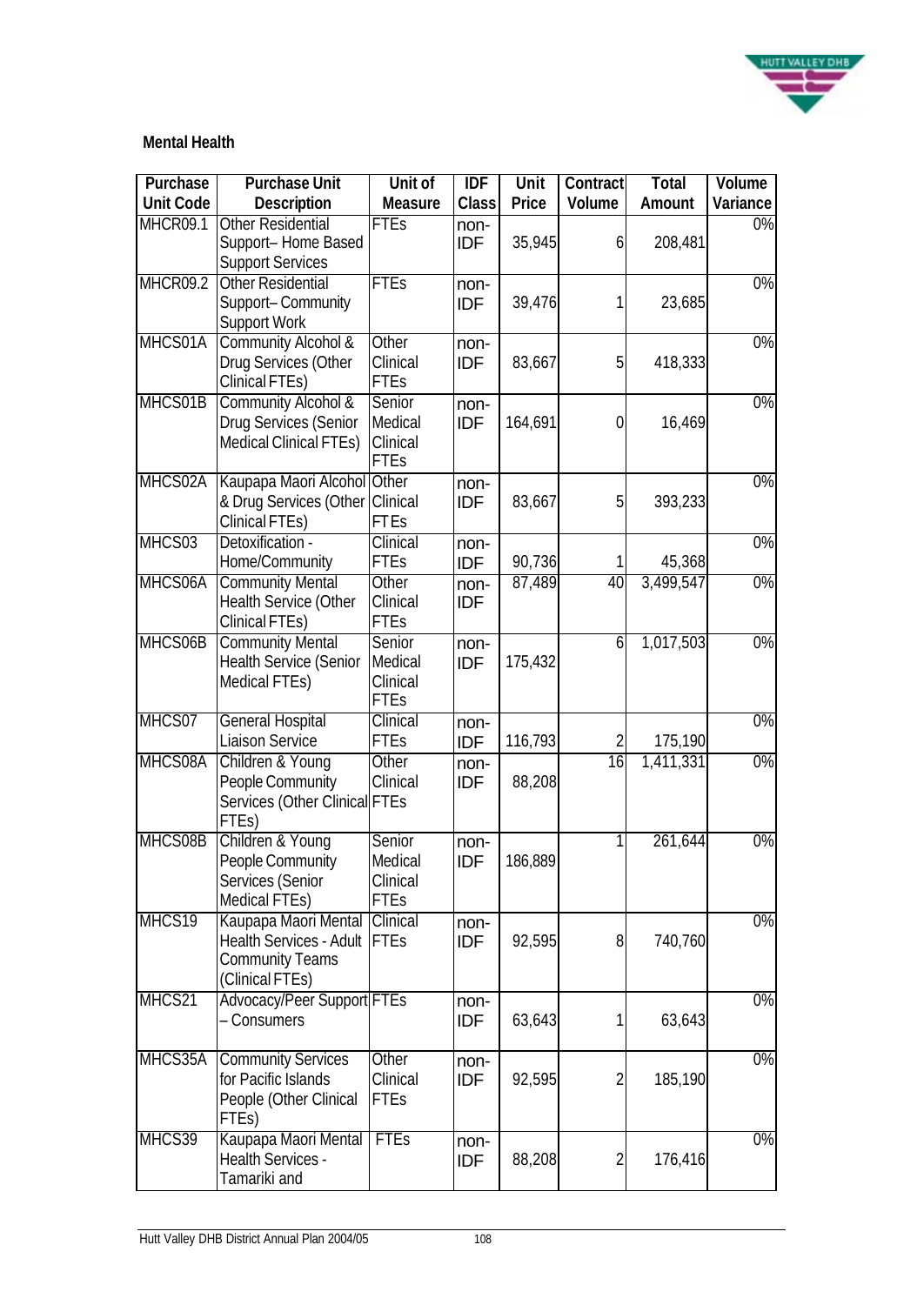| Purchase         | <b>Purchase Unit</b>                                                                  | Unit of                            | <b>IDF</b>         | <b>Unit</b> | Contract       | Total      | Volume   |
|------------------|---------------------------------------------------------------------------------------|------------------------------------|--------------------|-------------|----------------|------------|----------|
| <b>Unit Code</b> | <b>Description</b>                                                                    | <b>Measure</b>                     | <b>Class</b>       | Price       | Volume         | Amount     | Variance |
|                  | Rangatahi                                                                             | Other                              |                    |             |                |            |          |
| MHCS47A          | Child and Youth<br>Intensive Clinical<br>Support Service (Other FTEs<br>Clinical FTE) |                                    | non-<br><b>IDF</b> | 86,128      | 3              | 258,383    | 0%       |
| MHCS47B          | Child and Youth<br>Intensive Clinical<br><b>Support Service</b><br>(Senior Medical    | Senior<br>Medical<br><b>FTEs</b>   | non-<br><b>IDF</b> | 182,481     |                | 91,240     | 0%       |
| MHCS48           | Child and Youth Wrap<br><b>Around Services</b>                                        | Programme                          | non-<br><b>IDF</b> | 275,238     | 1              | 275,238    | 0%       |
| MHIS01           | <b>Acute Inpatient Beds</b>                                                           | Available<br>bed days<br>Available | non-<br><b>IDF</b> | 442         | 5,822          | 2,574,984  | 0%       |
| MHIS03           | Clinical<br>Rehabilitation/Sub-<br>Acute/Extended Care<br><b>Inpatient Beds</b>       |                                    | non-<br><b>IDF</b> | 211         | 659            | 138,814    | 0%       |
| MHIS07           | Child and Youth<br><b>Inpatient Beds</b>                                              | Available<br>bed days              | non-<br><b>IDF</b> | 592         | 146            | 86,414     | 0%       |
| MHIS09           | Intensive Care Inpatient Available<br><b>Beds</b>                                     | bed days                           | non-<br><b>IDF</b> | 610         | 2,300          | 1,402,800  | 0%       |
| MHRE01           | <b>Adult Planned Respite</b>                                                          | Programme                          | non-<br><b>IDF</b> | 70          | 730            | 51,127     | $0\%$    |
| MHRE02           | <b>Adult Crisis Respite</b>                                                           | Programme                          | non-<br><b>IDF</b> | 256         | 1,211          | 309,736    | 0%       |
| MHRE04           | Child and Youth<br>Planned Respite                                                    | Programme                          | non-<br><b>IDF</b> | 114,186     | $\overline{2}$ | 218,096    | 0%       |
| MHWD01           | Workforce<br>Development                                                              | Programme                          | non-<br><b>IDF</b> | 18,312      | 1              | 18,312     | 0%       |
| MHCS02A          | Kaupapa Maori Alcohol FTE<br>& Drug Services (Other<br>Clinical FTEs)                 |                                    | non-<br><b>IDF</b> | 164,691     | $\mathbf 0$    | 49,407     | 0%       |
|                  | Mental Health for older Programme   non-<br>people packages of<br>care                |                                    | <b>IDF</b>         | 102,550     |                | 102,550    | 0%       |
|                  | TOTAL MENTAL<br><b>HEALTH</b>                                                         |                                    |                    |             |                | 14,213,895 |          |

**HUTT VALLEY DHE**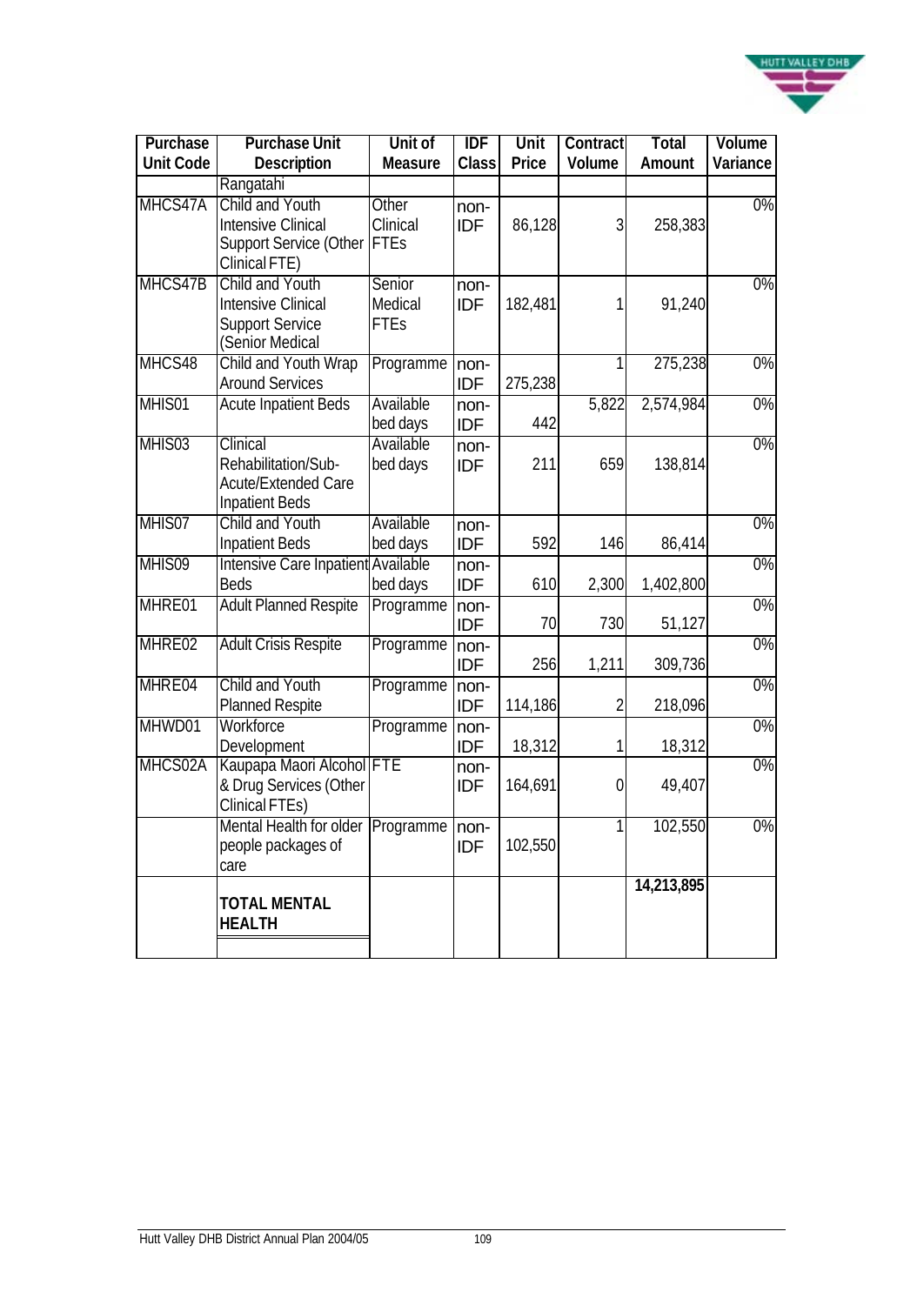

### **Disability**

| Purchase<br><b>Unit Code</b> | <b>Purchase Unit Description</b>                                                      | <b>Unit of Measure</b> | <b>IDF</b>         | <b>Unit</b>        | Contract | Total           | <b>Volume</b> |
|------------------------------|---------------------------------------------------------------------------------------|------------------------|--------------------|--------------------|----------|-----------------|---------------|
|                              |                                                                                       |                        |                    | <b>Class Price</b> | Volume   | Amount          | Variance      |
| <b>DSS1012</b>               | <b>Child Development</b>                                                              | <b>Services</b>        | non-<br><b>IDF</b> |                    | 689,035  | 689,035         | 179%          |
| <b>DSS204</b>                | <b>Needs Assessment</b>                                                               | Assessments            | non-<br><b>IDF</b> | 166                | 142      | 23,615          | 3%            |
| <b>DSS214-</b><br>Μ          | <b>ATR Inpatient (Ministry)</b>                                                       | Bed days               | non-<br>IDF        | 380                | 1,069    | 406,040         | 0%            |
|                              | DSS214-DATR Inpatient (DHB)                                                           | Bed days               | non-<br><b>IDF</b> | 382                |          | 6,827 2,608,080 | $-12%$        |
| <b>DSS215-</b><br>М          | <b>ATR Outpatient - Clinics</b><br>(Ministry)                                         | Attendances            | non-<br><b>IDF</b> | 142                | 287      | 40,696          | $0\%$         |
|                              | DSS215-DATR Outpatient - Clinics<br>(DHB)                                             | Attendances            | non-<br><b>IDF</b> | 143                | 1,500    | 213,797         | $-28%$        |
| <b>DSS216-</b><br>Μ          | <b>ATR Outpatient - Day</b><br>Hosp & Day Programmes<br>(Ministry)                    | Day<br>Attendances     | non-<br><b>IDF</b> | 158                | 290      | 45,945          | 0%            |
|                              | DSS216-DATR Outpatient - Day<br>Hosp & Day Programmes Attendances<br>(DHB)            | Day                    | non-<br><b>IDF</b> | 159                | 1,600    | 254,783         | $-24%$        |
| <b>DSS217-</b><br>М          | ATR Outpatient-<br>domiciliary assessments<br>& education sessions<br>(Ministry)      | <b>Visits</b>          | non-<br><b>IDF</b> | 142                | 725      | 102,649         | 0%            |
|                              | DSS217-D ATR Outpatient -<br>domiciliary assessments<br>& education sessions<br>(DHB) | <b>Visits</b>          | non-<br><b>IDF</b> | 142                | 1,600    | 227,692         | $-70%$        |
| <b>DSS235</b>                | <b>ATR Inpatient - Mental</b><br><b>Health Services for</b><br>Elderly                | Bed days               | non-<br><b>IDF</b> | 456                | 945      | 430,995         | $-4%$         |
| <b>DSSR260</b>               | Accredited equipment<br>assessment                                                    | Assessments            | non-<br><b>IDF</b> | 119                | 1,296    | 154,260         | $0\%$         |
| DSSR262                      | Supply and maintenance<br>of hearing aids                                             | Item                   | non-<br><b>IDF</b> | 126                | 316      | 39,958          | 0%            |
| <b>DSS204</b>                | <b>Needs Assessment</b>                                                               | Assessments            | non-<br><b>IDF</b> | 165                | 92       | 15,218          | 0%            |
|                              | <b>TOTAL DISABILITY</b>                                                               |                        |                    |                    |          | 5,252,763       |               |
|                              | <b>TOTAL DHB</b><br><b>PURCHASED ONLY</b>                                             |                        |                    |                    |          | 4,015,872       |               |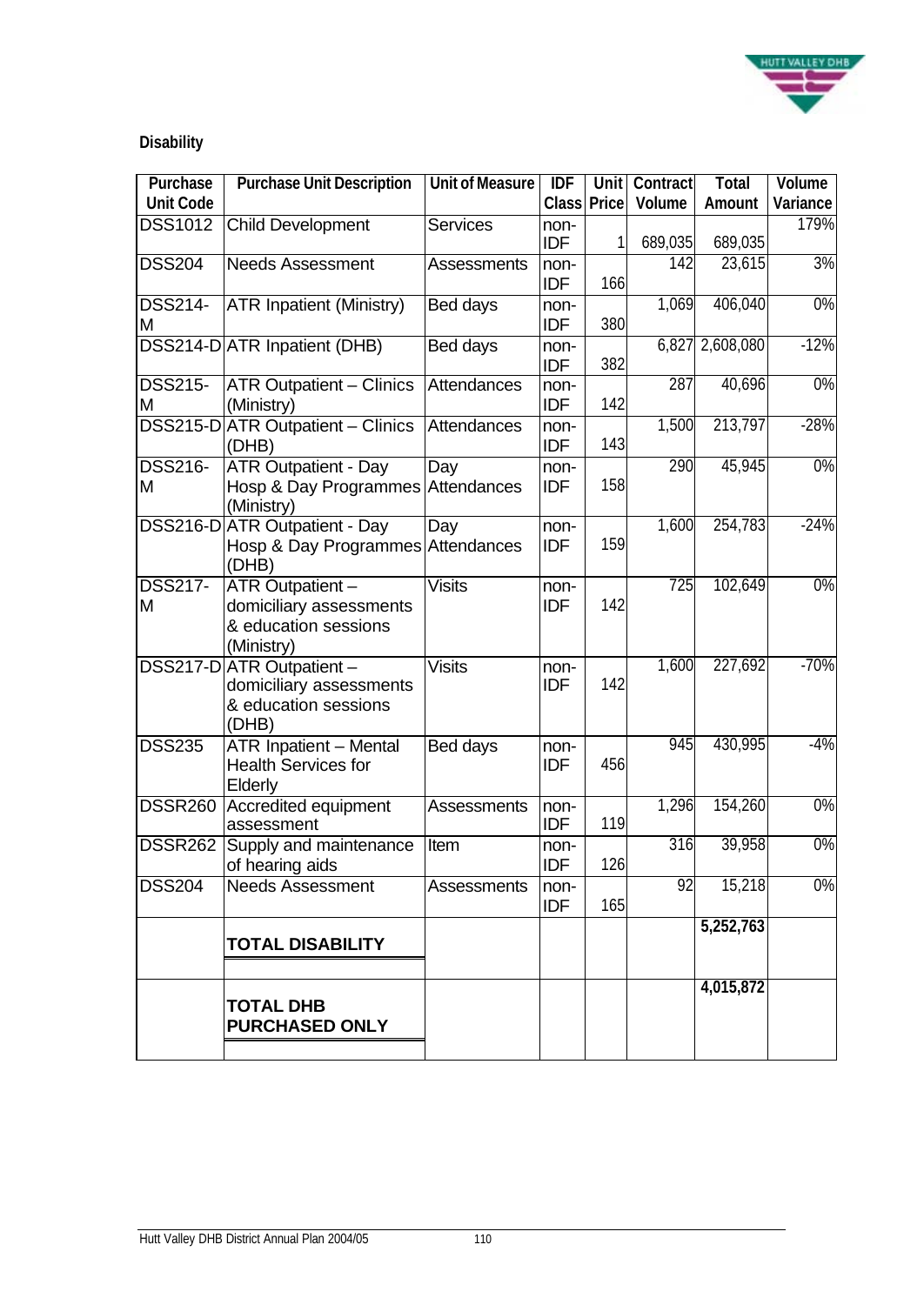

## **Adjusters**

| <b>Purchase</b> | <b>Purchase Unit</b>              | Unit of          | IDF        | Unit      |          | <b>Total</b> | Volume   |
|-----------------|-----------------------------------|------------------|------------|-----------|----------|--------------|----------|
| Unit            | <b>Description</b>                | Measure Class    |            | Price     | Contract | Amount       | Variance |
| Code            |                                   |                  |            |           | Volume   |              |          |
| <b>ADJ101</b>   | Severity/Complexity               | Adjuster<br>non- |            |           |          |              | $0\%$    |
|                 | Adjuster -                        |                  | <b>IDF</b> | 840,298   |          | 840,298      |          |
|                 | Medical/Surgical                  |                  |            |           |          |              |          |
| ADJ107          | <b>Cost of Capital</b>            | Adjuster         | non-       |           |          |              | 0%       |
|                 | Adjustment                        |                  | <b>IDF</b> | 2,130,818 |          | 2,130,818    |          |
| ADJ110          | Price Adjuster for Blood Adjuster |                  | non-       |           |          |              | $0\%$    |
|                 |                                   |                  | <b>IDF</b> | 271,089   |          | 271,089      |          |
| <b>ADJ111</b>   | <b>Offer Adjuster</b>             | Adjuster         | non-       |           |          |              | $0\%$    |
|                 |                                   |                  | <b>IDF</b> | 374,108   |          | 374,108      |          |
|                 |                                   |                  |            |           |          | 3,616,312    |          |
|                 | <b>TOTAL ADJUSTERS</b>            |                  |            |           |          |              |          |
|                 |                                   |                  |            |           |          |              |          |
|                 |                                   |                  |            |           |          | 100,266,111  |          |
|                 | <b>TOTAL FUNDING</b>              |                  |            |           |          |              |          |
|                 |                                   |                  |            |           |          |              |          |
|                 |                                   |                  |            |           |          | 99,029,221   |          |
|                 | <b>TOTAL EXCLUDING</b>            |                  |            |           |          |              |          |
|                 | <b>MOH FUNDED DID</b>             |                  |            |           |          |              |          |
|                 |                                   |                  |            |           |          |              |          |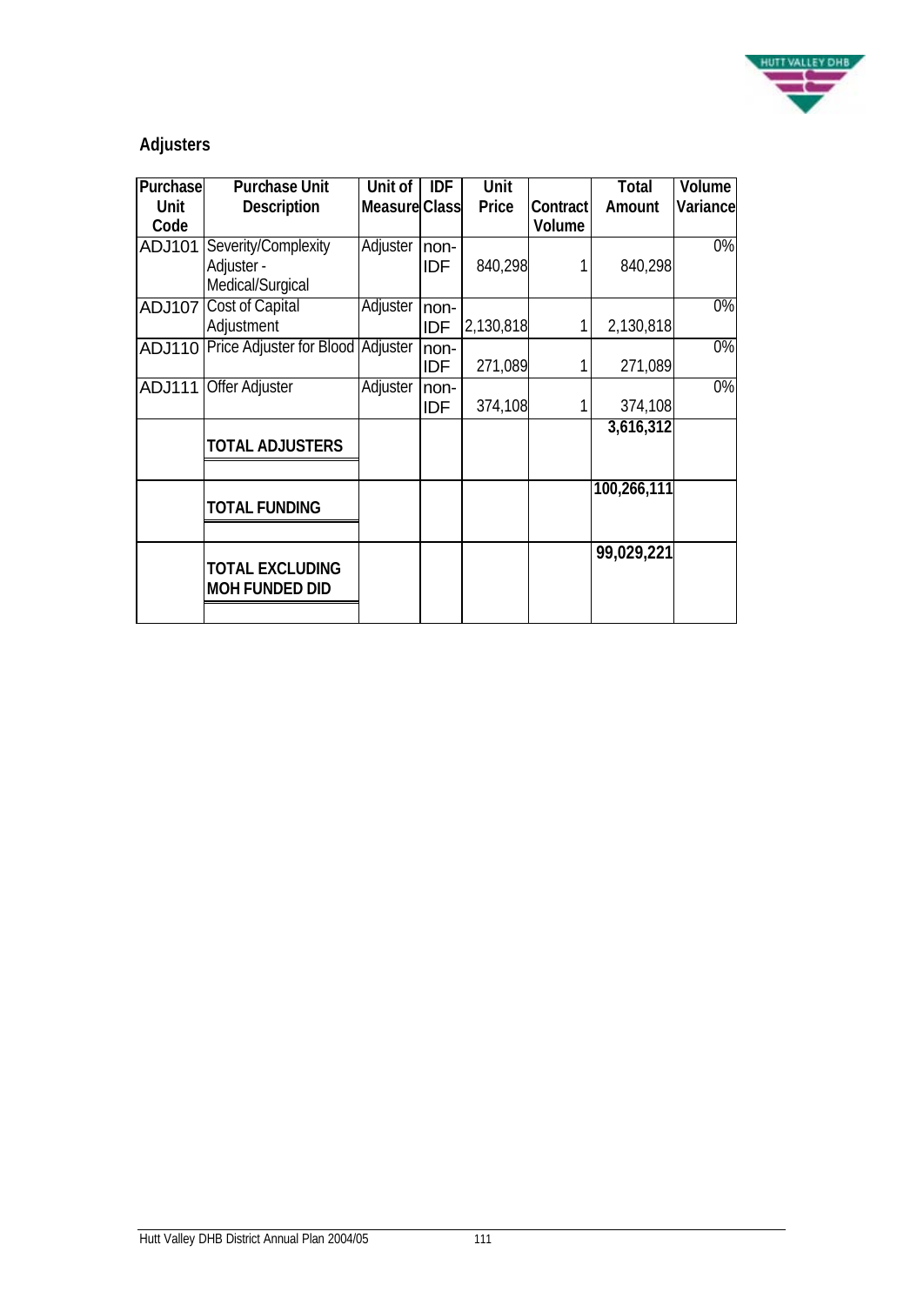

# **APPENDIX 5. CROWN FUNDING AGREEMENT – INDICATORS OF DHB PERFORMANCE**

A standard set of indicators of DHB performance (IDPs) are required by the Ministry of Health from all DHBs. These IDPs focus on measuring the non-financial aspects of DHB performance in the Government's priority areas:

- He Korowai Oranga
- Pacific Health and Disability Action Plan
- Reducing Inequalities in Health
- Priority Population Health Objectives
- Service Priorities
- Ensuring Quality Services
- Investing in the Future

| <b>Measure</b> | <b>Definition</b>                                                        | Frequency       | Targets, Expectations and Deliverables 2004/05                                                                                                                                                                                           |
|----------------|--------------------------------------------------------------------------|-----------------|------------------------------------------------------------------------------------------------------------------------------------------------------------------------------------------------------------------------------------------|
|                |                                                                          |                 |                                                                                                                                                                                                                                          |
| <b>HKO-01</b>  | Local Iwi/Maori are<br>engaged and participate<br>in DHB decision-making | Annually $(Q4)$ | Ongoing partnership model with local lwi and Maori, following the formalisation of a Memorandum of<br>Understanding, and the implementation of the Maori Health Plan.                                                                    |
|                | and the development of<br>strategies and plans for<br>Maori health gain  |                 | Associated deliverables<br>1. A progress report showing that the DHB and its local Treaty health relationship partner(s) are meeting on a<br>regular basis.                                                                              |
|                |                                                                          |                 | 2. A progress report showing that the local lwi/Maori are engaged in decision-making, implementation,<br>monitoring and evaluation, with respect to prioritisation, service delivery and planning documents, including the<br>following: |
|                |                                                                          |                 | <b>District Strategic Plan</b><br><b>District Annual Plan</b>                                                                                                                                                                            |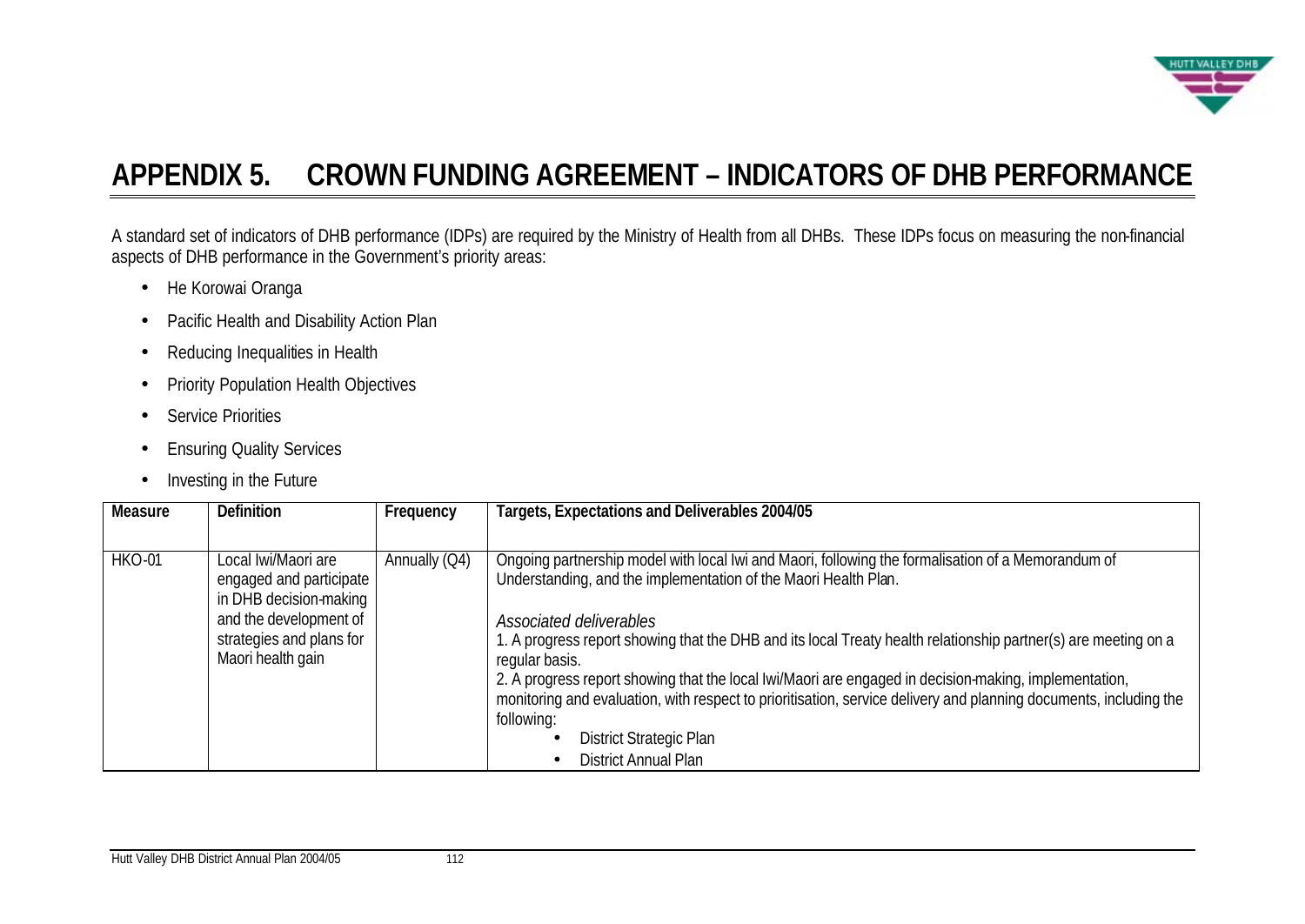

| <b>Measure</b> | <b>Definition</b>                                   | Frequency               | Targets, Expectations and Deliverables 2004/05                                                                                                                                                                                                                                                                                                   |
|----------------|-----------------------------------------------------|-------------------------|--------------------------------------------------------------------------------------------------------------------------------------------------------------------------------------------------------------------------------------------------------------------------------------------------------------------------------------------------|
|                |                                                     |                         |                                                                                                                                                                                                                                                                                                                                                  |
|                |                                                     |                         | <b>Health Needs Assessment</b>                                                                                                                                                                                                                                                                                                                   |
|                |                                                     |                         | Maori Health Plan.                                                                                                                                                                                                                                                                                                                               |
|                |                                                     |                         | 3. A progress report on the implementation of the DHB's Maori Health Plan.<br>4. The performance reports 1,2 and 3 above have been endorsed by the local Treaty health relationship                                                                                                                                                              |
|                |                                                     |                         | partner(s).                                                                                                                                                                                                                                                                                                                                      |
| <b>HKO-02</b>  | Development of Maori<br>Health Workforce and        | Annually (Q4)           | Implementation of the Maori Health Plan, including workforce and provider development.                                                                                                                                                                                                                                                           |
|                | Maori Health                                        |                         | Associated deliverables                                                                                                                                                                                                                                                                                                                          |
|                | Providers                                           |                         | 1. A progress report detailing over the last 12 months, the DHB's progress, compared to the previous year, on<br>increasing the capability and capacity of its Maori health workforce at all levels of the organisation (describe in<br>terms of (i) clinical, (ii) managerial Maori workforce development, (iii) administrative and (iv) other) |
|                |                                                     |                         | 2. A progress report detailing over last 12 months, the implementation of plans to promote the increase in<br>capacity and capability of the Maori health workforce in the DHB's funded mainstream providers.<br>3. A progress report detailing over last 12 months, (i) the implementation of plans to develop the DHB's funded                 |
|                |                                                     |                         | Maori Health providers and (ii) a brief description of key outcomes achieved.<br>4. Report the number of (i) management FTEs, (ii) clinical FTEs, (iii) administrative FTEs and (iv) other FTEs                                                                                                                                                  |
|                |                                                     |                         | held by Maori out of the total numbers of (i) management, (ii) clinical FTEs in the DHB, (iii) administrative and<br>(iv) other FTEs in the DHB.                                                                                                                                                                                                 |
| <b>HKO-03</b>  | <b>Improving Mainstream</b><br><b>Effectiveness</b> | Annually (Q4)           | To improve access to, and effectiveness of, mainstream services for Maori.                                                                                                                                                                                                                                                                       |
|                |                                                     |                         | Associated deliverables                                                                                                                                                                                                                                                                                                                          |
|                |                                                     |                         | 1. Provide a report describing the reviews of pathways of care that have been undertaken in the last 12 months                                                                                                                                                                                                                                   |
|                |                                                     |                         | that focussed on improving access to effective services for Maori.                                                                                                                                                                                                                                                                               |
|                |                                                     |                         | 2. Report on an example(s) of actions taken to address issues identified in the reviews                                                                                                                                                                                                                                                          |
| <b>PAC-01</b>  | Progress towards the<br>implementation of           | Six monthly<br>(Q2, Q4) | Implementation of the Pacific Health Plan                                                                                                                                                                                                                                                                                                        |
|                | priority areas identified                           |                         | Associated deliverables                                                                                                                                                                                                                                                                                                                          |
|                | in the Pacific Health                               |                         | Provide a report outlining the following key points:                                                                                                                                                                                                                                                                                             |
|                | and Disability Action                               |                         | 1. Pacific child and youth health                                                                                                                                                                                                                                                                                                                |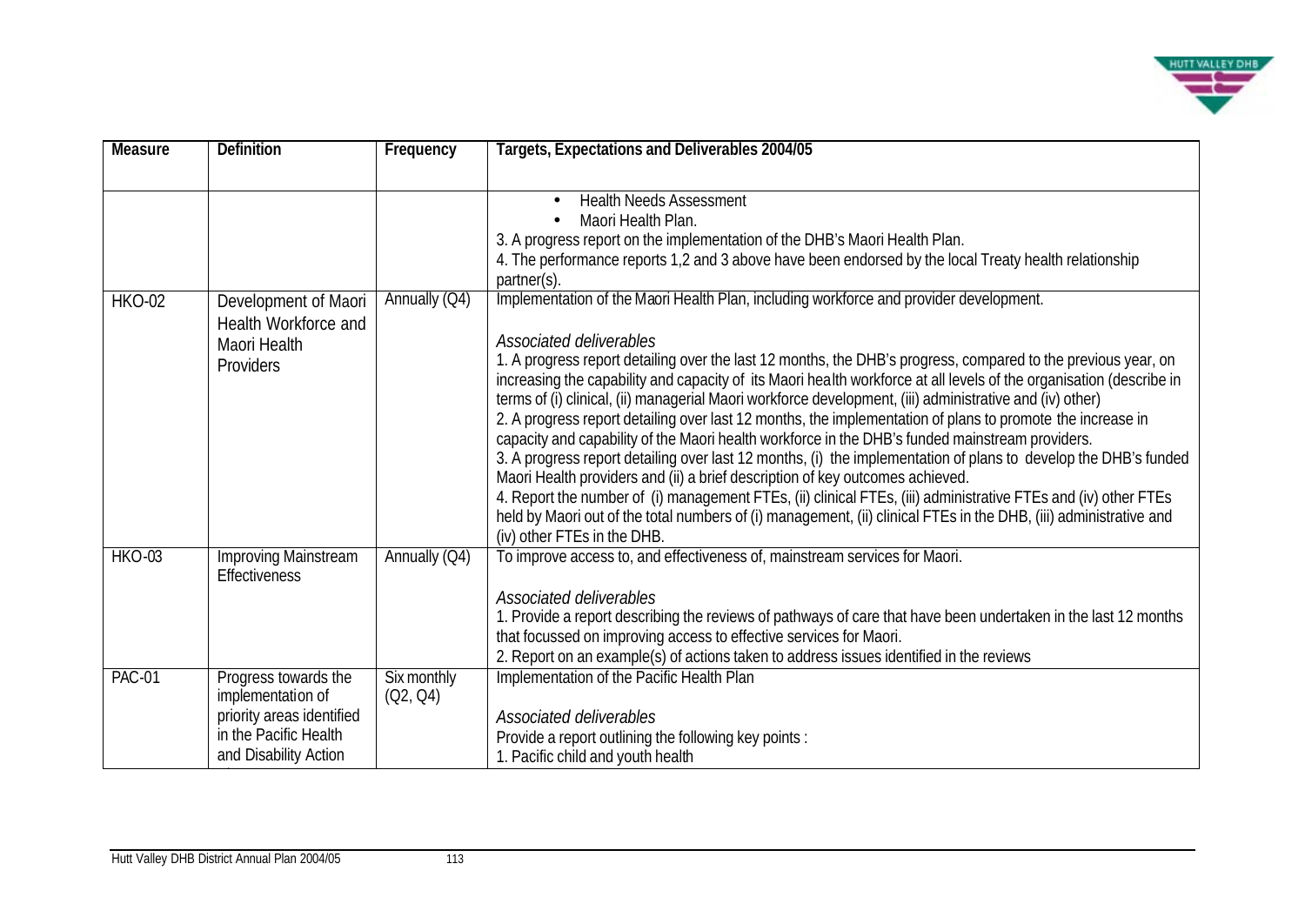

| <b>Measure</b> | <b>Definition</b>                          | Frequency   | Targets, Expectations and Deliverables 2004/05                                                                                                                              |
|----------------|--------------------------------------------|-------------|-----------------------------------------------------------------------------------------------------------------------------------------------------------------------------|
|                |                                            |             |                                                                                                                                                                             |
|                | Plans                                      |             | What initiatives have been taken and what progress has been made to improve and protect the health of<br>Pacific children (0-14 years)?                                     |
|                |                                            |             | What initiatives have been taken and what progress has been made to improve the health of Pacific youth<br>(15-25 years)?                                                   |
|                |                                            |             | 2. Promoting Pacific healthy lifestyles and wellbeing                                                                                                                       |
|                |                                            |             | What initiatives have been taken and what progress has been made to encourage and support healthy<br>lifestyles?                                                            |
|                |                                            |             | 3. Pacific primary health care and preventative services                                                                                                                    |
|                |                                            |             | What initiatives have been taken and what progress has been made to ensure that there are locally                                                                           |
|                |                                            |             | available Pacific primary health providers that effectively meet the needs of their local Pacific communities?<br>4. Pacific provider development and workforce development |
|                |                                            |             | What initiatives have been taken and what progress has been made to develop a competent and qualified                                                                       |
|                |                                            |             | Pacific health and disability workforce that will meet the needs of Pacific peoples?                                                                                        |
|                |                                            |             | What initiatives have been taken and what progress has been made to consolidate and support Pacific<br>health provider structures to effectively deliver health services?   |
|                |                                            |             | 5. Promote participation of disabled Pacific peoples                                                                                                                        |
|                |                                            |             | What initiatives have been taken and what progress has been made to deliver disability support and health                                                                   |
|                |                                            |             | services that will enable disabled Pacific peoples to participate fully in their communities?                                                                               |
|                |                                            |             | 6. Pacific health and disability information and research<br>What initiatives have been taken and what progress has been made to develop Pacific research capacity          |
|                |                                            |             | that will inform policy, planning and service development?                                                                                                                  |
| <b>PAC-02</b>  | <b>Engagement</b> and                      | Six monthly | Implementation of the Pacific Health Plan                                                                                                                                   |
|                | participation of Pacific<br>peoples in DHB | (Q2, Q4)    |                                                                                                                                                                             |
|                | decision-making and                        |             | Associated deliverables                                                                                                                                                     |
|                | the development of                         |             | Report outlining the following key points:<br>1. Describe how Pacific peoples are engaged and participate in DHB decision-making and the development of                     |
|                | strategies and plans                       |             | strategies and plans which include goals for Pacific Health gain. Include the following points:                                                                             |
|                | which include goals for                    |             | Demonstrate that Pacific peoples are engaged and participate in DHB decision-making on equity,                                                                              |
|                | Pacific Health gain                        |             | accessibility and resource allocation at a governance and management level in the DHB organisation.                                                                         |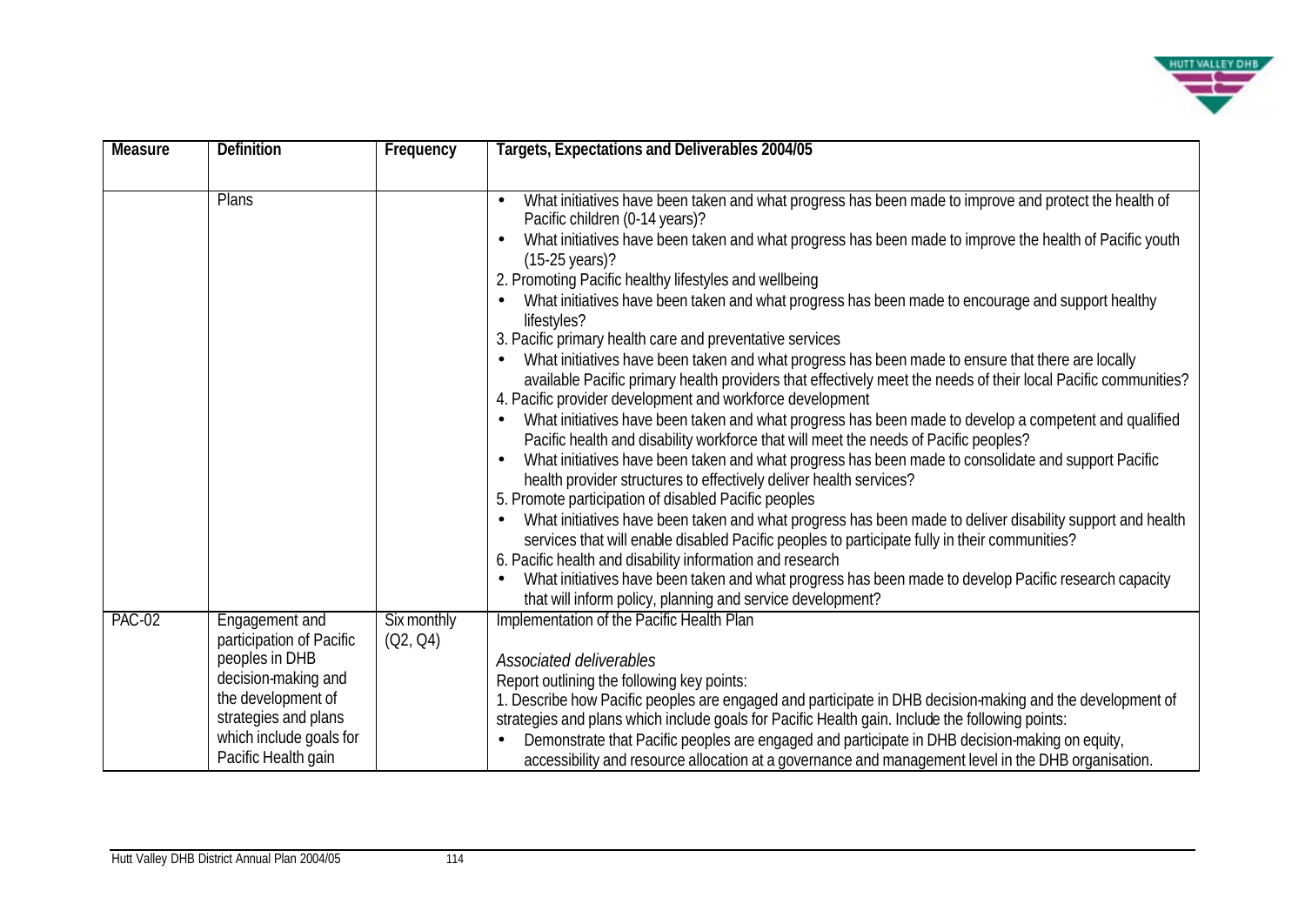

| <b>Measure</b> | <b>Definition</b>                                                                                                                                      | Frequency     | Targets, Expectations and Deliverables 2004/05                                                                                                                                                                                                                                                                                                                                                                                                                                                                                                                                                                                                                                                                                                                                                                                                                                                                                                                                                                                                                                                                                           |
|----------------|--------------------------------------------------------------------------------------------------------------------------------------------------------|---------------|------------------------------------------------------------------------------------------------------------------------------------------------------------------------------------------------------------------------------------------------------------------------------------------------------------------------------------------------------------------------------------------------------------------------------------------------------------------------------------------------------------------------------------------------------------------------------------------------------------------------------------------------------------------------------------------------------------------------------------------------------------------------------------------------------------------------------------------------------------------------------------------------------------------------------------------------------------------------------------------------------------------------------------------------------------------------------------------------------------------------------------------|
|                |                                                                                                                                                        |               |                                                                                                                                                                                                                                                                                                                                                                                                                                                                                                                                                                                                                                                                                                                                                                                                                                                                                                                                                                                                                                                                                                                                          |
|                |                                                                                                                                                        |               | Give the number, purpose and outcomes of any fono (community participation) that have been, or are<br>$\bullet$<br>planned to be, conducted during the reporting period.                                                                                                                                                                                                                                                                                                                                                                                                                                                                                                                                                                                                                                                                                                                                                                                                                                                                                                                                                                 |
| <b>RIH-01</b>  | Progress towards<br>raising awareness of<br>inequalities and<br>refocussing planning<br>and funding activities<br>to address<br>inequalities in health | Annually (Q4) | To progress the implementation of the Reducing Inequalities in Health Intervention framework<br>Associated deliverables<br>Provide a description of the method used to consider the DHB Health Needs Assessment from an equity<br>perspective using equity assessment tools (Health Equity Assessment Tool and Reducing Inequalities<br>Intervention Framework), considering<br><b>Health Status</b><br>$\bullet$<br><b>Risk Factors</b><br>$\bullet$<br><b>Access to Services</b><br>$\bullet$<br>Demonstrate how this analysis has informed service reconfigurations and other actions that aimed to move                                                                                                                                                                                                                                                                                                                                                                                                                                                                                                                              |
|                |                                                                                                                                                        |               | outcomes towards equity.                                                                                                                                                                                                                                                                                                                                                                                                                                                                                                                                                                                                                                                                                                                                                                                                                                                                                                                                                                                                                                                                                                                 |
| <b>POP-01</b>  | Cardiovascular<br>services                                                                                                                             | Annually (Q4) | The indicator covers three key aspects of cardiovascular services:<br>Primary prevention - The proportion of men aged 45 and above and women aged 55 and above who have<br>$\bullet$<br>had their five year absolute CVD risk recorded in the last five years<br>Acute Coronary Syndromes - Risk adjusted mortality index (RAMI) for 30 day post admission deaths after<br>$\bullet$<br>an acute myocardial infarction<br>Stroke - The presence of a geographically identified area for stroke patients & the percentage of stroke<br>patients admitted to a stroke unit/area identified for stroke patients<br>Associated deliverables<br>Primary prevention - Targets will be agreed within three months of the baseline information becoming<br>available.<br>Acute Coronary Syndromes - A DHB region and ethnic rates within a 90% confidence interval of the New<br>$\bullet$<br>Zealand rates.<br>Stroke - The DHB confirms the presence of a geographically identified area for stroke patients, and<br>$\bullet$<br>increasing percentages of stroke patients in each ethnic group are admitted to a stroke unit/area identified |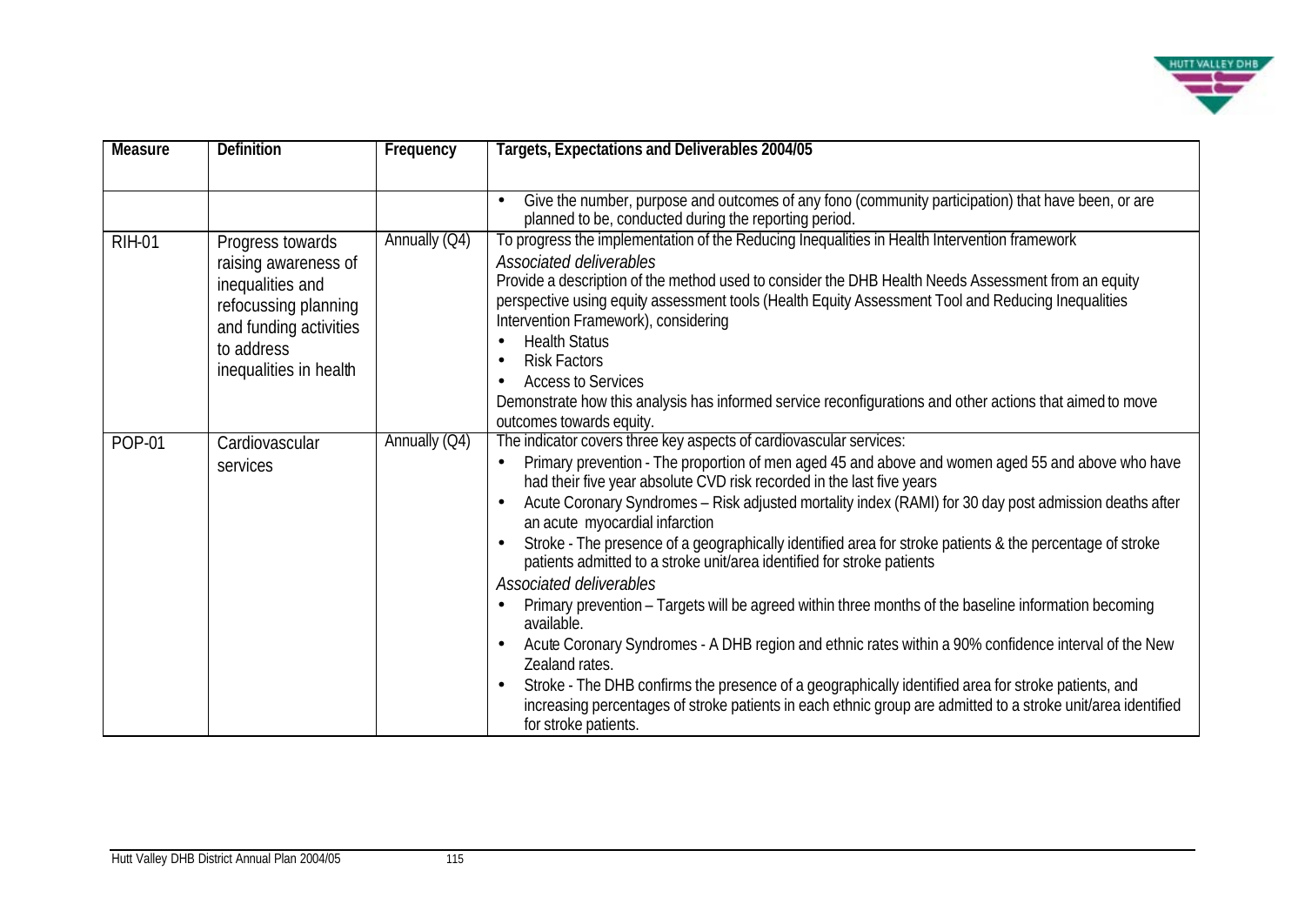

| <b>Measure</b> | <b>Definition</b>                 | Frequency                  | Targets, Expectations and Deliverables 2004/05                                                              |
|----------------|-----------------------------------|----------------------------|-------------------------------------------------------------------------------------------------------------|
|                |                                   |                            |                                                                                                             |
| <b>POP-02</b>  | Diabetes detection                | Annually (Q3<br>for 2004   | To increase diabetes annual review rates as a percentage of expected prevalence rates.<br>Targets           |
|                | and follow-up rate                | Calendar Year)             | Total $-77%$                                                                                                |
|                |                                   |                            | Maori-50%                                                                                                   |
|                |                                   |                            | Pacific - 85%                                                                                               |
|                |                                   |                            | Other $-75%$                                                                                                |
| POP-03         | <b>Diabetes</b>                   | Annually (Q3               | To increase the percentage of patients with diabetes type I or type II who have HBA1c blood tests are       |
|                | management                        | for 2004<br>Calendar Year) | less than or equal to 8%                                                                                    |
|                |                                   |                            | <b>Targets</b><br>Total $-70%$                                                                              |
|                |                                   |                            | Maori-54%                                                                                                   |
|                |                                   |                            | Pacific - 44%                                                                                               |
|                |                                   |                            | Other $-76%$                                                                                                |
| <b>POP-04</b>  | Diabetic retinopathy<br>screening | Annually (Q3<br>for 2004   | To increase the percentage of patients with diabetes receiving retinal screening within the last two years. |
|                |                                   |                            | <b>Targets</b>                                                                                              |
|                |                                   | Calendar Year)             | Total $-80%$                                                                                                |
|                |                                   |                            | Maori - 80%<br>Pacific - 80%                                                                                |
|                |                                   |                            | Other - 80%                                                                                                 |
| <b>POP-05</b>  | Oral Health -                     | Annually (Q3               | To increase the percentage of children caries free at age 5                                                 |
|                | Percentage of                     | for 2004                   | <b>Targets</b>                                                                                              |
|                | children caries free at           | Calendar Year)             | Total $-61%$                                                                                                |
|                | age five years                    |                            | Maori-40%                                                                                                   |
|                |                                   |                            | Pacific - 33%                                                                                               |
|                |                                   |                            | Other $-70%$                                                                                                |
| <b>POP-06</b>  | Oral Health - Mean                | Annually (Q3<br>for 2004   | To reduce the average Decayed/Missing/Filled Teeth score for children at form 2                             |
|                | DMFT score at Year 8              | Calendar Year)             | <b>Targets</b><br>$Total - 0.8$                                                                             |
|                | (Form 2)                          |                            | Maori-1.1                                                                                                   |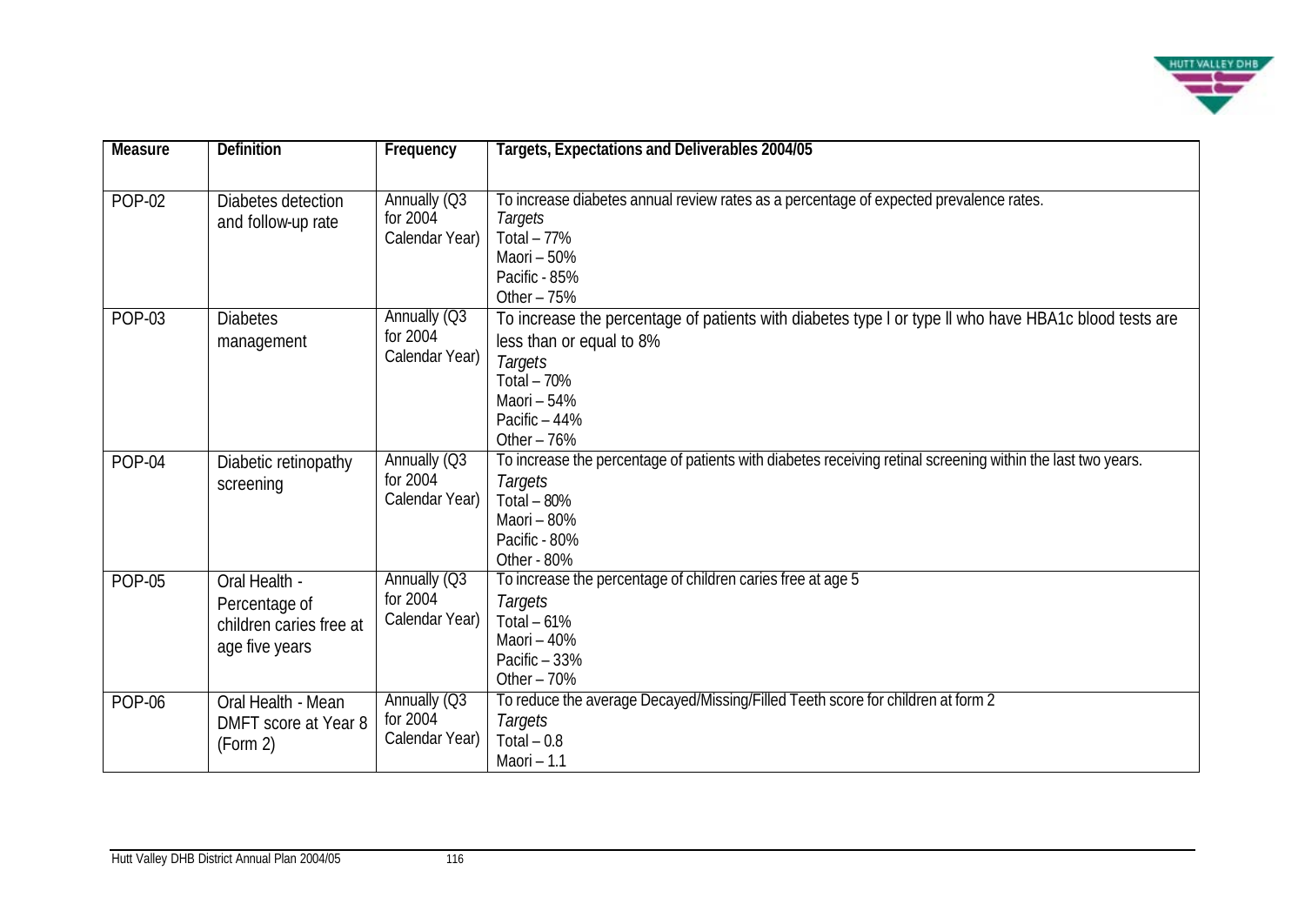

| <b>Measure</b> | <b>Definition</b>                                                      | Frequency               | Targets, Expectations and Deliverables 2004/05                                                                                                                                                                                                                                                                                                                                             |  |  |  |  |
|----------------|------------------------------------------------------------------------|-------------------------|--------------------------------------------------------------------------------------------------------------------------------------------------------------------------------------------------------------------------------------------------------------------------------------------------------------------------------------------------------------------------------------------|--|--|--|--|
|                |                                                                        |                         | Pacific $-1.1$<br>Other $-0.8$                                                                                                                                                                                                                                                                                                                                                             |  |  |  |  |
| <b>POP-07</b>  | Reducing Violence                                                      | Six monthly<br>(Q2, Q4) | To increase DHB responsiveness to reducing violence<br>Associated deliverable<br>Completion of Ministry of Health template around Co-ordinators, Evaluation, Policies & Procedures, Physical<br>Environment, Cultural Environment, Training of Providers, Identification of child and partner abuse,<br>Documentation, Intervention Services, Evaluation, Collaboration and Public Health. |  |  |  |  |
| <b>POP-08</b>  | Improving the health<br>status of people with<br>severe mental illness | Quarterly               | To increase access to treatment and support services for people with severe mental illness.<br>Targets<br>The average number of people domiciled in the DHB region, seen each month for the three months being<br>reported (the period is lagged by 3 months) for:<br>Total<br>Maori<br>Other                                                                                              |  |  |  |  |
|                |                                                                        |                         | Children & Youth 0-19<br>0.8%<br>0.8%<br>0.8%                                                                                                                                                                                                                                                                                                                                              |  |  |  |  |
|                |                                                                        |                         | 1.2%<br>1.1%<br>Adults aged 20-64<br>1.3%                                                                                                                                                                                                                                                                                                                                                  |  |  |  |  |
|                |                                                                        |                         | Older People aged 65+<br>0.4%<br>0.4%<br>0.4%                                                                                                                                                                                                                                                                                                                                              |  |  |  |  |
| <b>POP-09</b>  | Low Birth Weight<br>Babies - Rate per<br>1000 births                   | Six monthly<br>(Q2, Q4) | To reduce rates of babies born in public hospital with low birth weight.<br>Targets<br>Total - 70 per 1000 births<br>Maori - 70 per 1000 births<br>Pacific - 70 per 1000 births<br>Other - 70 per 1000 births                                                                                                                                                                              |  |  |  |  |
| <b>POP-10</b>  | Progress in<br>implementing the<br><b>Baby Friendly</b>                | Six monthly<br>(Q2, Q4) | To progress implementation of the BFHI.<br>Associated deliverable<br>A report listing all maternity facilities in the DHB and the BFHI status of each facility. If not BFHI accredited                                                                                                                                                                                                     |  |  |  |  |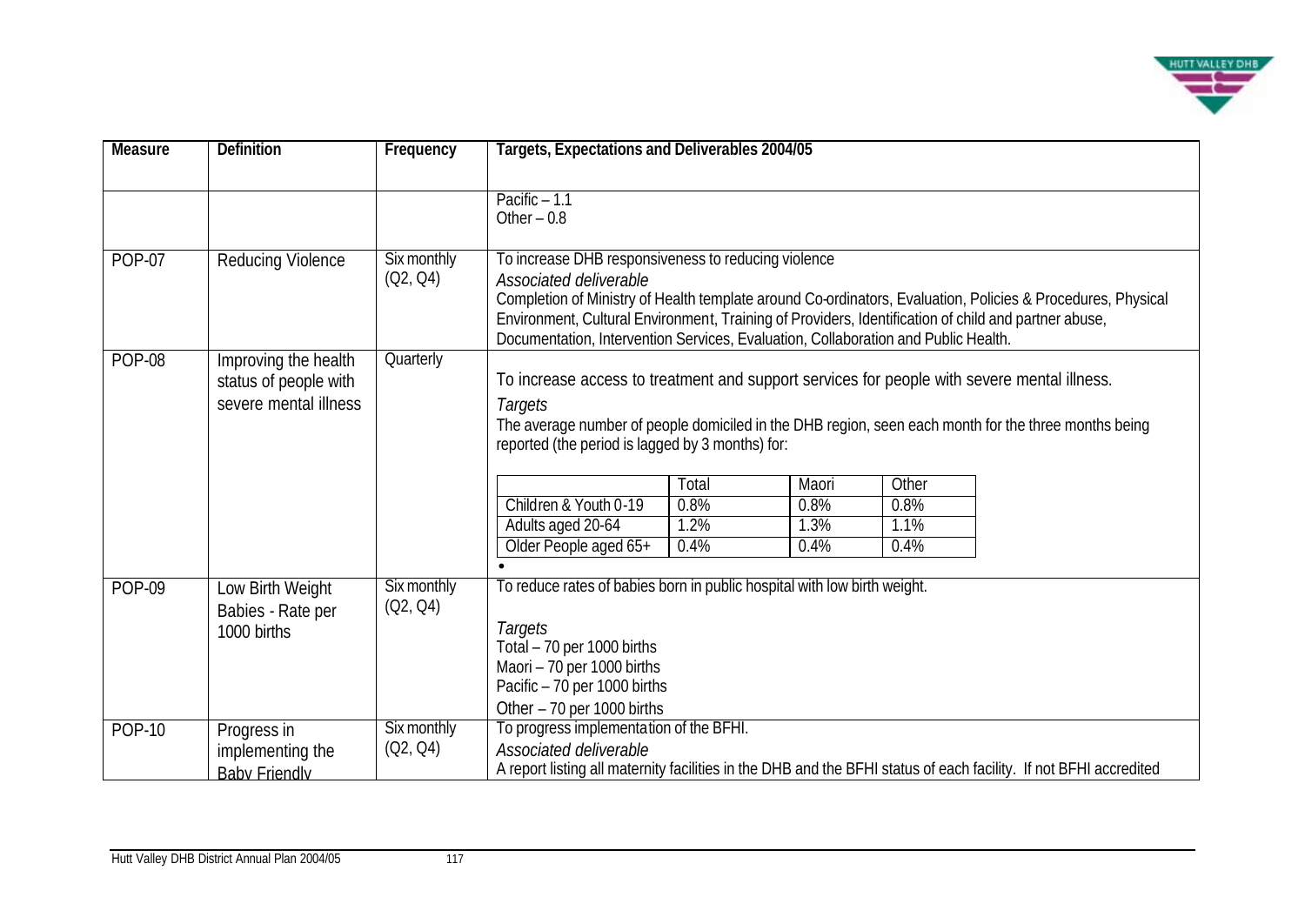

| <b>Measure</b> | <b>Definition</b>                                                                     | Frequency                                                  | Targets, Expectations and Deliverables 2004/05                                                                                                                                                                                                                                                                                                                                                                                                                                                                                                                                                                                          |
|----------------|---------------------------------------------------------------------------------------|------------------------------------------------------------|-----------------------------------------------------------------------------------------------------------------------------------------------------------------------------------------------------------------------------------------------------------------------------------------------------------------------------------------------------------------------------------------------------------------------------------------------------------------------------------------------------------------------------------------------------------------------------------------------------------------------------------------|
|                | <b>Baby Friendly</b><br>Hospital Initiative in<br>maternity facilities                |                                                            | please provide a detailed timeline for progressing toward accreditation for each facility, and an agreed date for<br>accreditation assessment by the NZ Breastfeeding Authority. Include:<br>Progress, by each unit in the DHB, in becoming accredited<br>Expected deadlines for remaining units to become accredited<br>Commentary on progress of any issues identified in any audit reports and action plans to overcome issues<br>identified (relating to the BFHI)<br>Quantitative analysis, including the proportion, for each major ethnic group, of "hospital born" babies<br>delivered in an accredited baby friendly hospital. |
| <b>POP-11</b>  | Youth Health -<br>Teenage Pregnancy                                                   | Six monthly<br>(Q2, Q4)                                    | To reduce the rate of teenage pregnancies - Discharge rate per 1000<br>Targets<br>1. Teen Births<br>Total $- < 8$<br>Maori $-$ <15<br>Pacific - <8<br>Other $-5$                                                                                                                                                                                                                                                                                                                                                                                                                                                                        |
| <b>POP-12</b>  | Progress towards the<br>national target of 95%<br>of two year olds fully<br>immunised | Quarterly until<br>NIR is<br>operational<br>then 6 monthly | Timely childhood vaccinations and increased childhood immunisation coverage.<br><b>Associated Deliverables</b><br>In DHBs where the National Immunisation Register (NIR) is not yet operational this indicator will report on NIR<br>implementation milestones (i.e. establishment through to operation of the NIR), including:<br>Implementation progress and time lines<br>Issues or risks, including staffing levels required<br>Budgets and risks.<br>When the NIR is operational DHBs will report progress towards the national target of 95% of two year olds fully<br>immunised.                                                 |
| <b>POP-13</b>  | <b>Ambulatory Sensitive</b>                                                           | Six monthly                                                | To reduce admissions that are potentially preventable by appropriate primary care and to assist with planning to                                                                                                                                                                                                                                                                                                                                                                                                                                                                                                                        |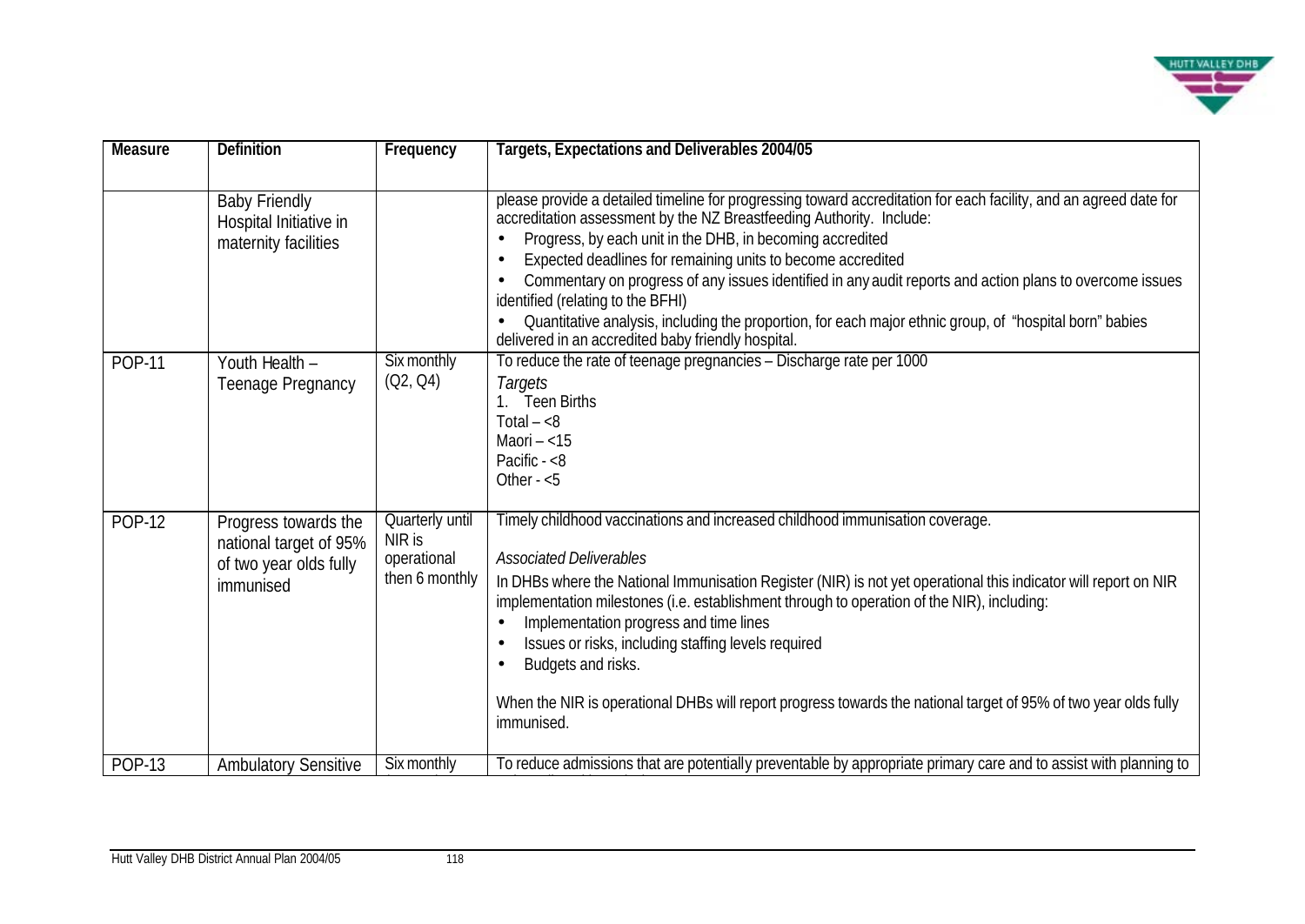

| <b>Measure</b> | <b>Definition</b>                                                                       | Frequency               | Targets, Expectations and Deliverables 2004/05                                                                                                                                                                                                                                                                                                                                                                                                                                          |  |  |  |  |
|----------------|-----------------------------------------------------------------------------------------|-------------------------|-----------------------------------------------------------------------------------------------------------------------------------------------------------------------------------------------------------------------------------------------------------------------------------------------------------------------------------------------------------------------------------------------------------------------------------------------------------------------------------------|--|--|--|--|
|                | Admissions -<br>Children and Older<br>People - Discharge<br>rate per 1000<br>population | (Q2, Q4)                | reduce disparities. Discharge rate per 1000<br><b>Targets</b><br>Pacific<br>Total<br>Maori<br>Other<br>Children 0-4<br>90<br>85<br>90<br>115<br>21<br>Children 5-14<br>21<br>$\overline{31}$<br>$\overline{20}$<br>Children 15-24<br><sup>15</sup><br>$\overline{17}$<br>$\overline{13}$<br>14<br><b>Adults 65-74</b><br>74<br>115<br>70<br>120                                                                                                                                         |  |  |  |  |
| <b>POP-14</b>  | Residential<br>Care/Home Care                                                           | Quarterly               | To support people to age in place in the community.<br>Associated deliverable<br>The ratio of expenditure on subsidised Home-based Support Services; Personal Care and Night Relief, Carer<br>Support and Respite Care compared to expenditure on subsidised care in Rest Homes, Dementia Units and<br>Long-Stay Hospitals. Targets will be agreed within three months of the baseline information becoming<br>available.                                                               |  |  |  |  |
| <b>SER-01</b>  | Primary Health Care                                                                     | Six monthly<br>(Q2, Q4) | Progress is made towards implementing the Primary Health Care Strategy.<br>Associated deliverable<br>A report describing how the DHB is supporting its PHOs to develop a collaborative, multi-disciplinary approach<br>and coordinating care between the PHOs and the following:<br>secondary care services<br>$\bullet$<br>public health services<br>$\bullet$<br>disability support services<br>$\bullet$<br>mental health services<br>specific population groups (e.g. older people) |  |  |  |  |
| <b>SER-02</b>  | Participation by Maori                                                                  | Six monthly             | To increase Maori participation in decision-making within Primary Health.                                                                                                                                                                                                                                                                                                                                                                                                               |  |  |  |  |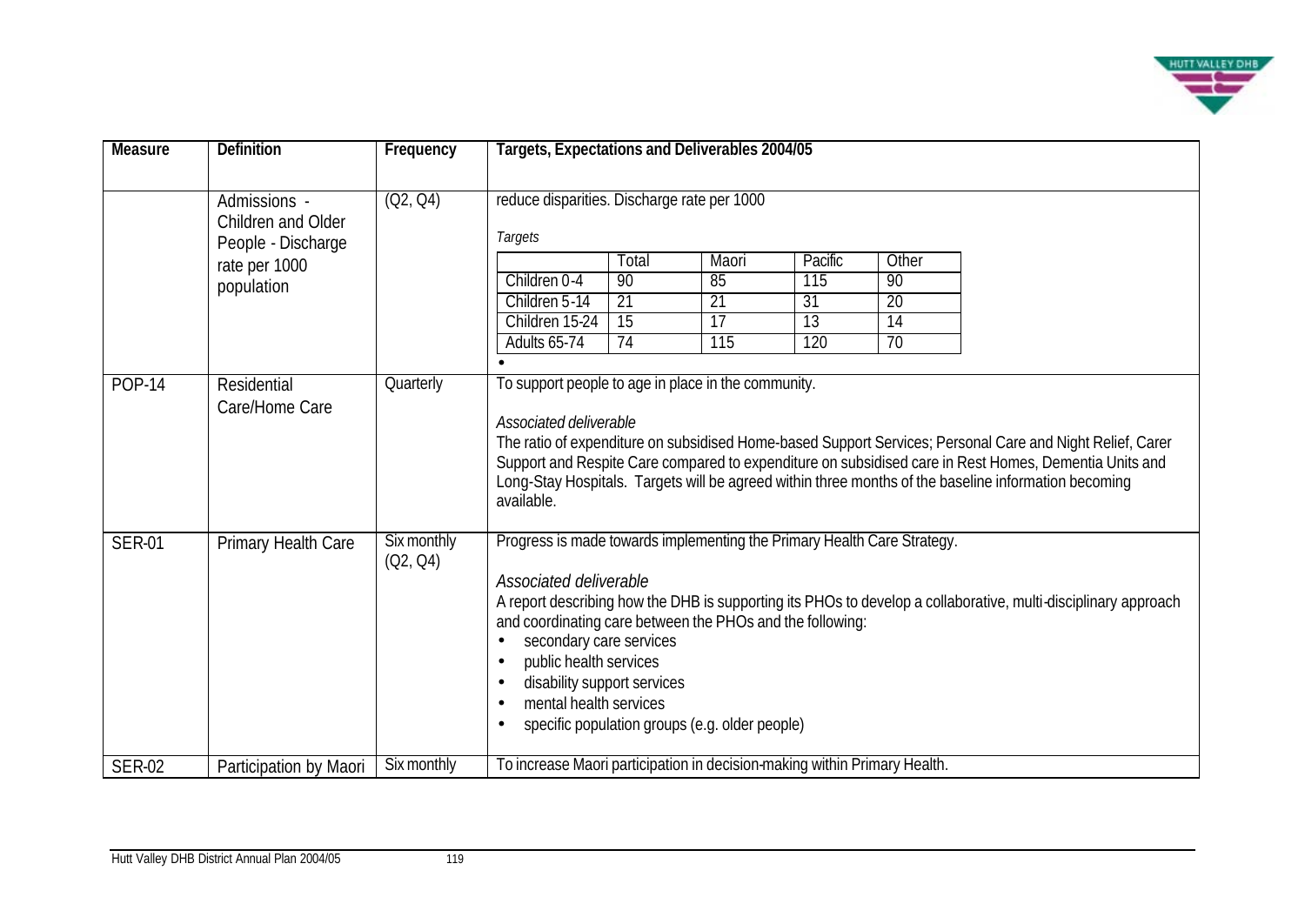

| <b>Measure</b> | <b>Definition</b>                                                     | Frequency                                                                | Targets, Expectations and Deliverables 2004/05                                                                                                                                                                                                                                                                                                                                                                                                                                |
|----------------|-----------------------------------------------------------------------|--------------------------------------------------------------------------|-------------------------------------------------------------------------------------------------------------------------------------------------------------------------------------------------------------------------------------------------------------------------------------------------------------------------------------------------------------------------------------------------------------------------------------------------------------------------------|
|                | in decision-making in<br>Primary Health                               | (02, 04)                                                                 | Associated deliverables:<br>A report providing the following information:<br>A progress report that evidences active participation by Iwi/Maori in PHO planning, development,<br>implementation, funding and delivery of services to meet the needs of Maori whanau more effectively<br>Report the names of PHOs with Maori Health Plans that have been agreed to by the DHB OR, for newly<br>$\bullet$<br>established PHOs, a report on progress in the development of MHPs. |
| <b>SER-03</b>  | <b>Continuous Quality</b><br>Improvement-<br><b>Elective Services</b> | Six monthly<br>(Q2, Q4)                                                  | Ongoing quality improvement in Elective Services<br>Associated deliverable<br>A report providing the following information:<br>Detail the DHB's continuous quality improvement work on equity of access to elective services, with<br>$\bullet$<br>particular emphasis on internal service improvements.<br>To ensure consistency of reporting against this measure a reporting template will be developed by the Ministry<br>of Health, which HVDHB will comply with.        |
| <b>SER-04</b>  | Radiation oncology<br>treatment waiting<br>times                      | Monthly via<br>templates<br>provided by<br>the six cancer<br>centre DHBs | To reduced waiting times for radiotherapy<br>Associated deliverable                                                                                                                                                                                                                                                                                                                                                                                                           |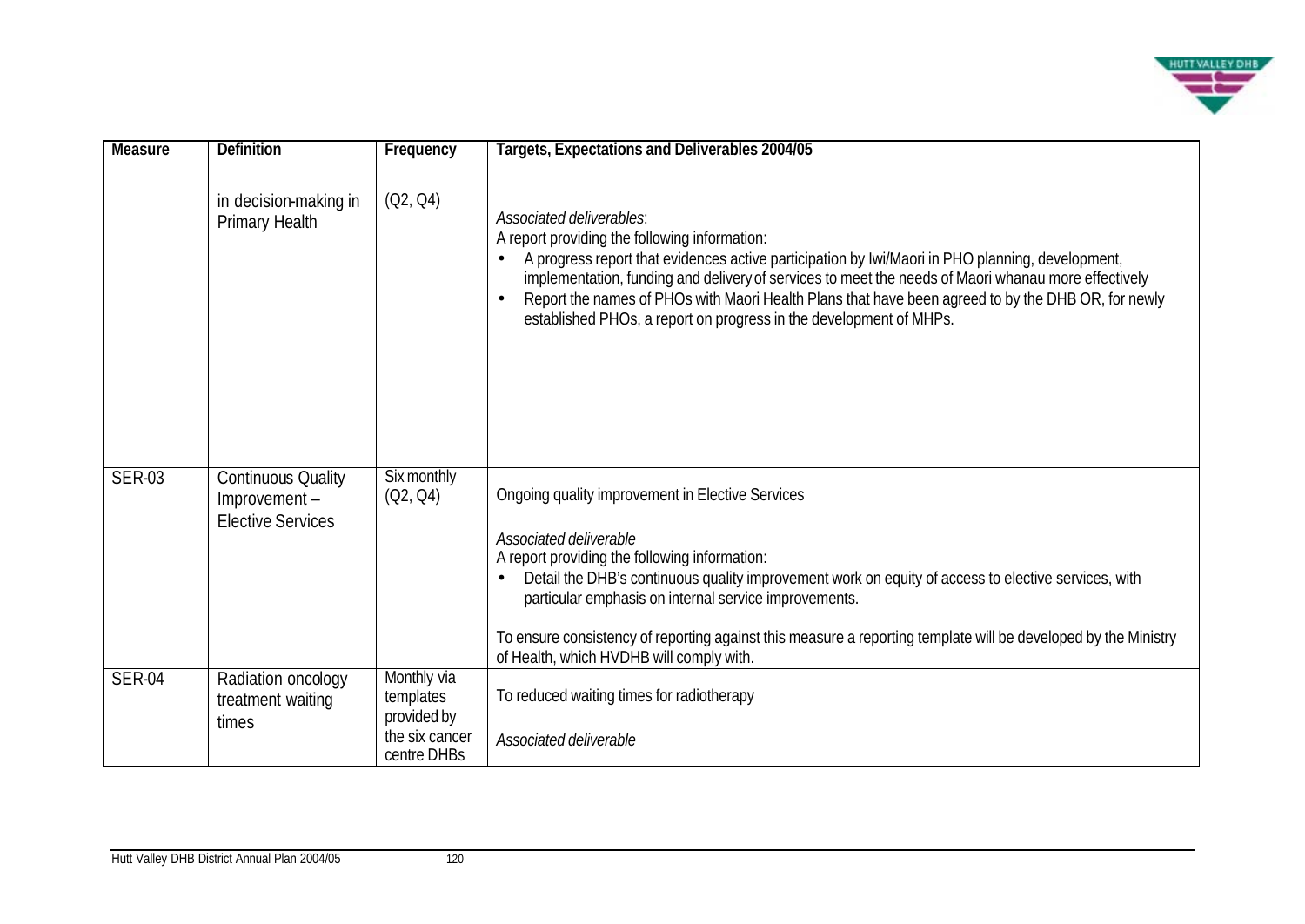

| <b>Measure</b> | <b>Definition</b>      | Frequency                                                                         | Targets, Expectations and Deliverables 2004/05                                                                                                                                                                                                                                                                                                                                                                                                                                                                                                                                                                                                                                                                                                                                                                                                                                                                                                                                                                                                                                                                                                                                                                                                                                                                                                                                                                                                                                                                              |
|----------------|------------------------|-----------------------------------------------------------------------------------|-----------------------------------------------------------------------------------------------------------------------------------------------------------------------------------------------------------------------------------------------------------------------------------------------------------------------------------------------------------------------------------------------------------------------------------------------------------------------------------------------------------------------------------------------------------------------------------------------------------------------------------------------------------------------------------------------------------------------------------------------------------------------------------------------------------------------------------------------------------------------------------------------------------------------------------------------------------------------------------------------------------------------------------------------------------------------------------------------------------------------------------------------------------------------------------------------------------------------------------------------------------------------------------------------------------------------------------------------------------------------------------------------------------------------------------------------------------------------------------------------------------------------------|
|                |                        |                                                                                   | Monthy templates supplied on time and complete to Ministry of Health (including provision of information by<br>DHB of domicile and ethnicity).                                                                                                                                                                                                                                                                                                                                                                                                                                                                                                                                                                                                                                                                                                                                                                                                                                                                                                                                                                                                                                                                                                                                                                                                                                                                                                                                                                              |
| QUA-01         | <b>Quality Systems</b> | <b>Annually (Part</b><br>1Q4)<br>Six monthly<br>(Parts 2-5: Q2,<br>Q <sub>4</sub> | The quality of services, including cultural appropriateness, provided and funded by the DHB is maximised<br>through effective monitoring, audit and the supportive of quality initiatives.<br>Associated deliverables<br>A report providing the following information:<br>1. Report confirming that the quality requirements in new and renewed service agreements are consistent with<br>the quality requirements in applicable national service frameworks. Provide a resolution plan for any exceptions.<br>2. Report confirming that appropriate procedures for managing and reporting adverse (sentinel and serious)<br>incidents have been maintained and that all such events have been reported to the Ministry of Health. (The<br>Reportable Events Guidelines set out the characteristics or sentinel/serious events. Mental health events are<br>defined in legislation)<br>3. The DHB funding arm demonstrates the capacity/resources to initiate issues based audits of both its provider<br>arm and contracted providers as necessary, by reporting:<br>A summary of audit activity of the provider arm and contracted providers, giving a list of all audited<br>providers and the type of audit conducted (e.g., routine, issues based), and the action(s) to be taken to<br>ensure progress for:<br>o Personal Health<br><b>Mental Health</b><br>$\circ$<br>The DHB provider arm demonstrates an organisational wide commitment to quality improvement and<br>4.<br>effective clinical audit by reporting: |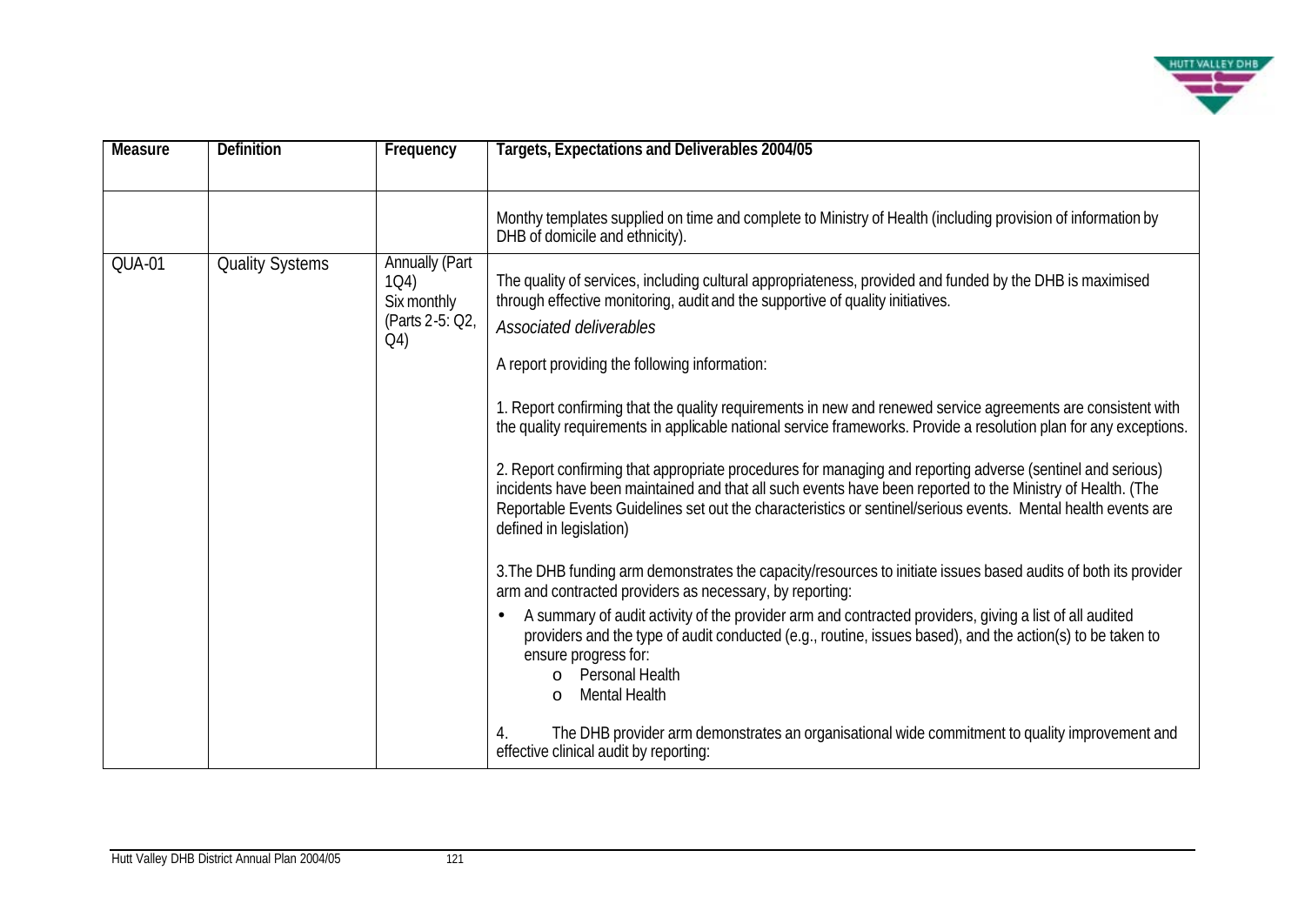

| <b>Measure</b> | <b>Definition</b>                                    | Frequency               | Targets, Expectations and Deliverables 2004/05                                                                                                                                                                                                                                                                                                            |  |  |  |  |
|----------------|------------------------------------------------------|-------------------------|-----------------------------------------------------------------------------------------------------------------------------------------------------------------------------------------------------------------------------------------------------------------------------------------------------------------------------------------------------------|--|--|--|--|
|                |                                                      |                         | A high level summary (list) of key quality improvement and Clinical audit initiatives and results, focusing on<br>those that are effective and/or ineffective against the Goals in Improving Quality (IQ): A Systems Approach<br>for the New Zealand Health and Disability Sector for:.<br>Personal Health<br>$\Omega$<br><b>Mental Health</b><br>$\circ$ |  |  |  |  |
|                |                                                      |                         | 5. DHBs to confirm that complete and timely information has been provided to:                                                                                                                                                                                                                                                                             |  |  |  |  |
|                |                                                      |                         | the following components of the balanced scorecard: Patient satisfaction, Blood stream infections<br>the New Zealand Health Information Service for the Mental Health Information National Collection (MHINC)                                                                                                                                             |  |  |  |  |
| <b>INV-01</b>  | Information<br>Management<br>initiatives/ capability | Six monthly<br>(Q2, Q4) | To progress strategies for sector information management identified in the WAVE report recommendations.                                                                                                                                                                                                                                                   |  |  |  |  |
|                |                                                      |                         | Associated deliverable                                                                                                                                                                                                                                                                                                                                    |  |  |  |  |
|                |                                                      |                         | A report to demonstrate the degree of progress being made in:                                                                                                                                                                                                                                                                                             |  |  |  |  |
|                |                                                      |                         | 1. On improving online access to clinical knowledge bases (such as Cochrane and Medline) and clinical<br>guidelines or protocols such as clinical decision support systems for cardio-vascular, diabetes and referral<br>guidelines                                                                                                                       |  |  |  |  |
|                |                                                      |                         | 2. Towards implementation of electronic referral letter and hospital discharge summary notification functionality<br>between hospital and General Practitioner                                                                                                                                                                                            |  |  |  |  |
|                |                                                      |                         | 3. Towards increasing the number of General Practitioners using electronic pharmaceutical prescribing                                                                                                                                                                                                                                                     |  |  |  |  |
|                |                                                      |                         | 4. Towards increasing the number of General Practitioners using electronic laboratory test ordering and<br>receiving electronic laboratory results.                                                                                                                                                                                                       |  |  |  |  |
| <b>INV-02</b>  | Nursing practice and                                 | Quarterly (full         | Maximise the contribution of nurses to quality care by ensuring the consistent organisational support of clinical                                                                                                                                                                                                                                         |  |  |  |  |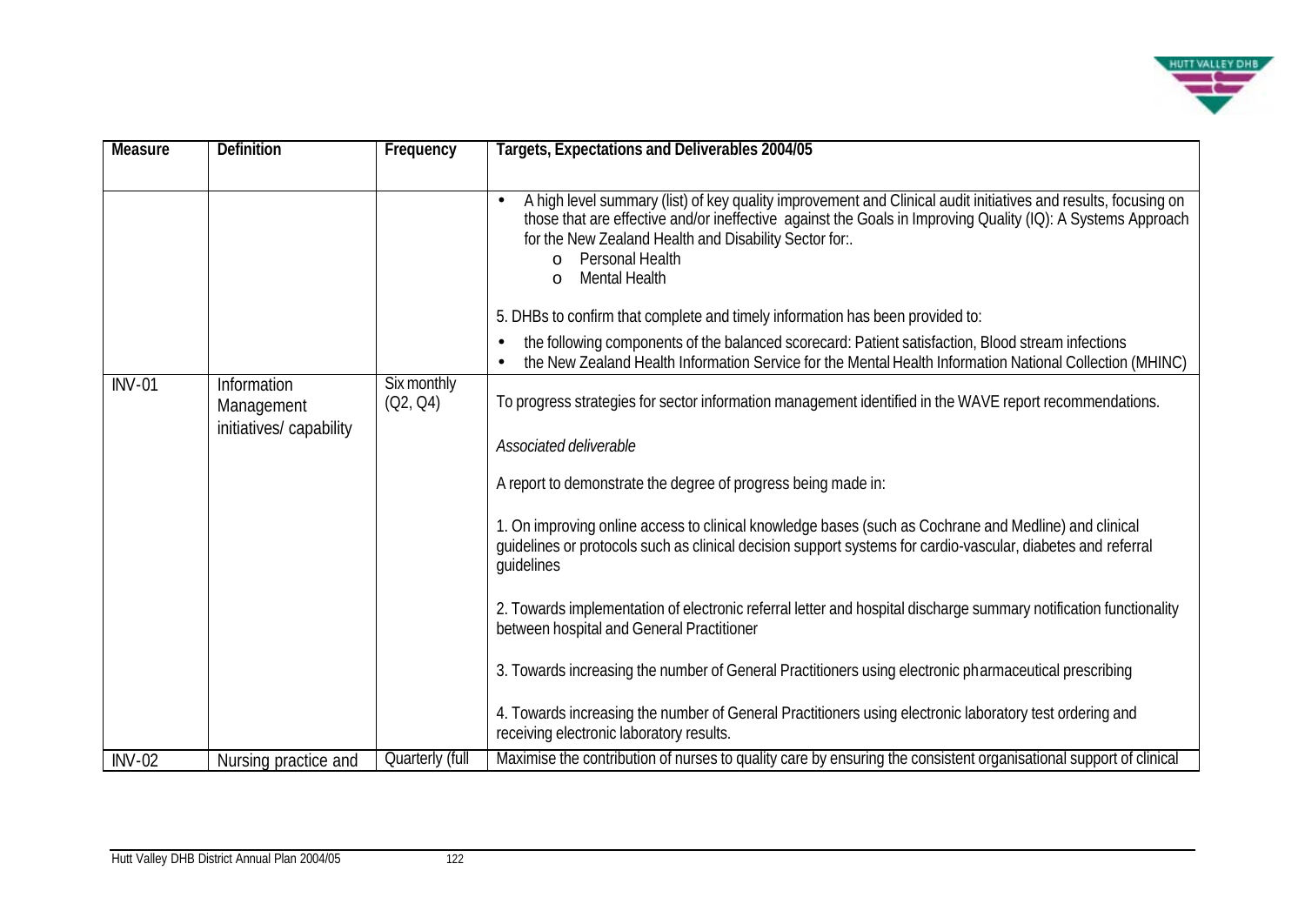

| <b>Measure</b> | Targets, Expectations and Deliverables 2004/05<br><b>Definition</b><br>Frequency |                                 |                                                                                                                                                                                                                                 |  |  |  |
|----------------|----------------------------------------------------------------------------------|---------------------------------|---------------------------------------------------------------------------------------------------------------------------------------------------------------------------------------------------------------------------------|--|--|--|
|                |                                                                                  |                                 |                                                                                                                                                                                                                                 |  |  |  |
|                | development                                                                      | coverage in Q1<br>& updates Q2- | career pathways, professional development, on-going education, and an infrastructure, which allows for nursing<br>input into decision making at all levels. Participation in the Magnet Hospital programme.                     |  |  |  |
|                |                                                                                  | Q4)                             | Associated deliverable                                                                                                                                                                                                          |  |  |  |
|                |                                                                                  |                                 | A report providing the following information to demonstrate that the DHB provides adequate support for nursing<br>practice and development. In respect to the provider and funder arms of the DHB describe the following:       |  |  |  |
|                |                                                                                  |                                 | 1. How does the CEO involve the Director of Nursing (DON) in operational decision-making, including examples<br>of current projects they are involved in?                                                                       |  |  |  |
|                |                                                                                  |                                 | a. List written proposals made by DON to Executive Team & Board                                                                                                                                                                 |  |  |  |
|                |                                                                                  |                                 | b. Provide a copy of DON Board Report                                                                                                                                                                                           |  |  |  |
|                |                                                                                  |                                 | c. Which of the DHB Governance Committees does the DON sit on?                                                                                                                                                                  |  |  |  |
|                |                                                                                  |                                 | d. What key projects is the DON currently leading?                                                                                                                                                                              |  |  |  |
|                |                                                                                  |                                 | 2. Strategies in place to address retention and reducing turnover, including measures in place to support nurses<br>in their first year of practice to ensure their development into more experienced and expert practitioners. |  |  |  |
|                |                                                                                  |                                 | a. Percentage of RN workforce in First year of Practice                                                                                                                                                                         |  |  |  |
|                |                                                                                  |                                 | b. Retention figure for New Graduates 1 1/2 years post commencement                                                                                                                                                             |  |  |  |
|                |                                                                                  |                                 | c. Number in / Number remaining                                                                                                                                                                                                 |  |  |  |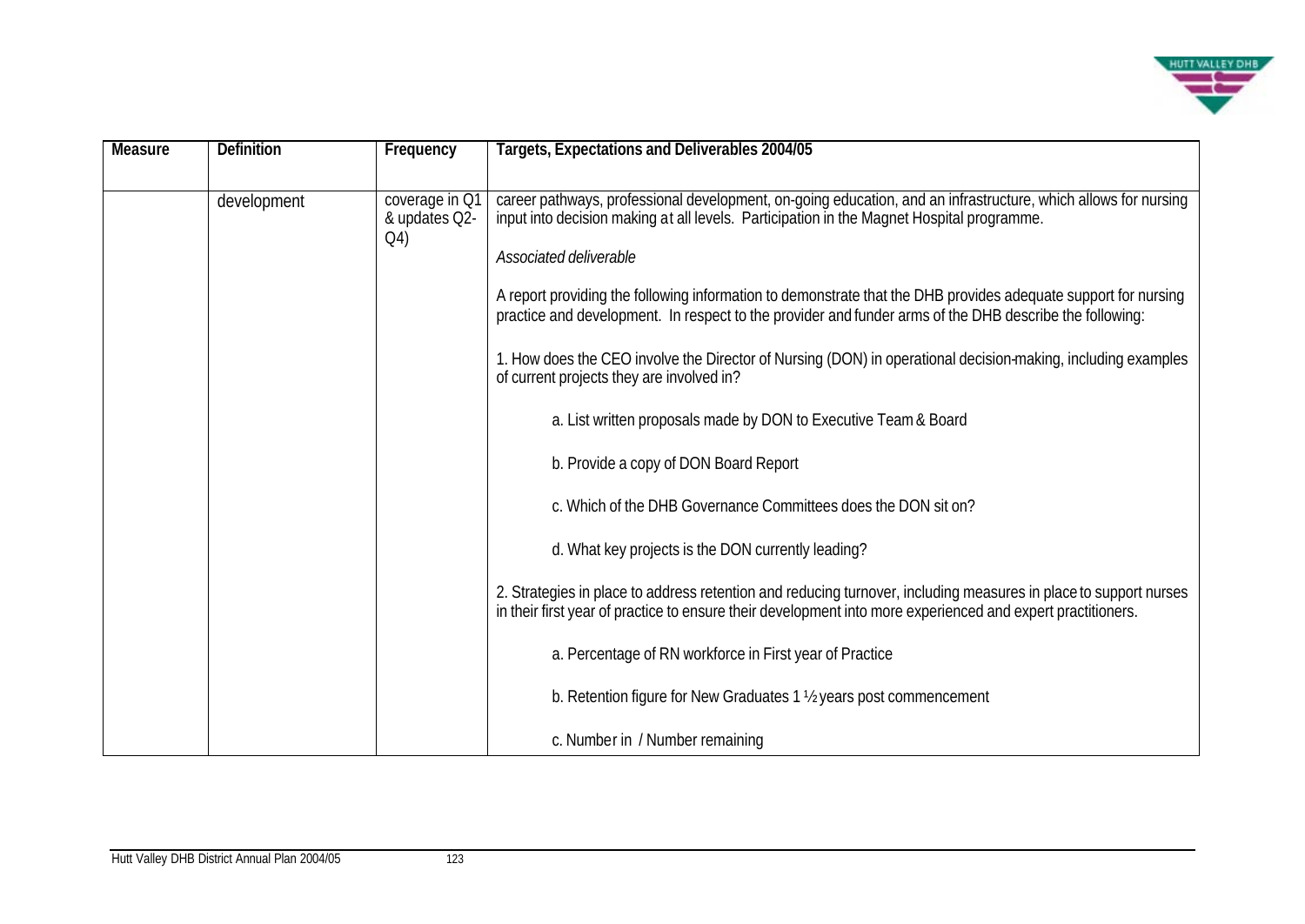

| <b>Measure</b> | <b>Definition</b> | Frequency | Targets, Expectations and Deliverables 2004/05                                                                                              |  |  |
|----------------|-------------------|-----------|---------------------------------------------------------------------------------------------------------------------------------------------|--|--|
|                |                   |           | d. Other strategies linked to R & R?                                                                                                        |  |  |
|                |                   |           | 3. The plans in place to progress the Nurse Practitioner role, including the numbers of Nurse Practitioners<br>expected for the 04/05 year. |  |  |
|                |                   |           | a. Proposed Scopes and alignment with DHB needs analysis                                                                                    |  |  |
|                |                   |           | 4. Progress with the development of:                                                                                                        |  |  |
|                |                   |           | a. coding mechanisms to capture nursing and Nurse Practitioner prescribing practices                                                        |  |  |
|                |                   |           | b. nurse identifiable numbers to use in patient records for evaluation and costing purposes.                                                |  |  |
|                |                   |           | 5. How are Maori nurses being supported in the development of either leadership or senior positions                                         |  |  |
|                |                   |           | a. Provide information on the number of Maori nurses involved in Post-Graduate study/ Number of<br>Maori RNs                                |  |  |
|                |                   |           | 6. What mechanisms are in place to ensure Maori nurses are supported clinically and culturally in their practice.                           |  |  |
|                |                   |           | 7. In relation to the development of primary health care nursing, each DHB is expected to demonstrate that:                                 |  |  |
|                |                   |           | a. a plan for the development of primary health care nursing has been established for example:                                              |  |  |
|                |                   |           | i. Is a Primary Health Nursing Leadership Group in place?                                                                                   |  |  |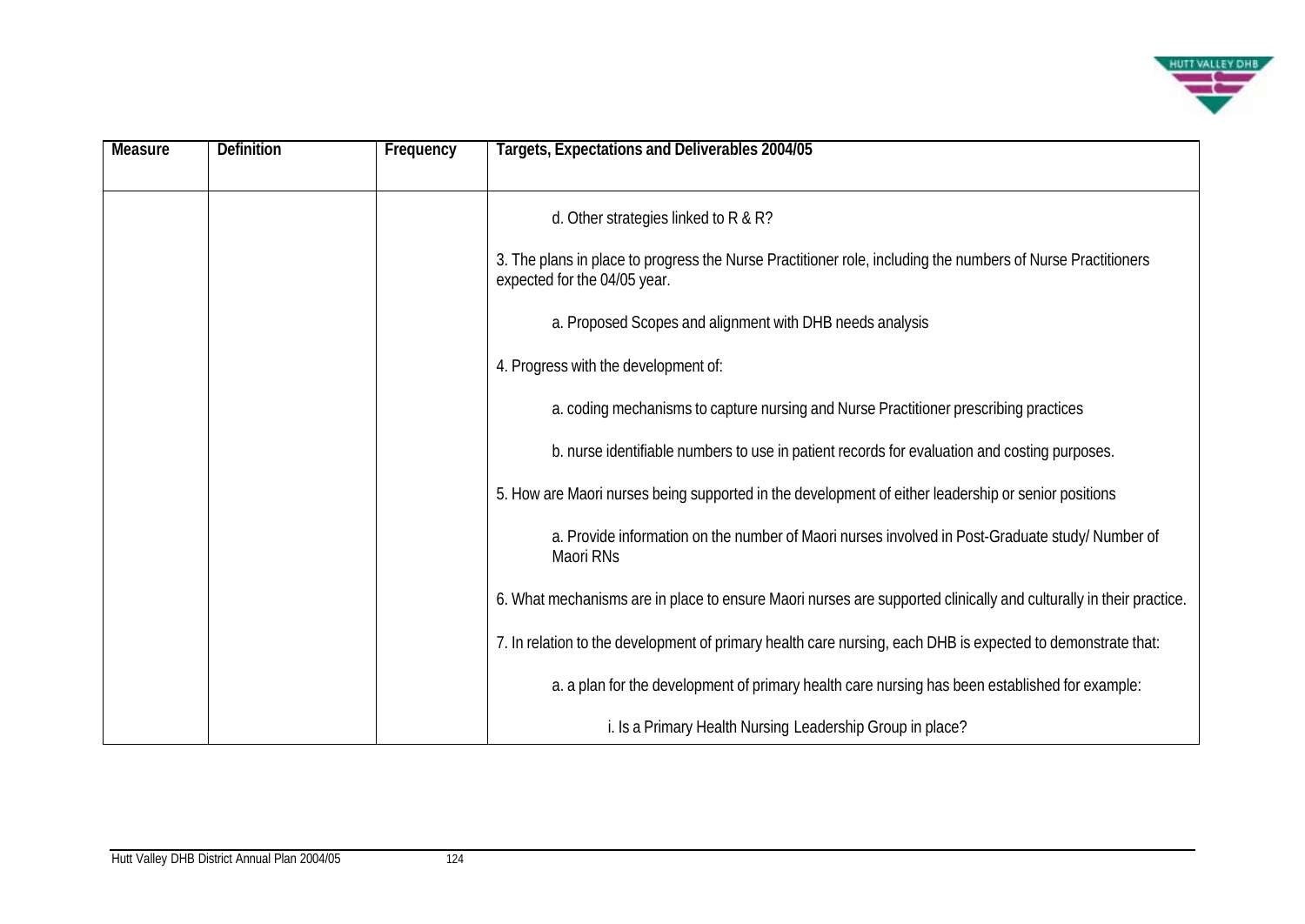

| <b>Measure</b> | <b>Definition</b>                                         | Frequency                                                                                                                                                                                                | Targets, Expectations and Deliverables 2004/05                                                                                                                                                                                          |
|----------------|-----------------------------------------------------------|----------------------------------------------------------------------------------------------------------------------------------------------------------------------------------------------------------|-----------------------------------------------------------------------------------------------------------------------------------------------------------------------------------------------------------------------------------------|
|                |                                                           |                                                                                                                                                                                                          | ii. Has a Business Plan been developed by this group?                                                                                                                                                                                   |
|                |                                                           |                                                                                                                                                                                                          | iii. What is the link between this group & CPHAC?                                                                                                                                                                                       |
|                |                                                           |                                                                                                                                                                                                          | iv. Is there a First Year of Practice Programme in Primary Health?                                                                                                                                                                      |
|                |                                                           | 8. Report demonstrating that the Director of Nursing for each DHB is involved with the primary health care<br>nursing aspects of Primary Health Organisation development in the DHBs. Report to include: |                                                                                                                                                                                                                                         |
|                |                                                           |                                                                                                                                                                                                          | a. Does the DHB establishment criteria for PHOs encompass engagement with nursing in regard to the<br>Governance structure?                                                                                                             |
|                |                                                           |                                                                                                                                                                                                          | b. Workforce planning for nursing reviewed in conjunction with and signed off by DON?                                                                                                                                                   |
|                |                                                           |                                                                                                                                                                                                          | c. The Nursing Services budget for Provider Arm annually reviewed in conjunction with and signed off<br>by DON?                                                                                                                         |
|                |                                                           |                                                                                                                                                                                                          | d. Safe staffing and rostering guidelines in place with a monitoring process?                                                                                                                                                           |
| <b>RIS-01</b>  | Responding to and<br>resolving service<br>coverage issues | Quarterly                                                                                                                                                                                                | Timely and equitable access for all New Zealanders to a comprehensive range of health and disability services,<br>regardless of ability to pay, and a high performing system in which people have confidence.<br>Associated deliverable |
|                |                                                           |                                                                                                                                                                                                          | A report showing progress achieved during the quarter towards resolution of gaps in service coverage identified<br>by the DHB or Ministry through:                                                                                      |
|                |                                                           |                                                                                                                                                                                                          | analysis of explanatory indicators<br>media reporting<br>risk reporting                                                                                                                                                                 |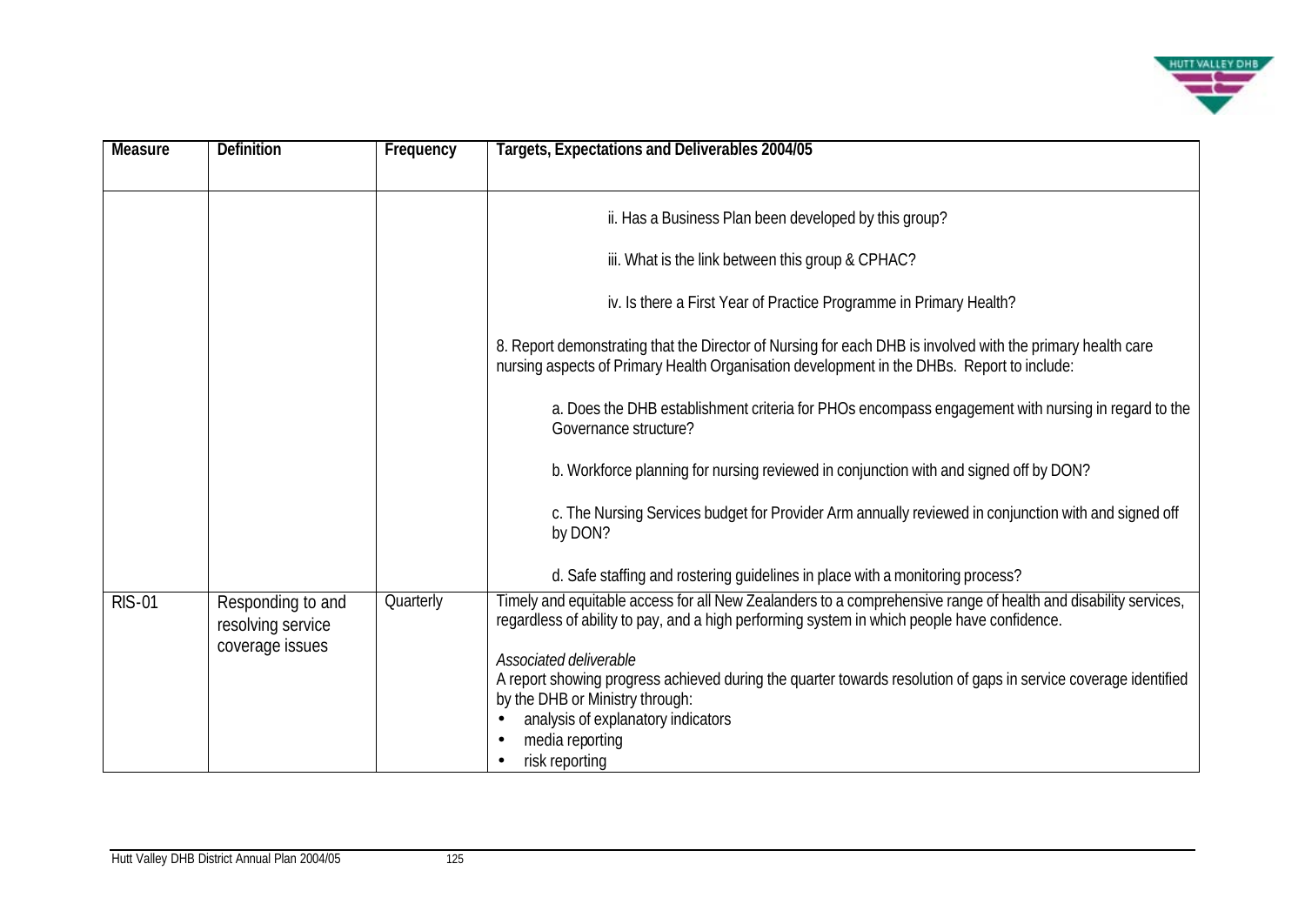

| Measure       | <b>Definition</b>                                         | Frequency       | Targets, Expectations and Deliverables 2004/05                                                                                                                                                                                                                                                                                                                                                                                                                                           |  |
|---------------|-----------------------------------------------------------|-----------------|------------------------------------------------------------------------------------------------------------------------------------------------------------------------------------------------------------------------------------------------------------------------------------------------------------------------------------------------------------------------------------------------------------------------------------------------------------------------------------------|--|
|               |                                                           |                 |                                                                                                                                                                                                                                                                                                                                                                                                                                                                                          |  |
|               |                                                           |                 | formal audit outcomes                                                                                                                                                                                                                                                                                                                                                                                                                                                                    |  |
|               |                                                           |                 | complaints mechanisms                                                                                                                                                                                                                                                                                                                                                                                                                                                                    |  |
| <b>RIS-02</b> | Funding for Maori<br>Health and Disability<br>initiatives | Annually $(Q4)$ | To increase funding for Maori Health and Disability services.<br>Associated deliverable<br>One-off report to the Ministry of Health, separate to financial reporting templates, including:<br>Actual expenditure on Maori Health Providers by GL code and by Purchase Unit<br>Actual Expenditure for mainstream services components targeted to improving Maori health<br>A comparison between the targets set in the DAP to increase funding for Maori health and actual<br>expenditure |  |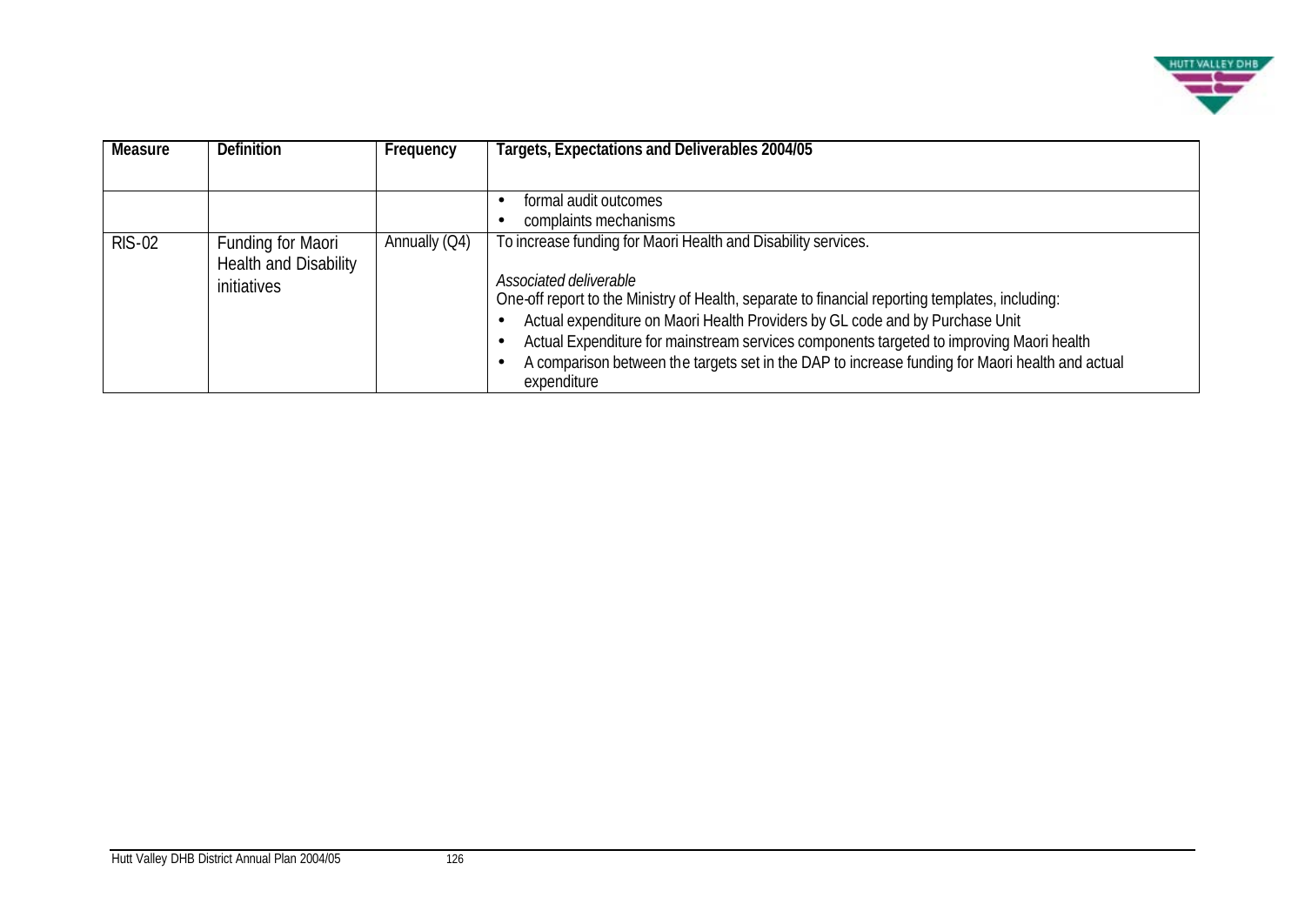

# **APPENDIX 6. STATEMENT OF INTENT**

**To be completed following acceptance of District Annual Plan**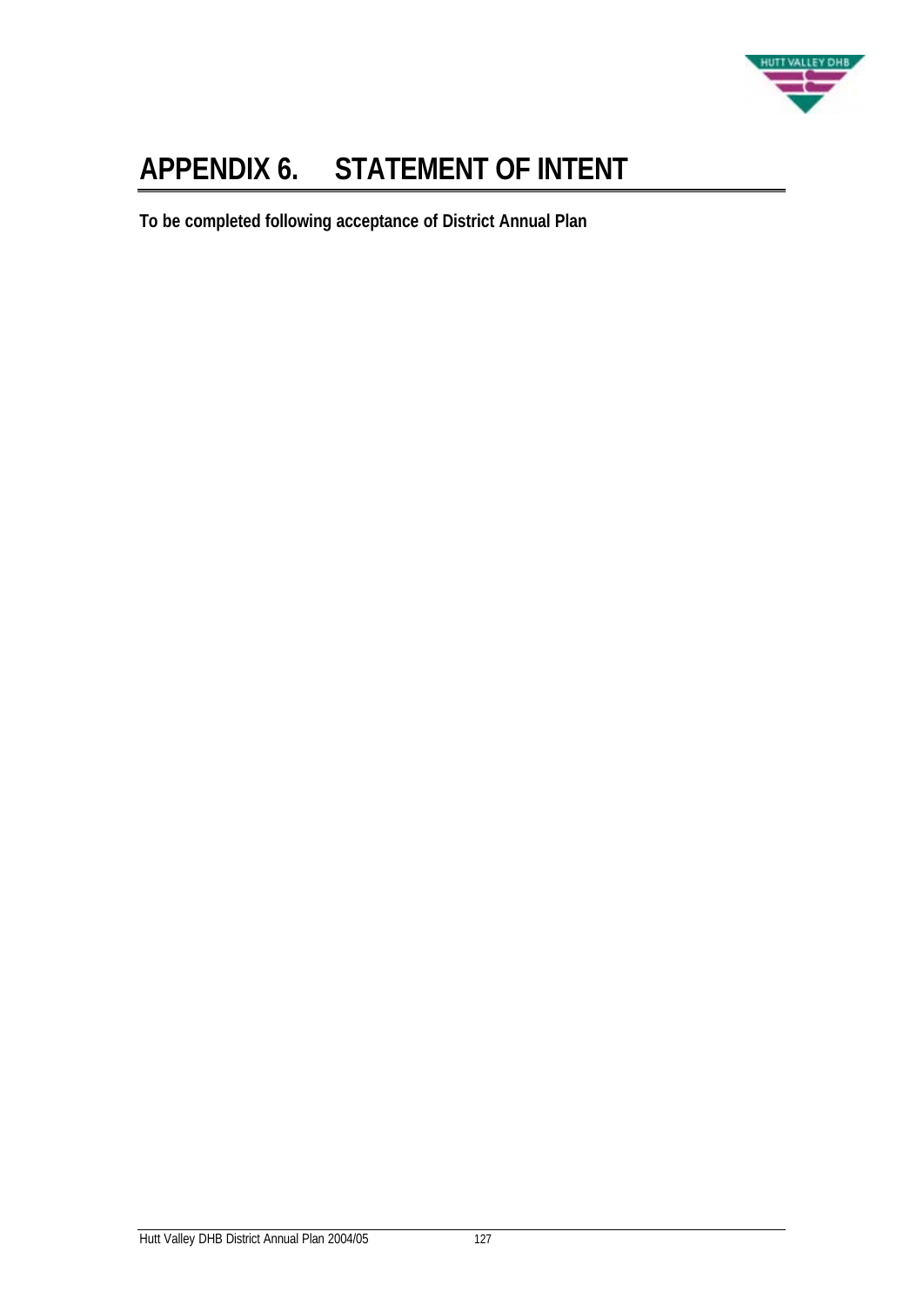

## **APPENDIX 7. FORECAST FINANCIAL STATEMENTS**

| <b>DHB Provider</b><br><b>Forecast Statement of Financial Performance</b><br>For the year ended 30 June |            |            |            |  |  |  |
|---------------------------------------------------------------------------------------------------------|------------|------------|------------|--|--|--|
| 2003/04                                                                                                 | 2004/05    | 2005/06    | 2006/07    |  |  |  |
|                                                                                                         |            |            | \$000's    |  |  |  |
|                                                                                                         |            |            |            |  |  |  |
| 121,639                                                                                                 | 123,668    | 127,180    | 130,846    |  |  |  |
| 273                                                                                                     | 450        | 502        | 502        |  |  |  |
| 121,912                                                                                                 | 124,118    | 127,682    | 131,348    |  |  |  |
|                                                                                                         |            |            |            |  |  |  |
| (107, 455)                                                                                              | (110, 019) | (113, 597) | (116, 706) |  |  |  |
| (6,937)                                                                                                 | (7, 186)   | (7, 732)   | (8,299)    |  |  |  |
|                                                                                                         | \$000's    | \$000's    | \$000's    |  |  |  |

Interest (1,258) (1,258) (1,258) (1,222) (1,258) Capital Charge **(7,473)** (6,785) (6,239) (6,235) Internal Allocations 1 294 294 294 294 294 294  **Total Expenditure (122,829) (124,954) (128,496) (132,204) Net Surplus/(Deficit)** (917) (836) (814) (856)

| <b>Net Surplus/(Deficit)</b> |                                                    | (190)                      |  | (814)   | (856)   |  |
|------------------------------|----------------------------------------------------|----------------------------|--|---------|---------|--|
|                              | (836)                                              |                            |  |         |         |  |
|                              | <b>DHB Governance &amp; Administration</b>         |                            |  |         |         |  |
|                              |                                                    |                            |  |         |         |  |
|                              | <b>Forecast Statement of Financial Performance</b> |                            |  |         |         |  |
|                              |                                                    | For the year ended 30 June |  |         |         |  |
|                              |                                                    |                            |  |         |         |  |
|                              | 2003/04                                            | 2004/05                    |  | 2005/06 | 2006/07 |  |
|                              | \$000's                                            | \$000's                    |  | \$000's | \$000's |  |
| <b>Revenue</b>               |                                                    |                            |  |         |         |  |
| Revenue                      | 1,994                                              | 2,038                      |  | 2,105   | 2,168   |  |
| <b>Interest Revenue</b>      | 262                                                | 312                        |  | 312     | 312     |  |
| <b>Total Revenue</b>         | 2,256                                              | 2,350                      |  | 2,417   | 2,480   |  |
| <b>Expenditure</b>           |                                                    |                            |  |         |         |  |
| <b>Operating Expenditure</b> | (1,765)                                            | (1, 917)                   |  | (1,983) | (2,037) |  |
| Depreciation                 | (7)                                                | (2)                        |  | (2)     | (2)     |  |

 Internal Allocations (294) (294) (294) (294)  **Total Expenditure (2,066) (2,213) (2,279) (2,333) Net Surplus/(Deficit)** 190 137 138 147

Gain/(Loss) on Sale of Assets 727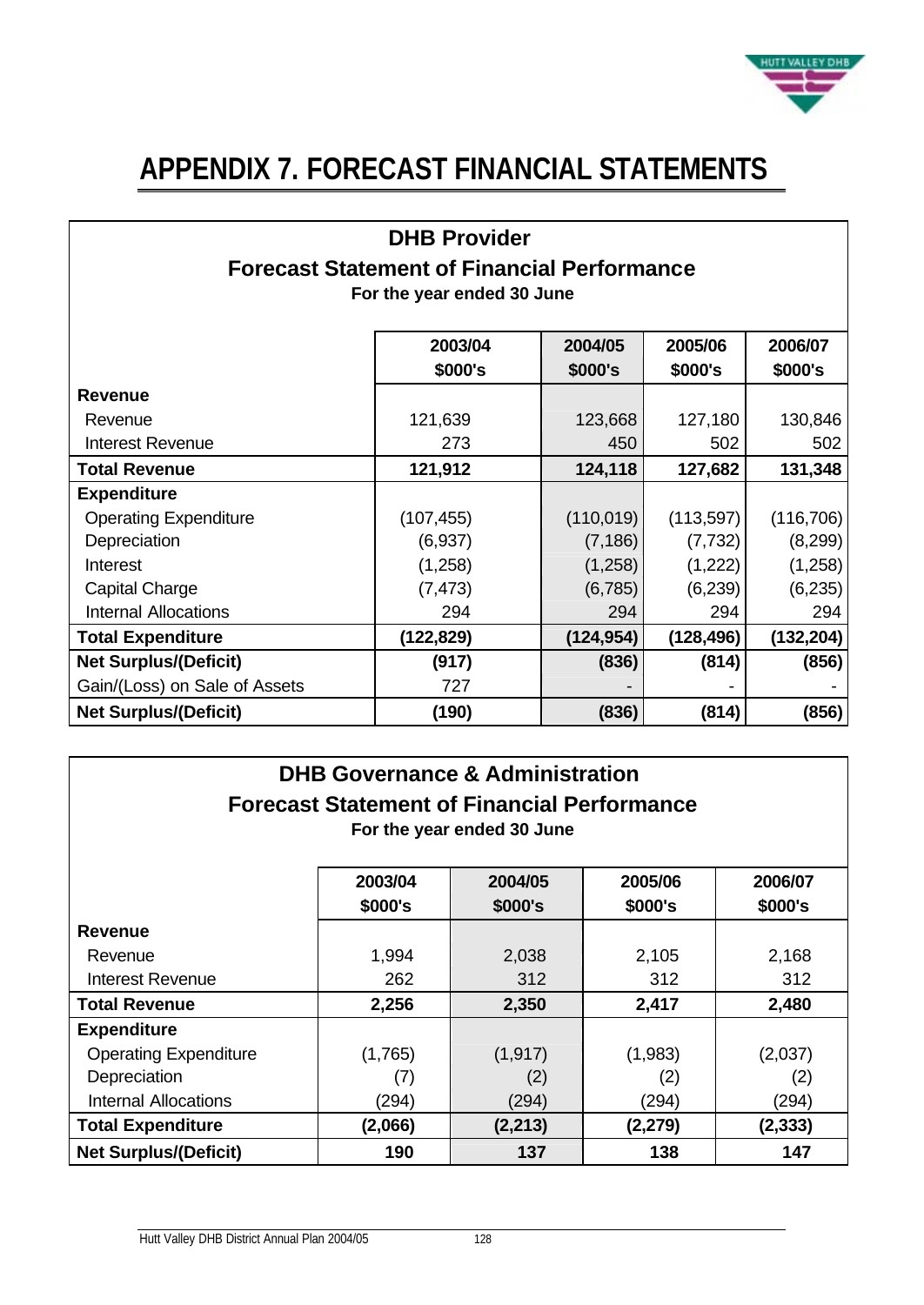

| <b>DHB Fund</b><br><b>Forecast Statement of Financial Performance</b><br>For the year ended 30 June |                                          |            |            |            |  |  |  |  |
|-----------------------------------------------------------------------------------------------------|------------------------------------------|------------|------------|------------|--|--|--|--|
|                                                                                                     | 2003/04<br>2005/06<br>2006/07<br>2004/05 |            |            |            |  |  |  |  |
|                                                                                                     | \$000's                                  | \$000's    | \$000's    | \$000's    |  |  |  |  |
| <b>Revenue</b>                                                                                      |                                          |            |            |            |  |  |  |  |
| Revenue                                                                                             | 223,144                                  | 229,138    | 236,694    | 243,788    |  |  |  |  |
| <b>Total Revenue</b>                                                                                | 223,144                                  | 229,138    | 236,694    | 243,788    |  |  |  |  |
| <b>Expenditure</b>                                                                                  |                                          |            |            |            |  |  |  |  |
| <b>Provider Expenditure</b>                                                                         | (223, 144)                               | (228, 386) | (235, 974) | (243,053)  |  |  |  |  |
| <b>Total Expenditure</b>                                                                            | (223,144)                                | (228, 386) | (235, 974) | (243, 053) |  |  |  |  |
| <b>Net Surplus/(Deficit)</b>                                                                        |                                          | 752        | 720        | 735        |  |  |  |  |

| <b>Hutt Valley District Health Board</b><br><b>Forecast Statement of Movements in Equity</b><br>For the year ended 30 June |                    |                    |                    |                    |  |  |
|----------------------------------------------------------------------------------------------------------------------------|--------------------|--------------------|--------------------|--------------------|--|--|
|                                                                                                                            | 2003/04<br>\$000's | 2004/05<br>\$000's | 2005/06<br>\$000's | 2006/07<br>\$000's |  |  |
| <b>Opening Equity</b>                                                                                                      | 32,186             | 66,228             | 66,281             | 61,325             |  |  |
| <b>Repayment Equity</b>                                                                                                    |                    |                    | (5,000)            |                    |  |  |
| <b>Recognise Property Revaluation</b>                                                                                      | 34,042             |                    |                    |                    |  |  |
| Net Surplus/(Deficit) for the Period<br>26<br>53<br>44                                                                     |                    |                    |                    |                    |  |  |
| <b>Net Surplus/(Deficit)</b>                                                                                               | 66,228             | 66,281             | 61,325             | 61,351             |  |  |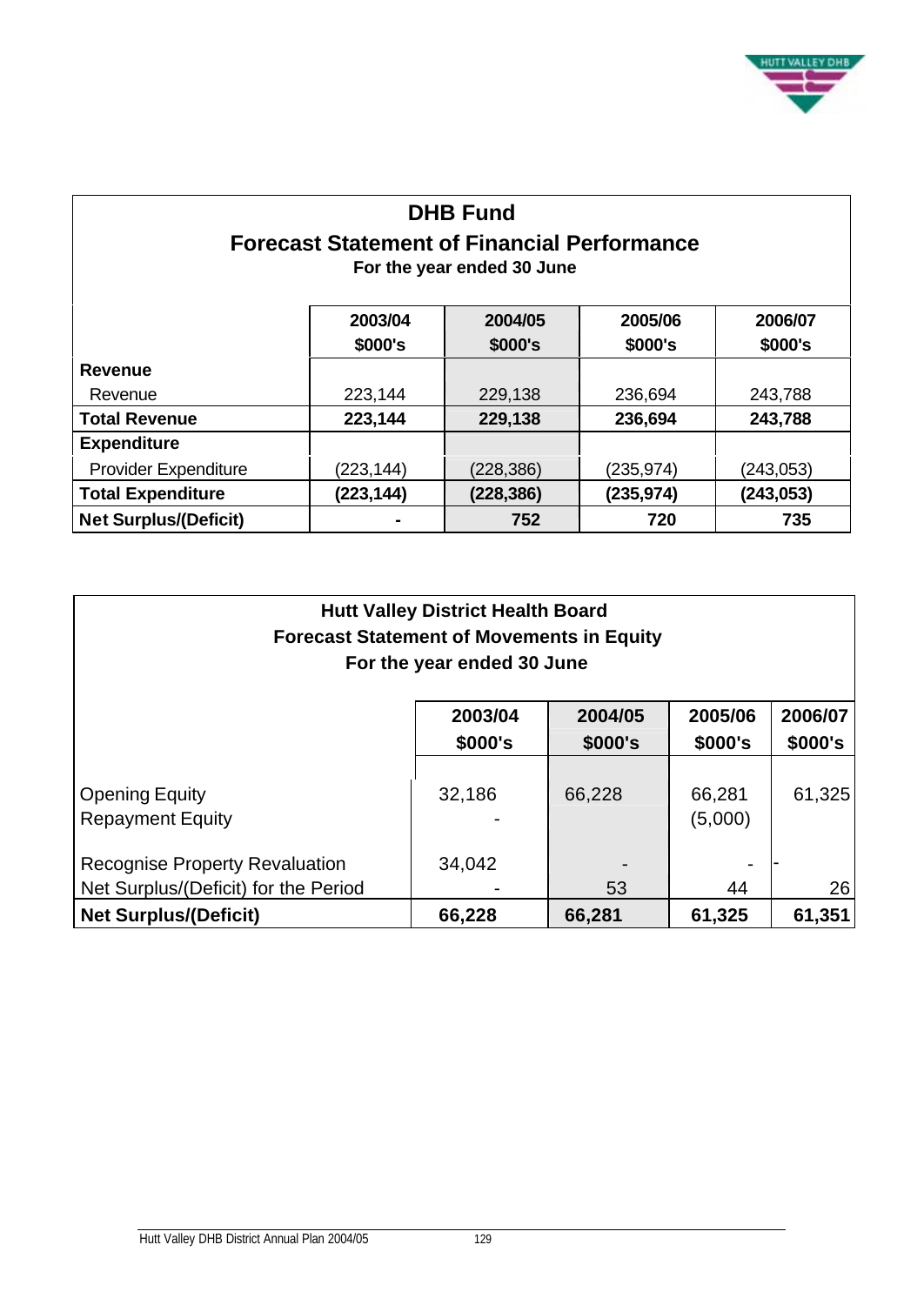

## **Hutt Valley District Health Board Forecast Statement of Financial Performance For the year ended 30 June**

|                               | 2003/04    | 2004/05    | 2005/06    | 2006/07    |
|-------------------------------|------------|------------|------------|------------|
|                               | \$000's    | \$000's    | \$000's    | \$000's    |
| <b>Revenue</b>                |            |            |            |            |
| Revenue                       | 251,305    | 253,876    | 261,683    | 269,377    |
| Interest Revenue              | 535        | 762        | 814        | 814        |
| <b>Total Revenue</b>          | 251,840    | 254,638    | 262,497    | 270,191    |
| <b>Expenditure</b>            |            |            |            |            |
| <b>Provider Expenditure</b>   | (127, 672) | (127, 418) | (131, 678) | (135, 628) |
| <b>Operating Expenditure</b>  | (109, 220) | (111, 936) | (115,580)  | (118, 743) |
| Depreciation                  | (6,944)    | (7, 188)   | (7, 734)   | (8,301)    |
| Interest                      | (1,258)    | (1,258)    | (1,222)    | (1,258)    |
| Capital Charge                | (7, 473)   | (6,785)    | (6,239)    | (6, 235)   |
| <b>Total Expenditure</b>      | (252, 567) | (254, 585) | (262, 453) | (270, 165) |
| <b>Net Surplus/(Deficit)</b>  | (727)      | 53         | 44         | 26         |
| Gain/(Loss) on Sale of Assets | 727        |            |            |            |
| <b>Net Surplus/(Deficit)</b>  |            | 53         | 44         | 26         |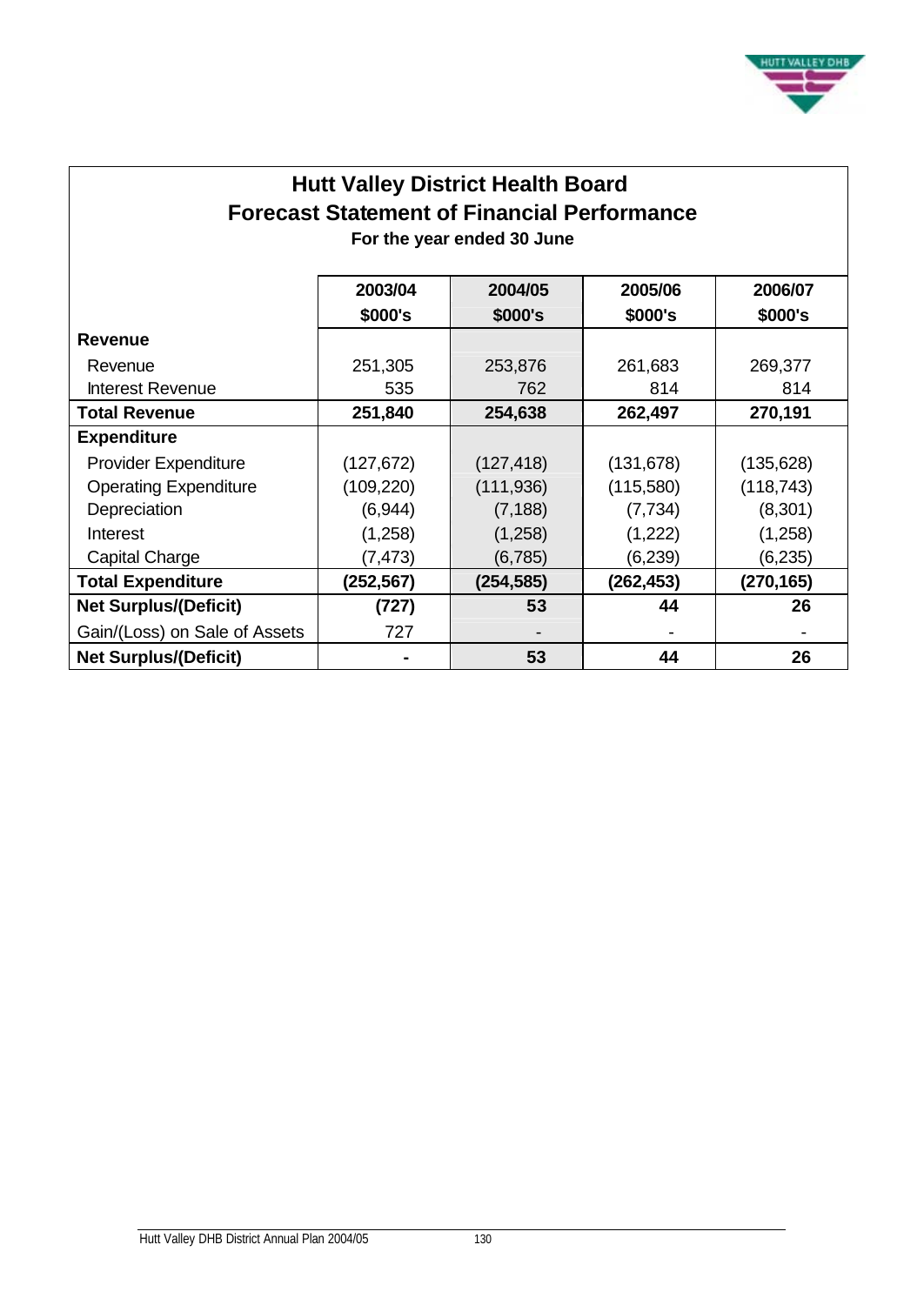

| <b>Hutt Valley District Health Board</b>        |
|-------------------------------------------------|
| <b>Forecast Statement of Financial Position</b> |
| As at 30 June                                   |

|                                      | 2003/04<br>\$000's | 2004/05<br>\$000's | 2005/06<br>\$000's | 2006/07<br>\$000's |
|--------------------------------------|--------------------|--------------------|--------------------|--------------------|
| <b>Public Equity</b>                 |                    |                    |                    |                    |
| Equity                               | 33,127             | 28,127             | 23,127             | 23,127             |
| <b>Revaluation Reserve</b>           | 34,042             | 34,042             | 34,042             | 34,042             |
| <b>Retained Earnings</b>             | (941)              | (888)              | (844)              | (818)              |
| <b>Total Equity</b>                  | 66,228             | 61,281             | 56,325             | 56,351             |
| Represented by:                      |                    |                    |                    |                    |
| <b>Current Assets</b>                |                    |                    |                    |                    |
| <b>Bank in Funds</b>                 |                    |                    |                    |                    |
| Receivables                          | 7,814              | 5,573              | 4,497              | 4,544              |
| <b>Other Current Assets</b>          | 934                | 934                | 934                | 934                |
| <b>Total Current Assets</b>          | 8,748              | 6,507              | 5,431              | 5,478              |
| <b>Current Liabilities</b>           |                    |                    |                    |                    |
| <b>Bank Overdraft</b>                | 6,937              | 3,681              | 1,394              | 2,680              |
| Payables & Provisions                | (27, 483)          | (27, 210)          | (27, 332)          | (27, 710)          |
| <b>Short Term Borrowings</b>         |                    |                    |                    |                    |
| <b>Total Current Liabilities</b>     | (20, 546)          | (23, 529)          | (25, 938)          | (25, 030)          |
| <b>Net Working Capital</b>           | (11, 798)          | (17, 022)          | (20, 507)          | (19, 552)          |
| <b>Non Current Assets</b>            |                    |                    |                    |                    |
| Property, Plant & Equipment          | 99,187             | 99,463             | 97,993             | 97,064             |
| <b>Trust Funds</b>                   | 567                | 567                | 567                | 567                |
| <b>Total Non Current Assets</b>      | 99,754             | 100,030            | 98,560             | 97,631             |
| <b>Non Current Liabilities</b>       |                    |                    |                    |                    |
| Borrowings & Provisions              | (21, 161)          | (21, 161)          | (21, 161)          | (21, 161)          |
| <b>Trust Funds</b>                   | (567)              | (567)              | (567)              | (567)              |
| <b>Total Non Current Liabilities</b> | (21, 728)          | (21, 728)          | (21, 728)          | (21, 728)          |
| <b>Net Assets</b>                    | 66,228             | 61,280             | 56,325             | 56,351             |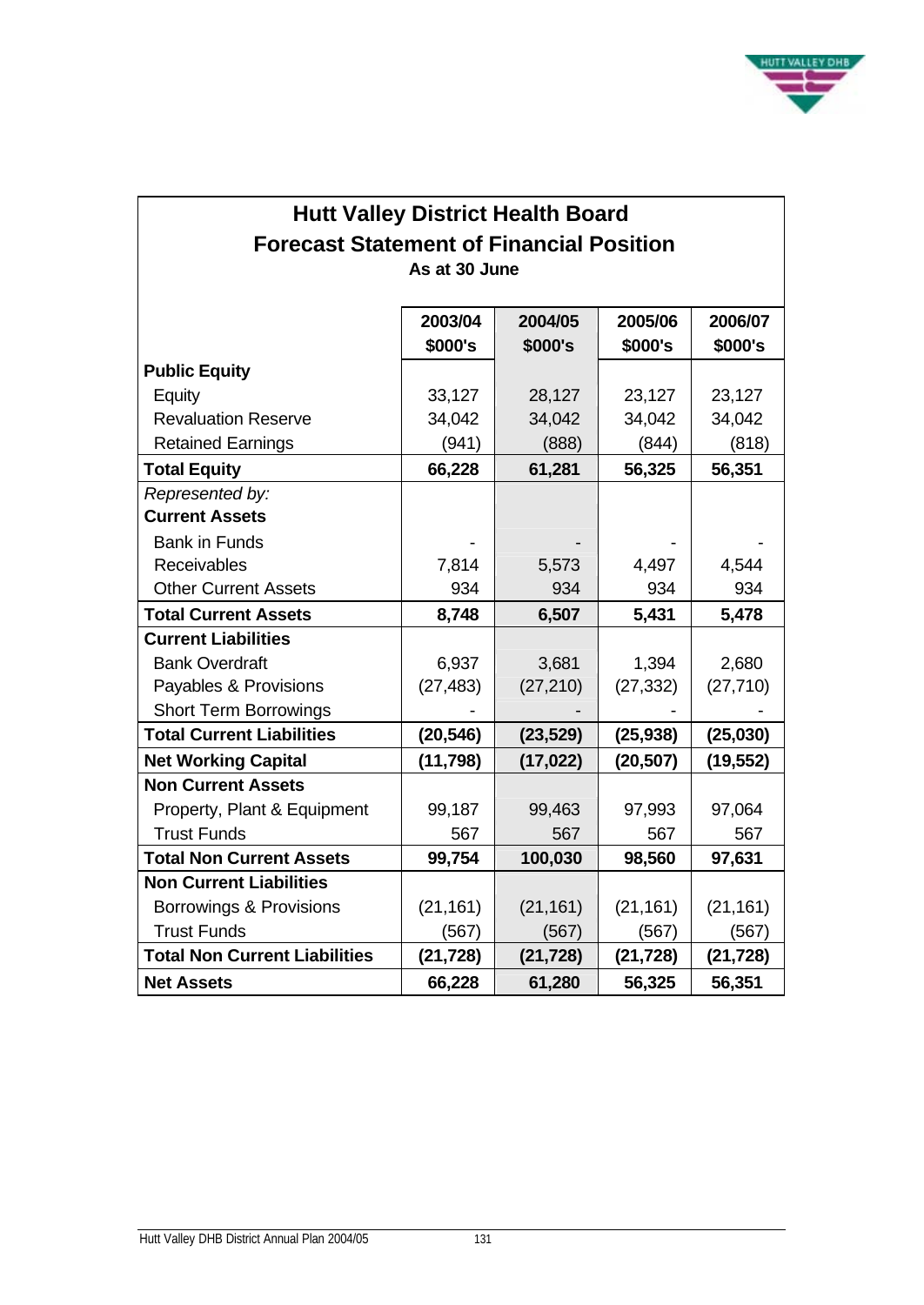

### **Hutt Valley District Health Board Forecast Statement of Cash Flows For the year ended 30 June**

 **2003/04 2004/05 2005/06 2006/07 \$000's \$000's \$000's \$000's Operating Cash Flows**  Cash Receipts 255,305 255,000 261,398 268,997 Interest Received 273 762 814 814 Payments to Providers (132,914) (132,914) (127,302) (131,120) (135,038) Payments to Employees & Suppliers (109,441) (112,136) (113,037) (117,898) Interest Paid (1,258) (1,258) (1,258) (1,222) (1,258) Capital Charge Paid (6,937) (6,990) (6,239) (6,235) **Net Operating Cash Flows** | 5,028 8,076 10,595 9,382  **Investing Cash Flows**  Cash Received from Sale of Fixed Assets 738 Cash Paid for Purchase of Fixed Assets |  $(6,479)$   $(6,332)$   $(7,882)$   $(8,096)$ Net Trust Funds Movement **Net Investing Cash Flows** | (5,741) (6,332) (7,882) (8,096)  **Financing Cash Flows**  Additional Loans Drawn Loans Repaid (8,090) (5,000) (5,000) **Net Financing Cash Flows** | (8,090) (5,000) (5,000) **Net Cash Flows** (8,803) (3,256) (2,287) 1,286 Opening Cash Balance 15,740 6,937 3,681 1,394  **Closing Cash Balance 6,937 3,681 1,394 2,680**   *Represented by:*  Bank in Funds Bank Overdraft 1,394 2,680  **Total Cash on Hand 6,937 3,681 1,394 2,680**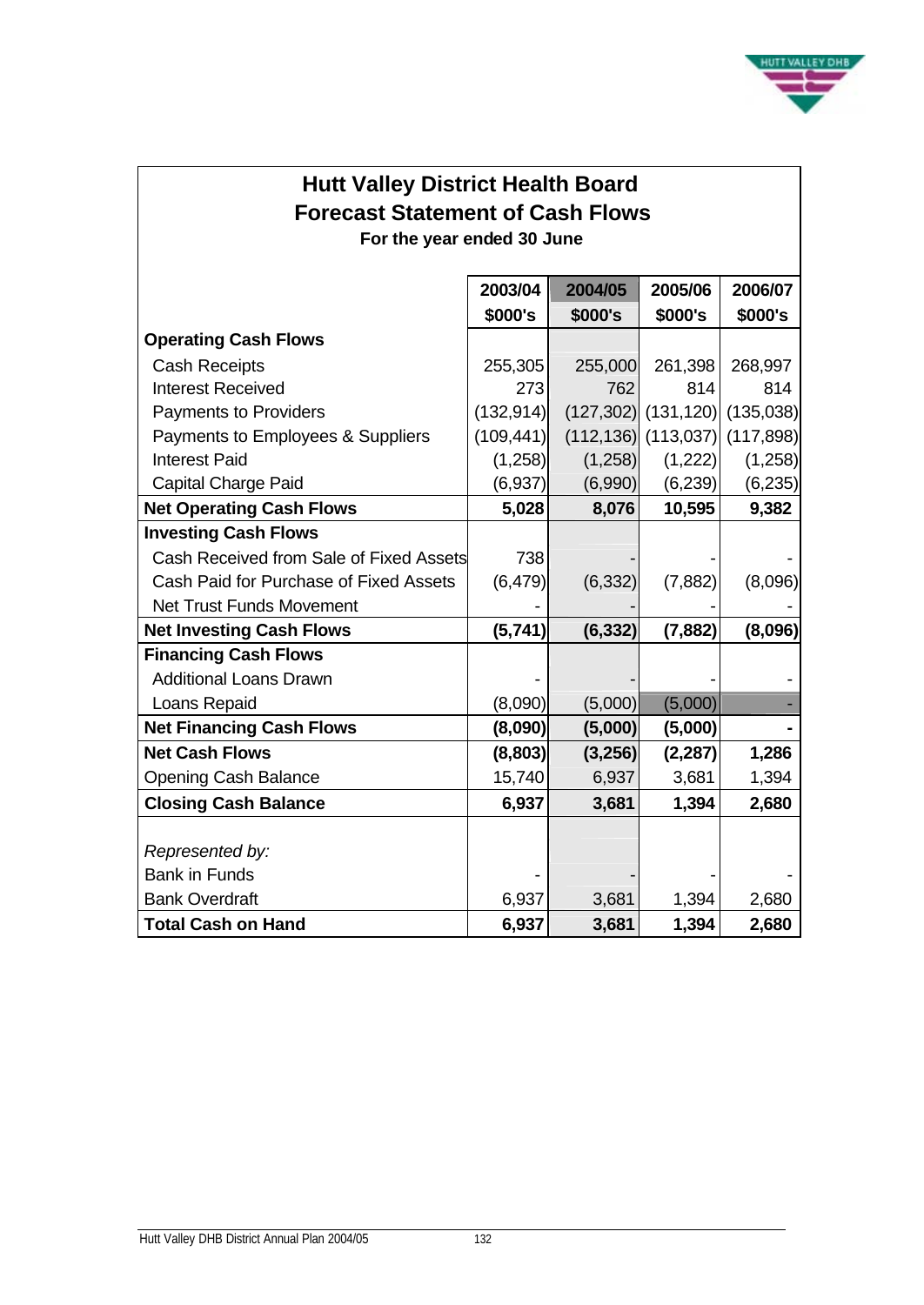

# **APPENDIX 8: REVENUE RECONCILIATION**

| <b>DAP REVENUE RECONCILIATION Version 2.0</b>                                   |                |                |                          |                |                |
|---------------------------------------------------------------------------------|----------------|----------------|--------------------------|----------------|----------------|
| <b>DHB FUNDS AND DHB PROVIDER</b>                                               |                |                |                          |                |                |
|                                                                                 |                |                |                          |                |                |
| Total Funds and Provider revenue lines must agree to the DAP Financial Template |                |                |                          |                |                |
| (GST Exclusive)                                                                 |                |                |                          |                |                |
| <b>Add Lines as Necessary</b>                                                   |                |                |                          |                |                |
|                                                                                 | <b>Service</b> |                |                          |                |                |
| <b>DHB FUNDS</b>                                                                | Area           | <b>Account</b> | 2004/05                  | 2005/06        | 2006/07        |
|                                                                                 | Code           | Code           | Plan                     | Plan           | Plan           |
|                                                                                 |                |                |                          |                |                |
| <b>Personal Health</b>                                                          |                |                |                          |                |                |
| PHO Top Up Funding                                                              |                |                | 1.059                    | 1,091          | 1,123          |
| Personal Health devolved                                                        |                |                | 141,129                  | 145,789        | 150,163        |
| <b>IDF Revenue/Inflow</b>                                                       |                |                | 26,933                   | 27,822         | 28,657         |
| <b>Total Personal Health</b>                                                    | 40             | 1000           | 169,121                  | 174,702        | 179,943        |
|                                                                                 |                |                |                          |                |                |
| <b>Mental Health</b>                                                            |                |                |                          |                |                |
| Mental Health devolved                                                          |                |                | 26,283                   | 27.150         | 27.965         |
| <b>IDF Revenue/Inflow</b>                                                       |                |                | 3,456                    | 3,570          | 3,677          |
| <b>Total Mental Health</b>                                                      | 80             | 1000           | 29,739                   | 30.720         | 31,642         |
|                                                                                 |                |                |                          |                |                |
| <b>Disability Support Services</b>                                              |                |                |                          |                |                |
| <b>Disability Support Services devolved</b>                                     |                |                | 26,353                   | 27,222         | 28,039         |
| <b>IDF Revenue/Inflow</b>                                                       |                |                | 71                       | 74             | 76             |
| <b>Total Disability Support Services</b>                                        | 60             | 1000           | 26,424                   | 27,296         | 28,115         |
| <b>Public Health</b>                                                            |                |                |                          |                |                |
| <b>NGO Contracts</b>                                                            |                |                |                          |                |                |
| <b>Total Public Health</b>                                                      | 70             | 1000           | $\overline{\phantom{a}}$ | $\blacksquare$ | $\blacksquare$ |
|                                                                                 |                |                |                          |                |                |
| <b>Maori Health</b>                                                             |                |                |                          |                |                |
| <b>NGO Contracts</b>                                                            |                |                | 1,816                    | 1,870          | 1,920          |
| <b>Total Maori Health</b>                                                       | 30             | 1000           | 1,816                    | 1,870          | 1,920          |
|                                                                                 |                |                |                          |                |                |
| <b>DHB Funds - Other</b>                                                        |                |                |                          |                |                |
| MoH Vote Health - for Governance Arm                                            | 90             | 1002           | 1,611                    | 1,664          | 1,714          |
|                                                                                 |                |                |                          |                |                |
| <b>TOTAL FUNDER REVENUE</b>                                                     | 90             | 1000           | 228,711                  | 236,252        | 243,334        |
| <b>FUNDING ENVELOPE ADVISED BY MOH</b>                                          |                |                | 227,947                  | 235,473        | 242,537        |
| <b>VARIANCE</b>                                                                 |                |                | 764                      | 779            | 797            |
| <b>FULL BREAKDOWN OF VARIANCE:</b>                                              |                |                |                          |                |                |
|                                                                                 |                |                | $-56$                    | $-41$          | $-23$          |
| <b>Other revenue</b><br><b>Hanmer Springs Funds</b>                             |                |                | 720                      | 720            | 720            |
| <b>Nursing Innovation Funds 04-05</b>                                           |                |                | 100                      | 100            | 100            |
| <b>EXPLAINED</b>                                                                |                |                | 764                      | 779            | 797            |
|                                                                                 |                |                |                          |                |                |
| Unexplained                                                                     |                |                | 0                        | 0              | 0              |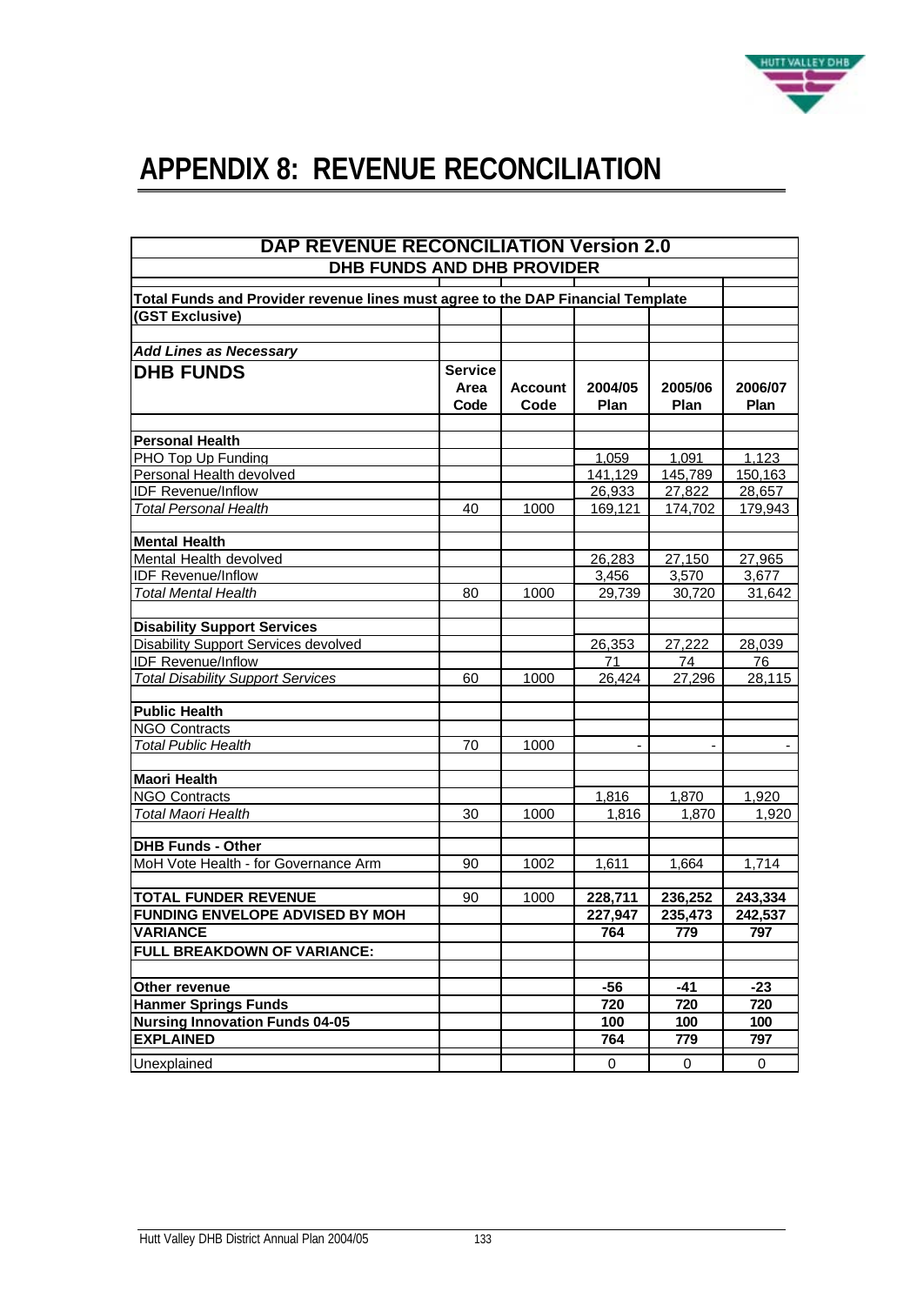